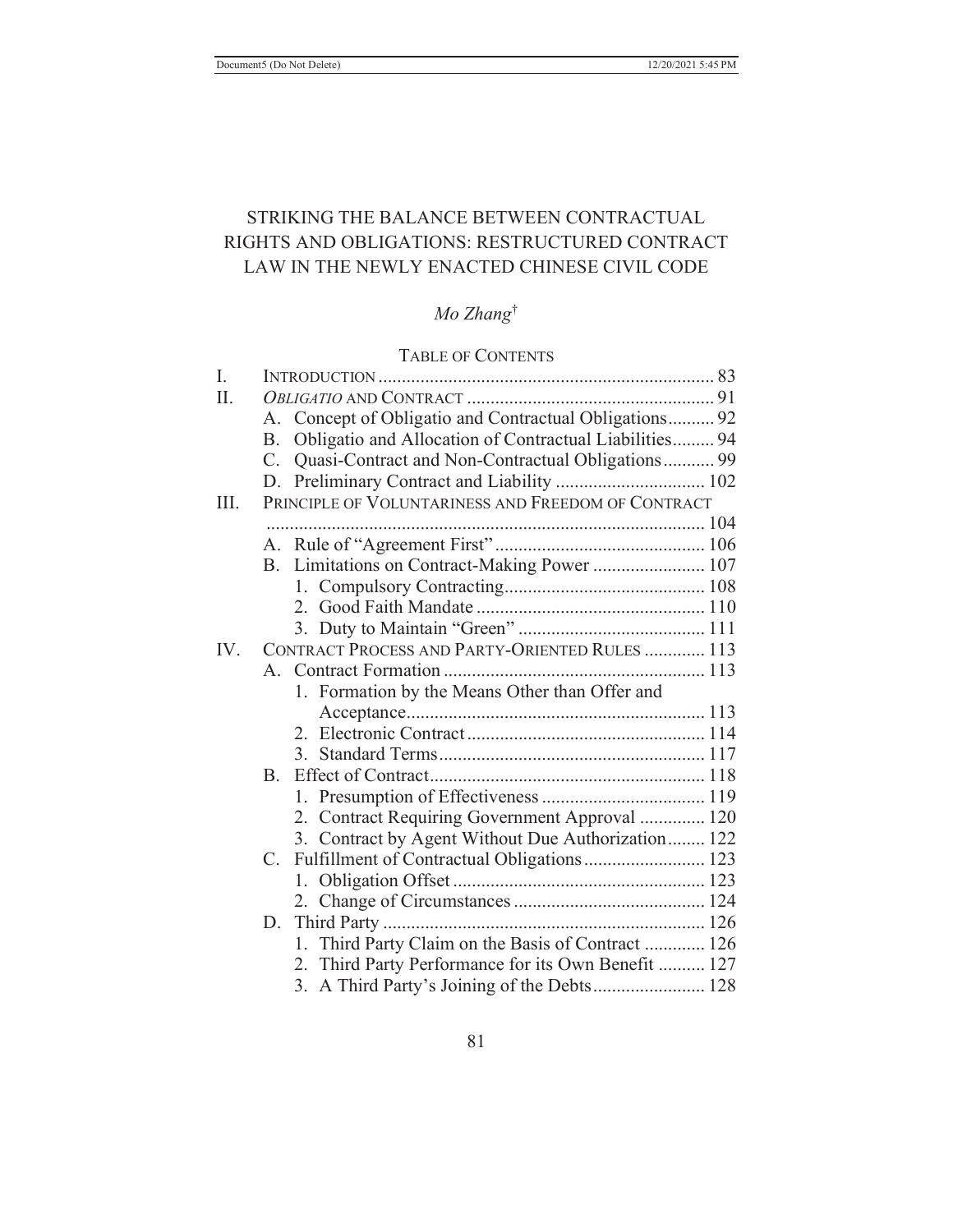### 82 *CARDOZO INT'L & COMP. L. REV.* [Vol. 5:1

| V.  | CONTRACTUAL OBLIGATION AND CREDITORS' RIGHTS  129 |                                                           |  |
|-----|---------------------------------------------------|-----------------------------------------------------------|--|
|     |                                                   |                                                           |  |
|     |                                                   |                                                           |  |
|     |                                                   |                                                           |  |
|     |                                                   |                                                           |  |
|     |                                                   |                                                           |  |
| VL. |                                                   | LIABILITY AND BALANCE OF INTERESTS  136                   |  |
|     |                                                   |                                                           |  |
|     |                                                   |                                                           |  |
|     |                                                   |                                                           |  |
|     |                                                   |                                                           |  |
|     |                                                   |                                                           |  |
|     |                                                   |                                                           |  |
|     |                                                   | 3. Breaching Party's Right to Terminate the Contract. 144 |  |
|     |                                                   |                                                           |  |
|     |                                                   | 1. Monetary and Non-Monetary Obligations  146             |  |
|     |                                                   | 2. Stipulated Damage and Earnest Money 147                |  |
|     |                                                   |                                                           |  |
|     |                                                   |                                                           |  |
|     |                                                   |                                                           |  |
|     |                                                   |                                                           |  |

#### **Abstract**

*Contract legislation in China experienced a significant change as a result of the Civil Code's enactment in 2020. With a focus on civil rights and private interests, contract law and other areas of law are expected to help promote the development of a rights-based society under the Civil Code—a much wanted shift from the traditionally obligation-based society. In this context, the Civil Code is hailed in China as a milestone in the country's legal landscape.*

 *The Civil Code consolidated the 1999 Contract Law with judicial practices and restructured the legal framework governing contracts by modifying or adding provisions aimed at achieving balanced rights and obligations between the contractual parties. Although the Civil Code demonstrates the progresses made in upholding civil rights and private interests, it remains to be seen how such rights and interests are to be effectively protected, especially when an authoritarian government power is involved. There are many obstacles ahead.*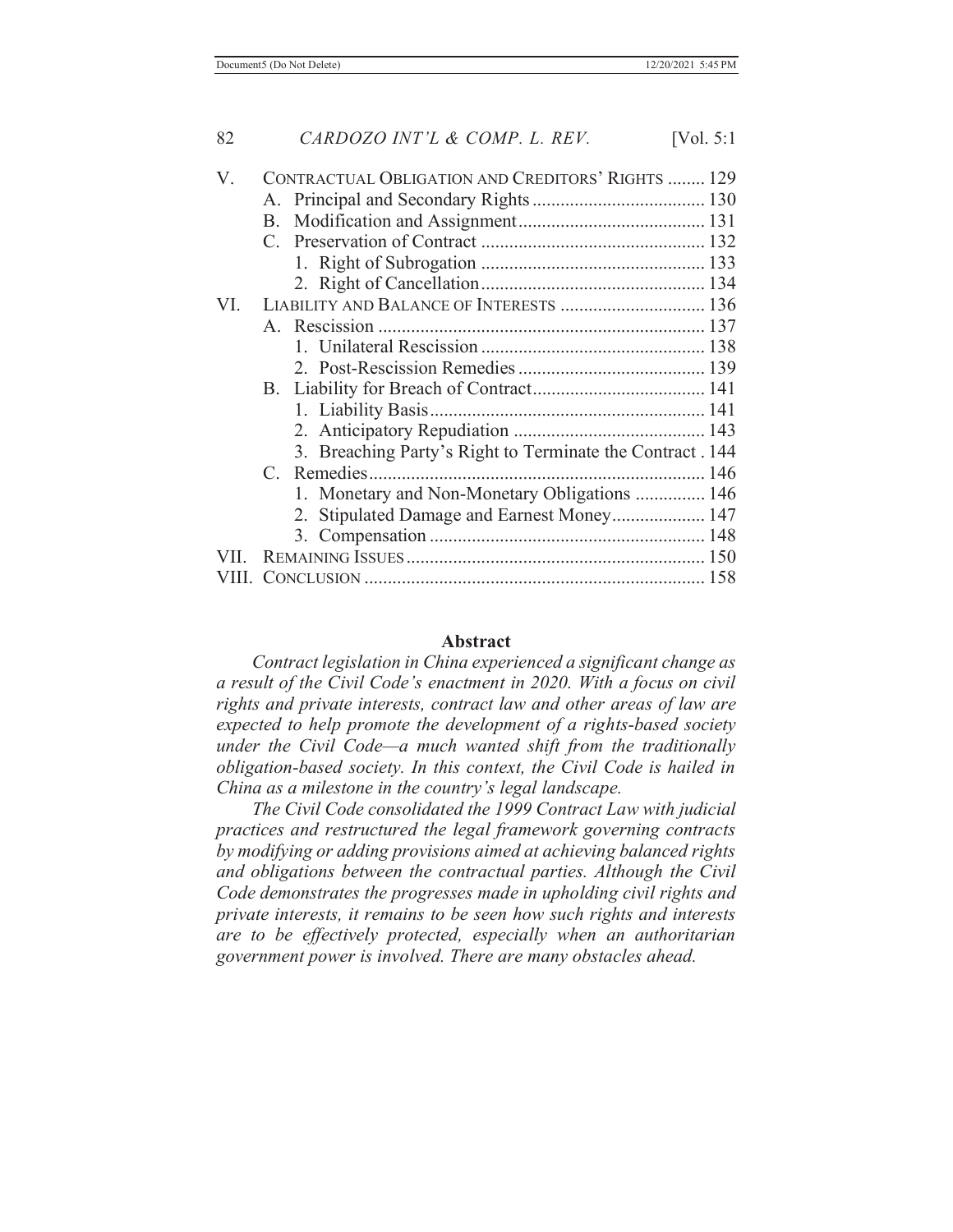### I. INTRODUCTION

 On May 28, 2020, China's top legislative body, the National People's Congress ("NPC"), passed the Country's first-ever Civil Code since the Communist Party-led government took power in 1949.<sup>1</sup> The Civil Code, which appears to be quite an ambitious legislative endeavor, consists of 1,260 articles. It is considered a comprehensive codification of all civil affairs in the nation.<sup>2</sup> Effective January 1, 2021, the Civil Code is expected to be a main pillar of legislation governing civil and commercial matters in the Chinese legal system. Given its broad and extensive coverage, the Civil Code is hailed in China as a legal encyclopedia prescribing the Country's social life and civil activities.3

 Civil law was not rooted in China, though its current legal system is described as one within the civil law family. The traditional Chinese legal system was a criminal law-based system in which punishment was the primary legal means to maintain societal order.<sup>4</sup> There was barely any independent or separate civil legislation until China was forced to open up to the outside world in the mid- $1800s$ .<sup>5</sup> In 1907, as part of the Nation's legal reform, the imperial government initiated an effort to draft new laws while also revising the existing ordinances.<sup>6</sup> A major piece of the legal drafting was a civil code. The first draft was

<sup>6</sup> *See id.* at 6–8.

<sup>†</sup> Professor of Law, Temple University Beasley School of Law.

<sup>1</sup> The Civil Code of the People's Republic of China was adopted by the National People's Congress ("NPC") on May 28, 2020. It contains seven parts plus supplementary provisions, covering General Provisions, Property, Contract, Personality, Marriage and Family, Succession, and Torts. Minfadian (民法典) [Civil Code] (promulgated by the Nat'l People's Cong., May 28, 2020, effective Jan. 1,  $2021)$  (China),

http://www.npc.gov.cn/npc/c30834/202006/75ba6483b8344591abd07917e1d25cc 8.shtml, *translated* 

http://www.npc.gov.cn/englishnpc/c23934/202012/f627aa3a4651475db936899d69 419d1e/files/47c16489e186437eab3244495cb47d66.pdf [hereinafter 2020 Civil Code].

<sup>2</sup> *See* Wang Chen, *Explanations to the Draft Civil Code* (May 22, 2020), http://www.npc.gov.cn/npc/c30834/202005/50c0b507ad32464aba87c2ea65bea00d .shtml.

<sup>3</sup> *See* Wang Liming, *The Significance of the Civil Code*, PEOPLE'S PROCURATION DAILY (Aug. 17, 2020), http://www.china.com.cn/opinion2020/2020- 08/17/content\_76607955.shtml. 4 *See* ZHANG JIFAN, EVOLUTION OF CHINESE LEGAL CIVILIZATION 23 (1999). 5 *See* XIN CHUNYING, CHINESE LEGAL SYSTEM AND CURRENT LEGAL REFORM 5

<sup>(1999).</sup>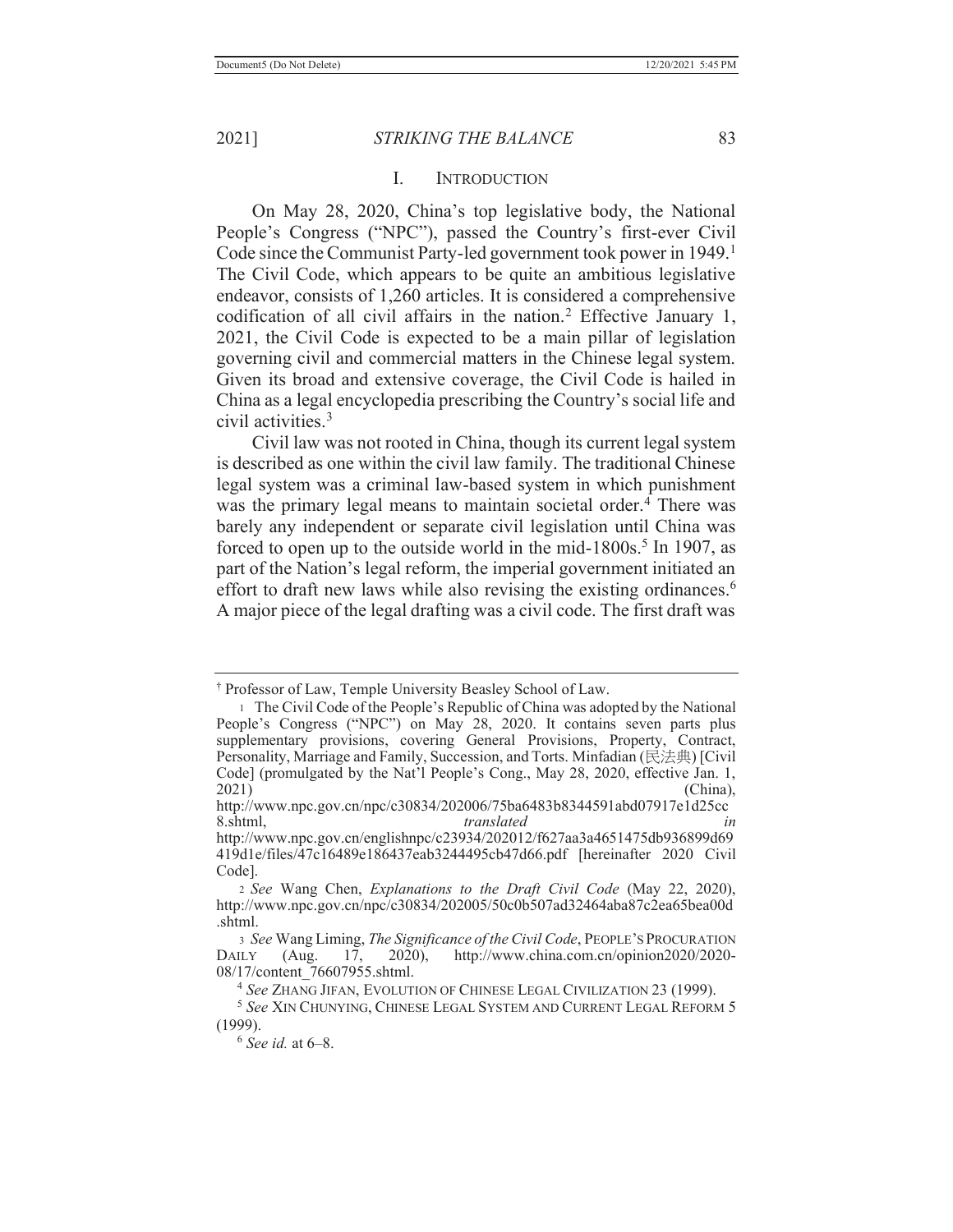completed in December 1910 and finalized in 1911.<sup>7</sup> The draft, however, never became law due to the fall of the Qing dynasty that year.8

 An important feature of the first draft civil code was the civil law influence. Based primarily on the German model, the draft consisted of five parts and thirty-six chapters with a total of  $1,569$  articles.<sup>9</sup> The five parts included general principles, rights of *obligatio*, property rights, domestic relations, and inheritance.10 Despite its failure, the first draft of the Civil Code provided a useful blueprint for China's later civil law legislation.<sup> $11$ </sup> An example was the concept of "*obligatio*," a term used in civil law to refer to the civil rights and obligations that are created either by agreement or by operation of law.<sup>12</sup> Ever since it was provided in the first civil code draft, the law of *obligatio* has become an important component of the Country's civil law legislation.13

 The first Civil Code in China was enacted in 1930 by the Nationalist Government. Known as the 1930 Civil Code of the Republic of China, it contained 1,225 articles in five books, including: General Principles, *Obligatio*, Rights Over Things, Family, and Succession.<sup>14</sup> Prior to the adoption of the 1930 Civil Code, there was also an attempt to pass a civil code in the  $1920s$ <sup>15</sup> A draft was completed in 1925, but was eventually aborted due to the political chaos in the Country under the warlord governments.16

<sup>7</sup> *See* WANG JIAFU, CIVIL LAW OBLIGATIO 16 (1991); *see also* YUKON CHANG, CIVIL CODE OF THE REPUBLIC OF CHINA (STUDIES IN CHINESE GOVERNMENT AND LAW) x-xi (Joseph En-pao Wang ed., Ching-Lin Hsia & James L. E. Chow, trans., 1930).

<sup>8</sup> *See* CUI JIANYUAN ET AL., GENERAL THEORY OF CIVIL LAW 9 (3d ed. 2019).

<sup>9</sup> *See* CHANG, *supra* note 7, at xi.

<sup>10</sup> *See id.*

<sup>11</sup> *See* JIANYUAN ET AL., *supra* note 8, at 9.

<sup>12</sup> *See* David Ibbetson, *Obligatio in Roman Law and Society*, *in* THE OXFORD HANDBOOK OF ROMAN LAW AND SOCIETY 43.3 (Paul J. du Plessis, Clifford Ando, & Kaius Tuori eds., 2016); *see also* George Long, *Obligationes*, U. CHICAGO (Jan. 2020),

https://penelope.uchicago.edu/Thayer/E/Roman/Texts/secondary/SMIGRA\*/Oblig ationes.html.

<sup>13</sup> *See* CUI JIANYUAN, GENERAL PROVISIONS OF OBLIGATIONS 2–3 (2013).

<sup>14</sup> *See* LAWS & REGULATIONS DATABASE OF THE REPUBLIC OF CHINA, LEGISLATIVE HISTORY OF THE CIVIL CODE OF 1929, https://law.moj.gov.tw/ENG/LawClass/LawHistory.aspx?pcode=B0000001.

<sup>15</sup> *See* JIANYUAN ET AL., *supra* note 8, at 9.

<sup>16</sup> *See id.*; *see also* CHANG, *supra* note 7, at 19.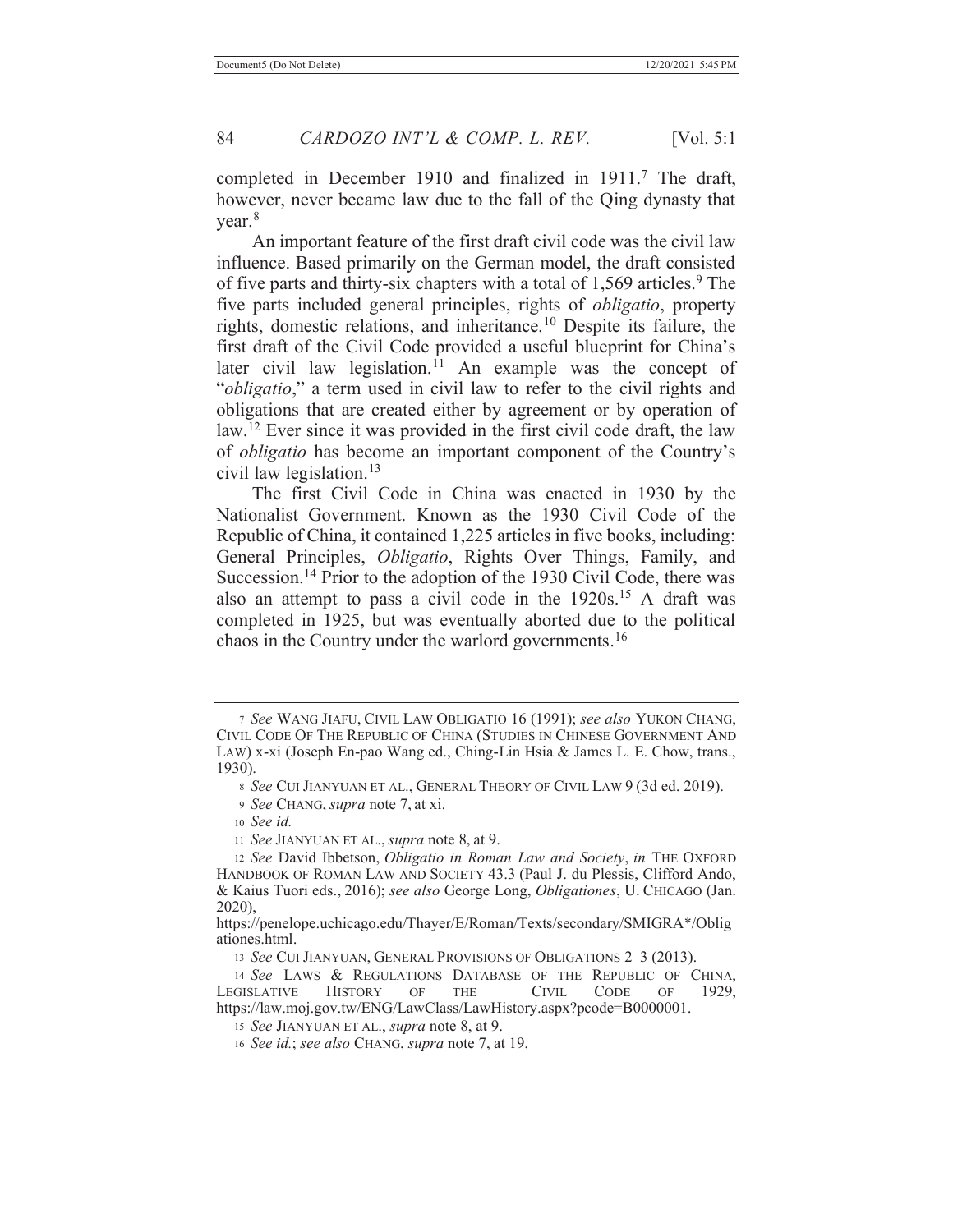Note, however, each book in the 1930 Civil Code had a different enactment date because the five books were promulgated separately at different times. Book I was promulgated on May 23, 1929, effective the same year.17 Books II and III were adopted on November 22, 1929 and November 30, 1929, respectively, and both became effective on May 5, 1930.<sup>18</sup> The last two Books were enacted on December 26, 1930 and became effective May 5, 1931.19 The 1930 Civil Code remains effective (as amended) in Taiwan, but it was abolished in Mainland China when the People's Republic of China was founded in 1949.

 The adoption of a new civil code in China experienced a decadeslong battle, although the need for it arose right after the annulment of the 1930 Civil Code. From 1949 to 1979, there were two failed attempts to adopt a civil code.<sup>20</sup> The first drafting work officially began in 1954 and was completed in 1956, with a draft containing 525 articles that covered three general provisions: ownership, *obligatio*, and inheritance.<sup>21</sup> The 1956 draft essentially followed the 1922 Soviet Civil Code.<sup>22</sup> Unfortunately, the anti-rightist movement against intellectuals that began in 1957 led to a complete halt of all legislation in China.23

 The drafting work resumed in 1962 and produced a second draft of the Civil Code in 1964.<sup>24</sup> Compared to the first draft, the second draft was much shorter and had only three parts: general provisions, ownership, and property transfer, with 262 articles in total. In contrast to the first draft of the Civil Code, a notable distinction of the second

<sup>22</sup> *See id.*

24 *See* Yi, *supra* note 21.

<sup>17</sup> LAWS & REGULATIONS DATABASE OF THE REPUBLIC OF CHINA, *supra* note 14. <sup>18</sup> *Id.*

<sup>19</sup> *Id. See* FOO PING SHEUNG, INTRODUCTION TO THE CIVIL CODE OF THE REPUBLIC OF CHINA xiv–xv (Ching-Lin Hsia, James L. E. Chow & Yukon Chang trans., 1930), https://archive.org/details/civilcodeofrepub00chin/page/n9/mode/2up. <sup>20</sup> *See* JIANYUAN ET AL., *supra* note 8, at 10.

<sup>21</sup> *See* Wan Yi, *The History and Recent Development of Civil Legislation in China*, **NPC NET** (Sept. 18, 2012), http://www.npc.gov.cn/npc/c222/201209/aec24a7d5c0e477c8c1b056e59bb4e41.sh tml.

<sup>23</sup> *See* Huang Lansong, *The Brief History of the Compilation of the New China Civil Code*, CHINA SOC. SCI. NEWS

<sup>(</sup>Nov. 23, 2016, 4:41 PM.), http://www.cssn.cn/sf/bwsf\_fx/201611/t20161123\_3287568.shtml; s*ee also The Historical Evolution of the Civil Code of New China*, PEOPLE'S DAILY (Oct. 26, 2016), http://www.npc.gov.cn/zgrdw/npc/lfzt/rlyw/2016- 10/26/content\_1999692.htm.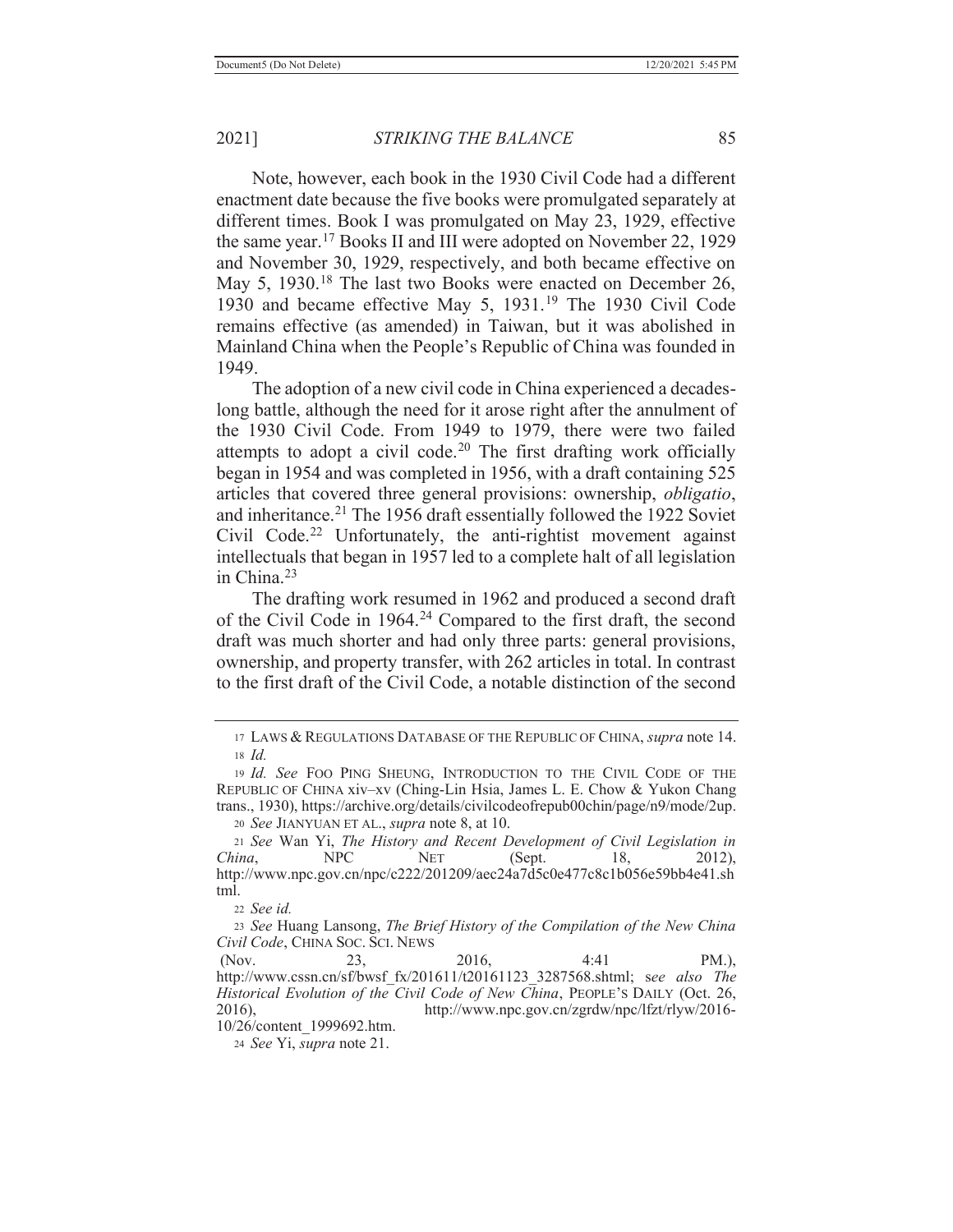draft was that it was structured to serve two purposes: to depart from the former Soviet model and to distance China from the influence of capitalist countries.<sup>25</sup> As a result, the second draft appeared to be neither fish nor fowl despite its imbedded civil law characteristics.26

 But the fate of the second draft of the Civil Code was no better than that of the first one. In 1966, the notorious Cultural Revolution broke up and sent the Country into a decade-long chaos.<sup>27</sup> Therefore, the second draft of the Civil Code was never placed on the Nation's legislative agenda.28 It was the economic reform that prompted the third attempt to draft the Civil Code. As early as August of 1979, the Standing Committee of the NPC began to form a group for the civil code drafting.29 An initial draft was completed in May of 1982, and it contained 8 parts, 43 chapters, and 465 articles.<sup>30</sup>

 Due to the lack of consensus on various issues arising from the economic reform, however, the focus of the drafting work was soon shifted from adoption of a comprehensive civil code to the enactment of individual law.31 The underlying idea was that those individually enacted laws would be consolidated to form a single code at a time that is deemed ripe. Since then, a series of laws in the civil area were enacted, including, among others, the 1986 General Principles of Civil Law,<sup>32</sup> 1999 Contract Law,<sup>33</sup> 2007 Property Law,<sup>34</sup> 2009 Tort

<sup>30</sup> *See* Liming, *supra* note 3.

<sup>31</sup> *See* Yi, *supra* note 21.

32 The General Principles of Civil Law were adopted by the NPC on April 12, 1986, and took effect January 1, 1987. For an English translation, see Whitmore Gray & Henry Ruiheng Zheng, *General Principles of Civil Law of the People's Republic of China*, 34 AM. J. COMP. L. 715–43 (1986).

33 The 1999 Contract Law was promulgated by the NPC on March 15, 1999, effective on October 1, 1999. Hetong Fa (合同法) [Contract Law] (promulgated by the Nat'l People's Cong., Mar. 15, 1999, effective Oct. 1, 1999) (China), http://www.gov.cn/banshi/2005-07/11/content\_13695.htm [hereinafter 1999 Contract Law].

34 The Property Law was adopted by the NPC on March 16, 2007 and went to effect on October 1, 2007. Property Law (promulgated by Nat'l People's Cong., Mar. 16, 2007, effective Oct. 1, 2007), P.R.C. LAWS 62 (China) http://www.npc.gov.cn/zgrdw/englishnpc/Law/2009-02/20/content\_1471118.htm [hereinafter 2007 Property Law].

<sup>25</sup> *See* Lansong, *supra* note 23.

<sup>26</sup> *See* Liming, *supra* note 3.

<sup>27</sup> For a Western view of the Cultural Revolution, see Austin Ramzy, *China's Cultural Revolution, Explained*, N.Y. TIMES (May 14, 2016), https://www.nytimes.com/2016/05/15/world/asia/china-cultural-revolutionexplainer.html.

<sup>28</sup> *See* Yi, *supra* note 21.

<sup>29</sup> *See id.*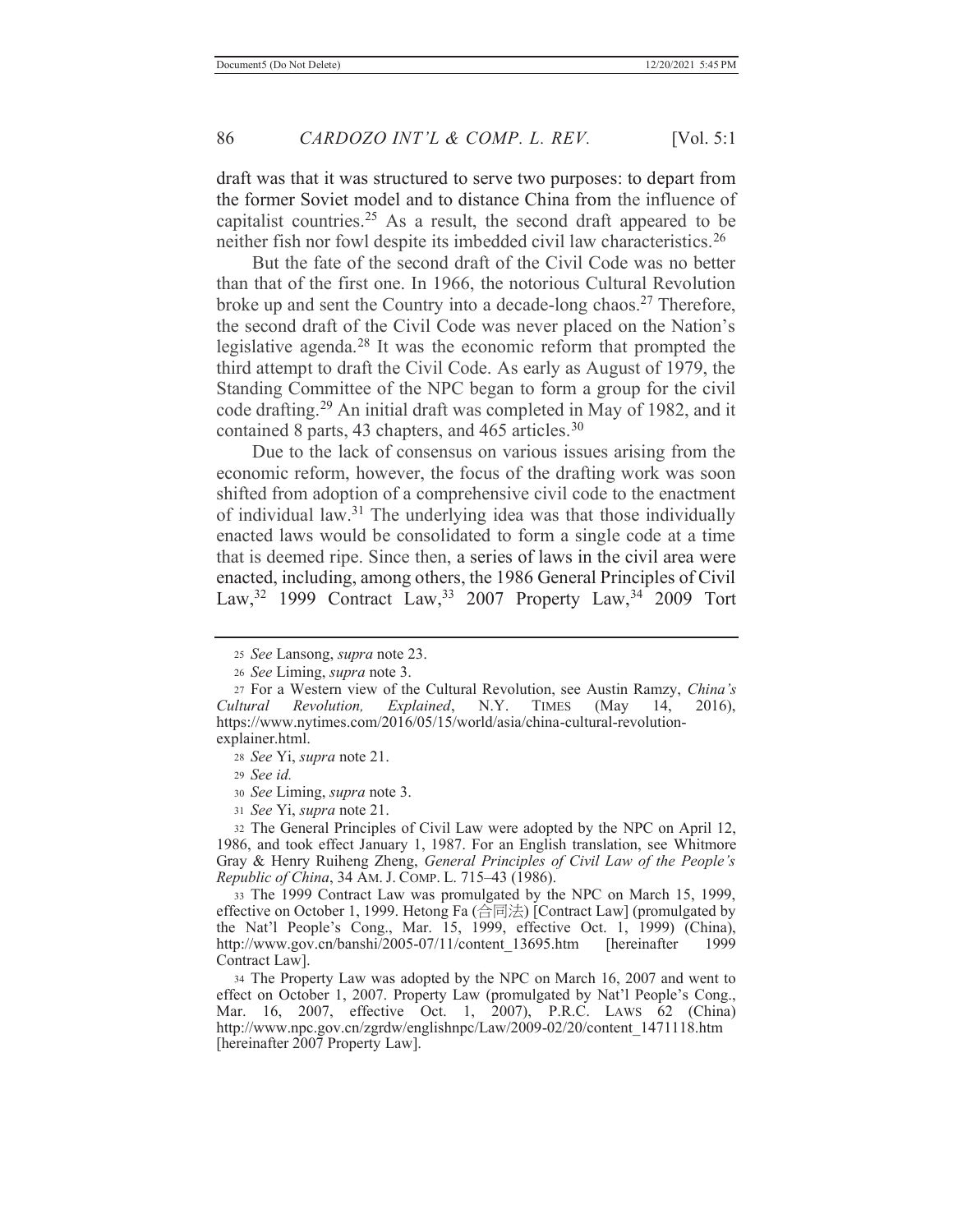Liabilities Law,  $35$  and the 2017 General Provision of Civil Law.  $36$ Those laws paved the way for the final adoption of the Civil Code in 2020, the most extensive single legislation in China's recent history.

 The Civil Code is not a simple consolidation of the existing civil law legislations,  $37$  but rather it significantly modifies and changes those legislations. A striking example is the inclusion of the rights of the personality as an independent part (Book IV) of the Code.38 The modification and changes reflect the latest development of legislative preference in conjunction with the views of the courts in their practices. Broadly, the comprehensiveness of the Civil Code demonstrates China's endeavors in the past decades to rebuild its legal system.

 The new Civil Code made a great deal of changes to Chinese contract law. The changes involve both structure and substance of the contract legislation. Compared with the Contract Law, the Civil Code drops 37 articles, adds 136 new articles, and modifies 153 articles. Although contract law is just one of the seven parts in the Civil Code, it contains 525 articles, nearly half of the 1260 articles of the Civil Code. A heavy focus on contract law in the Civil Code implicates its importance and also demonstrates the significant role of contracts in China's modern economy—defined as the "socialist market economy."<sup>39</sup>

 The changes made to the contract law in the Civil Code include: the rules of performance of contract under the concept of "*obligatio*,"

<sup>35</sup> The Tort Liability Law was promulgated by the Standing Committee of the NPC on December 26, 2009, and took effect July 1, 2010. Tort Liability Law (promulgated by Nat'l People's Cong., Dec. 26, 2009, effective July 1, 2010), P.R.C. LAWS 21 (China), http://www.npc.gov.cn/zgrdw/englishnpc/Law/2011- 02/16/content\_1620761.htm [hereinafter 2009 Tort Liability Law].

<sup>36</sup> The General Provisions of Civil Law was adopted by the NPC on March 15, 2017, effective October 1, 2017. Minfa Zongze (民法总则) [General Provisions of the Civil Law] (promulgated by the Nat'l People's Cong., Mar. 15, 2017, effective Oct. 1, 2017) (China), http://www.npc.gov.cn/zgrdw/npc/xinwen/2017- 03/15/content\_2018907.htm [hereinafter 2017 GPCL].

<sup>37</sup> Under Article 1260 of the 2020 Civil Code, at the time when the civil code takes effect on January 1, 2021, the following laws are repealed: the Marriage Law, the Succession Law, the General Principle of Civil Law, the Adoption Law, the Guarantee Law, the Contract Law, the Property Law, the Tort Liabilities Law and the General Provisions of Civil Law. *See* 2020 Civil Code, *supra* note 1.

<sup>38</sup> Part IV of the 2020 Civil Code is entitled: Right of Personality. *See* 2020 Civil Code, *supra* note 1.

<sup>39</sup> For a general discussion of the socialist market economy, see Siegfried Karsten*, China's Approach to Socialist Market Economy: The Chinese Variant of Market Socialism Seeks to Escape from the Difficulties of Central Command Planning*, 47 AM. J. ECON. & SOCIO. 129 (1988).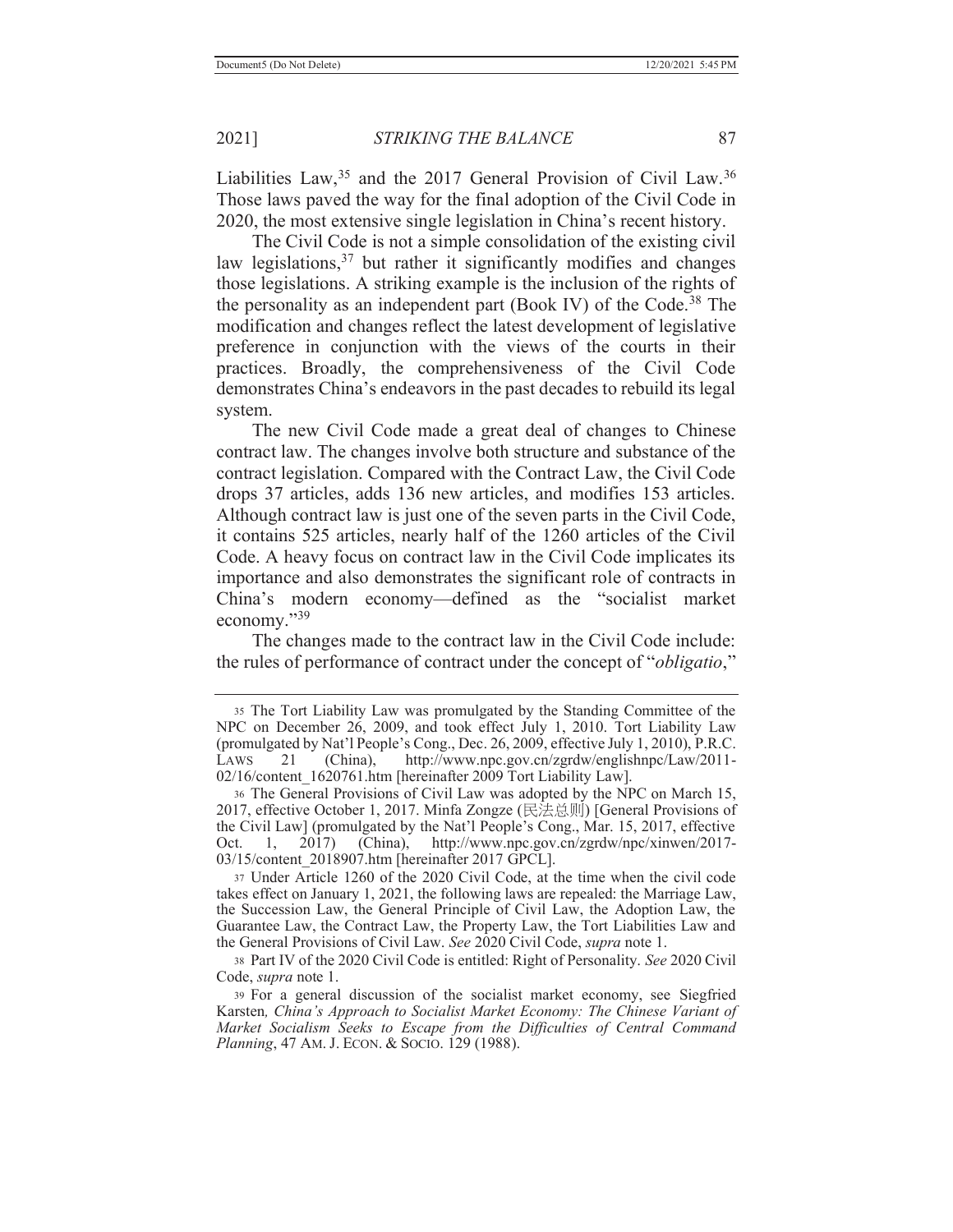the provision of quasi-contract, obligations of the parties in preparing to make a contract, formation of contract via actual performance, effect of non-effective contract, third party interest, green performance requirements, and electronic contracts.40 In addition, the Civil Code expands the specific contracts from fifteen types in the Contract Law to nineteen types.<sup>41</sup>

 There are two other changes to Chinese contract law that are considered significant. The first is the formal adoption of the *Rebus Sic Stantibus* approach (changes in circumstances) in respect to the contract performance.<sup>42</sup> For many years, even before the Contract Law was adopted, there had been a widespread call in China to allow a contracting party to be excused from performing the contract if the circumstances surrounding its execution had changed so dramatically that injustice would occur if performance continues.<sup>43</sup> Not until the adoption of the Civil Code did this approach become a statutory ground for discharging the duty of performance without incurring liability for breach of contract.<sup>44</sup>

 The other change is the rule of compulsory contracting under the state purchase order or mandatory task.<sup>45</sup> Both the state purchase order and the mandatory task were provided in the Contract Law as devices to implement state plans through the means of contract.<sup>46</sup> The Civil

44 According to Professor Wang Liming of Renmin University, a key drafter of the 2020 Civil Code, there were as many as 10 major aspects in which the 2020 Civil Code differs from the 1999 Contract Law. The 10 issues include: (a) relationship between contract law and the law of *obligatio*, (b) the rules of contract formation, (c) a promise made during the contract negotiation (whether it may be deemed as a contractual clause), (d) effect of contract, (e) performance of contract, (f) preservation of contract, (g) modification and assignment of contract, (h) unrest defense and anticipatory repudiation, (i) dissolution of contract, and liabilities for breach of contract. *See* Wang Liming*, An Analysis of Ten Major Issues in the Drafting of the Civil Code*, 1 YUNNAN SOC. SCI. 77 (2020).

45 The state purchase order and mandatory task are the order or task assigned by the state to particular entity or entities for the need of the state. Both the order and task are compulsory in nature.

<sup>40</sup> *See* 2020 Civil Code, *supra* note 1.

<sup>41</sup> The new types of specific contracts added in the 2020 Civil Code are guarantee contract, partnership contract, factoring contract, and property management contract. 2020 Civil Code, *supra* note 1, III(2), ch. XIII, XVI, XXIV, XXVII.

<sup>42</sup> *Id.* art. 533.

<sup>43</sup> *See* HAN SHIYUAN, THE LAW OF CONTRACT 382–83 (3d ed. 2011).

<sup>46</sup> Under Article 38 of the 1999 Contract Law, if the State, according to the needs, gives mandatory orders or State purchase orders, the legal persons and other organizations concerned shall conclude contracts in accordance with the rights and obligations provided for by the relevant laws and administrative regulations. *See* 1999 Contract Law, *supra* note 33.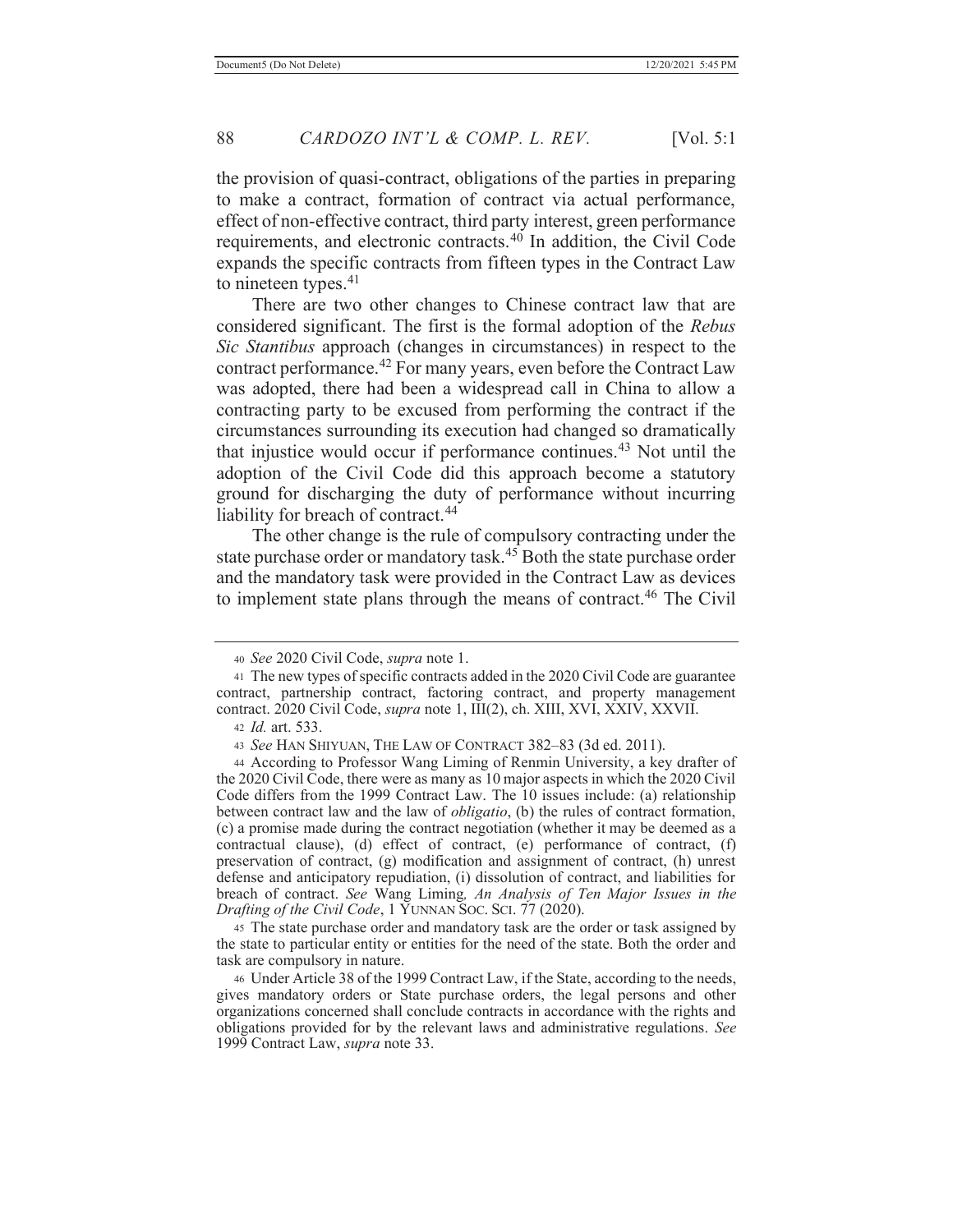Code makes it an obligation for the parties to enter into a contract necessitated by the state purchase order, the mandatory task, or under the operation of law.<sup>47</sup> In addition, the Civil Code defines the grounds for issuing the state purchase order or mandatory task to include rescue and disaster relief, epidemic prevention and control, and other needs.<sup>48</sup> Moreover, in contrast to the Contract Law, the Civil Code expands those who are subject to a state purchase order or mandatory task to range from "relevant legal person or other organization" to all "relevant civil subjects," including individuals.<sup>49</sup>

 A change in the scope of contract law is also seen here. Under Article 2 of the Contract Law, a contract is defined as an agreement made by and between natural persons, legal persons, or other organizations with equal status to establish, modify, and terminate the civil right and obligation relationship.50 An agreement that involves a personal status relationship such as marriage, adoption, and guardianship, however, is not covered by the Contract Law.51 The Civil Code replaces the phrase "between natural persons, legal persons, or other organizations with equal status" with a simple term: "civil subjects."<sup>52</sup> More notably, it makes the contract law provisions applicable referentially to the relationship of personal status.<sup>53</sup>

 With all the changes, the Civil Code integrates the existing contract legislation, judicial practice, and new development into a refined legal framework that governs contracts in the Country. This article intends to take a closer look at the Civil Code on contracts and to analyze the changes made to the Contract Law. The analysis purports to take a deep dive into the relevant issues, with a focus on the rules, underlying doctrines, and possible impacts. This article suggests that enactment of the Civil Code demonstrated China's development in upholding civil rights and private interests, but it

<sup>47</sup> *See* 2020 Civil Code, *supra* note 1, art. 494.

<sup>48</sup> *See id.* art. 494.

<sup>49</sup> *See id.*

<sup>50 1999</sup> Contract Law, *supra* note 33, art. 2.

<sup>51</sup> *Id.*

<sup>52 2020</sup> Civil Code, *supra* note 1, art. 464.

<sup>53</sup> According to Article 464 of the 2020 Civil Code, contract is an agreement entered into by and between civil subjects to establish, modify and terminate civil legal relationship. The agreement involving personal status relationship such as marriage, adoption or succession is governed by the law regulating thus status. The contract provisions in the Civil Code may apply to this agreement by way of reference absent relevant provisions in the personal status laws. *See* 2020 Civil Code, *supra* note 1, art. 264.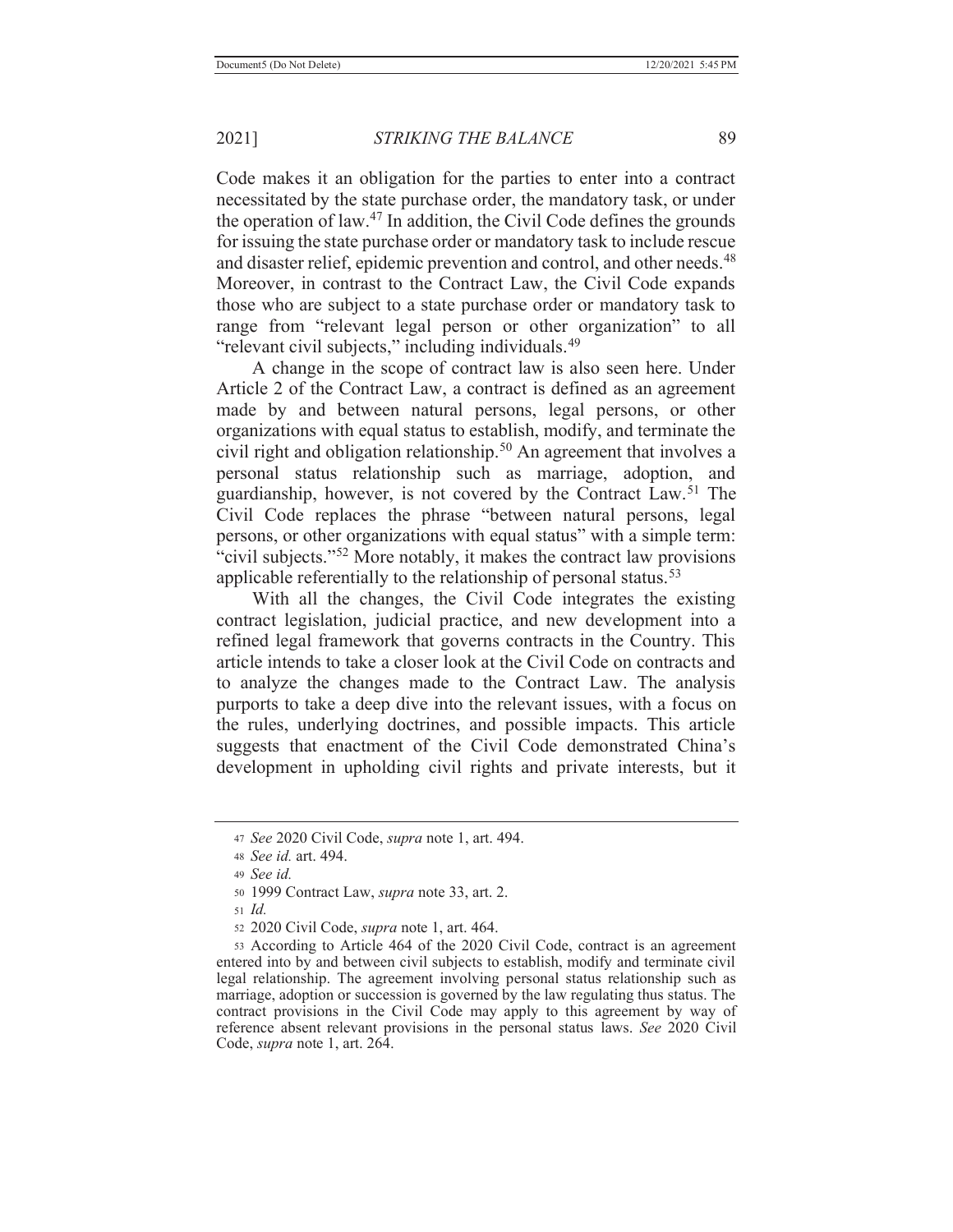remains questionable how such rights and interests are effectively protected, especially when government power is involved.<sup>54</sup>

 Part I of this article begins with the civil law concept of *obligatio*  and discusses how contracts interplay with *obligatio* under the Civil Code. The discussion concentrates on the determination of *obligatio* in the newly provided quasi-contract, non-contractual obligations, and preliminary contract (i.e., agreement to enter into a contract or agreement to agree). Part II examines freedom of principle as applied in the Civil Code under the rule of priority of agreement. It analyzes the expansion of freedom of contract as desired and the limitations newly imposed. Part III looks into the contracting process and provides an analytical review of the issues involving formation, effect, and performance of contract, as well as third party rights and obligations as provided in the Civil Code.

 Part IV of this article turns on the relationship between contractual obligation and creditor's rights. It analyzes the new rules affecting contract modification and assignment. The focal point of discussion is on the protection of creditor's rights and measures to preserve contract in terms of validity and enforcement. Part V examines the rules of interest balance between the parties in connection with liability imposition, including rescission, breach of contract, and remedies. Part VI explores remaining issues that require further clarification or judicial interpretation so as to avoid confusion and to help achieve the goal of the law of contract under the Civil Code. It argues that the unleashed government power would pose great challenges to the effective protection of private rights and interests.

 The article concludes that the contract legislation in China bears strong marks of Chinese legal culture and reflects both social and political realities of the Country. Although the restructured legal regime of contracts under the Civil Code lays the ground for an improved contract system, the Country remains struggling with a much-wanted shift from an obligation-based society to a rights-based one. In addition, in order to have the Civil Code implemented as intended and expected, the further effort from NPC and Supreme

<sup>54</sup> Ever since the economic reform was initiated in late 1970s, there have been debates in China pertaining to the rule of law. Many in China believe that a fundamental goal of the rule of law is to provide maximum safeguard of the private right by restricting the government power, and that such fundamental goal should form the core value of the civil code. During the drafting of the 2020 Civil Code, efforts have been made by a vast number of scholars to structure the Civil Code as much "civil" as possible so as to make it center on civil rights. *See* Liming, *supra* note 3.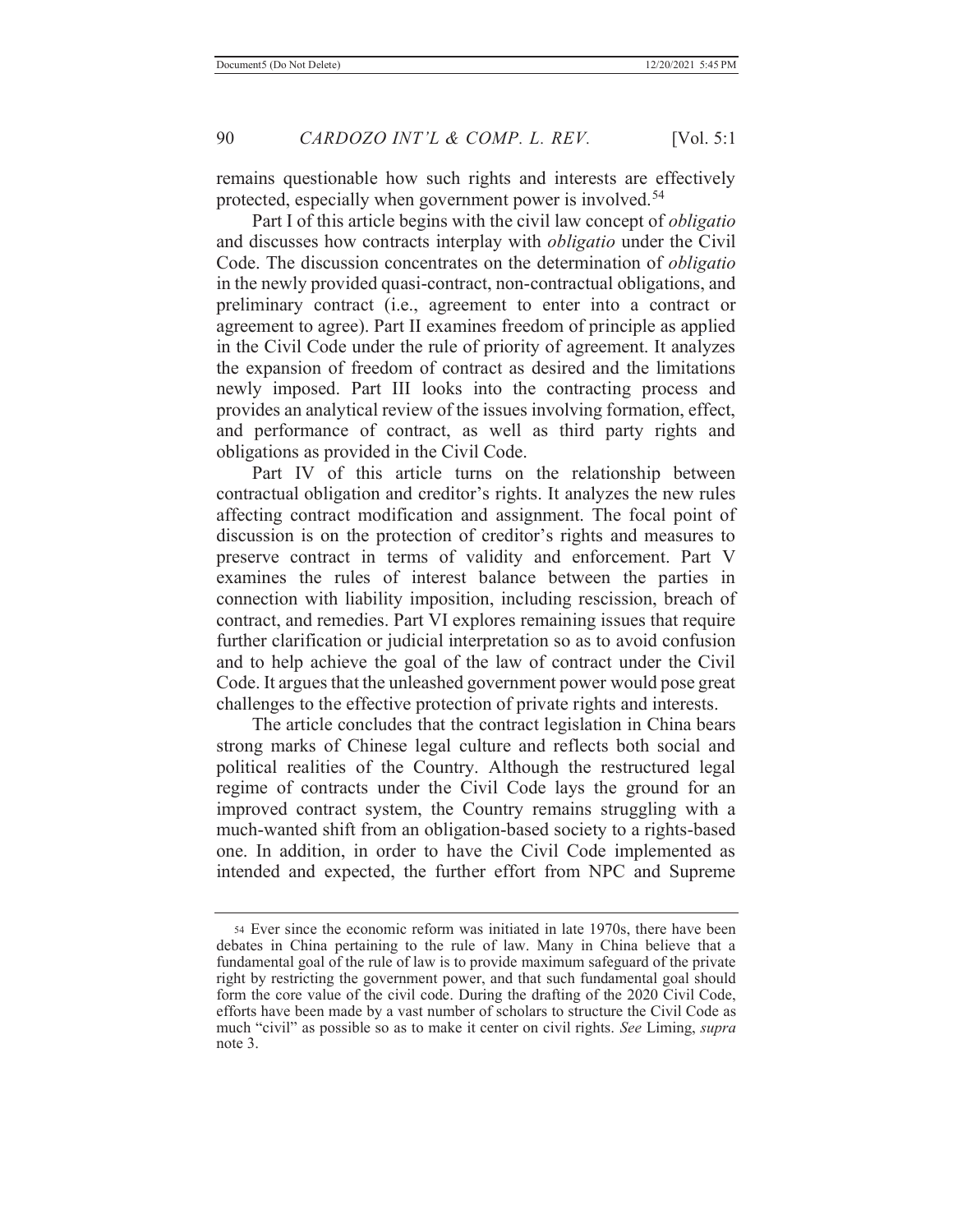People's Court ("SPC") would be needed in terms of interpretation of law and interpretation of application of law.

## II. *OBLIGATIO* AND CONTRACT

 A major difference between the Civil Code and the Contract Law is that the Civil Code incorporates the concept of *obligatio* into contract and equips the law of contract with the function of *obligatio* so as to establish primary rules that govern the legal relationship arising from *obligatio*. The rules so provided not only govern contractual relationships but also apply through reference clause to non-contractual relationships.<sup>55</sup> The idea is to maintain the entirety of *obligatio* while making the law of contract the center of *obligatio*. 56 Note that unlike civil legislation in other countries,<sup>57</sup> the Civil Code is not structured so as to place both contractual and non-contractual obligations under the umbrella of *obligatio*.

 *Obligatio* as a legal concept was first introduced to China in the late 19th century.<sup>58</sup> As noted, it formed part of the 1907 Qing draft civil code.59 Since then, *obligatio* has been widely accepted in China and has become an important system regulating civil rights and obligations in the Country.60 *Obligatio* also serves as the legal basis that separates creditor's rights from property rights, and determines the cause of action as to whether a particular claim is a matter of obligation or an issue of the right to thing. $61$ 

<sup>55</sup> For example, the *obligatio* as provided in the Civil Code applies to both contract and torts.

<sup>56</sup> *Id.*

<sup>57</sup> In Germany, for example, both contracts (except for capacity to contract, intent and formation) and torts (including other non-contractual obligations) are provided under the law of obligations of the civil code. *See* Bürgerliches Gesetzbuch [BGB] [Civil Code], as amended 2002, Book II: Law of Obligations (Ger.), https://www.gesetze-im-internet.de/englisch\_bgb/. In the French Civil Code, *obligatio* includes contract or conventional obligations and undertakings formed without agreement, which are provided under the title of the various ways to acquire ownership. *See* Code civil [C. civ.] [Civil code], art. 1101-1369-11, 1371-1370 (Fr.), http://www.fd.ulisboa.pt/wp-content/uploads/2014/12/Codigo-Civil-Frances-French-Civil-Code-english-version.pdf.

<sup>58</sup> *See* HAN SHIYUAN, *supra* note 43, at 26.

<sup>59</sup> *See* CHANG, *supra* note 7, at 19.

<sup>60</sup> *See* JIAFU,*supra* note 7, at 16–18.

<sup>61</sup> *See* JIANYUAN, *supra* note 13, at 1.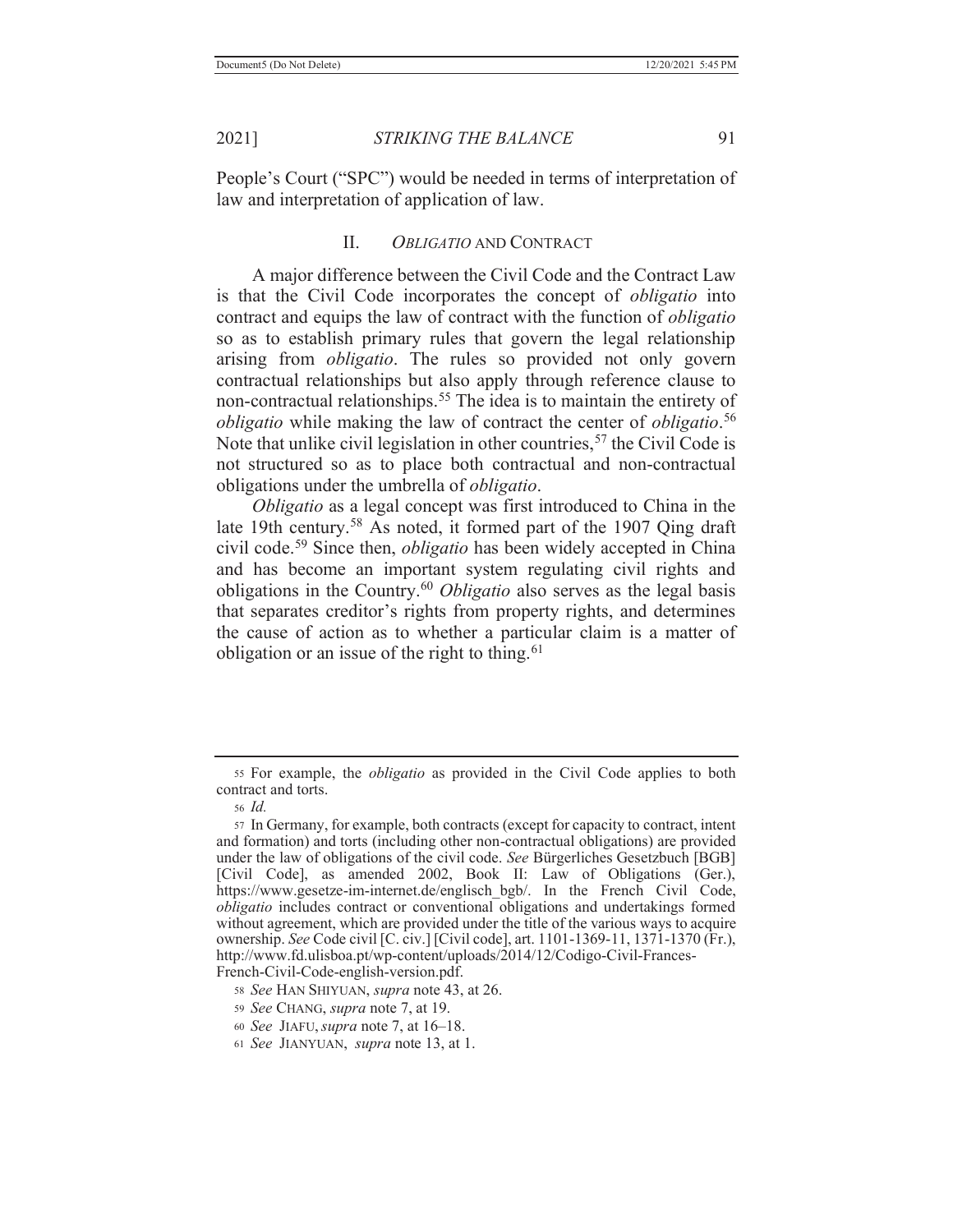#### *A. Concept of Obligatio and Contractual Obligations*

 In the civil law system, the term "*obligatio*" (*obligationes*) is commonly used to refer to both rights and obligations in civil aspects. $62$  A Roman law concept alien to many common law lawyers, "*obligatio*" in the Institutes of Justinian, the sixth-century codification of Roman law ordered by the Byzantine emperor Justinian I, was characterized as "a bond of law by which we are under a necessity of releasing (*solvendae*) something according to the laws of our state."<sup>63</sup> Roman jurist Gaius divided "*obligationes"* into three major categories as to their origin, including obligations *ex contractu* (obligations arising out of contracts), *ex delicto* (obligations incurred in torts), and *ex variis causarum figuris* (obligations by other causes or an unclassifiable miscellaneous group).64 The *ex variis causarum figuris*  was understood to contain *obligationes quasi ex contractu* (quasicontractual obligations) and *quasi ex delicto* (quasi-delictual obligations)."<sup>65</sup>

 Today, in the countries with a civil law tradition, the civil obligations are generally classified into contractual obligations and non-contractual obligations.<sup>66</sup> The former deals with consensual obligations while the latter covers non-consensual obligations.<sup>67</sup> Conceptually, non-contractual obligations are further classified into obligations that arise out of tort and non-tort obligations.68 Non-tort obligations refer to, particularly, unjust enrichment and *negotiorum gestio* (agency without due authority).69 In addition, there also developed a doctrine of *culpa in contrahendo* (faulty in contract negotiating) to impose a liability arising out of contract negotiations.<sup>70</sup>

<sup>65</sup> *See* SMITH, *supra* note 63, at 818.

<sup>66</sup> *See generally* REINHARD ZIMMERMANN, THE LAW OF OBLIGATIONS: ROMAN FOUNDATIONS OF THE CIVILIAN TRADITION (1996).

<sup>67</sup> *See id.* at 1–3.

68 For example, under Article 2 of the 2007 EU Regulation on the Law Applicable to Non-Contractual Obligations (known as Rome II), non-contractual obligations cover damages "arising out of tort/delict, unjust enrichment, *negotiorum gestio* or *culpa in contrahendo*." *See* Commission Regulation 864/2007, O.J. (L 119) (EC), https://eur-lex.europa.eu/legal-content/EN/TXT/?uri=celex%3A32007R0864.

<sup>69</sup> *See id.*

<sup>70</sup> *See id.*

<sup>62</sup> *See* Ibbetson, *supra* note 12.

<sup>63</sup> *See* THOMAS COLLETT SANDERS, THE INSTITUTES OF JUSTINIAN 319 (7th ed. 1917); *see also* WILLIAM SMITH, A DICTIONARY OF GREEK AND ROMAN ANTIQUITIES 817–21 (1875).

<sup>64</sup> *See* SMITH, *supra* note 63, at 818; *see also* Max Radin, *The Roman Law of Quasi-Contract*, 23 VA. L. REV. 241, 242 (1937).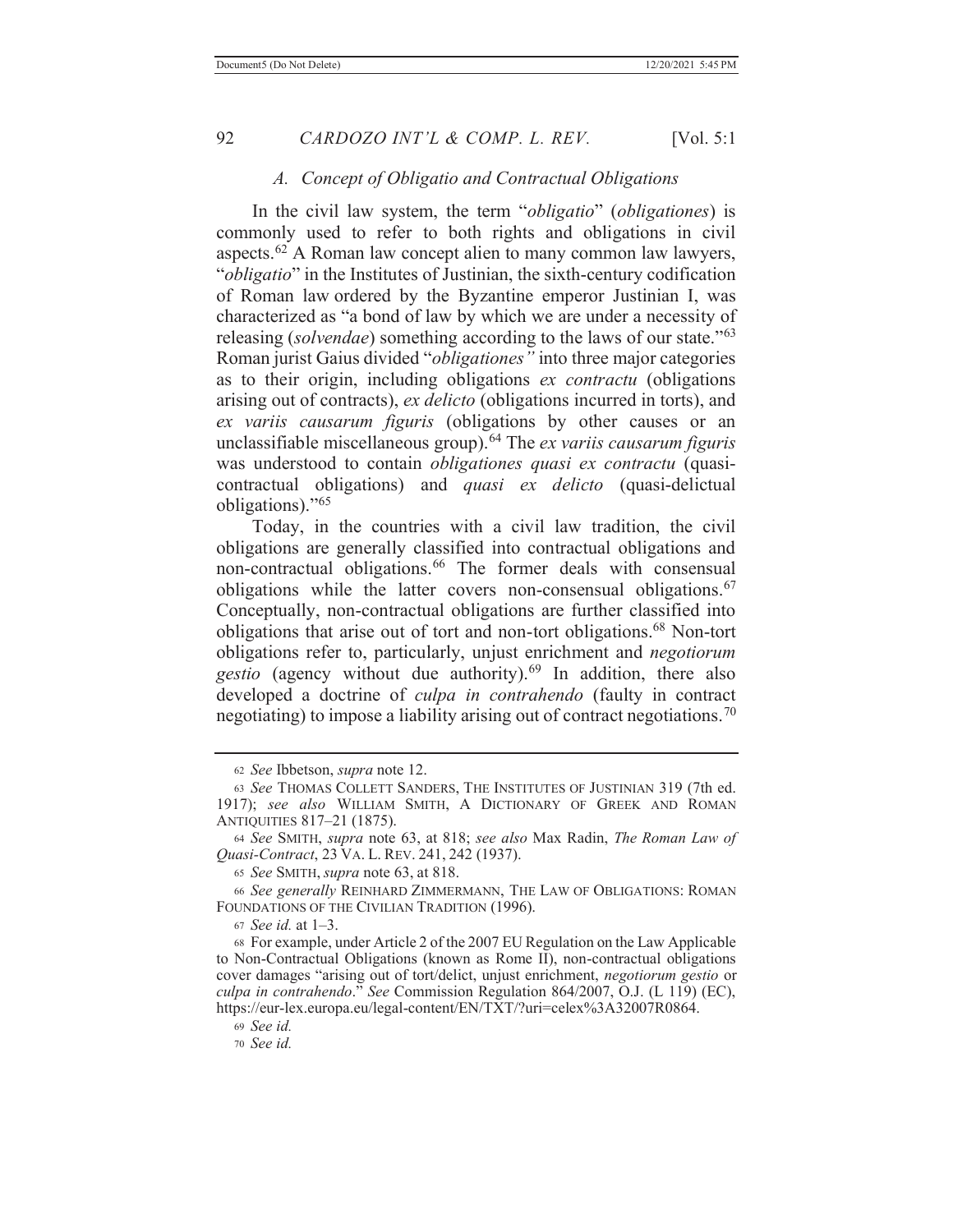In China, the 1986 General Principles of Civil Law defined *obligatio* as "a relationship of specific rights and duties between parties, arising either from terms of a contract or by the operation of law."<sup>71</sup> Under that definition, the party who enjoys a right is the obligee while the party who bears the duty is the obligor.<sup>72</sup> In the relationship arising out of *obligatio*, the obligee has the right to demand that the obligor perform his duty according to the terms of the contract or the provision of law.73 Thus, the *obligatio,* as defined in the 1986 General Principles of Civil law, includes both creditor's rights and debtor's obligations.<sup>74</sup>

 According to Chinese scholars, in contrast to the property right, which is the right against anyone, the *obligato* mainly refers to the relationship between the specific parties; the term "specific" is used to describe the *obligatio* relationship that focuses primarily on the debtor or obligor.75 In other words, in order to realize the creditor's right, the debtor must be specific. The underlying theory is that the *obligatio* creates a right to make a claim against a specific person. Therefore, the satisfaction of a creditor's right depends on fulfillment of the obligation that requires the obligor's action.<sup>76</sup>

 The Civil Code contains no definition of *obligatio* but it structures the law of both contractual and non-contractual obligations under the concept of *obligatio.*77 Under Article 118 of the Civil Code, a civil subject (i.e., person conducting civil activities) shall enjoy creditors' rights in accordance with law.78 It is further provided in Article 118 that a creditor's right is the right of an obligee to request a specific obligor to or not to engage in certain performance, as arising from a contract, a tortious act, *negotiorum gestio*, unjust enrichment, or other provision of the law.<sup>79</sup>

 Article 118 of the Civil Code is actually a replica of Article 118 of the 2017 General Provisions of Civil Law ("GPCL"), where the

<sup>74</sup> *Id.*

<sup>71</sup> *See* Gray & Zheng, *supra* note 32, art. 84.

<sup>72</sup> *Id.*

<sup>73</sup> *Id.*

<sup>75</sup> *See* JIANYUAN, *supra* note 13, at 1–4.

<sup>76</sup> *See id.* at 3.

<sup>77</sup> During the process of drafting the 2020 Civil Code, there were heated debates on whether the law of *obligatio* should be singled out to become a separate part of the code. In the early drafts of the code, there was a part called general provisions of *obligatio.* Due to resistance from some key legislators, however, that part of the code was deleted and incorporated into the provisions of contract instead.

<sup>78 2020</sup> Civil Code, *supra* note 1, art. 118.

<sup>79</sup> *Id.*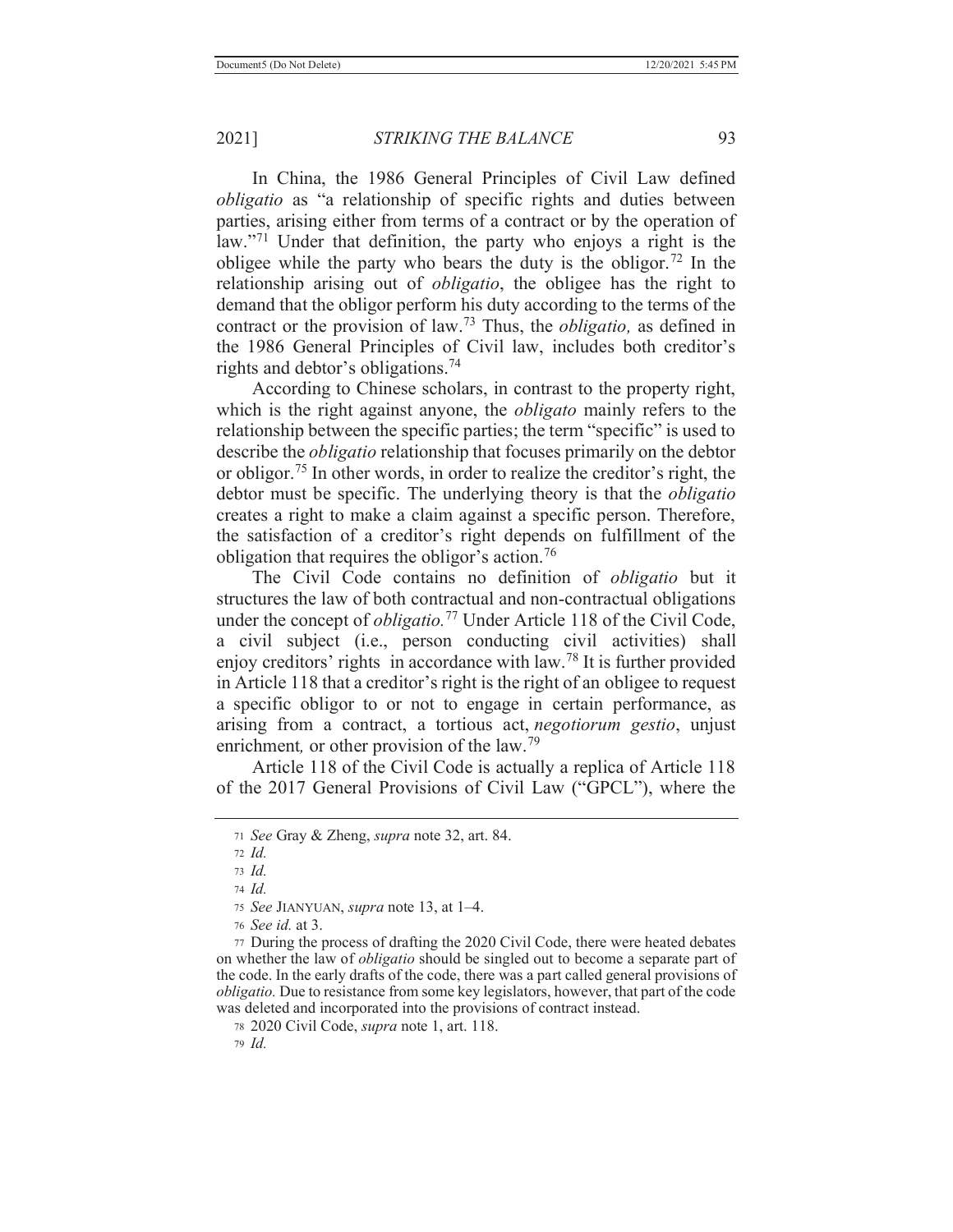*obligatio* was provided primarily from the perspective of the creditor's right for the first time. $80$  Also, similar to the 1986 General Principles of Civil Law, the Civil Code makes the agreement and the operation of law two legal sources of *obligatio*. 81 One refers to contracts while the other includes torts, unjust enrichment, and *negotiorum gestio*. Note, however, that under the Civil Code, both unjust enrichment and *negotiorum gestio* are provided under quasi-contracts, which are covered by the law of contracts.<sup>82</sup>

 What is unclear, however, is whether under Article 118 of the Civil Code, an *obligatio* may arise from a unilateral civil act. In China, the unilateral civil act is an act that would take effect upon the expression of intent of only one party.<sup>83</sup> The common examples are reward and donation because both are considered as the civil act of one party that creates certain rights and obligations between the party taking that act and the other party involved.84 The relationship so created results in an *obligatio*.

#### *B. Obligatio and Allocation of Contractual Liabilities*

 Again, *obligatio* is a legal relationship where one party has the right to make a claim against the other for payment or fulfilment of

<sup>80</sup> *See* 2017 GPCL, *supra* note 36, art. 118.

<sup>81</sup> *See* Gray & Zheng, *supra* note 32, art. 84; *see also* 2020 Civil Code, *supra* note 1, art. 118.

<sup>82</sup> *See* 2020 Civil Code, *supra* note 1, art. 979–88.

<sup>83</sup> The concepts of unilateral and bilateral contracts are understood differently in China than they are in common law countries such as the United States. In China the difference between a bilateral contract and a unilateral contract lies in whether there are mutual obligations between the parties. If the contractual parties owe each other an obligation to perform, such an agreement constitutes a bilateral contract. If, on the other hand, only one party to the contract has a duty to perform for the benefit of the other party, such an agreement constitutes a unilateral contract. A contract to make a gift or a donation is a unilateral contract. Because of the mutuality of obligations it creates, bilateral contracts are often referred to by Chinese scholars as "reciprocal contracts."

<sup>84</sup> In its 2009 Interpretation of the Application of the Contract Law, the SPC explicitly recognized the legal effect of rewards made to the public, although a reward is categorized as a unilateral act. According to the SPC, when the offeror of a reward publicly announces an offer to pay to a person who has performed certain acts, and then that person requests the payment, the court shall grant the request, unless fraud, coercion, or other illegality is involved. *See* Zhang Zhiqiang, *Interpretation of the Supreme People's Court on Several Issues Concerning the Application of the Contract Law of the People's Republic of China* art. 3, FINDLAW, https://china.findlaw.cn/hetongfa/hetongfagui/hetongfa/htfsfjs/5713.html (last visited Sept. 16, 2021).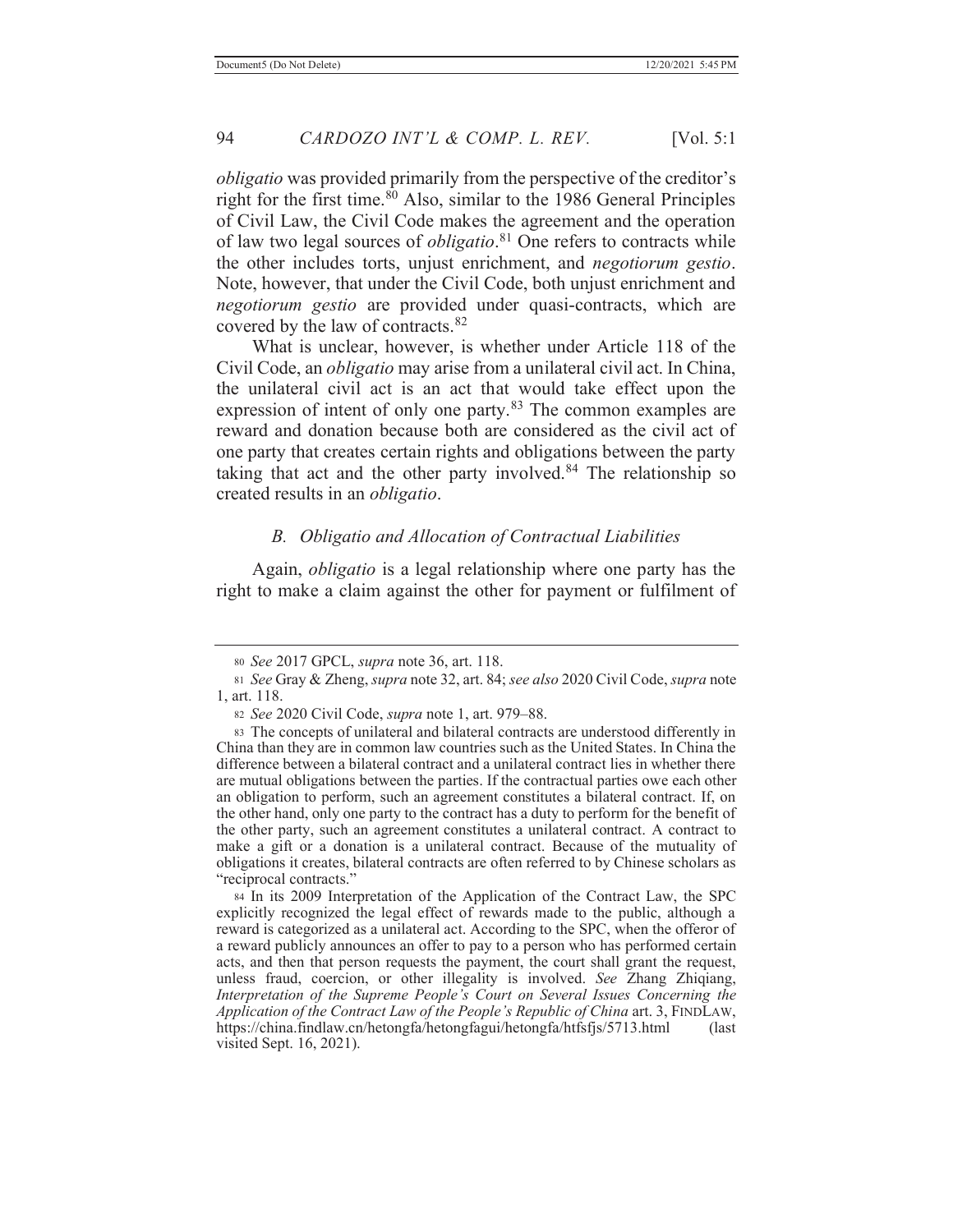other obligations.85 Thus, as far as the parties are concerned, *obligatio* creates the right of claim between them. In contracts, the mutual agreement of the parties determines the nature and contents of the *obligatio*, and the substance of the right of claim.<sup>86</sup> More importantly, because it is based on agreement, the *obligatio* arising from a contract is mostly subject only to non-mandatory rules.<sup>87</sup>

 On that ground, the Civil Code defines contract as an agreement by and between civil subjects to create, modify, and terminate civil legal relations.88 It is also provided that a contract, once legally formed, is protected by law, and is binding only to the parties involved unless otherwise provided by law.89 Similar to the 1999 Contract Law, the Civil Code required that the parties perform their obligation thoroughly according to the terms of their agreement and abide by the principle of good faith. $90$ 

 But, unlike the Contract Law, the law of contract under the Civil Code is intended not only to establish a legal framework governing the *obligatio* based on agreements, but also serves the basic function of the general law of *obligatio*. As noted, the early legislation on *obligatio* was the 1986 General Principles of Civil Law. In addition to the definition of *obligatio*, the 1986 General Principle of Civil Law divides *obligatio* into joint *obligatio* and joint and several *obligatio*. 91 The Civil Code expands *obligatio* to include selective *obligatio*, joint *obligatio*, and in the meantime provides the rules on how the contractual rights or obligations are allocated when two or more obligees (i.e, creditors) or obligors (i.e., debtors) are involved.

 The selective *obligatio* refers to the *obligatio* in which there are two or more subject matters of obligation, and the obligor may choose

- <sup>89</sup> *See id.* art. 465.
- <sup>90</sup> *See id.* art. 509.

<sup>85</sup> *See* TONG ROU & WANG LIMING, CIVIL LAW OF CHINA 299 (1990).

<sup>86</sup> *See* WANG HONGLIANG, THE GENERAL THEORY OF OBLIGATION LAW 42–46 (2016).

<sup>87</sup> *See* JIANYUAN, *supra* note 13, at 42.

<sup>88</sup> *See* 2020 Civil Code, *supra* note 1, art. 464.

<sup>91</sup> Under Article 86 of the 1986 General Principles of Civil law, when there are two or more creditors, each creditor shall be entitled to rights in proportion to his proper share of the credit; if there are two or more debtors, each debtor shall assume obligations in proportion to his proper share of the debt. Pursuant to Article 87, when there are two or more creditors or debtors, each of the joint and several creditors shall be entitled to demand that the debtor fulfil his obligations under the provision of law or the agreement between the parties; each of the joint debtors shall be obliged to perform the entire debt, and the debtor who performs the entire debt shall be entitled to ask the other joint debtors to reimburse him for their shares of the debt. *See* Gray & Zheng, *supra* note 32.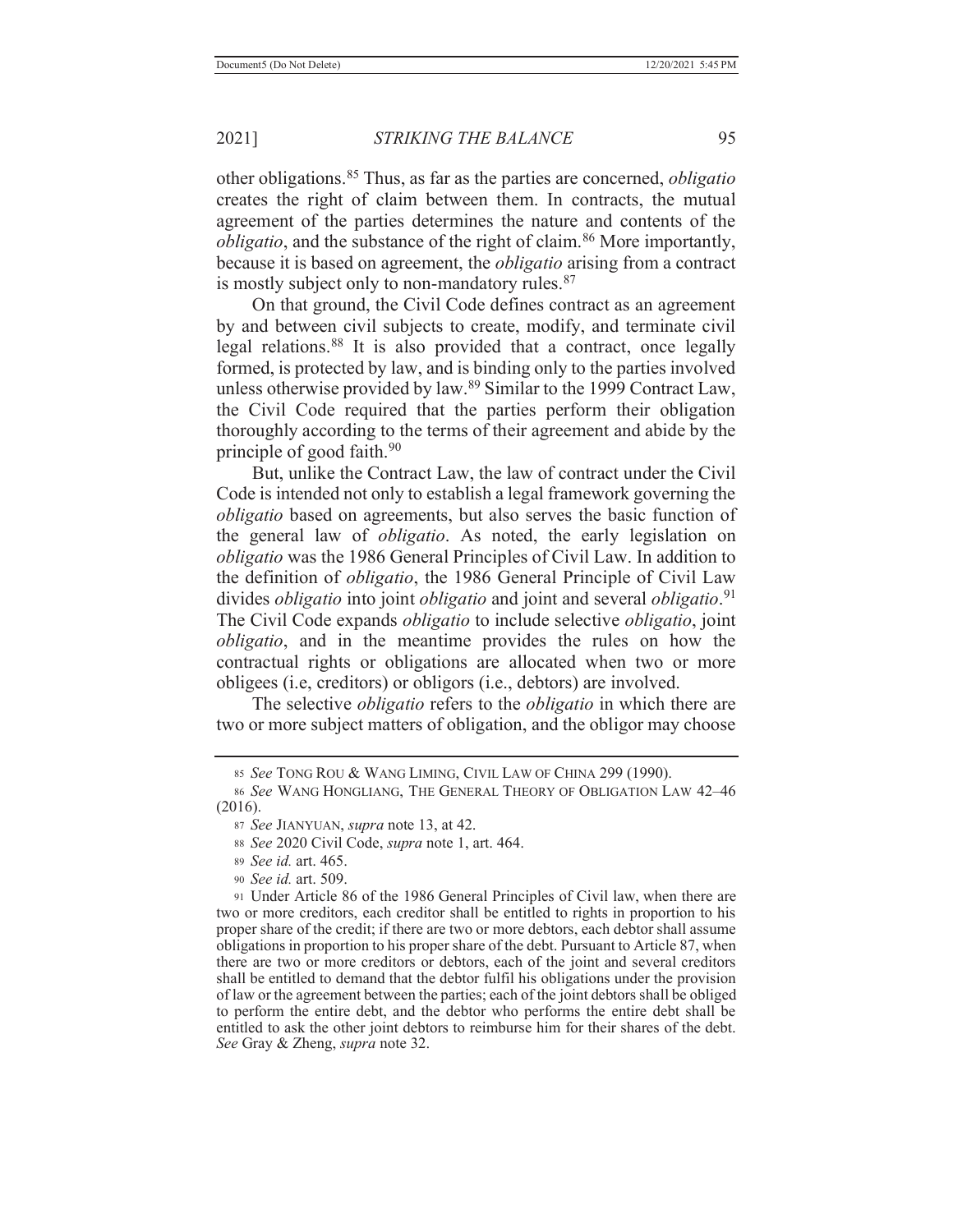to perform any of them to satisfy the creditor's rights.<sup>92</sup> In certain cases, the choice is in the hands of the creditor. For example, under Article 582 of the Civil Code, if performance does not conform to the terms of contract, the obligee may reasonably request the obligor to bear such obligation as repair, re-work, replace, return, or reduction of price or remuneration.<sup>93</sup> Thus, as long as the obligor performs any of the listed obligations, the creditor's right to the obligee is and should be satisfied.

 The Civil Code contains two articles that governs selective *obligatio*. The first provision concerns the right to choose.<sup>94</sup> In accordance with Article 515 of the Civil Code, when an obligation has multiple subject matters and the debtor only needs to perform one of them, the debtor has the right to choose which to perform unless otherwise provided by the law, agreed upon by the parties, or specified by transaction practices.95 If, however, the party who has the right to choose does not make a choice within the agreed time limit or before the expiry of the performance time period and fails to choose within a reasonable time limit after being urged, the right to choose is transferred to the other party.<sup>96</sup>

The second provision is about notice and restriction.<sup>97</sup> Article 516 of the Civil Code requires that when a party exercises its right to choose, a timely notice should be provided to the other party.<sup>98</sup> Only if the notification reaches the other party, will the subject matter to be performed be ascertained. Once ascertained, the targeted subject matter for performance should not be changed unless agreed to by the other party.99 A restriction imposed by Article 516 is that if any of subject matters available for choice could not be fulfilled due to the occurrence of a certain event, the party with the right to choose shall not choose the unfulfillable subject matter unless the unfulfillable situation is caused by the other party. $100$ 

 The provisions on the joint *obligatio* and joint and several *obligatio* in the Civil Code are similar to, but more specific than, those in the 1986 General Principles of the Civil Law. Under the Civil Code,

<sup>100</sup> *See id.*

<sup>92</sup> *See* 2020 Civil Code, *supra* note 1, art. 515.

<sup>93</sup> *See id.* art. 582.

<sup>94</sup> *Id.* art. 515.

<sup>95</sup> *See id.*

<sup>96</sup> *See id.*

<sup>97</sup> *Id.* art. 516.

<sup>98</sup> *See id.*

<sup>99</sup> *See id.*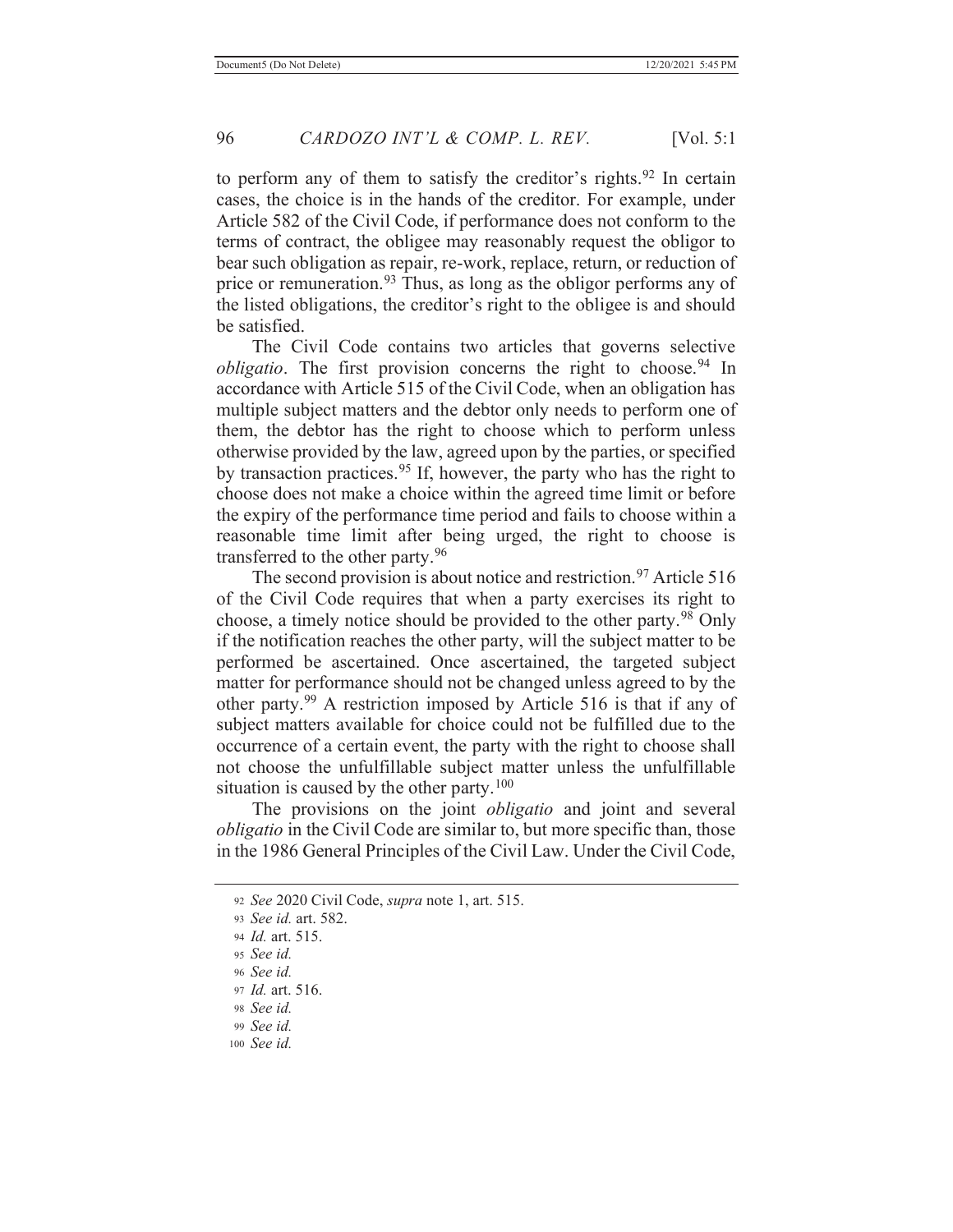the joint *obligatio* may refer to either joint creditors' rights or joint debtors' liability.101 In cases where there are more than two creditors and the subject matter involved can be divided, the creditors' right will be the joint creditors' right if the right of each of the creditors is based on the portion to which the creditor is entitled.102 On the other hand, if there are two or more debtors, and each of the debtors is liable for a part of the debts, the debtors will be joint debtors or debtors with joint liability.<sup>103</sup> For both joint creditors and joint debtors, if the portions of credits or debts among the creditors or debtors are difficult to identify, they each will be deemed to have equal portion.<sup>104</sup>

 Joint and several *obligatio* covers the "one for all" situation. As provided in Article 518 of the Civil Code, if there are two or more creditors, and some or all of the creditors can request the debtor to perform the debt, the creditors' right will be considered joint and several.<sup>105</sup> Likewise, if there are two or more debtors, and the creditor can request some or all of the debtors to perform the entire debt, the debtors bear joint and several debt liability.106 Under Article 518, the joint and several creditors' right or debtors' liability may only be created by operation of law or by agreement of the parties.<sup>107</sup>

 The complexity in joint and several *obligatio* lies with the determination of indemnity between or among joint and several creditors or debtors.108 Pursuant to Article 519 of the Civil Code, a joint and several debtor who assumes more than their own share of debt shall have the right to recover the excess portion from the other joint and several debtors within their unfulfilled share and enjoy the rights of the creditor accordingly.109 But the joint and several debtors' exercise of that right shall not harm the interests of the creditor. The defense available to other joint and several debtors against the creditor may be claimed against the joint and several debtor who sues to recover the excess portion. If, however, a joint and several debtor against whom the indemnity is sought is unable to perform its portion

<sup>105</sup> *See id.* art. 518.

- <sup>107</sup> *See id.*
- <sup>108</sup> *See id.* art. 519.
- <sup>109</sup> *See id.*

<sup>101</sup> *See id.* art. 517. <sup>102</sup> *See id.* <sup>103</sup> *See id.* <sup>104</sup> *See id.*

<sup>106</sup> *See id.*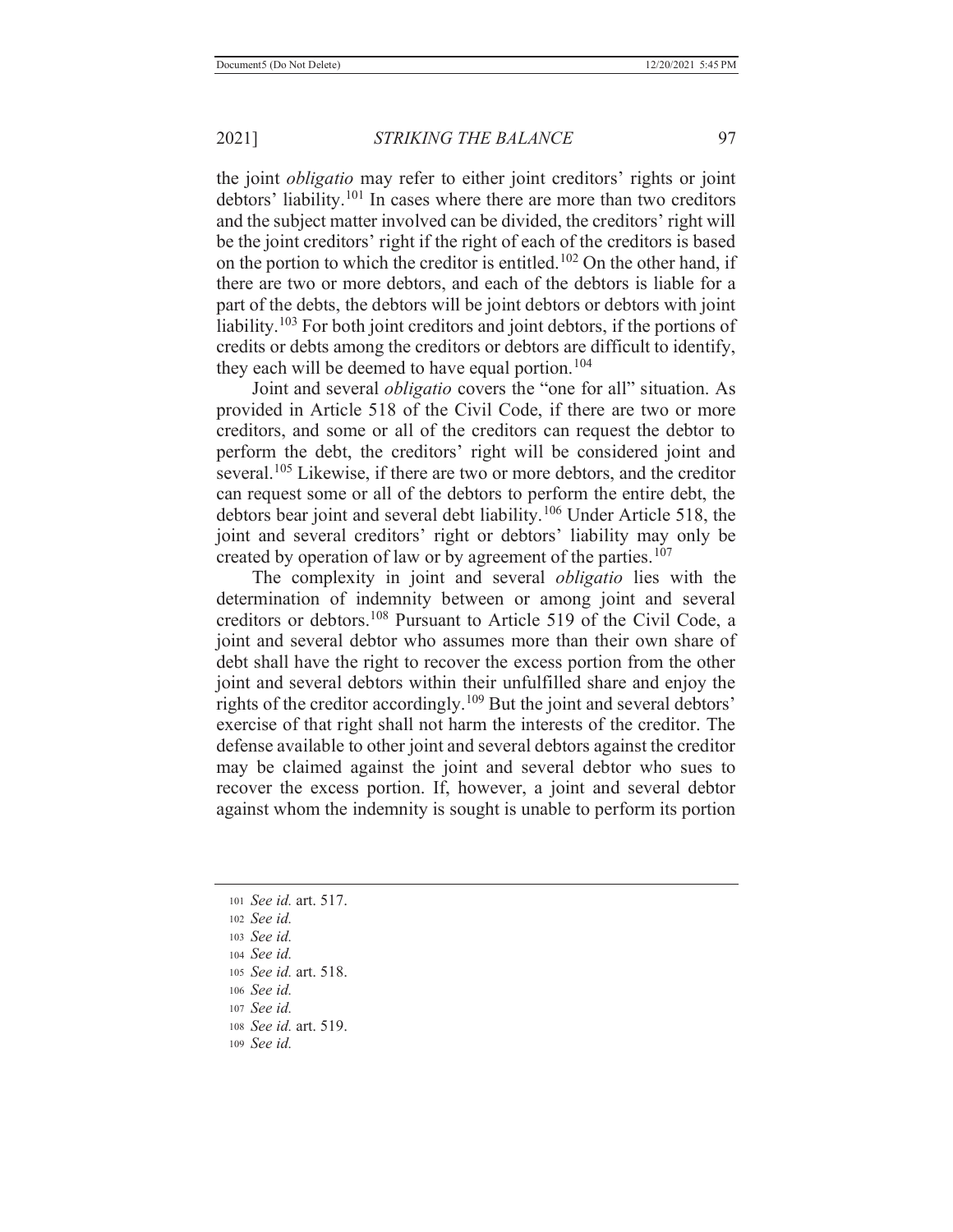of debt, the other joint and several debtors shall share it proportionally.<sup>110</sup>

 Article 519 is quite abstract on its face. It essentially deals with the relationship among debtors who are jointly and severally liable for certain debt. Such a relationship implicates two basic rights: the right to recover (i.e., indemnification) and the right to subrogate (i.e., assume the creditor's rights). The precondition for application of Article 519 is that a joint and several debtor has paid an amount exceeding its own liability.<sup>111</sup> In this case, the joint and several debtor has the right to recover the excess portion from other joint and several debtors and obtain the corresponding creditor's right against the joint and several debtors at issue.<sup>112</sup>

 With regard to joint and several debtors, the Civil Code also contains the rules that govern the allocation of liability in different situations. First, if some of the joint and several debtors perform so as to offset the debts or deposit the subject matter of debts, the debts of other debtors to the creditor shall be extinguished correspondingly and those joint and several debtors may recover from other debtors.<sup>113</sup> Second, if the debts of some joint and several debtors are forgiven by the creditors, the debts of other debtors to the creditors shall be eliminated within the scope of the liability shares that such joint and several debtors should bear.<sup>114</sup> Third, when the debts of certain joint and several debtors and the creditor's rights are combined and belong to the same person, after deducting the debtor's share the creditor's rights to other debtors continue to exist.<sup>115</sup>

 In addition, the Civil Code requires that a joint and several creditor who actually receives payment based on the creditor's rights shall repay other joint and several creditors in proportion to their

<sup>110</sup> *See id.*

<sup>111</sup> *Id.*

<sup>112</sup> A similar provision can be seen from German Civil Code. Under Section 426 of German Civil Code, (1) The joint and several debtors are obliged in equal proportions in relation to one another unless otherwise determined. If the contribution attributable to a joint and several debtor cannot be obtained from him, the shortfall is to be borne by the other obligors obliged to adjust advancements. (2) To the extent that a joint and several debtor satisfies the obligee and may demand adjustment of advancements from the other obligors, the claim of the obligee against the other obligors passes to him. The passing of ownership may not be asserted to the disadvantage of the creditor. *See* Bürgerliches Gesetzbuch [BGB] [Civil Code], *supra* note 57, § 426.

<sup>113</sup> *See* 2020 Civil Code, *supra* note 1, art. 520.

<sup>114</sup> *See id.*

<sup>115</sup> *See id.*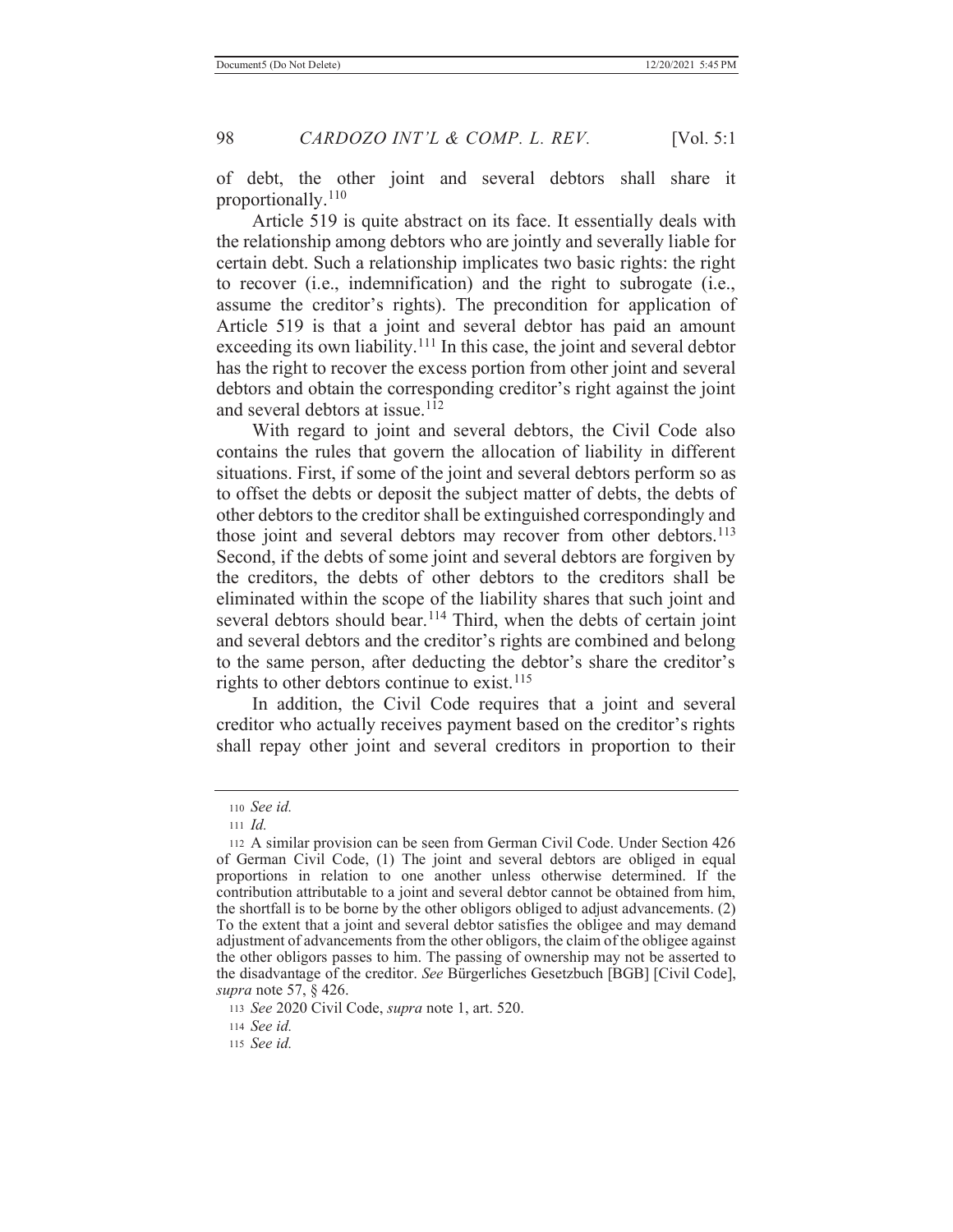creditors' rights.<sup>116</sup> If the actual shares of creditors' rights are difficult to ascertain, the joint and several creditors shall be deemed to have equal shares.<sup>117</sup> The same rule also applies to joint and several debtors.<sup>118</sup> The portion of the debts among the joint and several debtors will be considered equal if the actual portion for each debtor is unable to be determined.

Also, under Article 520 of the Civil Code, if the creditor's acceptance of the payment made by some of the joint and several debtors is delayed, the legal effect of such delay shall be applicable to other joint and several debtors.119 The idea is that when the debtor is fulfilling the obligation to pay, the creditor's delay in acceptance may cause losses to the debtor. It then would be unfair to have the debtor bear the loss resulting from the delay by the creditor.

 Since the purpose of establishing joint and several debts is to realize the creditor's right, when the creditor accepts the full performance from a joint and several debtor, the debt liability of all joint and several debtors will be discharged.120 If, however, the creditor delays in accepting performance, it will affect not only the performing debtor but also other debtors who are jointly and severally liable for the debt. Therefore, in its delay in accepting performance, the creditor should be responsible for possible loss of both the joint and several debtor fulfilling the obligation and other joint and several debtors involved.

## *C. Quasi-Contract and Non-Contractual Obligations*

 Quasi-contract is a new system in the law of contract under the Civil Code. As a legal concept, quasi-contract is not a native product of China. Historically, as noted, quasi-contract originated from the Roman concept of *obligationes quasi ex contractu* (quasi-contractual obligations).<sup>121</sup> Due to the fact that it was not a mutually agreed-to obligation, quasi-contract was considered a statutory obligation not

<sup>116</sup> *See id.* art. 521.

<sup>117</sup> *Id.*

<sup>118</sup> *See id.*

<sup>119</sup> *See id.*

<sup>120</sup> *See id.* art. 520 ("where one of the debtors assuming joint and several liabilities has performed his obligation . . . the obligation of the other debtors owed to the creditor is extinguished to the corresponding extent . . . ").

<sup>121</sup> *See* SMITH, *supra* note 63, at 819.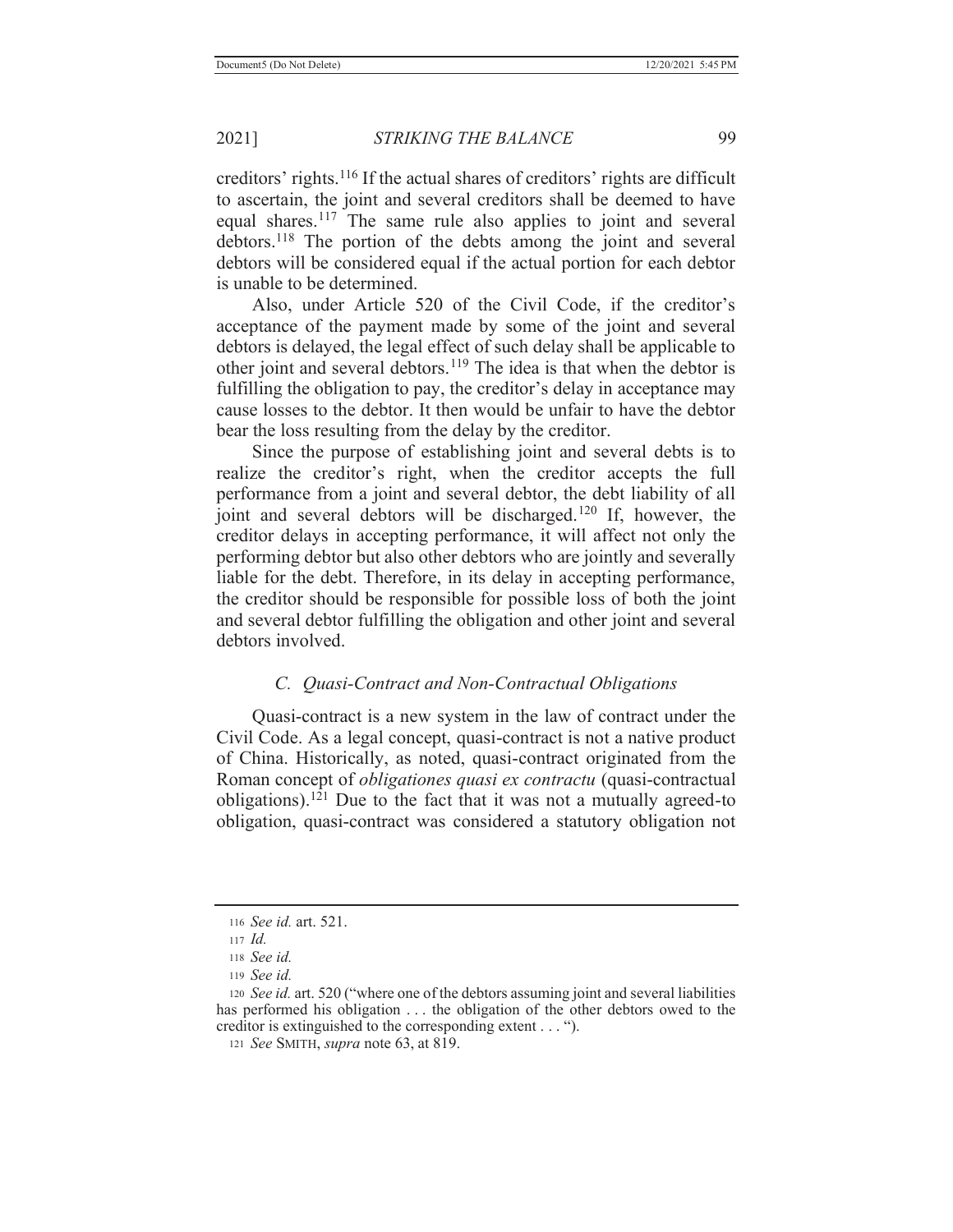resting upon the consent of the parties.<sup>122</sup> Now, in American contract law theory, quasi-contract is used as a synonym of contract implied in law, meaning that it is not really a contract at all but a legal fiction.<sup>123</sup>

 The Civil Code provides no definition to quasi-contract. Instead, it divides quasi-contract into two categories: *negotiorum gestio* and unjust enrichment.124 In many other countries, both *negotiorum gestio* and unjust enrichment are considered non-contractual obligations, and each of them is an independent source of *obligatio* by the operation of law.<sup>125</sup> In China, however, they are grouped together under quasicontract, which constitutes part of the law of contract, although many believe that they are not obligations arising from contract.<sup>126</sup>

 Under Article 979 of the Civil Code, *negotiorum gestio* occurs where a person without statutory or consensual obligations manages the affairs of others in order to avoid loss in the interests of others.<sup>127</sup> In the case of *negotiorum gestio*, the managing person may request that the beneficiary repay the necessary expenses incurred in the management of affairs, and if the managing person suffers losses due to the affair management, he may request that the beneficiary make appropriate compensation.<sup>128</sup>

 Article 979 also contains certain requirements for the managing person in order to make *negotiorum gestio* actionable for compensation.<sup>129</sup> First, the management of affairs must conform to the real intention of the beneficiary, unless the real intention of the

124 In the 2020 Civil Code, Part III of Contracts is entitled "Quasi Contract," which includes two chapters: *negotiorum gestio* and unjust enrichment.

<sup>122</sup> *See* William Keener, *Quasi Contract, its Nature and Scope*, 7 HARV. L. REV. 57, 68 (1893).

<sup>123</sup> *See* EDWARD A. FARNSWORTH, CONTRACT 101 (3d ed., 1999); JEFFREY FERRIELL, UNDERSTANDING CONTRACTS 4 (2d ed., 2009); DAVID EPSTEIN, BRUCE A. MARKELL & LAWRENCE PONOROFF

<sup>,</sup> MAKING AND DOING DEALS: CONTRACTS IN CONTEXT 955 (2d ed. 2006). For general discussion of quasi contract as used in the common law system, see Timothy Sullivan, *The Concept of Benefit in the Law of Quasi Contract*, 64 GEO. L.J. 1 (1975).

<sup>125</sup> Under 2007 EU Regulation on the Law Applicable to Non-Contractual Obligations, for example, *negotiorum gestio* and unjust enrichment, together with torts and *culpa-in-contrahendo* (pre contractual liability) are categorized as noncontractual obligations. *See* Commission Regulation (EC) 864/2007, 2007 O.J. (L 199/40).

<sup>126</sup> *See* SHEN WEIXING, CIVIL LAW 500, 508 (2013) (where *negotiorum gestio* and unjust enrichment are termed as statutory *obligatio* in contrast to the contractual *obligatio*). *See also* JIANYUAN, *supra* note 10, at 283, 315.

<sup>127</sup> *See* 2020 Civil Code, *supra* note 1, art. 979.

<sup>128</sup> *See id.*

<sup>129</sup> *See id.* art. 979.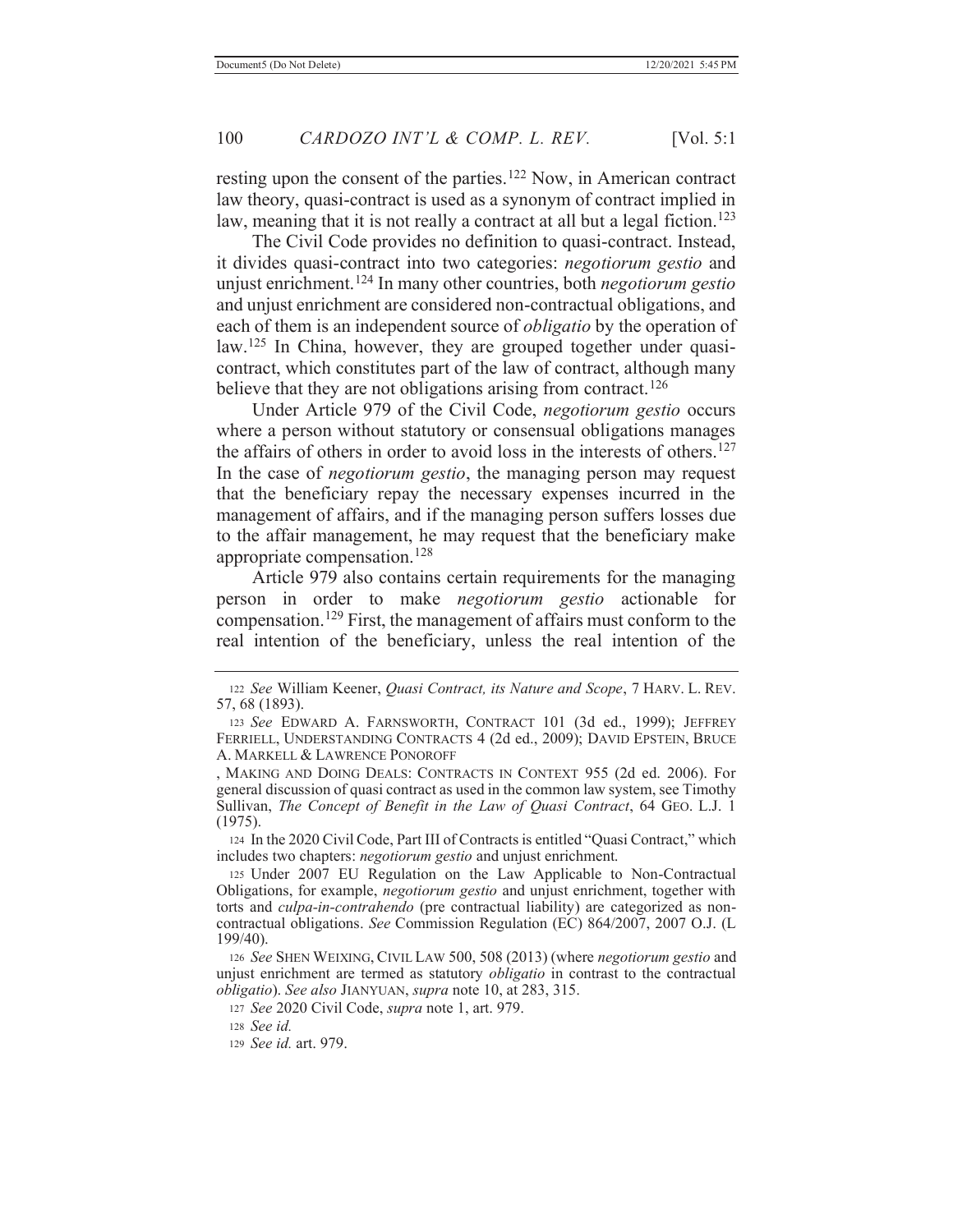beneficiary violates the law or public order and good morals.<sup>130</sup> Second, the methods used to manage the affairs of others shall be beneficial to the beneficiary, and the managing work may not be interrupted if that interruption is detrimental to the beneficiary.<sup>131</sup> Third, if possible, the beneficiary shall be promptly notified of the managed affairs. If the managed affairs need not be dealt with urgently, the managing person shall wait for the instruction from the beneficiary.132 And fourth, after the managing work is complete, the managing person shall report to the beneficiary on the status of the managed affairs, and any property acquired during the affair management shall be timely transferred to the beneficiary.<sup>133</sup>

 Unjust enrichment involves benefits obtained without legal justification so that a restitution would be prompted as a matter of fairness.<sup>134</sup> In the United States, unjust enrichment is viewed as an equitable principle under which restitution is sought to prevent a person from being enriched at the expense of another.<sup>135</sup> Although the debates on how unjust enrichment should be defined and applied never rested throughout the development of the concept, the most recent contract law literature has interpreted unjust enrichment as an "enrichment that lacks adequate legal basis."<sup>136</sup> The legal basis in this context is understood to refer to such legal sources as contracts, trusts, gifts, and so on.<sup>137</sup> In many cases, the discussion of unjust enrichment is closely related to quasi-contract.<sup>138</sup>

 In China, like many other civil law countries, unjust enrichment is a statutory claim. Under Article 92 of the 1986 General Principles of Civil Law, unjust enrichment refers to the benefits that are acquired improperly and without a legal basis.<sup>139</sup> In the case of unjust enrichment, restitution shall be made if the enrichment results in loss to the other party.140 The Civil Code follows the provision of Article

<sup>135</sup> *See* FARNSWORTH, *supra* note 123, at 103.

<sup>130</sup> *See id.*

<sup>131</sup> *See id.* art. 981.

<sup>132</sup> *See id.* art. 982.

<sup>133</sup> *See id.* art. 983.

 <sup>134</sup> *See Unjust Enrichment,* BLACK'S LAW DICTIONARY (11th ed. 2019).

<sup>136</sup> *See The Intellectual History of Unjust Enrichment*, 133 HARV. L. REV. 2077, 2099 (2020).

<sup>137</sup> *See id.*

<sup>138</sup> *See* EPSTEIN, MARKELL & PONOROFF, *supra* note 123, at 956–98.

<sup>139</sup> Grey & Zheng, *supra* note 32, art. 92.

<sup>140</sup> *See id.*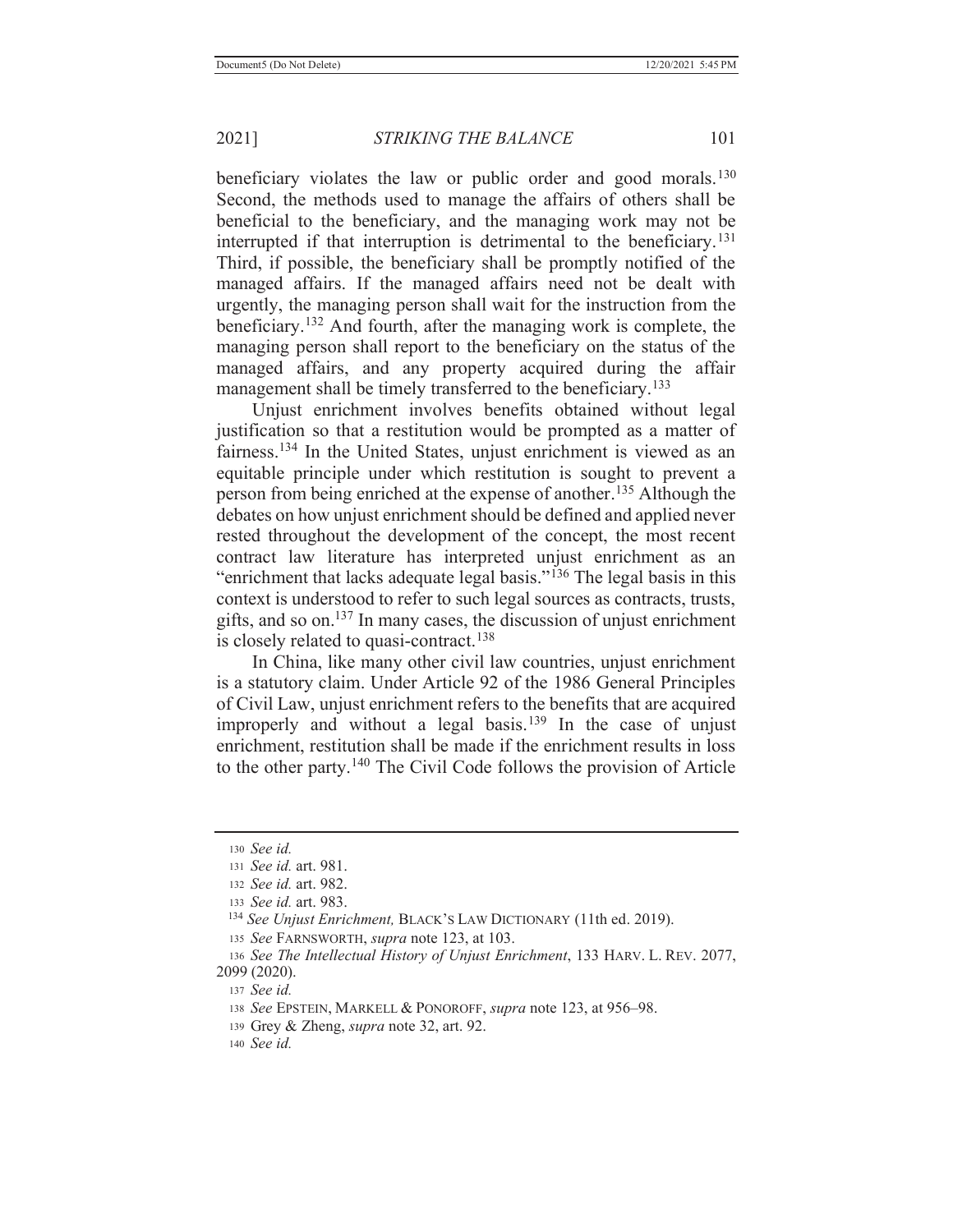92 of the 1986 General Principles of Civil Law but makes certain exceptions to the restitution.

 In accordance with Article 985 of the Civil Code, no restitution shall be granted if (a) a payment is made to fulfill moral obligations; (b) repayment of debts is made before maturity; and (c) a debt repayment is made with the knowledge that there is no obligation to pay.141 The rationale underlying Article 985 is that in any of those three situations, no unjust enrichment occurs. Article 985 then constitutes a legal basis on which the receipt of payments is justified. In the first situation, for example, if a payment is made to support elder relatives, no restitution is allowed on the basis of unjust enrichment due to moral obligations.

 In addition, the Civil Code sets forth three particular rules on restitution in case of unjust enrichment. The first one is the non-return rule. Pursuant to Article 986, if a recipient does not know and should not know that the benefits obtained have no legal basis, and the benefits obtained no longer exist, the recipient has no obligation to return the benefits.<sup>142</sup> The second rule is the rule of compensation. In accordance with Article 987, if a recipient knows or should know that the benefits obtained have no legal basis, the person who has suffered losses may request the recipient to return the benefits obtained and to compensate for the losses under the law.143 The third rule is the rule of claim against third parties. It is provided in Article 988 that if the recipient has transferred the benefits obtained to a third party gratis, the person who has suffered losses may request the third party to bear the obligation of return to the corresponding extent.<sup>144</sup>

## *D. Preliminary Contract and Liability*

 A highlighted feature of contract law under the Civil Code is the concept of preliminary contract that makes the parties' agreement to enter into a contract a contractual obligation. Under Article 495 of the Civil Code, the agreement by the parties to execute a contract within a certain period of time in the future—including letter of subscription, letter of orders, letter of reservation, and the like—constitutes a preliminary contract,<sup>145</sup> meaning an agreement to enter into a contract or an agreement to agree. The legal effect of the agreement as such

<sup>141</sup> *See* 2020 Civil Code, *supra* note 1, art. 985.

<sup>142</sup> *See id.* art. 986.

<sup>143</sup> *See id.* art. 987.

<sup>144</sup> *See id.* art. 988.

<sup>145</sup> *See id.* art. 495.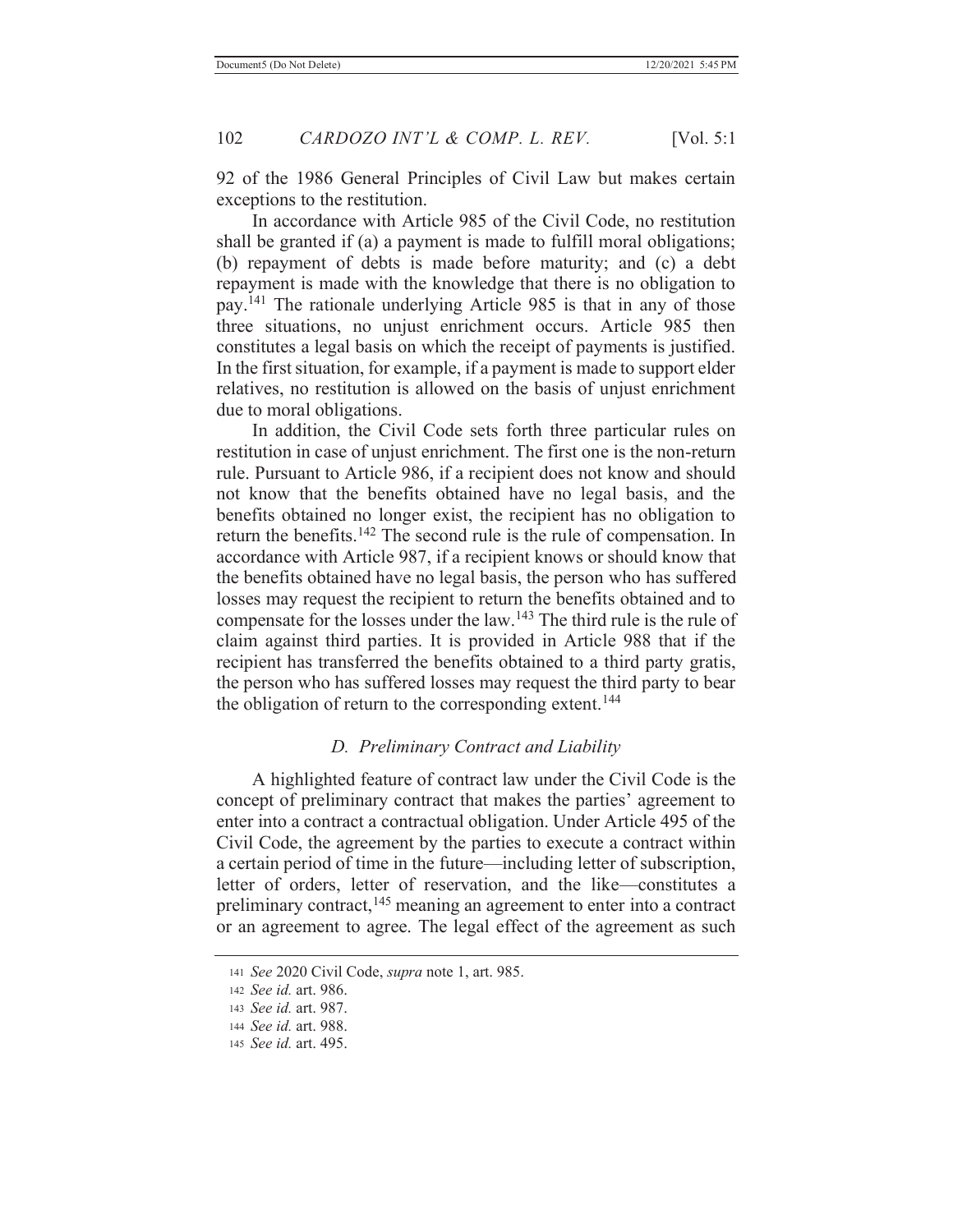creates an obligation to make a contract between the parties. Therefore, as Article 495 provides, if one of the parties fails to perform the obligation to make the contract as promised, the other party may hold him liable for breach of that preliminary agreement.<sup>146</sup>

 Previously, the obligation arising from a preliminary agreement to contract was handled under pre-contractual liability. The legal provision of pre-contractual liability in current Chinese law is Article 42 of the Contract Law. Pursuant to Article 42, a party shall be liable for losses caused to the other party if, during the formation of contract, it (a) disguises and pretends to conclude a contract and negotiates in bad faith; (b) conceals deliberately the important facts relating to the conclusion of the contract or purposefully provides false information; or (c) engages in other acts in violation of the principle of good faith.147

 In its 2012 Interpretation on the Issues Involving Application of Law in Adjudicating Disputes over Sales Contracts, the SPC for the first time used the term "preliminary contract" to describe precontractual obligations arising during contract negotiation.<sup>148</sup> According the SPC, when the parties sign a preliminary contract such as a letter to prescribe, letter of order, letter of booking, letter of intent, or memorandum— under which they agree to conclude a contract of sales at a specified time in the future, and one party fails to fulfill the obligation to enter into the contract, the other party may bring a suit against him for breach of preliminary contract or for rescission of preliminary contract and seek compensation for damages.<sup>149</sup>

Compared with the SPC's interpretation, Article 495 of the Civil Code more directly defines the preliminary contract and emphasizes the liability for the breach of such a contract.<sup>150</sup> But in substance, both the SPC's interpretation and Article 495 of the Civil Code are premised on the view that the preliminary contract is a mutually independent contract from the main contract, and that the liability for breach of the preliminary contract is not based on negligence but rather an independent contractual obligation.

<sup>146</sup> *See id.*

<sup>147</sup> *See* 1999 Contract Law, *supra* note 33, art. 42.

<sup>148</sup> *See* Fa Shi 2012 [Interpretation of Supreme People's Court on Applicable Legal Issues in Trial of Cases of Sale and Purchase Contract Disputes] (adopted March 31, 2012, issued May 10, 2012), https://www.chinacourt.org/law/detail/2012/05/id/145832.shtml.

<sup>149</sup> *Id.*

<sup>150 2020</sup> Civil Code, *supra* note 1, art. 495.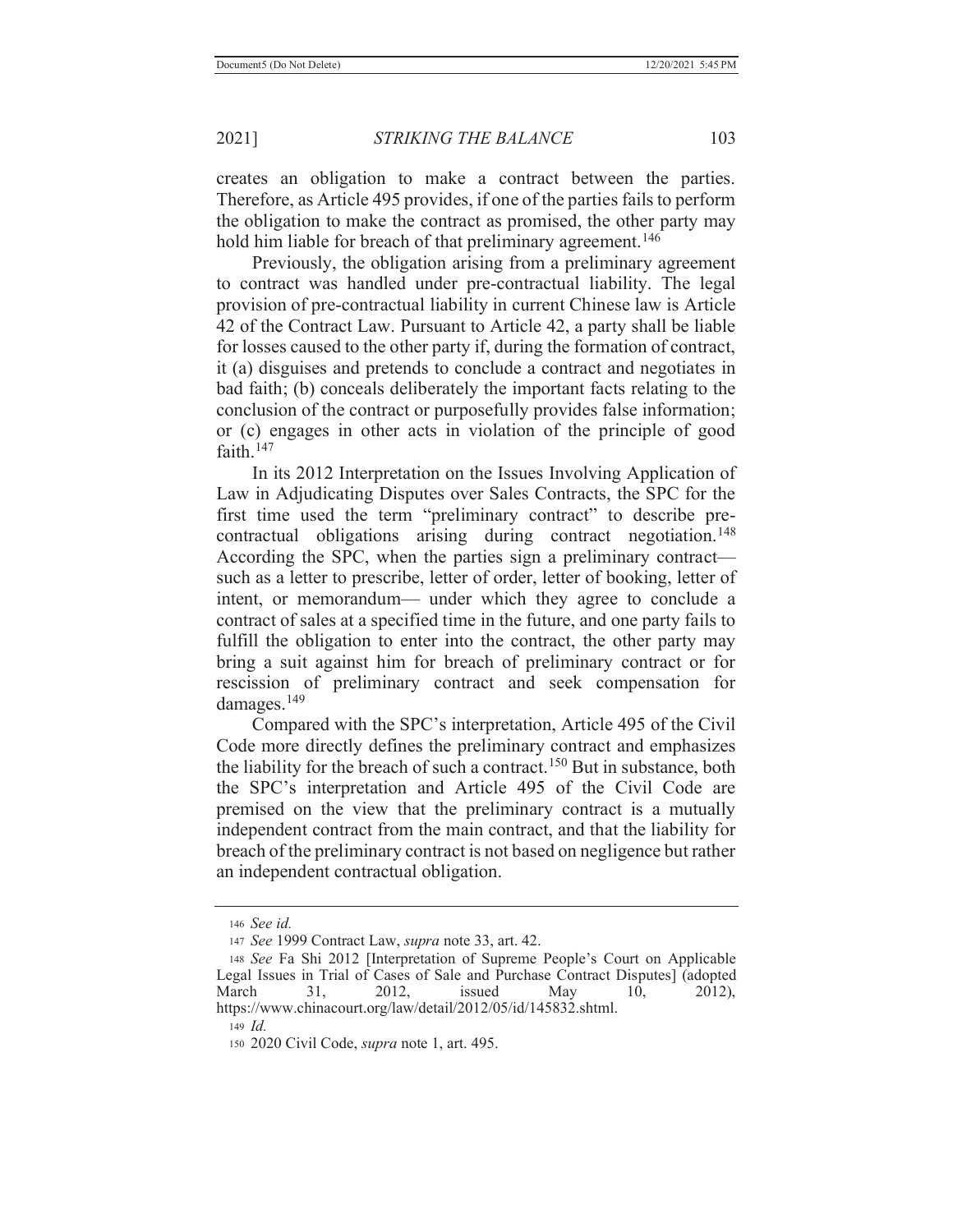Article 495 is significant because it extends the preliminary contract obligation to all contracts and creates a statutory claim by which a party may be held liable for failure to perform.<sup>151</sup> As a practical matter, when making a promise to enter into a written contract in a certain written form during negotiations, the parties may subject themselves to contractual liability if they fail to reach the final deal. Put differently, Article 495 of the Civil Code provides a legal ground on which a party may make a claim against the other party for breach of preliminary contract under this circumstance.

#### III. PRINCIPLE OF VOLUNTARINESS AND FREEDOM OF CONTRACT

 In many Western countries, contracting parties are given broad power to decide their bargains under the notion of freedom of contract. Labeled as a slogan for laissez-faire capitalism, the concept of freedom of contract, however, was not recognized in China until after the Country opened up to the outside world in the late 1970s.<sup>152</sup> Among the attributes of the denial of freedom of contract was the fear of Western influence. Such a fear has been a dominant force in China for the past several decades, during China's endeavors to join the mainstream world economy, and the fear remains discernable in Chinese legislation.

 Many in China believe that the domestic statutory acceptance of freedom of contract began with the adoption of the Contract Law in 1999.153 Note, however, that the Contract Law did not use the term "freedom of contract," but instead emphasized "voluntariness." Under Article 4 of the Contract Law, the parties shall have the right to enter into a contract voluntarily in accordance with the law and no unit or individual may unlawfully interfere.<sup>154</sup> Article 4 was hailed among Chinese contract scholars as having addressed two essential elements of the freedom of contract: voluntariness and freedom from any external interference,<sup>155</sup> although the word "unlawful" appeared to be quite vague and confusing.

 In the Civil Code, freedom of contract is, once again, provided under terms of voluntariness. Article 5 of the Civil Code makes it a general principle that civil parties shall abide by the principle of

<sup>151</sup> *See id.*

 <sup>152</sup> WANG LIMING, STUDIES IN CONTRACT LAW 151–52 (2002).

<sup>153</sup> *See* WANG LIMING, CONTRACT LAW OF CHINA 14 (2016).

<sup>154</sup> *See* 1999 Contract Law, *supra* note 33, art. 4.

<sup>155</sup> *See* SUN LIHAI ET AL., A PRACTICAL EXPLANATION TO THE CONTRACT LAW 22–24 (1999).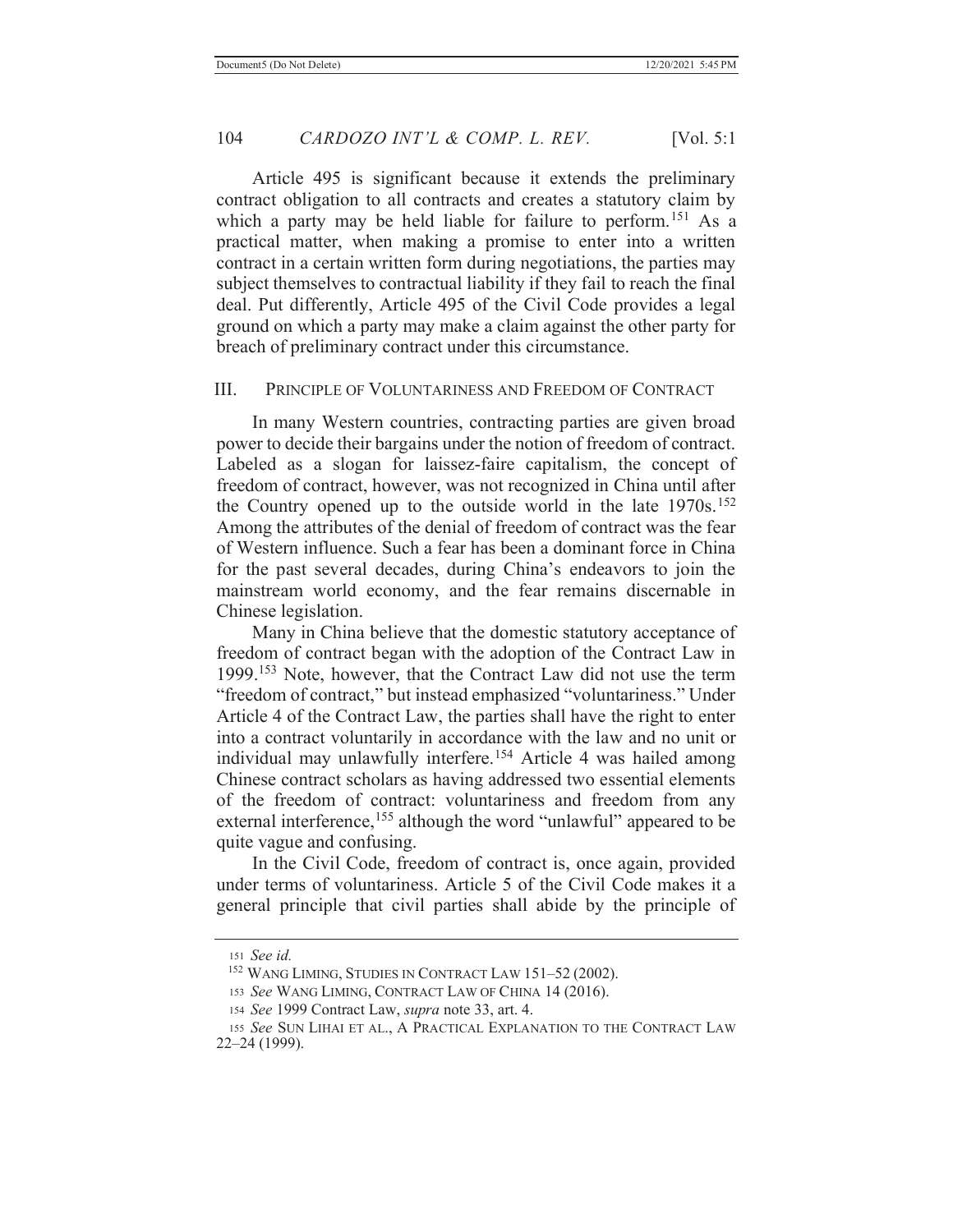voluntariness in conducting civil activities and shall, according to their own will, create, modify, or terminate civil legal relationships.<sup>156</sup> Article 5 applies to all civil legal relationships, including contracts.<sup>157</sup> Further, Article 130 provides that persons of civil law shall enjoy their civil rights according to law under their own will free from any interference; this is interpreted as the provision to protect individual freedom in civil affairs.<sup>158</sup>

 Compared with the Contract Law, the Civil Code is viewed in China as further strengthening the concept of freedom of contract, even though the term "freedom of contract" does not appear in the provisions of the Civil Code.<sup>159</sup> This is true for several reasons. First, with regard to the process of contracting, the Civil Code reinforces the notion that a party has the right to decide whether to enter into a contract, how to conclude the contract, with whom the contract is to be made, and what the contents of the contract are to be.<sup>160</sup> Second, during performance, the parties may, by agreement, decide to make a supplement to or alter the contract.<sup>161</sup> Third, in the event of a dispute over the contract, the parties may voluntarily negotiate a dispute settlement method, and may also consult with each other on liquidated damages.162

 More broadly, most of the provisions in Book III (Contracts) of the Civil Code are nonmandatory in nature,  $163$  which means that the parties can choose whether or not to apply them. The notion underlying the nonmandatory provisions is that, as imbedded in the concept of freedom of contract, the parties are the master of their own

<sup>160</sup> *See id.* at 54.

<sup>161</sup> *See id.* at 53.

<sup>156</sup> *See* 2020 Civil Code, *supra* note 1, art. 5.

<sup>157</sup> *See id.* Also, under Article 464 of the 2020 Civil Code, contract is defined as "an agreement to creates, modify, or terminate a civil legal relationship between civil subjects."

<sup>158</sup> *See* YANG LIXIN & LI YIWEN, KEY POINT OF THE NEW RULES IN THE CIVIL CODE OF CHINA 116 (2020) ("The civil parties have the right to control the civil rights and rights that they enjoy according to their own wishes, exercise them according to their own desire, and fulfill their own needs and realize their own values through control and exercise of their rights.").

<sup>159</sup> *See* SPC CIVIL CODE IMPLEMENTATION LEADING GROUP, UNDERSTANDING AND APPLICATION OF THE CIVIL CODE – GENERAL PROVISIONS 53–54 (2020) [hereinafter SPS CIVIL CODE IMPLEMENTATION LEADING GROUP]. The book covers five subjects in corresponding to the five books of the Civil Code, including General Parts, Property, Contracts, Torts, and Marriage and Family Relations.

<sup>162</sup> *See* LIMING, *supra* note 153, at 14.

<sup>163</sup> For most contract provisions provided in the Civil Code, the word "may" rather than "shall" is used to prescribe the obligations of the parties.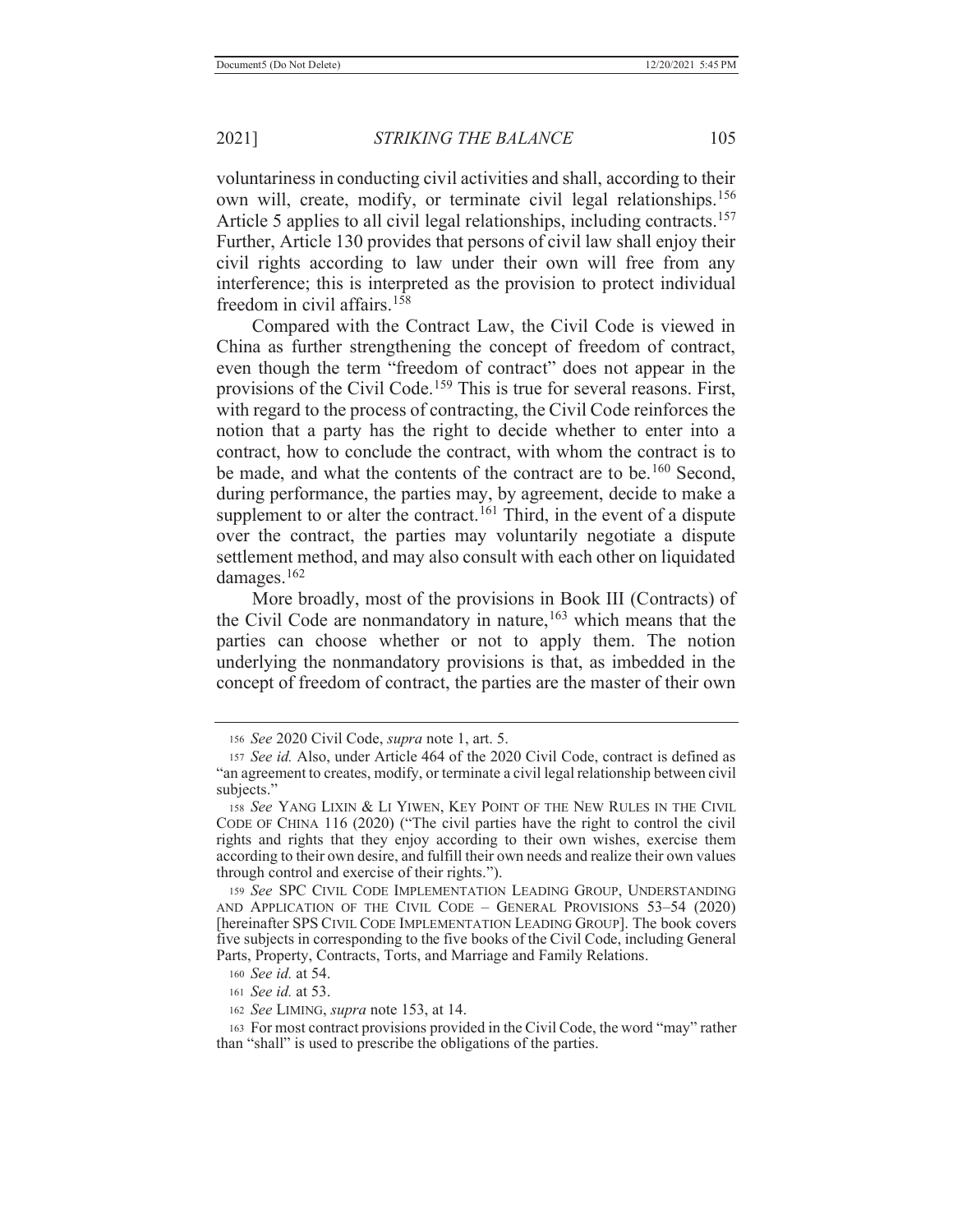civil affairs in dealing with each other. Under this notion, the nonmandatory provisions simply serve as default rules and apply unless the parties have agreed differently. As reflected in the Civil Code, the adoption of nonmandatory provisions implicates an "agreement first" rule, representing the freedom of contract in a more specific way.<sup>164</sup>

## *A. Rule of "Agreement First"*

For the purpose of the Civil Code, the rule of "agreement first" gives priority to the agreement reached by the parties in case there is a conflict between the parties' agreement and a legal provision.165 For example, under Article 483, a contract is concluded when acceptance takes effect unless the parties agree otherwise.166 It is held in China that a provision like Article 483 has the effect of prioritizing the parties' agreement; that is, if the parties have agreed on how a contract is to be concluded, the parties' agreement will trump the legal provision and take control if the legal provision is not mandatory.<sup>167</sup>

The rule of "agreement first" is premised on the belief that an agreement representing the true intent of the parties must be honored and enforced. Such an agreement, if not in violation of a mandatory provision of law, possesses a legal effect over that of a default provision. Where both an agreed provision and a legal provision coexist, the court or arbitration body is required to render its decision according to the provision as agreed by the parties rather than the legal provision. In a general sense, the rule of "agreement first" represents the principle of freedom of contract, which aims to provide the parties engaging in civil activities with the power of autonomy to create by agreement their own rights and obligations. Thus, an agreement, once made, is valid and enforceable as long as it does not violate any mandatory provision of law or regulation.

Many in China believe that "agreement first" was already a rule implicated in the Contract Law.168 Under Article 60 of the Contract Law, the parties shall perform their obligations thoroughly according

<sup>164</sup> *See* Shi Hong, Significant Development and Innovation of Contract Law Provisions in the Civil Code, 15 CHINA PEOPLE'S CONG. J., 1 (2020), http://www.npc.gov.cn/npc/c30834/202009/13d3ce4424044d4ab7766ba20cdb94b 2.shtml.

<sup>165</sup> *See id.*

<sup>166</sup> *See* 2020 Civil Code, *supra* note 1, art. 483.

<sup>167</sup> *See* LIMING, *supra* note 153, at 14.

<sup>168</sup> *See* Hong, *supra* note 164.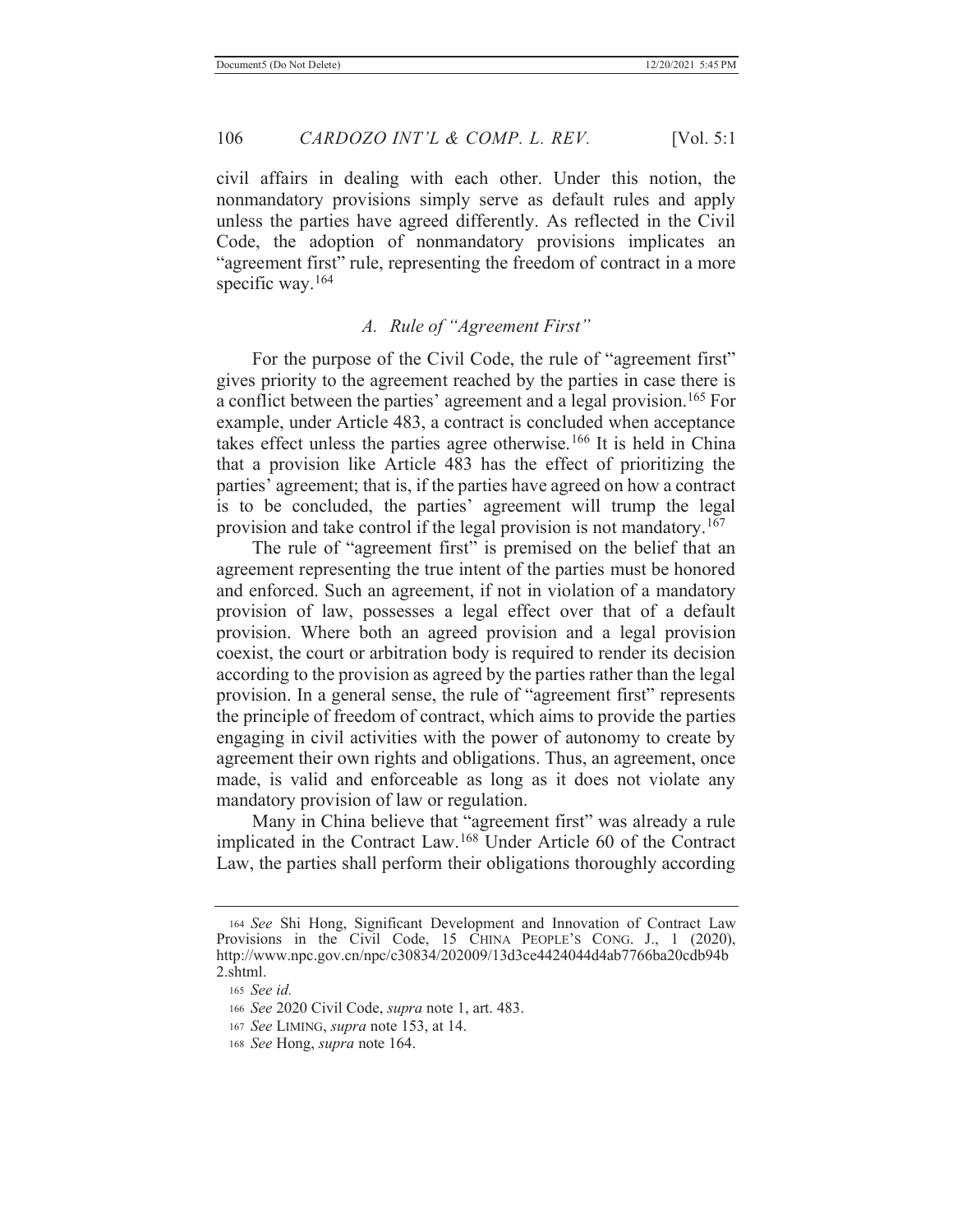to the terms of the contract.<sup>169</sup> The Civil Code expands the application of "agreement first," particularly to the matters involving the conclusion, effectiveness, performance, and allocation of liabilities of the contract.170 Under Article 44 of the Contract Law, for example, the contract becomes effective when formed.171 Article 502 of the Civil Code revises Article 44 of the Contract Law and provides that a contract is effective upon formation except when otherwise agreed upon by the parties. $172$ 

 In its interpretation of the application of the Civil Code, the SPC opined that the Civil Code applied retroactively to contracts formed before the Civil Code took effect.<sup>173</sup> According to the SPC, for contracts concluded prior to the effectiveness of the Civil Code, if application of then effective law or judicial interpretation would render the contract invalid while the application of the Civil Code would make it valid, the relevant provisions of the Civil Code shall apply.174 This interpretation exemplifies the SPC's position in favor of the parties' agreement.

## *B. Limitations on Contract-Making Power*

 Freedom of contract, or whatever it is termed, is not an unbounded principle. Rather, the autonomy of the parties to make a contract is subject to certain restrictions. In China, under the Contract Law, the parties must abide by the law and regulations,  $175$  must not violate any of the principles governing contracts,176 must follow the state plan mandate and administrative supervision,<sup>177</sup> and must obtain government approval if required for the contract to become effective.178 The Civil Code reiterates these restrictions so as to make them applicable to civil activities in general, while also revising the

<sup>169</sup> *See* 1999 Contract Law, *supra* note 33, art. 60.

<sup>170</sup> *See* Hong, *supra* note 164.

<sup>171 1999</sup> Contract Law, *supra* note 33, art. 44.

<sup>172</sup> *See* 2020 Civil Code, *supra* note 1, art. 502.

<sup>173</sup> *See* SPC, *Several Provisions on the Statute of Limitations of the Application of the Civil Code of the People's Republic of China*, art. 9 (Dec. 29, 2020), http://www.hncourt.gov.cn/public/detail.php?id=183587.

<sup>174</sup> *See id.*

<sup>175</sup> *See* 1999 Contract Law, *supra* note 33, art. 7.

<sup>176</sup> *See id.* art. 2–8. The principles governing contracts include equality and voluntariness, fairness and good faith, legality and public interests, and observance of contract.

<sup>177</sup> *See id.* art. 38, 127.

<sup>178</sup> *See id.* art. 44.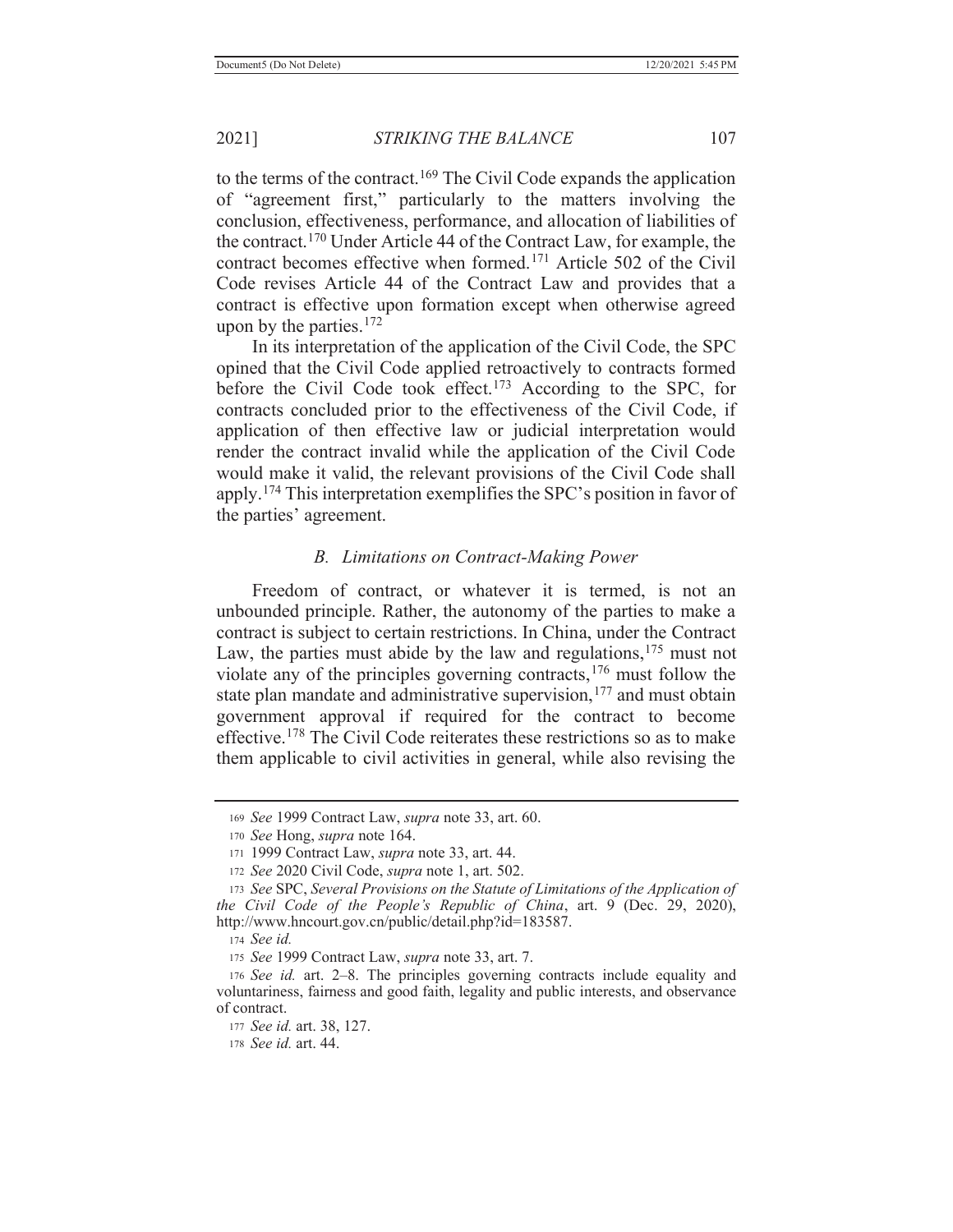state plan mandate and good faith restrictions as applied to contracts.179 In addition, the Civil Code makes it a duty for the parties to protect the environment under what is referred to as the "green" rule. $180$ 

## *1. Compulsory Contracting*

 In China, as noted, the parties have the right, under the principle of voluntariness, to determine whether to enter into a contract. The right, however, is limited where government mandatory tasks or purchase orders are involved.<sup>181</sup> According to Article 38 of the Contract Law, when the State issues a mandatory task or purchase order on the basis of necessity, the relevant legal persons or other organizations shall enter into contracts accordingly.182 Article 38 serves two purposes: on the one hand, the parties involved are required to enter into a contract to implement the State mandatory task or fulfill the State purchase order; on the other hand, a contract would be considered invalid if it fails to follow such mandatory task or purchase order.

 The State mandatory tasks derive from the State plan and are issued by the State for the need of the national economy and social development.<sup>183</sup> The issuance of mandatory tasks is a device by which the State directly manages such products or projects as those considered essential to the national security, public interest, and social welfare.184 State purchase orders are the form of government procurement under the State plan to be fulfilled by particular business entities or enterprises. Both the State mandatory task and the State purchase order are aimed at maintaining State control over the production and distribution of certain products. Given its administrative nature, Article 38 is widely viewed as a residual of the planned economy that used to dominate the Country.185

 The Civil Code revises Article 38 of the Contract Law and creates a rule of compulsory contracting. Under Article 494 of the Civil Code,

<sup>179</sup> *See* 2020 Civil Code, *supra* note 1, art. 4–8.

<sup>180</sup> *See id.* art. 9.

<sup>181</sup> *See id.* art. 494.

<sup>182</sup> *See id.* art. 38.

<sup>183</sup> *See* JIANG PING ET AL., PRECISE EXPLANATIONS OF CHINESE CONTRACT LAW 29 (1999).

<sup>184</sup> *See id.*

<sup>185</sup> *See* LIU WENHUA ET AL., NEW CONTRACT LAW: DETAILED EXPLANATIONS AND TYPICAL CASES 38 (1999).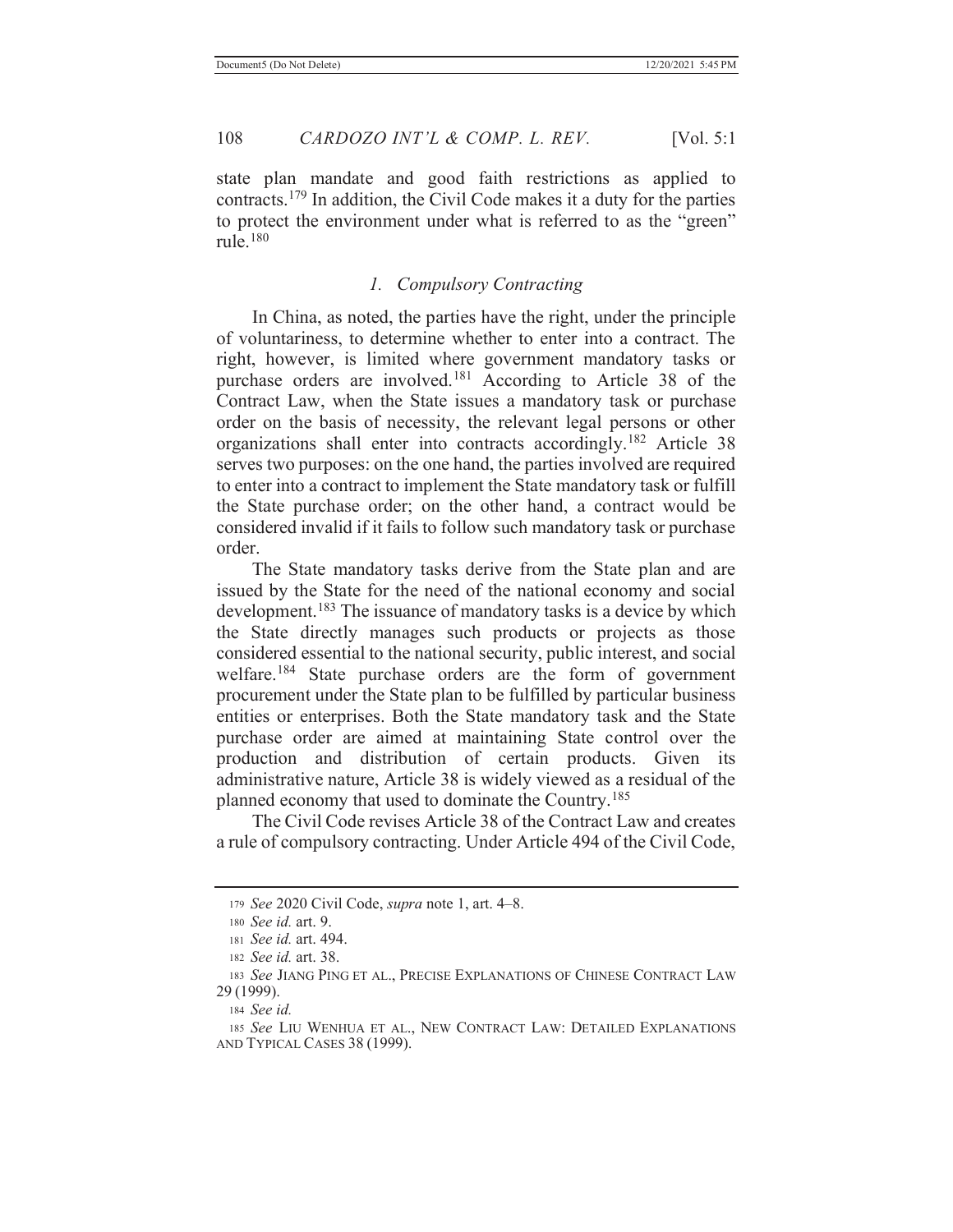where the State issues mandatory tasks or purchase orders, the civil subjects (i.e., persons) concerned shall conclude the contracts in accordance with the rights and obligations provided by the relevant laws or administrative regulations.<sup>186</sup> In contrast to Article 38 of the Contract Law, Article 494 of the Civil Code is distinctive in several aspects.

 First, Article 494 expands the coverage of State mandatory tasks and purchase orders from "legal persons" or "other organizations" to "civil subjects"—a general term referring to all persons participating in civil activities.187 Second, Article 494 defines the term "necessity" and limits the application of the mandatory contracting to such events as "emergency and disaster relief, pandemic prevention and control, or the like."<sup>188</sup> What is unclear, however, is whether "the like" would also include the needs for national defense, state key construction, as well as national strategic reserves.

 The third and more striking aspect is that in Article 494, there is a new provision of mandatory offer and acceptance, which constitutes the core of compulsory contracting.189 Pursuant to Article 494, the party that has an obligation to make an offer in accordance with the provisions of laws and administrative regulations shall make a reasonable offer in a timely manner, and likewise, the party that has an obligation to make an acceptance shall not reject the reasonable request of the other party to conclude a contract.<sup>190</sup> Thus, in light of Article 494, compulsory contracting is a process in which a contract is made where a party is required to make an offer to the other party, or a party is obligated to enter into a contract with the other party.<sup>191</sup> In either case, it is an obligation for a party to enter into a contract with the other.

 Note, however, the compulsory offer and acceptance situation does not seem to be limited to circumstances where the state mandatory task or state purchase order is at stake. For example, under Article 648 of the Civil Code, a supplier providing electricity to the public shall not refuse a reasonable request of a consumer to conclude a contract for the use of electricity.<sup>192</sup> Similarly, it is provided in

<sup>186</sup> *See* 2020 Civil Code, *supra* note 1, art. 494.

<sup>187</sup> *See id*. *See also* 1999 Contract Law, *supra* note 33, art. 38.

<sup>188</sup> *See* 2020 Civil Code, *supra* note 1, art. 494.

<sup>189</sup> *See id.*

<sup>190</sup> *See id.*

<sup>191</sup> *See id.*

<sup>192</sup> *Id.* art. 648.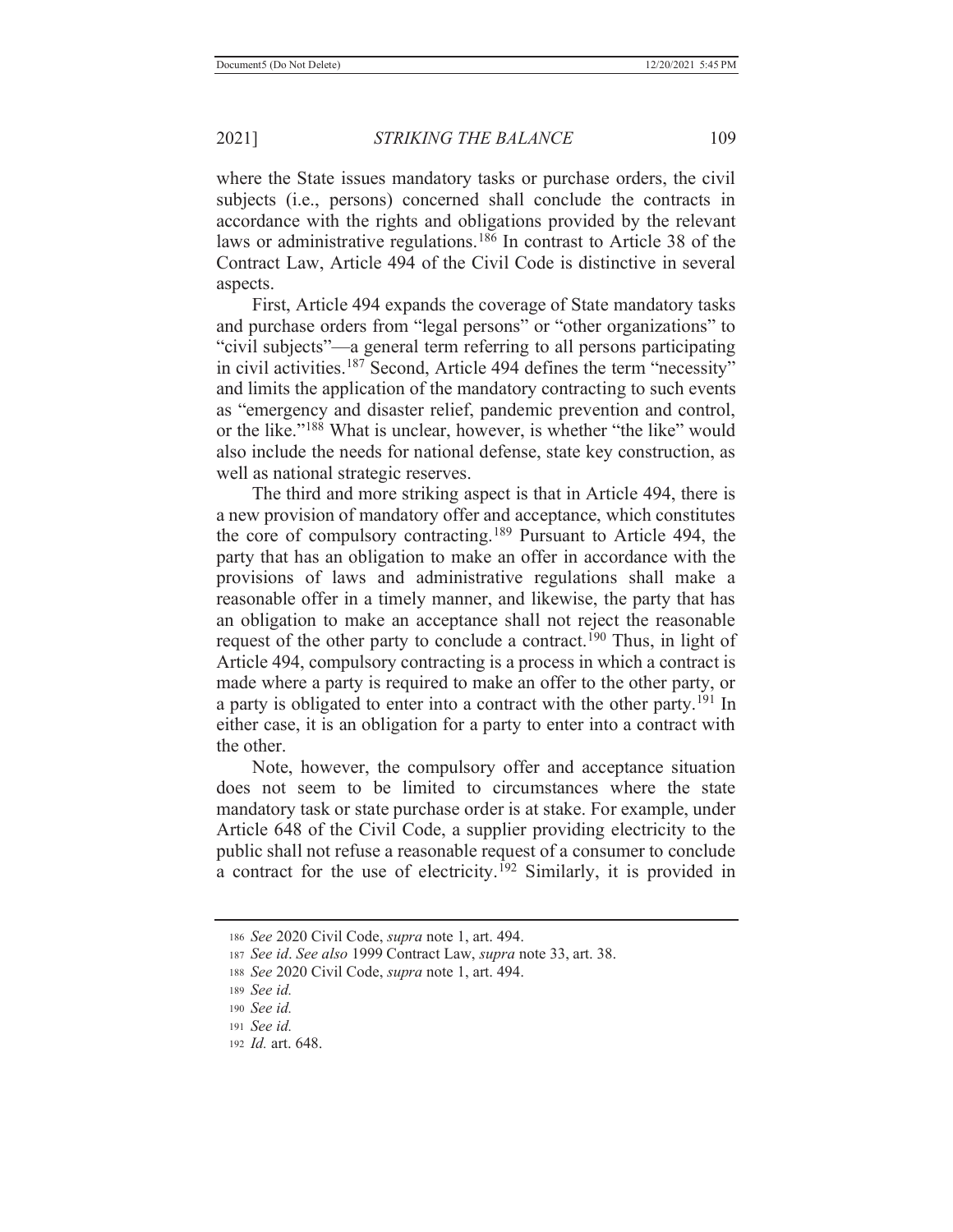Article 810 of the Civil Code that a carrier engaging in public transportation shall not reject an ordinary and reasonable transport request from a passenger or consignor.<sup>193</sup> In both situations, an acceptance is mandatory. But a question is raised about whether such a contract falls within the dimension of compulsory contracting.

## *2. Good Faith Mandate*

 Good faith is one of the principles that governs contracts in China and is purported to help maintain good business ethics and sound transaction order. The first time that the good faith legal principle was seen was in the 1986 General Principles of Civil Law, where it was phrased as "honesty and credibility."194 Under Article 6 of the Contract Law, the parties to a contract were required to observe honesty and credibility in exercising their rights and fulfilling their obligations under the contract.<sup>195</sup> The 2017 GPCL specifically made good faith a civil law principle.196 With the enactment of the Civil Code, Article 6 of the 2017 GPCL became Article 7 of the Civil Code.197

 Under Article 7 of the Civil Code, a person conducting civil affairs should observe the principle of good faith, adhere to honesty, and commit to promise.198 But like all previous civil law legislation, the Civil Code contains no definition of good faith. Nevertheless, the principle of good faith is commonly held in China to require that when conducting civil activities—including exercising civil rights, fulfilling civil obligations, and assuming civil liabilities—all persons or entities should uphold such ethical standards as honesty, good faith, credibility, and faithfulness to their promise.<sup>199</sup>

 According to the SPC, good faith requires the parties conducting civil activities to (a) provide truthful information to each other and commit no misrepresentation or fraud; (b) exercise their own rights in sound and lawful means; and (c) deal reasonably and fairly with the

<sup>193</sup> *Id.* art. 810.

<sup>194</sup> *See* Gray & Zheng, *supra* note 32, art. 4 (stating that in civil activities, the principles of voluntariness, fairness, making compensation for equal value, honesty, and credibility shall be observed).

<sup>195</sup> *See* 1999 Contract Law, *supra* note 33, art. 6.

<sup>196</sup> *See* 2017 GPCL, *supra* note 36, art. 6.

<sup>197</sup> *See* 2020 Civil Code, *supra* note 1, art.7.

<sup>198</sup> *See id.*

<sup>199</sup> *See* SPC CIVIL CODE IMPLEMENTATION LEADING GROUP, *supra* note 159, at 63–65.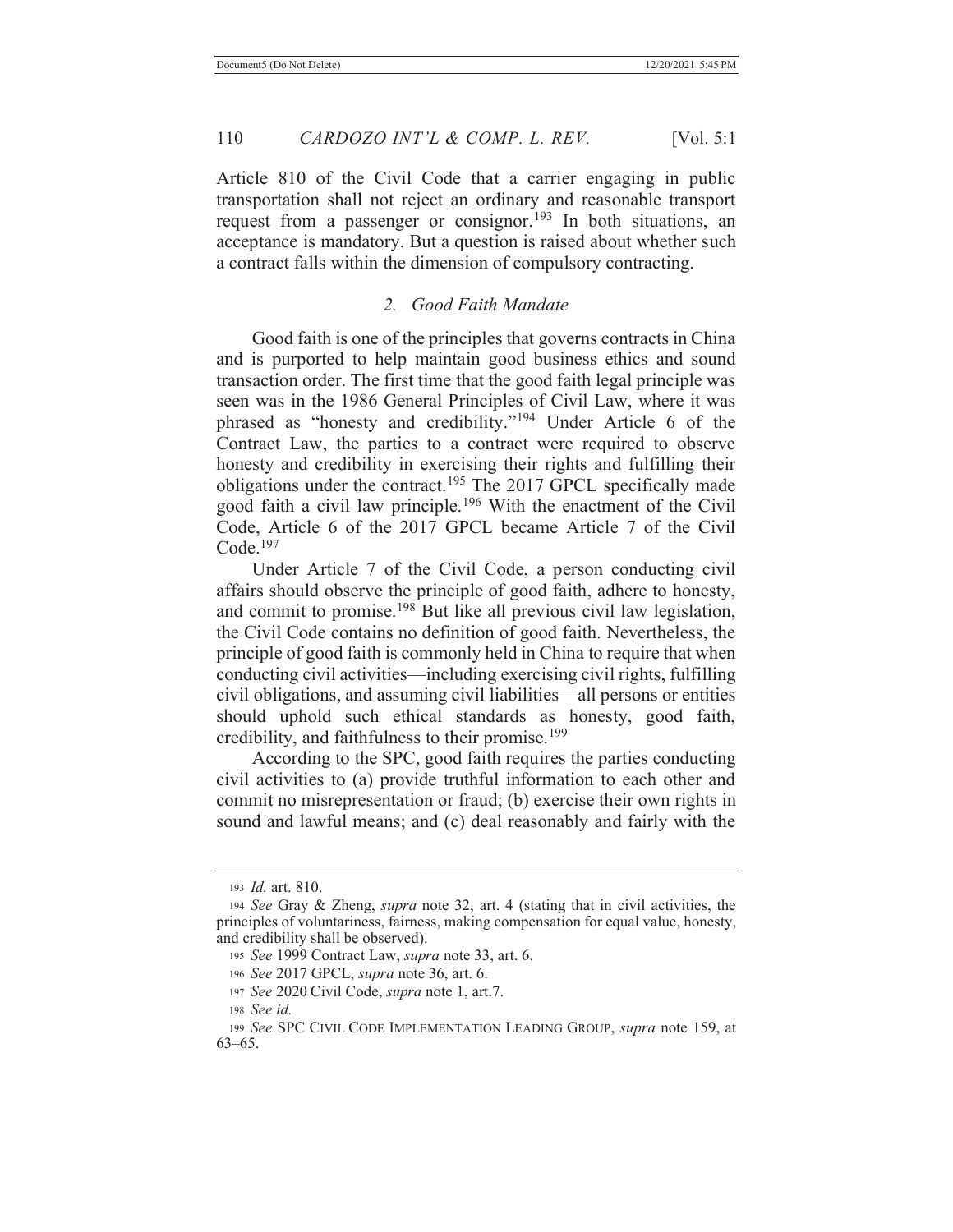situation not clearly addressed between them or the circumstances that have changed so significantly as to affect their rights or obligations.<sup>200</sup> In the SPC's view, the good faith principle makes it imperative that the parties perform the contract fully as agreed upon, and, in the meantime, preserve such duties as notice, assistance, and confidentiality.201 In addition, good faith as provided in the Civil Code imposes on the parties the duty to avoid waste of natural resources, environmental pollution, and destruction of ecological balance.<sup>202</sup>

 As a practical matter, the good faith principle functions to fill gaps both in law and in contracts. Where certain provisions of a law are not clear or contain loopholes as to a particular issue or matter, the court or arbitration body may rely on the principle of good faith to construe the provisions and implement the law as intended.<sup>203</sup> As far as contracts are concerned, good faith analysis is a useful tool for the court or arbitration body to use in interpreting the terms in disputes and to help balance the rights and obligations of the parties.<sup>204</sup>

## *3. Duty to Maintain "Green"*

 A highly notable provision in the Civil Code is the "green" rule. Under Article 9 of the Civil Code, when conducting civil activities, any person shall act in a manner that facilitates conservation of resources and protection of the ecological environment.205 It is the first time in the Country that the "green" rule appears in civil legislation and becomes a civil law principle.206 Unlike other principles provided in the Civil Code, however, the "green" rule is more of a guidance than a mandate; meaning that it is a legal norm advocating, promoting, and guiding all civil actors to adopt specific behavior patterns.<sup>207</sup>

According to the SPC, the "green" rule, though not mandatory, plays a unique role in different aspects. First, it guides future civil legislation and helps formulate relevant laws and regulations in the civil area to achieve the "green" goal. Second, it sets standards for civil behavior in environmental protection and establishes basic compliance for people in their civil engagements. Third and more

<sup>200</sup> *See id.* at 64.

<sup>201</sup> *See id.*

<sup>202</sup> *See id.*

<sup>203</sup> *See id.*

<sup>204</sup> *See* HAN SHIYUAN, *supra* note 43, at 41–42 (2011).

<sup>205</sup> *See* 2020 Civil Code, *supra* note 1, art. 9.

<sup>206</sup> SPC CIVIL CODE IMPLEMENTATION LEADING GROUP, s*upra* note 159, at 78.

<sup>207</sup> *See id*. at 79.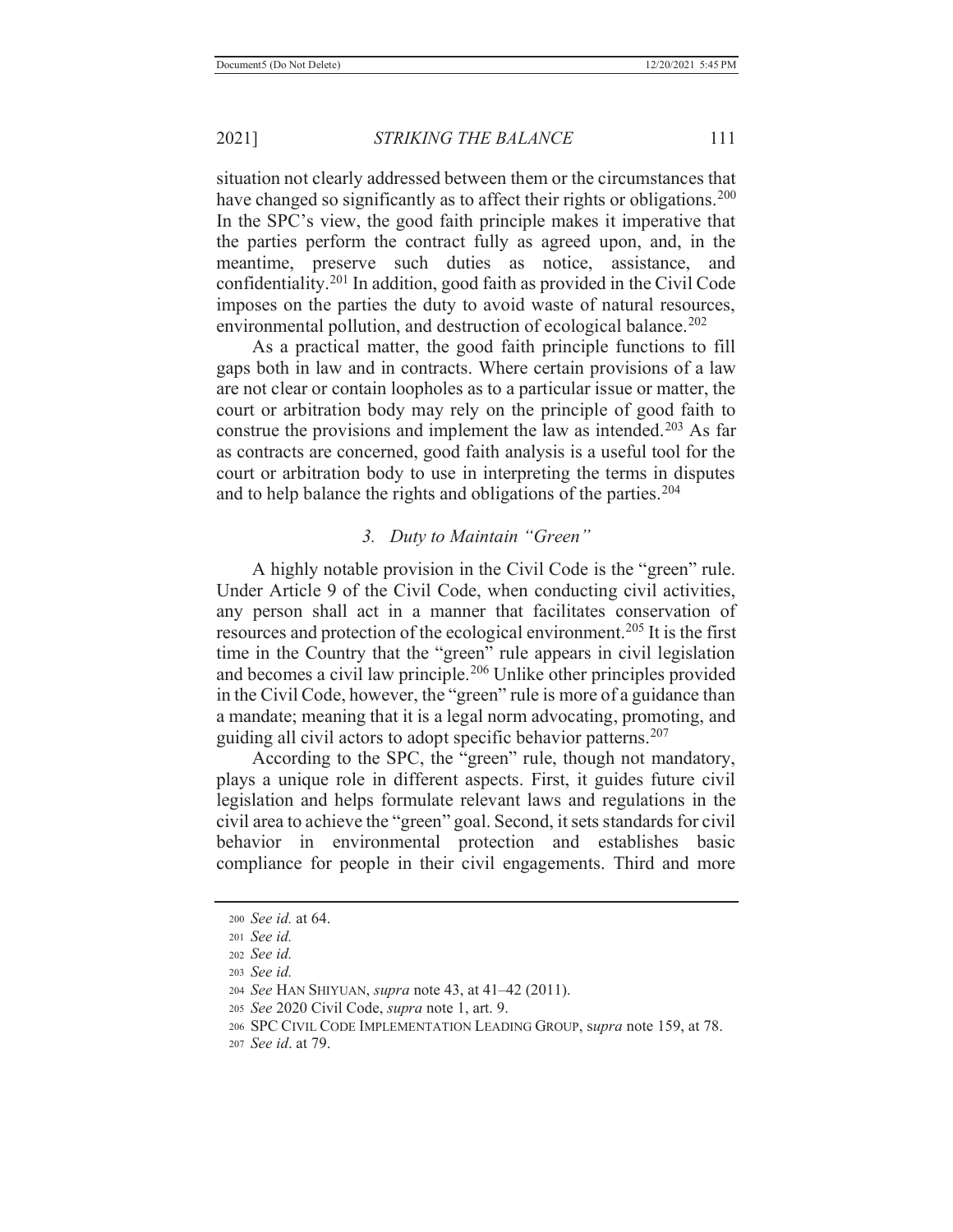practically, it provides certain standards for case adjudication. In other words, under the "green" rule, the conservation of resources and ecoenvironment protection become important factors the court should consider when adjudicating relevant cases.<sup>208</sup>

 As applied to contracts, the "green" rule operates as a directive that imposes certain obligations on the parties in different aspects of the contract.209 In one aspect, the "green" rule may create additional obligations for the contractual parties because, in making a contract, a duty to protect the environment could arise.<sup>210</sup> In another aspect, the "green" rule may affect the performance of the contract since the obligee could refuse to accept the performance if such performance is considered inconsistent with environmental protection.<sup>211</sup> Furthermore, the "green" rule may also influence the validity of a contract because a contract could be held void if the contract or the performance of it is deemed harmful to the environment.<sup>212</sup>

 For example, under Article 509 of the Civil Code, the parties shall avoid wasting resources, polluting the environment, or damaging ecology during performance of the contract.<sup>213</sup> With regard to sales contracts, Article 619 further provides that absent an agreement between the parties on the packaging method or if the agreement is unclear, if the packing method cannot be determined and if there is no generally accepted method for the packaging, a manner that is sufficient to protect the item and is also conducive to preserving resources and protecting the ecological environment shall be used.<sup>214</sup>

<sup>212</sup> *See id.*

<sup>208</sup> *See id.* at 80.

<sup>209</sup> *See* He Jian, *Green Principle and Law & Economics*, 2 CHINESE JURIS. 110, 115–16 (2019).

<sup>210</sup> *See id.*

<sup>211</sup> *See id.*

<sup>213</sup> *See* 2020 Civil Code, *supra* note 1, art. 509.

<sup>214</sup> *See id.* art. 619. Other examples include article 558 ("After the parties' claims and obligations are terminated, the parties shall, in compliance with the principle of good faith and the like, perform such obligations as…recycling the used items according to the course of dealing"); article 625 ("Where, in accordance with the provisions of laws and administrative regulations or as agreed by the parties, the item shall be taken back for recycle after expiration of its service life. the seller has the obligation to have it recycled by himself or by an authorized third person"); and article 655 ("A consumer shall use the electricity in a safe, economical and planned manner in accordance with the relevant regulations of the State and the agreement between the parties.").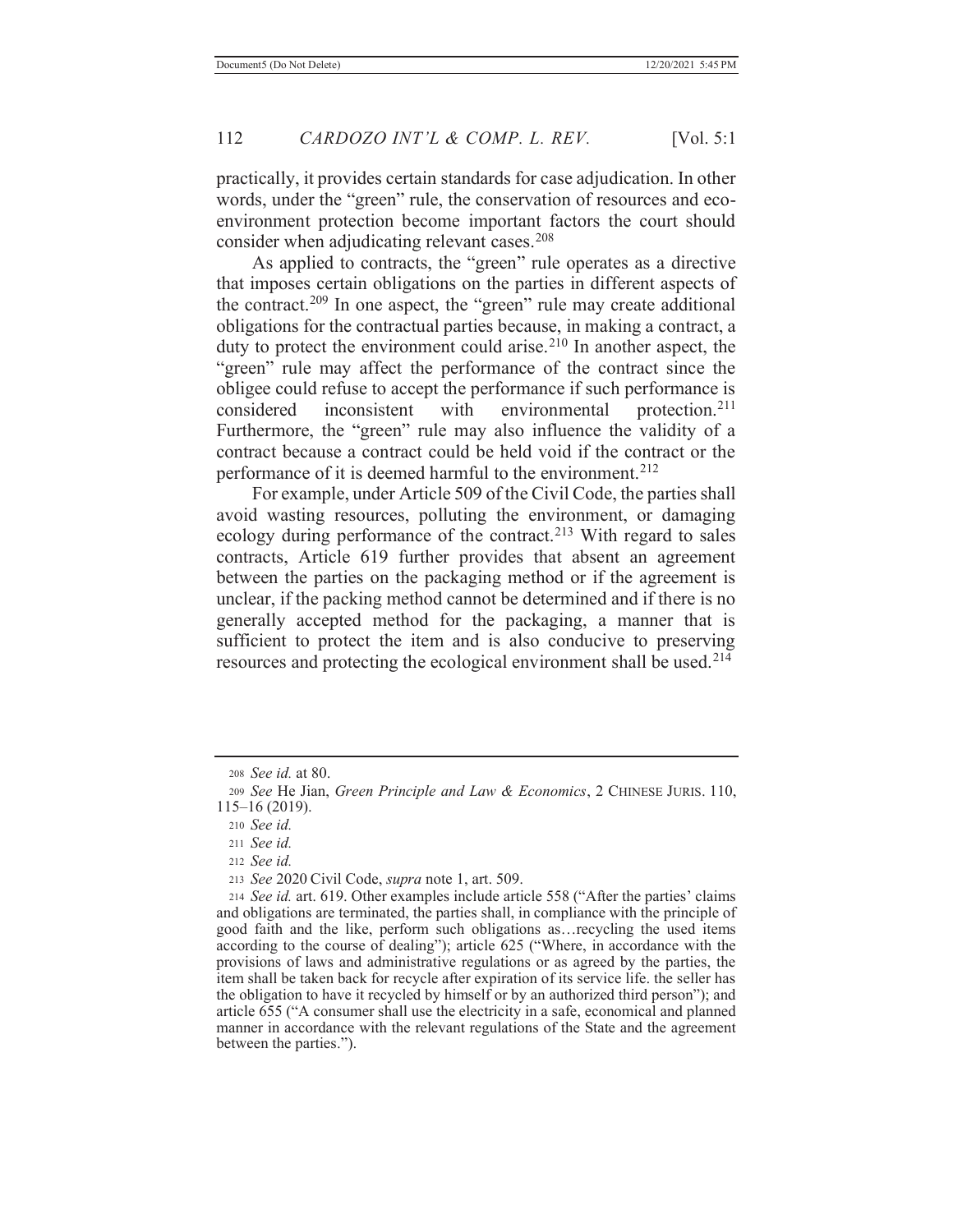#### IV. CONTRACT PROCESS AND PARTY-ORIENTED RULES

 The Civil Code modifies the Contract Law quite intensively, aiming to improve the contract system in the Country in both process and substance. By comparison, there are more than 300 changes made in the Civil Code to the Contract Law and over 150 of them are either newly added provisions or substantive amendments to the existing rules. Some notable changes in the general provisions are related to the formation and performance of contracts. Those changes are considered significant in the sense that they are purposed to cement the party autonomy in contracts.

#### *A. Contract Formation*

 Under the Contract Law, to form a contract, mutual assent between parties is required, and that mutual assent is manifested and materialized through offer and acceptance.<sup>215</sup> Note, however, like in many other civil systems, consideration is not needed for the formation of a contract in China.216 Therefore, for the purpose of the Contract Law, the process of contract formation is simply a matter of offer and acceptance. The Civil Code expands the contract formation to include "other means" in addition to offer and acceptance.217 In the meantime, the Civil Code adds, as a new contract form, the electronic contract and refines the provisions governing the standard contracts.

## *1. Formation by the Means Other than Offer and Acceptance*

 Under Article 471 of the Civil Code, a contract may be formed between the parties by an offer and acceptance, or by other means.<sup>218</sup> Although generally a contract is formed via an offer and acceptance, the formation could be made without the offer and acceptance, or in a situation where the offer and acceptance cannot be ascertained.

The Civil Code does not specify what constitutes "other means." In one scholarly interpretation, "other means" refers to a process in which a contract is formed but there is no obvious expression of offer and acceptance by the parties.<sup>219</sup> In China, many consider the standard contract, reward contract, auction contract, and online shopping

<sup>215</sup> *See* 1999 Contract Law, *supra* note 33, art. 13, 14.

<sup>216</sup> *See id.* art. 13 ("The parties shall conclude a contract in the form of an offer and acceptance.").

<sup>217</sup> *See* 2020 Civil Code, *supra* note 1, art. 471.

<sup>218</sup> *See* 2020 Civil Code, *supra* note 1, art. 471.

<sup>219</sup> LIXIN & YIWEN, *supra* note 157, at 270–71.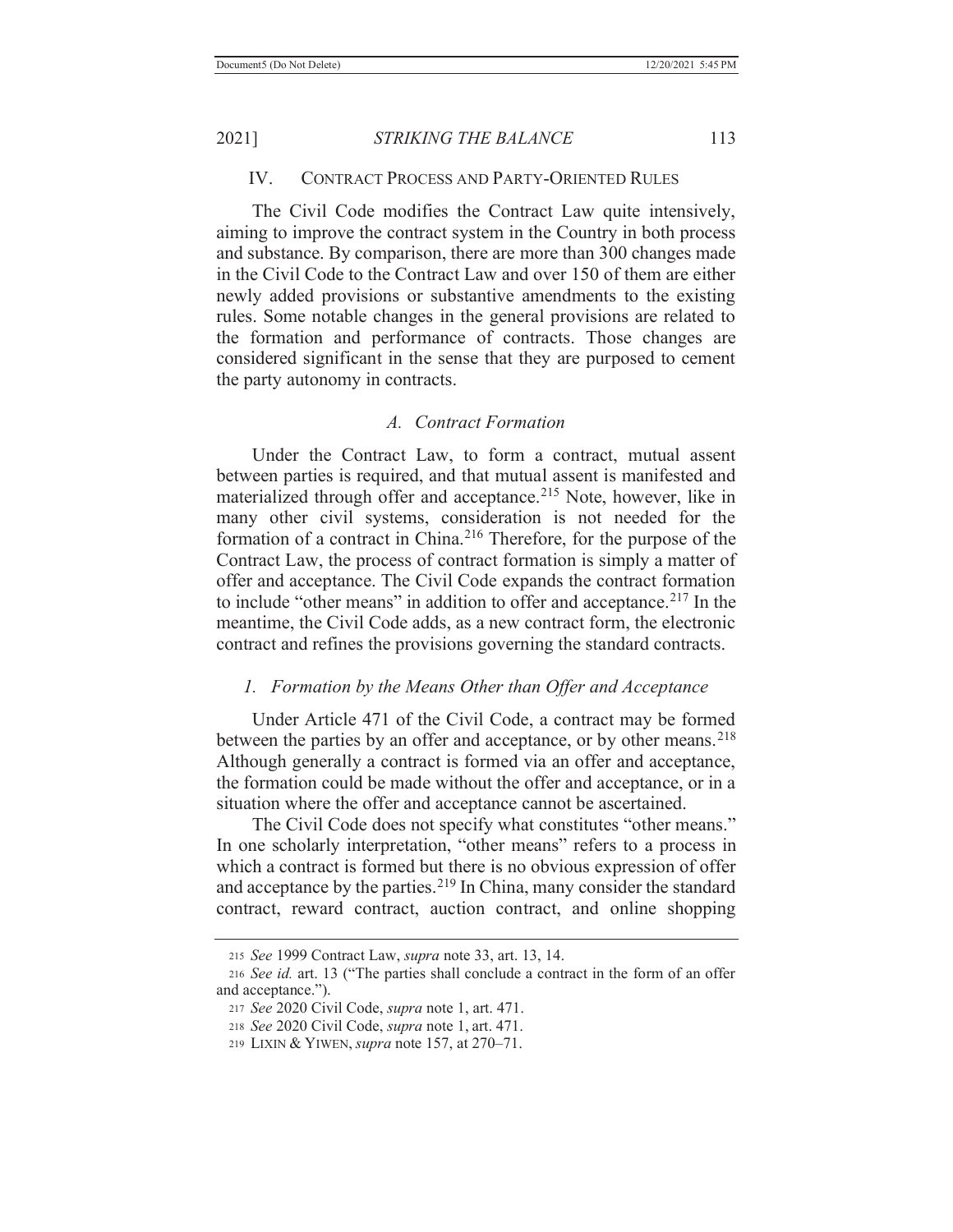agreement as contracts that are formed by "other means" because such contracts either lack a clear external form of offer and acceptance or contain no identifiable process of offer and acceptance.<sup>220</sup> Others believe that the compulsory contract is a typical example of the contract formed by "other means."<sup>221</sup>

 It seems hard to understand how a contract could be made without offer and acceptance because, as noted, offer and acceptance manifest the mutual assent of the parties. But the Civil Code appears to avoid unwanted debates or disputes over the finding of offer and acceptance in certain contracts and attempts to provide a more practical way than the conventional offer-acceptance scheme to ascertain the existence of a contract. The concept is that the "other means" could serve as a catch-all device to help prescribe and maintain a contractual relationship that would otherwise be uncertain between the parties. But confusion may arise when a determination of mutual assent becomes an issue if offer and acceptance, the common indicators of such assent, are missing.

### *2. Electronic Contract*

 The electronic contract involves the formality of contract. Under Article 10 of the Contract Law, the parties may conclude a contract in written, oral, or other forms.<sup>222</sup> Article 11 of the Contract Law further provides that a written form refers to any form that can tangibly show the described contents such as a contractual document, letter, or datamessage (including telegram, telex, fax, Electronic Data Interchange, and email).223 In contrast to the Contract Law, the Civil Code, while reaffirming the flexible rule concerning the formality of contracts, is more specific on the written forms. More noticeably, the Civil Code contains a number of provisions that govern electronic contracts.

 First, Article 469 of the Civil Code provides that the written form refers to such forms that can tangibly carry the contents such as a contractual document, letter, telegram, telex, or fax.<sup>224</sup> It further provides that a data message in any form, such as electronic data exchange and e-mail that can show the contents contained in a tangible way and is accessible for reference and use at any time, shall be

<sup>220</sup> *See id.*

<sup>221</sup> *See* SPC CIVIL CODE IMPLEMENTATION LEADING GROUP, s*upra* note 159, at 60–61.

<sup>222</sup> *See* 1999 Contract Law, *supra* note 33, art. 10.

<sup>223</sup> *See id.* art. 11.

<sup>224 2020</sup> Civil Code, *supra* note 1, art. 469.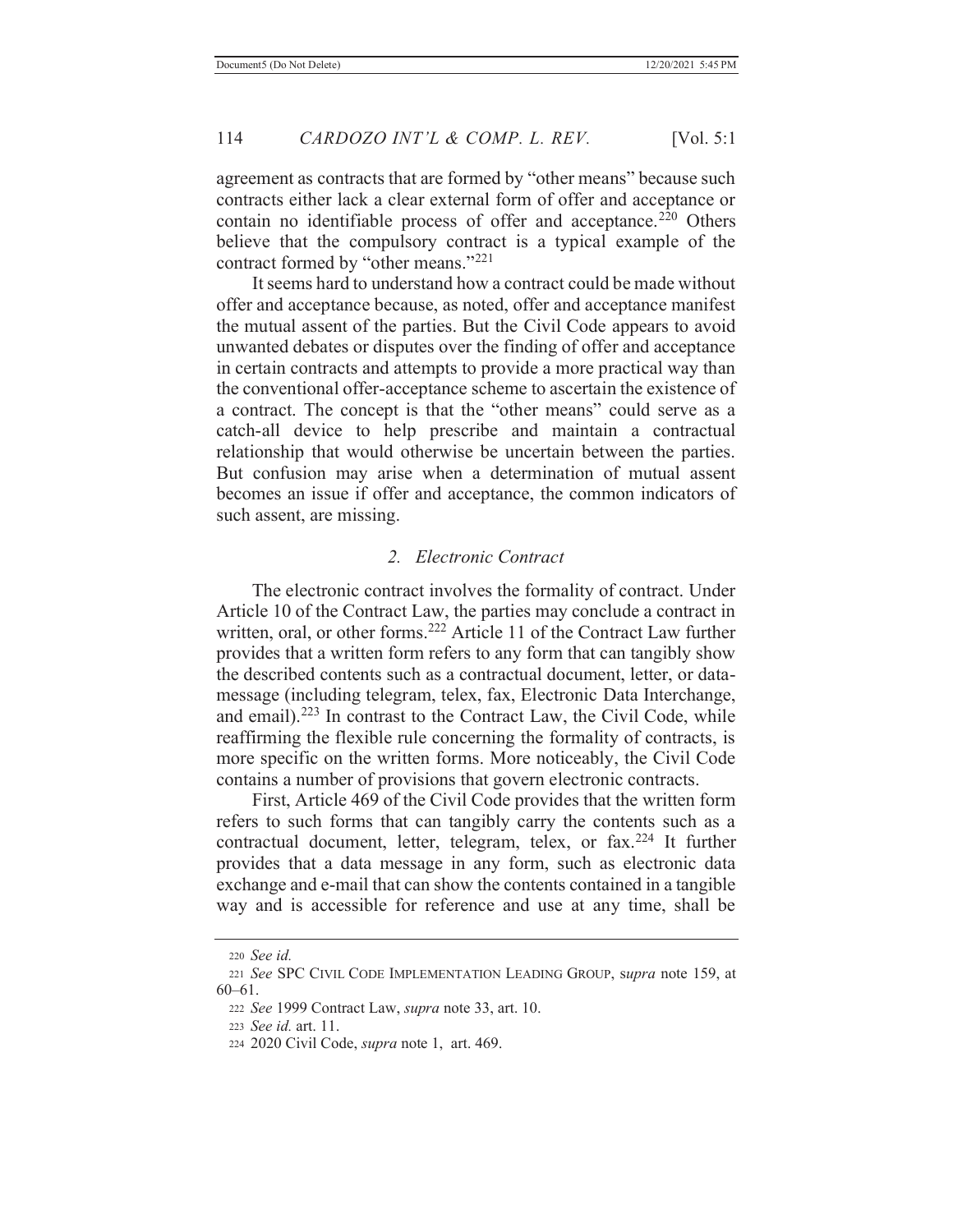deemed a written form.225 The importance of Article 469 is that it codifies the written nature of electronic contracts and renders data messages a recognizable written form for the contract.<sup>226</sup>

 Second, pursuant to Article 16 of the Contract Law, if an offer is made through data message, it will become effective at the time the data enters into the specified system if the offeree has designated such system to receive a data message, or at the time the data message first enters into the offeree's systems if no specific system is designated.<sup>227</sup> Article 137 of the Civil Code modifies Article 16 with regard to the situation where no specific data system is designated. Under Article 137, if no data system is specified, the offer will take effect at the time the other party knows or should have known that the data message has entered into its system.<sup>228</sup> The change is made in reference to the provision of the 2005 United Nations Convention on the Use of Electronic Communications in International Contracts, to which China is a member.<sup>229</sup>

 Third, the Civil Code contains a provision that specifically governs the time of delivery for online contracts. In accordance with Article 512 of the Civil Code, unless otherwise agreed by the parties, the time of delivery for a contract made electronically is determined in three different ways, depending on the subject matter of the contract and the method of delivery: (a) if the subject matter involves goods, and the goods are to be delivered by express delivery services, the time of delivery is the time of the recipient's acknowledgment of receipt of the goods; (b) if the subject matter of the said contract relates to

<sup>225</sup> *See id.*

<sup>226</sup> *See id.*

<sup>227</sup> *See* 1999 Contract Law, *supra* note 33, art. 16.

<sup>228</sup> *See* 2020 Civil Code, *supra* note 1, art. 137.

<sup>229</sup> The United Nations Convention on the Use of Electronic Communications in International Contracts was adopted on November 23, 2005 and went into effect March 1, 2013. China joined the Convention on June 7, 2006. Under Article 10(2) of the Convention, the time of receipt of an electronic communication is the time when it becomes capable of being retrieved by the addressee at an electronic address designated by the addressee. The time of receipt of an electronic communication at another electronic address of the addressee is the time when it becomes capable of being retrieved by the addressee at that address and the addressee becomes aware that the electronic communication has been sent to that address. An electronic communication is presumed to be capable of being retrieved by the addressee when it reaches the addressee's electronic address. U.N.COMM'N ON INT'L TRADE L., U.N. CONVENTION ON THE USE OF ELECTRONIC COMMUNICATIONS IN INTERNATIONAL CONTRACTS, U.N. Sales No. E.07.V.2 (2007), https://uncitral.un.org/sites/uncitral.un.org/files/media-documents/uncitral/en/06- 57452\_ebook.pdf.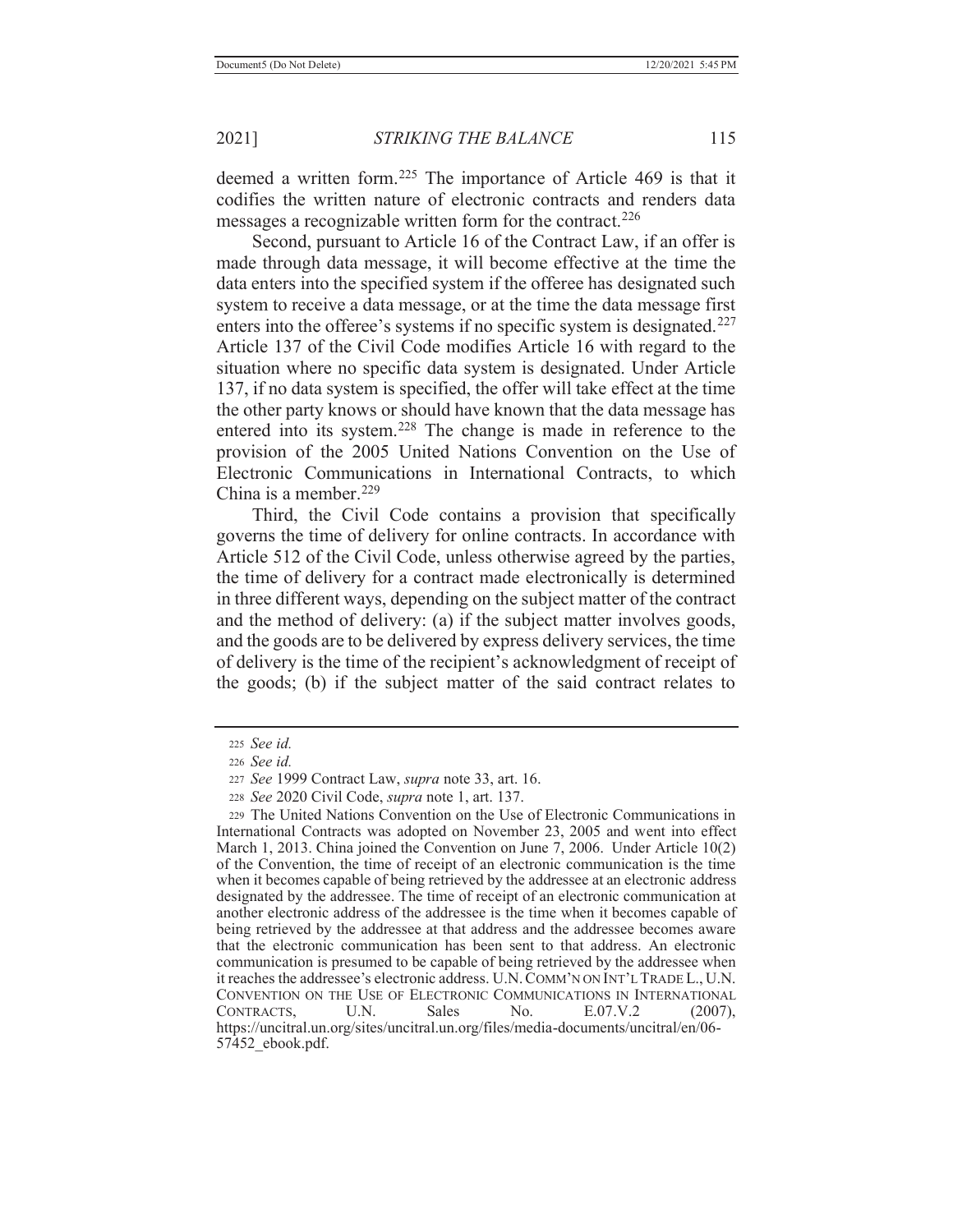services, the time for delivery is the time stated in the automatically generated electronic certificate or physical certificate, or the actual time of the delivery if there is no time stated in such a certificate or if the time stated therein is inconsistent with the actual time for the service to be provided; or (c) if the subject matter is to be delivered through online transmission, the time of delivery is the time when the subject matter enters the specific system that is designated by the other party and can be tracked and identified.<sup>230</sup>

 The Civil Code stipulates, for the first time in the law of contracts, the formation and delivery time of the "electronic contract" executed through the internet and other information networks.<sup>231</sup> It intends to handle disputes that occur in judicial practice due to the lack of a provision in the Contract Law on matters involving online shopping.<sup>232</sup> It is believed that delivery is essential to the performance of electronic contracts and the determination of the delivery time would affect such matters as the allocation of risks, transfer of ownership, distribution of interests accrued, as well as price ascertainment.233

 Thus, given the relevance of delivery to the respective rights and obligations of the parties of an electronic contract, and the significance of delivery to the contract performance and dispute settlement,<sup>234</sup> the Civil Code takes a further step and lays out a specific legal framework for the matter of delivery. More generally, premised on the notion that electronic contracts have become a major form in modern commercial transactions, the electronic contract provisions in the Civil Code constitute a regulatory basis to ensure the reliability of the online business dealings.235

<sup>230</sup> *See* 2020 Civil Code, *supra* note 1, art. 512.

<sup>231</sup> In fact, much of the provisions concerning electronic contracts in the 2020 Civil Code incorporate the provisions of the E-Commerce Law of China. More specifically, art. 512 of the 2020 Civil Code is actually taken from art. 51 of the 2018 E-Commerce Law. The E-Commerce Law of China was adopted by the Standing Committee of the NPC on August 31, 2018. P.R.C. E-Commerce Law (2018), CHINA L. TRANS., https://www.chinalawtranslate.com/en/p-r-c-e-commerce-law-2018.

<sup>232</sup> *See* SPC CIVIL CODE IMPLEMENTATION LEADING GROUP, *supra* note 159, at 363.

<sup>233</sup> *See id.* at 359.

<sup>234</sup> *See id.*

<sup>235</sup> *See id.*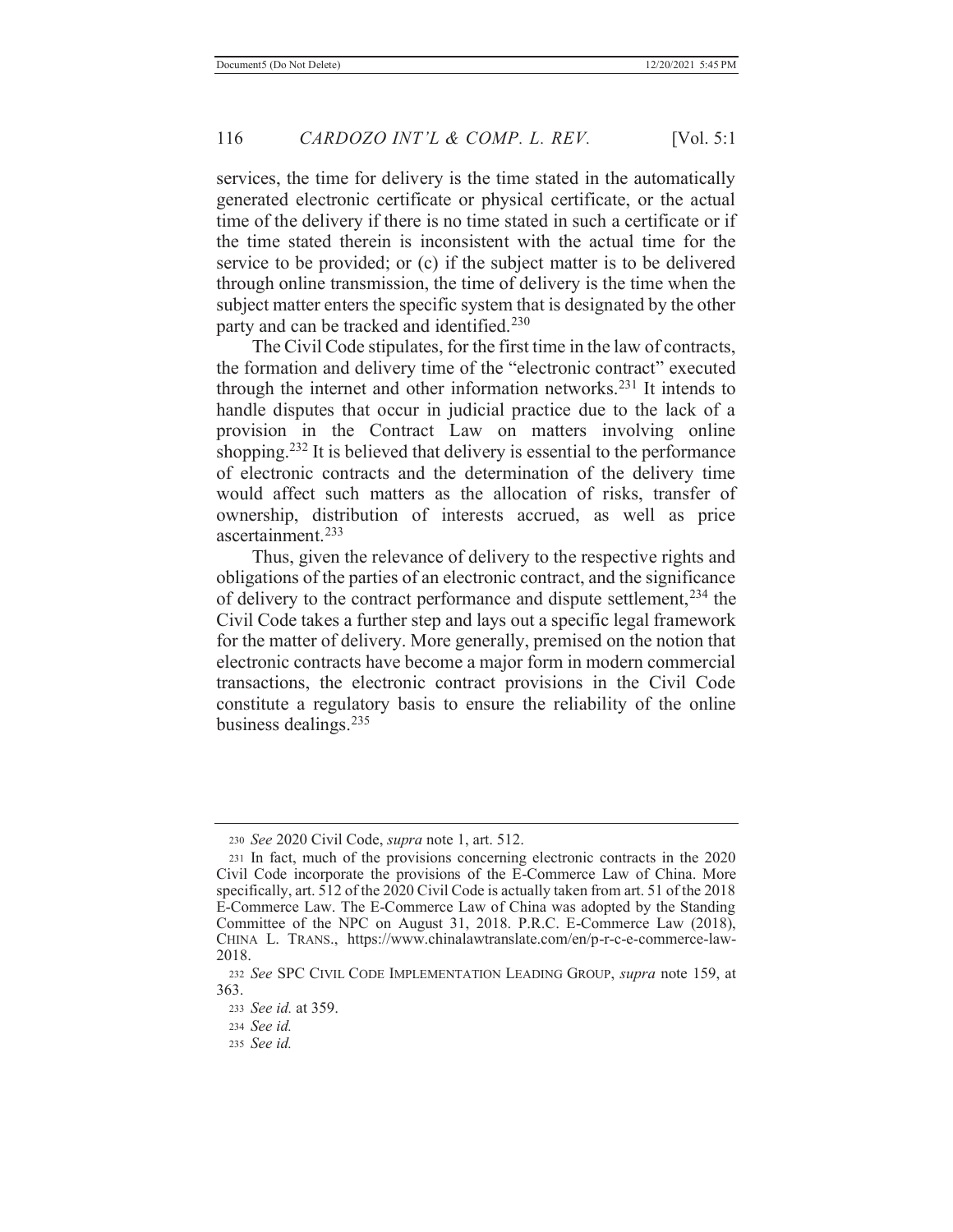#### *3. Standard Terms*

 Standard terms are defined in Chinese law as the terms that are prepared by one party in advance for repeated use and are not negotiated with the other party in concluding a contract.<sup>236</sup> In many cases, standard terms also refer to standard contracts. Both the Contract Law and the Civil Code recognize the legal effect of the standard terms but impose certain conditions. Under Article 39 of the Contract Law, for example, the party who supplies the standard terms is required to abide by the principle of fairness in defining the rights and obligations between the parties, and to provide notice to the other party in a reasonable manner with regard to a liability exclusion or alleviation clause.237

 In contrast to the Contract Law, the Civil Code imposes more stringent conditions on the standard terms. The purpose is to ensure that the standard terms will not be abused, and rights and obligations between the parties will be balanced. To that end, the Civil Code altered the Contract Law in several aspects. First, under Article 496 of the Civil Code, the standard terms of which the other party must be made aware are expanded from the liability exclusion or alleviation clause to include clauses involving significant interests or concerns of the other party.238 Article 496 provides the courts with a discretionary power to determine whether the interests and concerns of the other party are significant on a case-by-case basis.<sup>239</sup> As a practical matter, however, the main terms of a contract, or other terms that are related to the purpose of the contract or may affect the balance of rights and obligations of the parties are normally considered significant to the interests of the other party.240

 Second, the Civil Code specifies the legal consequences of the standard terms provider's failure to fulfill its obligation to provide prompt notice. Unlike the Contract Law that is silent about what happens when the party providing the standard terms violates its notice duty, the Civil Code gives the other party an option to reject the standard terms if the required notice was not given.<sup>241</sup> Pursuit to Article 496, where the party providing the standard terms fails to make

<sup>236 2020</sup> Civil Code, *supra* note 1, art. 496.

<sup>237</sup> *See* 1999 Contract Law, *supra* note 33, art. 39.

<sup>238</sup> *See* 2020 Civil Code, *supra* note 1, art. 496.

<sup>239</sup> *See id.*

<sup>240</sup> *See* SPC CIVIL CODE IMPLEMENTATION LEADING GROUP, *supra* note 159, at 246–47.

<sup>241</sup> *See* 2020 Civil Code, *supra* note 1, art. 496.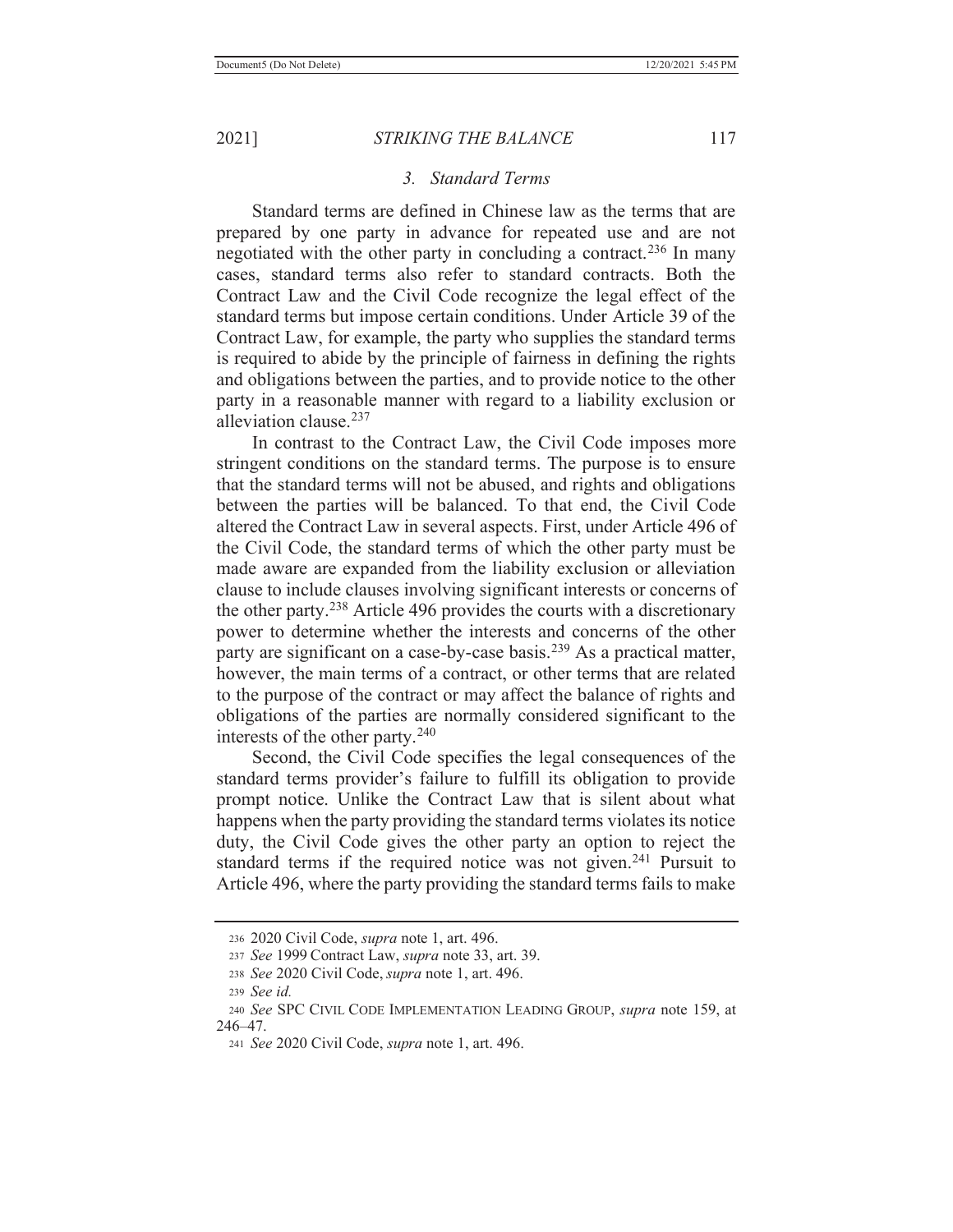the other party aware of the terms that involve its significant interests and concerns, the other party may claim to exclude the terms from the contract.242 According to the SPC, when such a claim is made, the People's Courts shall rule in favor of the claimant.<sup>243</sup>

 Third, the Civil Code strengthens the review of reasonableness of the standard terms and invalidates the terms that restrict the main rights of the other party in a more specific way than the Contract Law. Under Article 497 of the Civil Code, in addition to the situation where a civil act is considered invalid, a standard term will become void if the term (a) unreasonably exempts or alleviates that party from liability, imposes a heavier liability on the other party, or restricts the major rights of the other party; or (b) deprives the other party of its main rights.244 These two invalidation situations are also seen as the legal consequences of the standard terms provider's violation of the principle of fairness in determining the rights and obligations between the parties. $245$ 

 Lastly, the Civil Code provides an interpretation rule for the standard terms. According to Article 498 of the Civil Code, where a dispute arises over the understanding of a standard clause, the clause shall be interpreted under its commonly understood meaning.<sup>246</sup> In addition, if there are two or more interpretations of a standard clause, the clause shall be interpreted against the party providing the standard clause.247 Furthermore, when a standard clause is inconsistent with a non-standard clause, the non-standard clause shall prevail.<sup>248</sup>

# *B. Effect of Contract*

 A contract, once made, shall be binding to the parties unless the effect of the contract is called into question.<sup>249</sup> Put differently, a contract will take effect at the time it is concluded if its effectiveness is not impacted by internal or external factors. An internal factor refers to a condition imposed by the parties in the contract, while an external

<sup>242</sup> *See id.*

<sup>243</sup> *See* SPC CIVIL CODE IMPLEMENTATION LEADING GROUP, *supra* note 159, at 243.

<sup>244</sup> *See* 2020 Civil Code, *supra* note 1, art. 497.

<sup>245</sup> *See* SPC CIVIL CODE IMPLEMENTATION LEADING GROUP, *supra* note 159, at 250.

<sup>246</sup> *See* 2020 Civil Code, *supra* note 1, art. 498.

<sup>247</sup> *See id.*

<sup>248</sup> *See id.*

<sup>249</sup> *See* LIMING, *supra* note 152, at 81–82.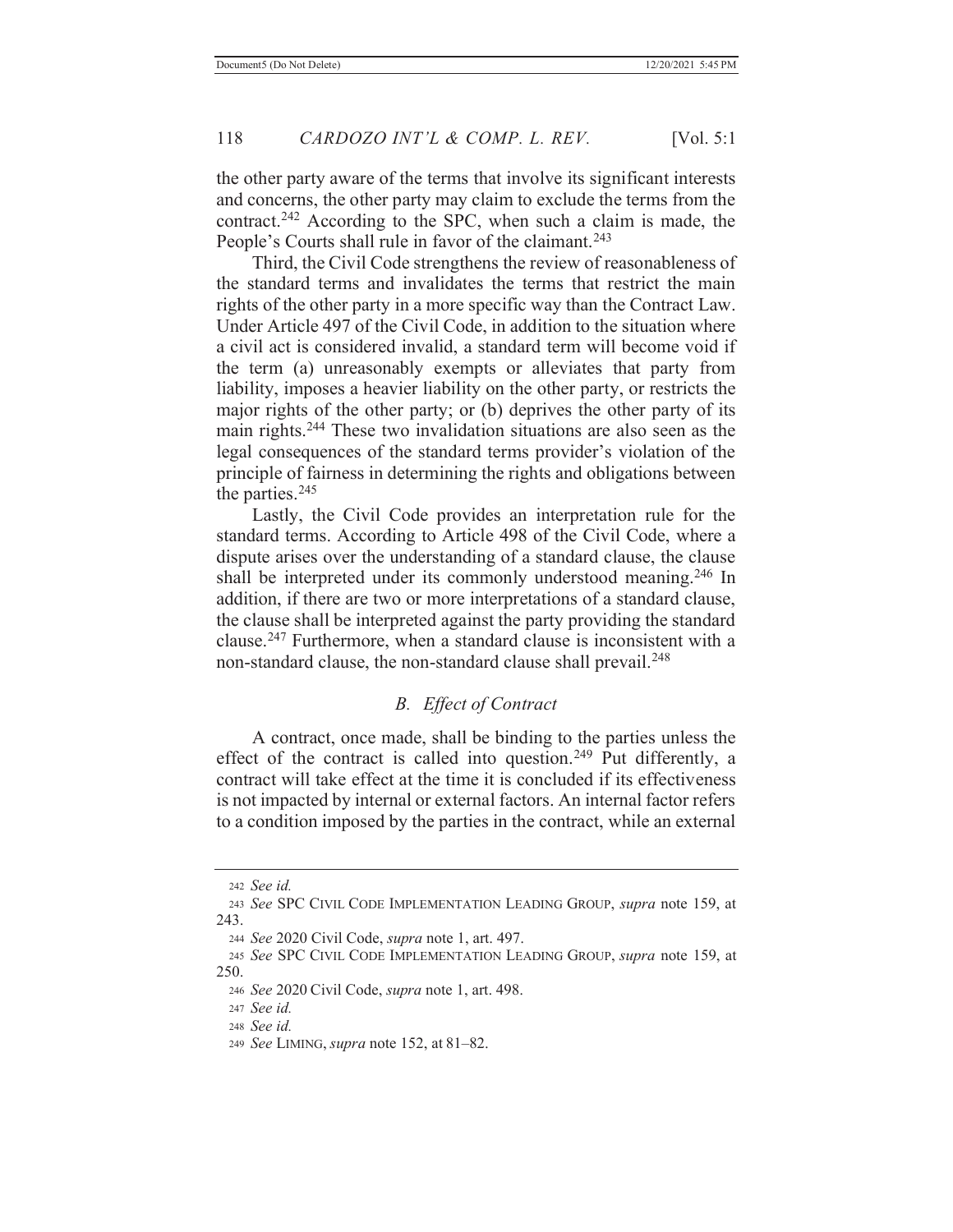factor is the requirement provided in the law. Under Article 502 of the Civil Code, a contract formed in accordance with the law becomes effective upon its formation unless otherwise provided by law or agreed upon by the parties.<sup>250</sup>

 Compared with the Contract Law, the Civil Code contains more specific rules in ascertaining the effect of a contract. The Civil Code not only emphasizes the legal effect of the contract, but also includes provisions that deal particularly with the effect-to-be-determined contracts. In Chinese contract law, effect-to-be-determined contracts include those which: (a) are made by a party lacking contractual capacity, (b) require government approval, or (c) are concluded by a party who had no authority to make it.<sup>251</sup> The Civil Code revises the Contract Law mainly in the situation where government approval or due authorization is at issue.252

## *1. Presumption of Effectiveness*

 Contract in China is legally characterized as a civil act. Under Article 143 of the Civil Code, a civil act is valid and effective as a matter of law if (a) the person performing the act has the corresponding civil capacity, (b) there is a genuine expression of intent, and (c) it does not violate mandatory provisions of law or administrative regulation nor offend public order or social morals.253 As noted, according to Article 502 of the Civil Code, a lawfully formed contract is effective upon its formation absent any obstacle to its effectiveness under the law or agreement.<sup>254</sup> The implication of Article 502 is that a contract will be presumed to become effective when concluded.

 The notion underlying this presumption is that a court shall uphold the effectiveness of a contract, unless otherwise proven to be

<sup>250</sup> *See* 2020 Civil Code, *supra* note 1, art. 502.

<sup>251</sup> *See* LIMING, *supra* note 152, at 96–97.

<sup>252</sup> Note that under Contract Law, the effect-to-be-determined contracts also include unauthorized disposition contracts, or the contracts that are made by a party who has no right to disposal of the other's property. The Civil Code drops those provisions because a contract as such is considered to be more related to the property rights (property law issue) other than contractual obligation (a matter of contract law). For a general discussion, see Sun Xianzhong, *Comments on the Repeal of Article 51 of the Contract Law in the Draft Civil Code Concerning "No Right to Disposition*," CHINA LEGAL NETWORK (Dec. 23, 2019), https://www.sohu.com/a/362788809\_694573.

<sup>253</sup> *See* 2020 Civil Code, *supra* note 1, art. 143. 254 *Id.* art. 502.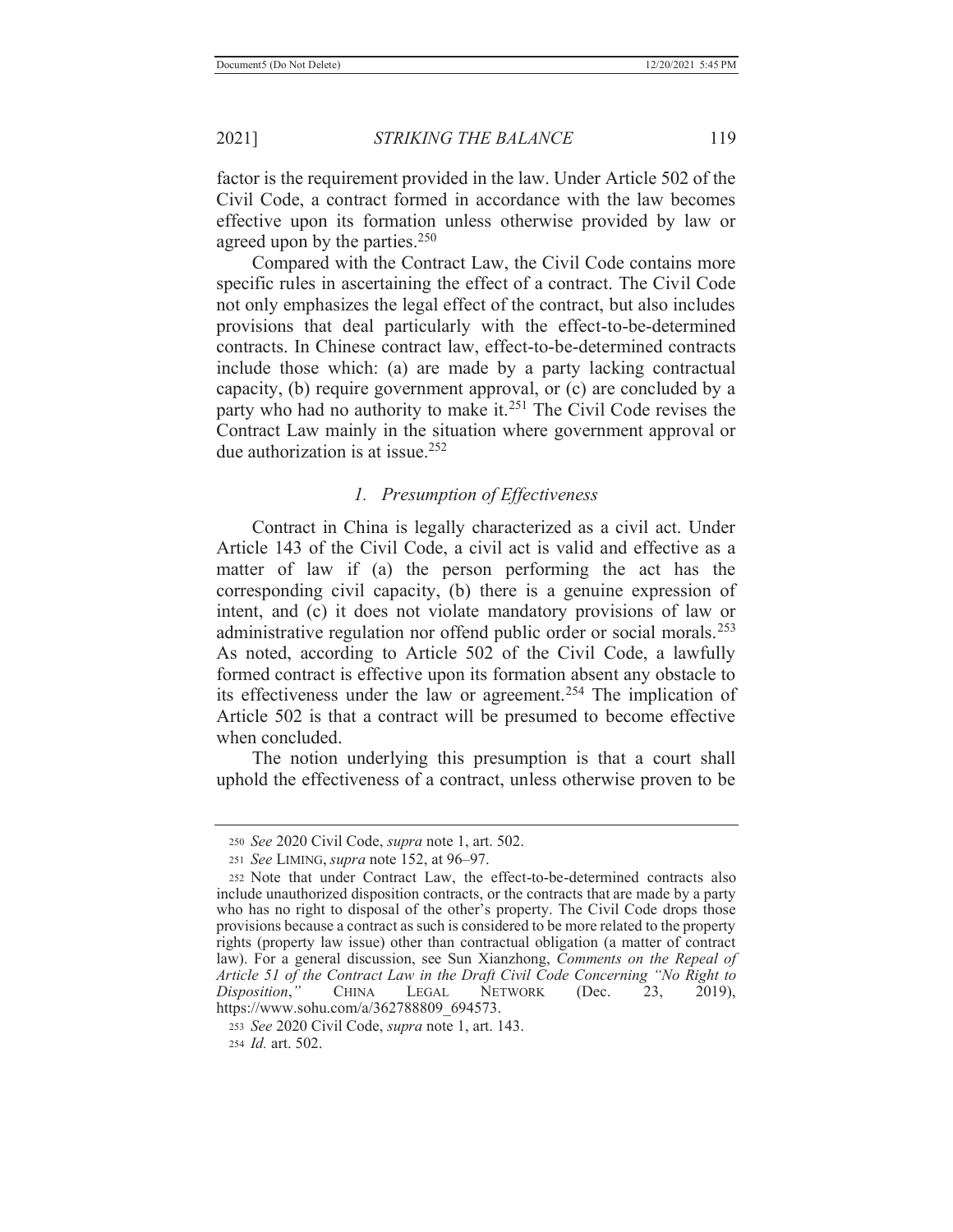ineffective. The burden of proving ineffectiveness is on the complaining party, and the determination must be made either on the basis of the parties' agreement or under the provisions of the law.255 It should be noted that the effectiveness of a contract is viewed differently from the validity of a contract in China, although an invalid contract has no effect. The former concerns primarily the time when the contract becomes binding, while the latter mainly involves enforceability of the contract.<sup>256</sup>

### *2. Contract Requiring Government Approval*

 Under Chinese laws, there are certain contracts that need government approval before taking effect. For these contracts, effectiveness is separate from formation, which means that such a contract, when formed, will not take effect until approved by the government.257 Currently, there are four areas in which government approval is required for a contract to become effective, including finance and insurance,  $258$  transfer of the state owed property,  $259$  foreign investment,<sup>260</sup> and transfer of prospecting and mining rights.<sup>261</sup> Foreign investment mainly involves joint ventures.

 Under the Contract Law, if a contract is subject to approval or registration as provided for by the laws or administrative regulations, the provisions of such laws or regulations shall be followed.<sup>262</sup> The Civil Code scraps the registration requirement and provides a number of rules concerning approval. The first rule is about the effect of contract. According to Article 502 of the Civil Code, if a party fails to

<sup>255</sup> *Id.*

<sup>256</sup> *See* SPC CIVIL CODE IMPLEMENTATION LEADING GROUP, *supra* note 159, at 293.

<sup>257 2020</sup> Civil Code, *supra* note 1, art. 502.

<sup>258</sup> *See* [Law of the People's Republic of China on Commercial Banks] (promulgated by Nat'l People's Cong., May 10, 1995, adopted Dec. 27, 2003) (China) (stating that contract to purchase more than 5% of total equity stocks of a bank shall be subject to prior approval by the People's Bank of China).

<sup>259</sup> *See* [Law of the People's Republic of China on State-Owned Assets in Enterprises] (promulgated by Nat'l People's Cong., Oct. 28,2008, effective May 1, 2009), art. 24 (China).

<sup>260</sup> Prior to adoption of the Foreign Investment law in 2019, contracts to form a Sino-foreign joint ventures require government approval before taking effect after formation. After 2019, approval is required only for contracts to form foreign investment enterprises that falls within the negative list for foreign investment.

<sup>261</sup> *See* [Mineral Resources Law] (promulgated by Nat'l People's Cong., Oct. 28, 2008, effective May 1, 2009), art. 24 (China).

<sup>262</sup> *See* 1999 Contract Law, *supra* note 33, art. 44.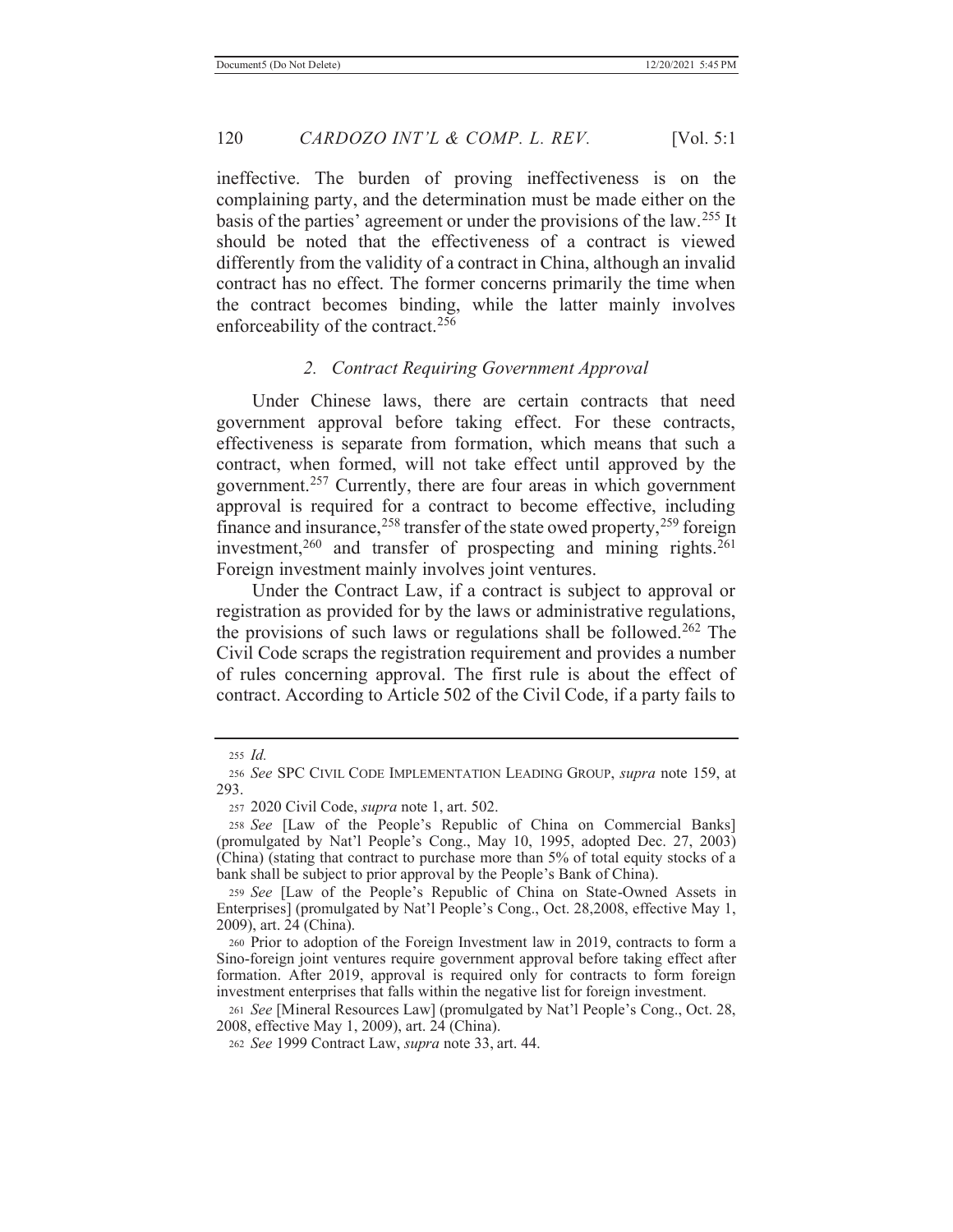obtain approval so that the effectiveness of a contract is impacted, the effectiveness of the clauses concerning the obligation to file for approval, as well as other relevant clauses, shall not be affected.<sup>263</sup> This rule establishes an independence principle that separates the obligation to file an approval from the effectiveness of the contract itself. The implication of this rule is that absent government approval, the contract for which the approval is required will not be deemed invalid but ineffective.

 The other rule deals with the right to make a claim. Pursuant to Article 502 of the Civil Code, if the party obligated to file application for approval or undertake other procedures fails to do so, the other party may request the former to bear the liability for breach of such obligation.<sup>264</sup> The practical significance of this rule is that if an approval is required for a contract, a failure to obtain the approval, although the contract would not take effect, creates a right for the other party to make a claim. In general, upon a request, the court will direct the obligated party to fulfill the obligation of filing. If the obligated party takes no action, the other party may ask for damages stemming from breach of contract.265

 The third rule involves approval for modification, assignment, or dissolution of the contract. It is provided in Article 502 of the Civil Code that if under the provisions of the laws or administrative regulations, modification, assignment, or rescission of a contract is subject to approval or other procedures, such provisions shall be followed.266 Thus, Article 502 of the Civil Code not only applies to a contract itself, but it also governs modification, assignment, or dissolution of the contract if government approval is required by the law or administrative regulations. The purpose is to help maximize the effectiveness of a contract freely entered into by the parties.<sup>267</sup>

<sup>263</sup> *See* 2020 Civil Code, *supra* note 1, art. 502.

<sup>264</sup> *Id.*

<sup>265</sup> *See* SPC CIVIL CODE IMPLEMENTATION LEADING GROUP, *supra* note 159, at 306–07.

<sup>266</sup> *See* 2020 Civil Code, *supra* note 1, art. 502.

<sup>267</sup> *See* SUP. PEOPLE'S CT., *Judicial Interpretation of Several Issues Concerning Application of Foreign Investment Law* art. http://www.npc.gov.cn/npc/c30834/201912/c1cbc5a2b7c44e68bd9eb7829cf71af5. shtml. For example, in its Judicial Interpretation of Several Issues Concerning Application of Foreign Investment Law, the SPC makes it clear that in the case of an investment contract formed in a field outside the negative list of foreign investment access referred to in Article 4 of the Foreign Investment Law, where the parties claim that the contract is invalid or has not entered into force on the grounds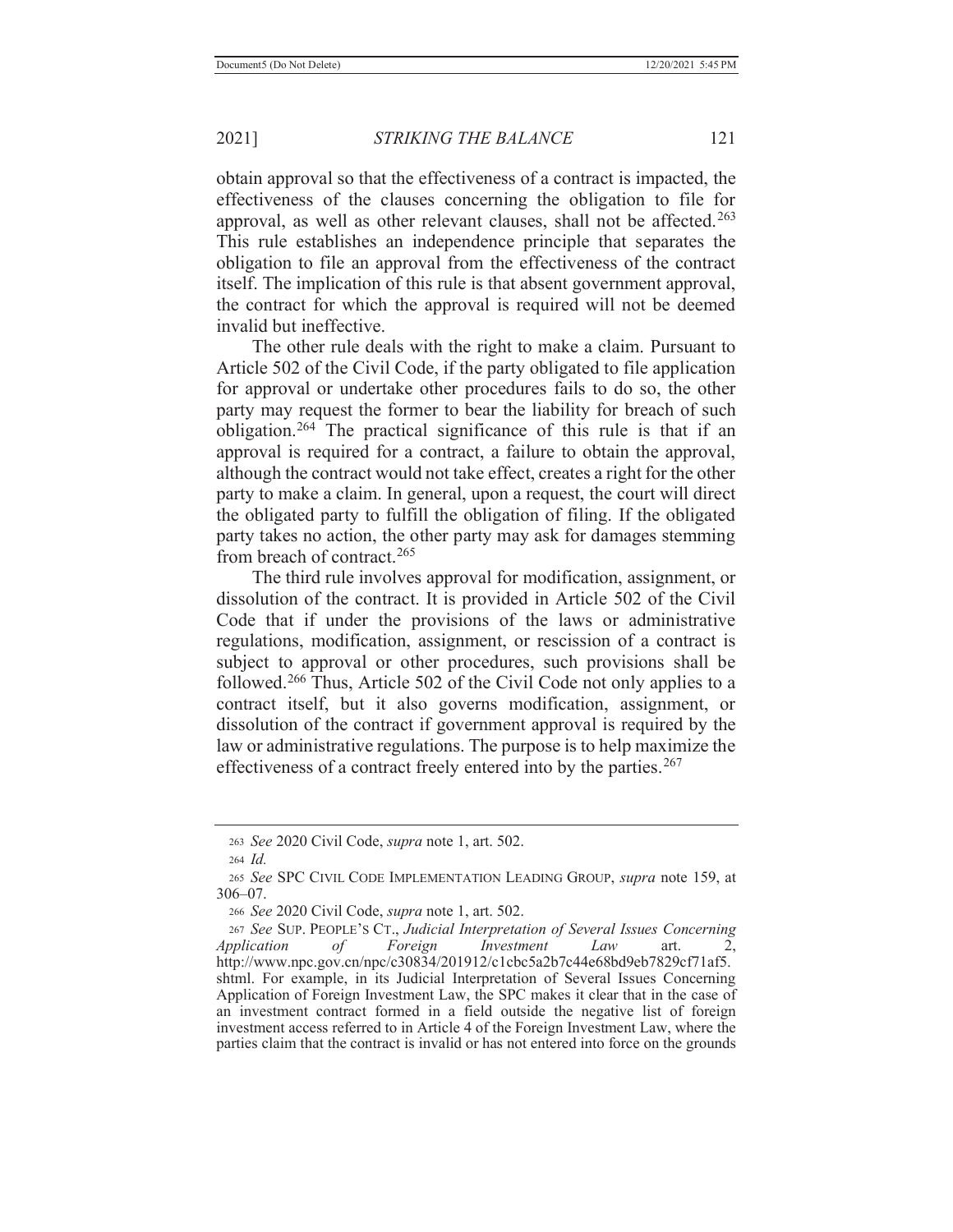#### *3. Contract by Agent Without Due Authorization*

 Under Chinese law, a contract made by an agent, if duly authorized to act on behalf of the principal, will bind the principal.<sup>268</sup> In many cases, however, authorization becomes problematic. The situations in which an agent is considered to lack due authorization include: (a) there is no authorization, (b) authorization has been revoked or held ineffective, (c) the scope of authorization has been exceeded, or (d) the authorization has expired or terminated.<sup>269</sup> The issue then is whether a contract entered into by an agent in any of these situations would have a binding effect on the principal.<sup>270</sup>

 Under the Contract Law, a contract made by an agent without due authorization will not bind the principal unless and until the principal ratifies it or the other party has reason to believe that the agent has been duly authorized.<sup>271</sup> The former refers to actual authority of the agent, while the latter implicates the apparent authority of the agent.<sup>272</sup> The Contract Law, however, is silent on how the ratification should be made, particularly in a case where the principal has performed under the contract entered into by the unauthorized agent.

 The Civil Law fills this gap by providing a rule of implied ratification. According to Article 503 of the Civil Law, if a person without authority concludes a contract in the name of a principal, and the principal has already started performing the contractual obligations or accepted the performance of the other party, the contract is deemed ratified.273 Article 503 is premised on the notion that to maintain the free will and equal status of the parties, it is important for the parties to recognize their own performing acts in the process of contract performance, as well as the performance of the other party. Thus, under Article 503, the principal's ratification could be made either expressly or implicitly.

that the contract has not been approved or registered by the relevant administrative department, the People's Court shall not grant the claim.

<sup>268</sup> As provided in Article 162 of the Civil Code, a civil legal act performed by an agent in the principal's name within the scope of authority in binding on the principal. *See* 2020 Civil Code, *supra* note 1, art. 162.

<sup>269</sup> *See* SPC CIVIL CODE IMPLEMENTATION LEADING GROUP, *supra* note 159, at 854–855.

<sup>270</sup> *See id.* at 809.

<sup>271</sup> *See* 1999 Contract Law, *supra* note 33, art. 48.

<sup>272</sup> *See* SHIYUAN, *supra* note 43, at 213.

<sup>273</sup> *See* 2020 Civil Code, *supra* note 1, art. 503.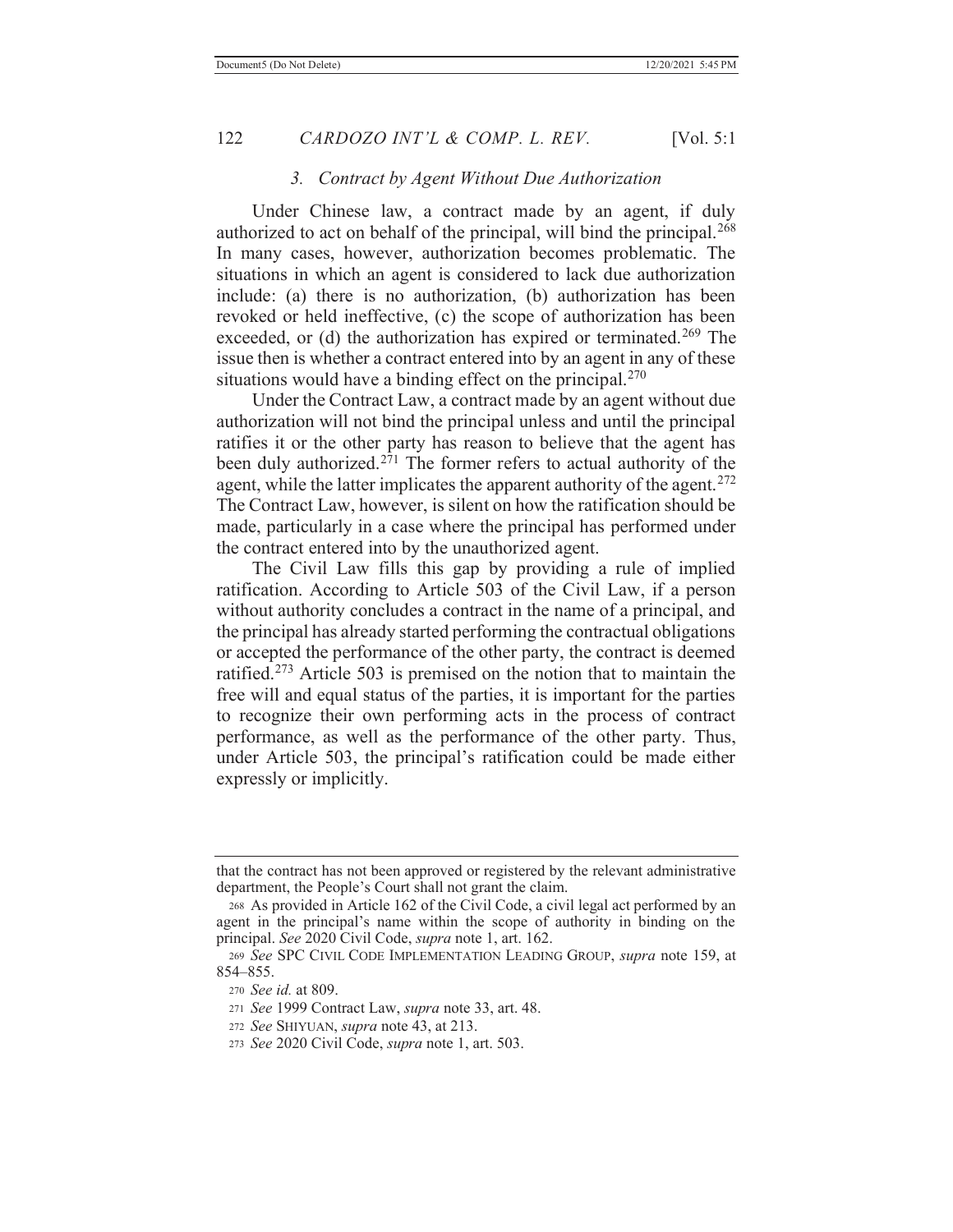#### *C. Fulfillment of Contractual Obligations*

 As noted, under both the Contract Law and the Civil Code, the parties are required to fully perform their respective obligations as agreed upon in the contract. Believing that fulfillment of contractual obligation is essential to the achievement of the purpose of contract, many Chinese scholars view performance as the core of the contractual relationship.<sup>274</sup> But there are certain situations, either by operation of law or by agreement, in which the obligation to perform the contract can be excused or the contractual relationship can be terminated.275 The Contract Law provides a number of statutory grounds for dissolving or terminating a contract.276 The Civil Code embraces the provisions of the Contract Law together with new provisions that are drawn from the actual practices of Chinese courts. The most notable provisions include the rule of obligation offset by the parties and the rule dealing with circumstantial changes during contractual performance.277

#### *1. Obligation Offset*

 Obligation offset is the rule that allows the parties mutually obligated to each other to discharge contractual obligation to the equal amount. It is provided in Article 99 of the Contract Law that where the parties to a contract have debts due mutually and the category and character of the debts are the same, any party may offset his debt against the other's unless prohibited by the law or not suitable according to the character of the contract.278 Article 100 of the Contract Law further provides that the parties may, by agreement, offset the debts due to each other even though the category and character of the debts are different.<sup>279</sup>

 The key element of the statutory offset is the mutual maturity of debts, meaning that the debts, to be offset, must both be due. The Civil Code also recognizes the rule of obligation offset.<sup>280</sup> But unlike the Contract Law, the Civil Code does not require mutual maturity in the

<sup>274</sup> *See* LIMING, *supra* note 153, at 127.

<sup>275</sup> *See id.* at 183–84.

<sup>276</sup> *See* 1999 Contract Law, *supra* note 33, art. 91–94.

<sup>277</sup> See 2020 Civil Code, *supra* note 1, art. 533, 586.

<sup>278</sup> *See* 1999 Contract Law*, supra* note 33, art. 99.

<sup>279</sup> *See id.* art. 100.

<sup>280</sup> *See* 2020 Civil Code, *supra* note 1, art. 586.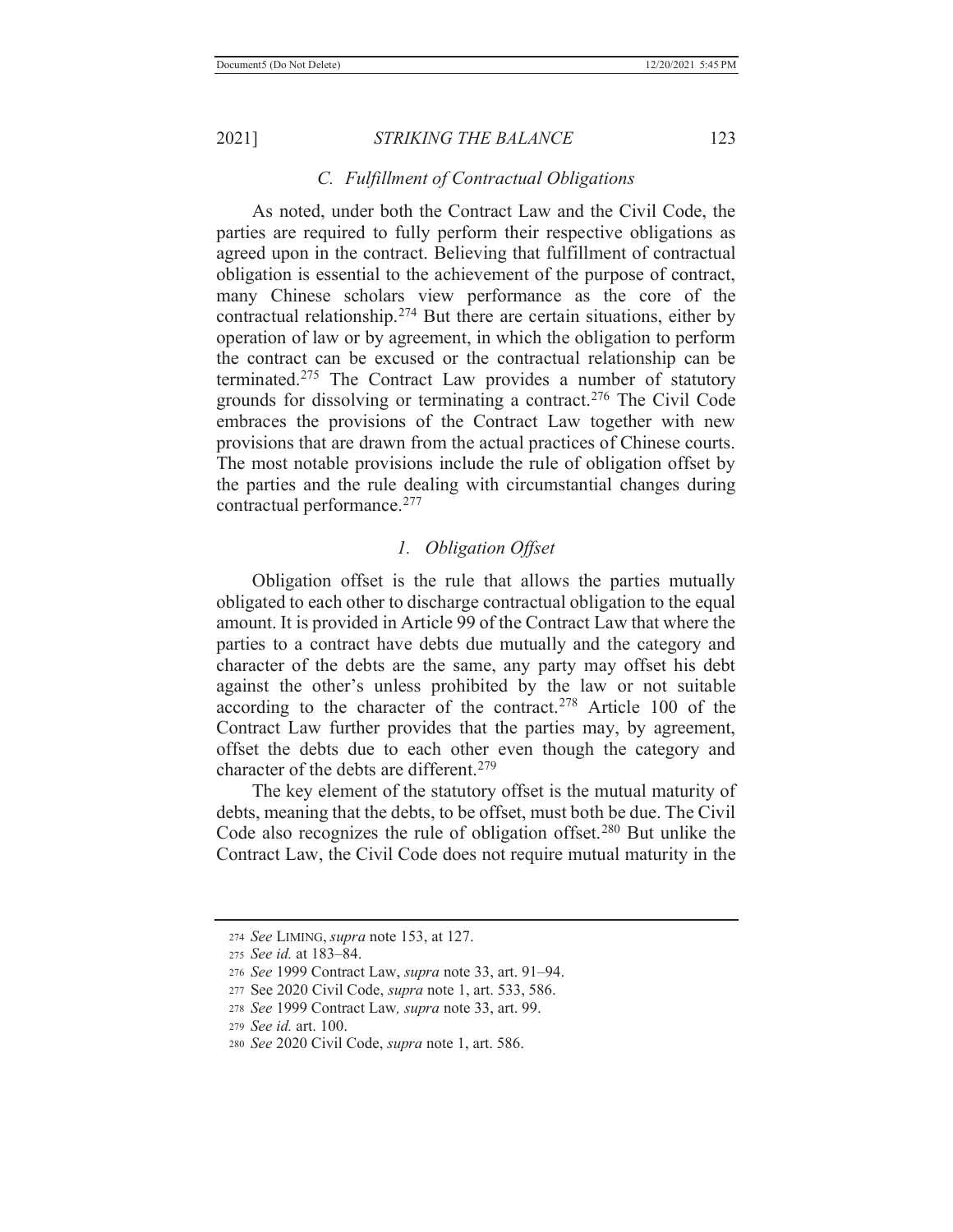statutory offset.<sup>281</sup> According to Article 568 of the Civil Code, when the parties mutually owe obligations to each other and the subject matter of the obligations are of the same category and character, any party may offset his obligation against the due obligation of the other party, unless the obligation cannot be offset by the nature of the obligations or by the agreements of the parties or the provisions of law.282

 Note also that with regard to the exceptions to the statutory offset, there are two aspects in which Article 568 of the Civil Code differs from Article 99 of the Contract Law. First, the Civil Code changes "the nature of contract" as provided in the Contract Law to "the nature of obligations."283 The change as such is considered necessary because the term "obligations" more accurately reflects the purpose of offset than the term "contract" does.<sup>284</sup> Second, in addition to "the provisions of law" and "the nature of obligations," the Civil Code allows the parties by agreement to prohibit certain obligation offset, giving the parties the power to determine their own dealings as they wish.<sup>285</sup>

#### *2. Change of Circumstances*

 Change of circumstances refers to the situation when, during the performance of contract, the basic presumption on which the contract is formed has changed so significantly as to make the continuing performance of the contract as originally agreed upon obviously unfair and unreasonable.286 Thus, the circumstance so changed prompts a need to modify or rescind the contract. The theoretical basis justifying the modification or rescission as such is the doctrine of *rebus sic stantibus* (thing thus standing)*.* 287

 Borrowed from international law of treaties, the doctrine of *rebus sic stantibus* as applied in contracts provides the parties with a legal ground not to perform the original terms and conditions of contracts given a fundamental change of circumstances.<sup>288</sup> This doctrine,

<sup>287</sup> *See id.*

288 For a general discussion of the *Rebus Sic Stantibus* doctrine, see John P. Bullington, *International Treaties and the Clause "Rebus Sic Stantibus*,*"* 76 UNIV. PENN. L. REV. 153 (1927).

<sup>281</sup> *See id.*

<sup>282</sup> *See id.*

<sup>283</sup> *See id.*

<sup>284</sup> *See id.*

<sup>285</sup> *See id.*

<sup>286</sup> *See* SPC CIVIL CODE IMPLEMENTATION LEADING GROUP, *supra* note 159, at 477–78.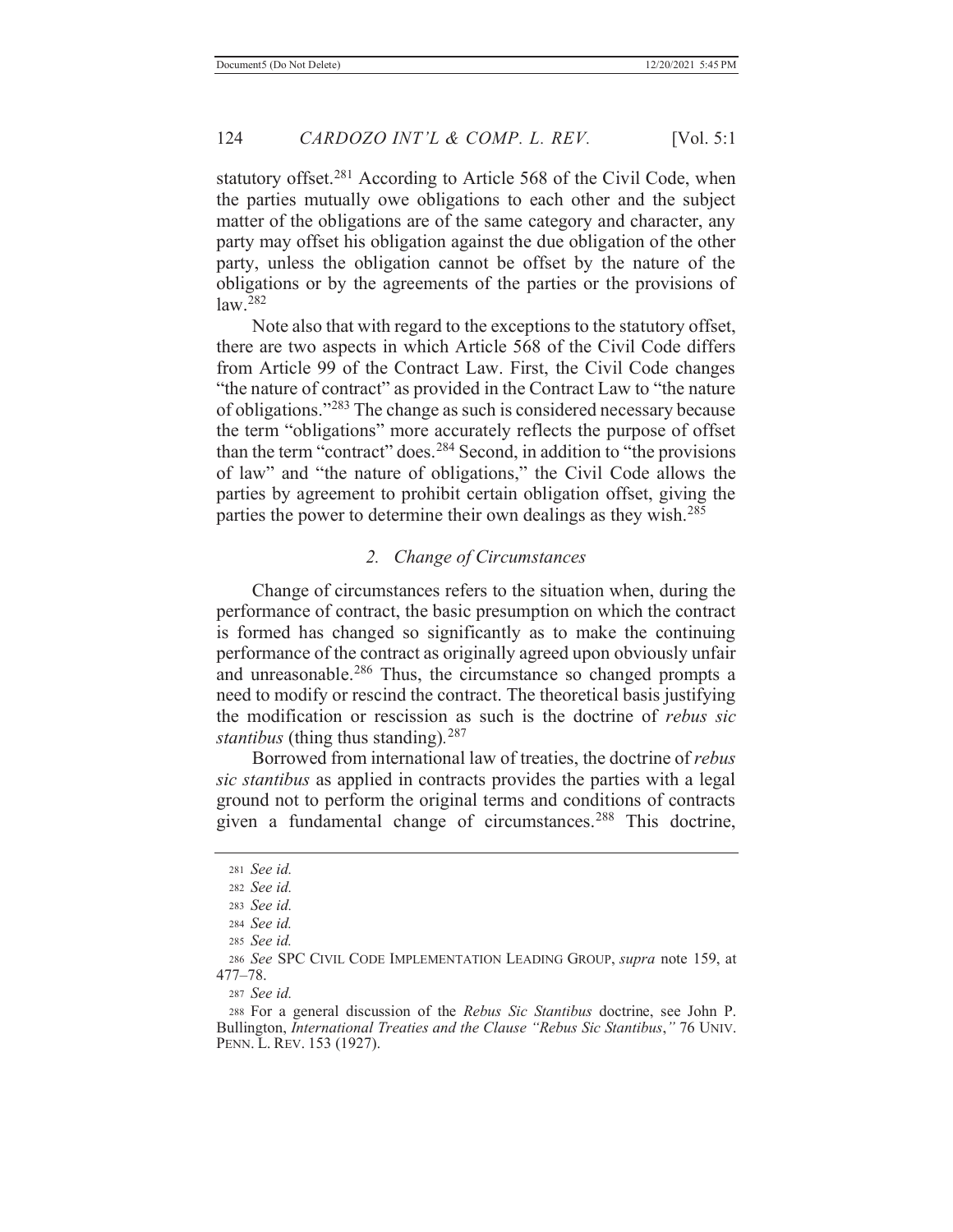however, was not legislatively accepted in China until the adoption of the Civil Code, although it had been recognized by Chinese courts in their judicial practices for many years. The delay was due to the difficulty of defining the term "changed circumstances."<sup>289</sup> The Civil Code, for the first time in Chinese contract legislation, adopts the doctrine of *rebus sic stantibus* and makes it a statutory excuse for nonperformance of a contract.<sup>290</sup>

 In accordance with Article 533 of the Civil Code, the application of *rebus sic stantibus* must meet certain conditions. First, the change at issue must involve the basic condition upon which the contract was made; second, the change must be objective and unforeseeable at the time of contract; third, the change must not fall within any of the commercial risks; and fourth, continuing performance of the contract must result in obvious unfairness to one of the parties.<sup>291</sup> Under those circumstances, the parties may negotiate for a solution. If the parties are unable to reach an agreement, any of the parties may file a claim either with a court or with an arbitration body for modification or rescission of the contract. It is required under Article 533 that upon the request by the parties, a People's Court or an arbitration body shall modify or rescind the contract in compliance with the principle of fairness, taking into account the actual circumstances of the case.<sup>292</sup>

 Article 533 of the Civil Code sets forth the rule for modification or rescission of a contract under the doctrine of *rebus sic stantibus*. There are, however, at least three questions left unanswered. One question is about the differences between "change of basic condition" and "*force majeure*." More specifically the question is whether the two are mutually exclusive or are overlapping. The other question is how to differentiate between "change of basic condition" and "commercial risk." This question is concerned with how the commercial risk should be defined and determined. The third question involves the obvious unfairness. As a practical matter, the question is to what extent an unfairness may be considered obvious.

<sup>289</sup> *See* MO ZHANG, CHINESE CONTRACT: THEORY AND PRACTICE 276 (2d ed. 2020).

<sup>290</sup> *See* SPC,CIVIL CODE IMPLEMENTATION LEADING GROUP (CONTRACTS), *supra* note 159, at 478.

<sup>291</sup> *Id.*

<sup>292</sup> *See id.*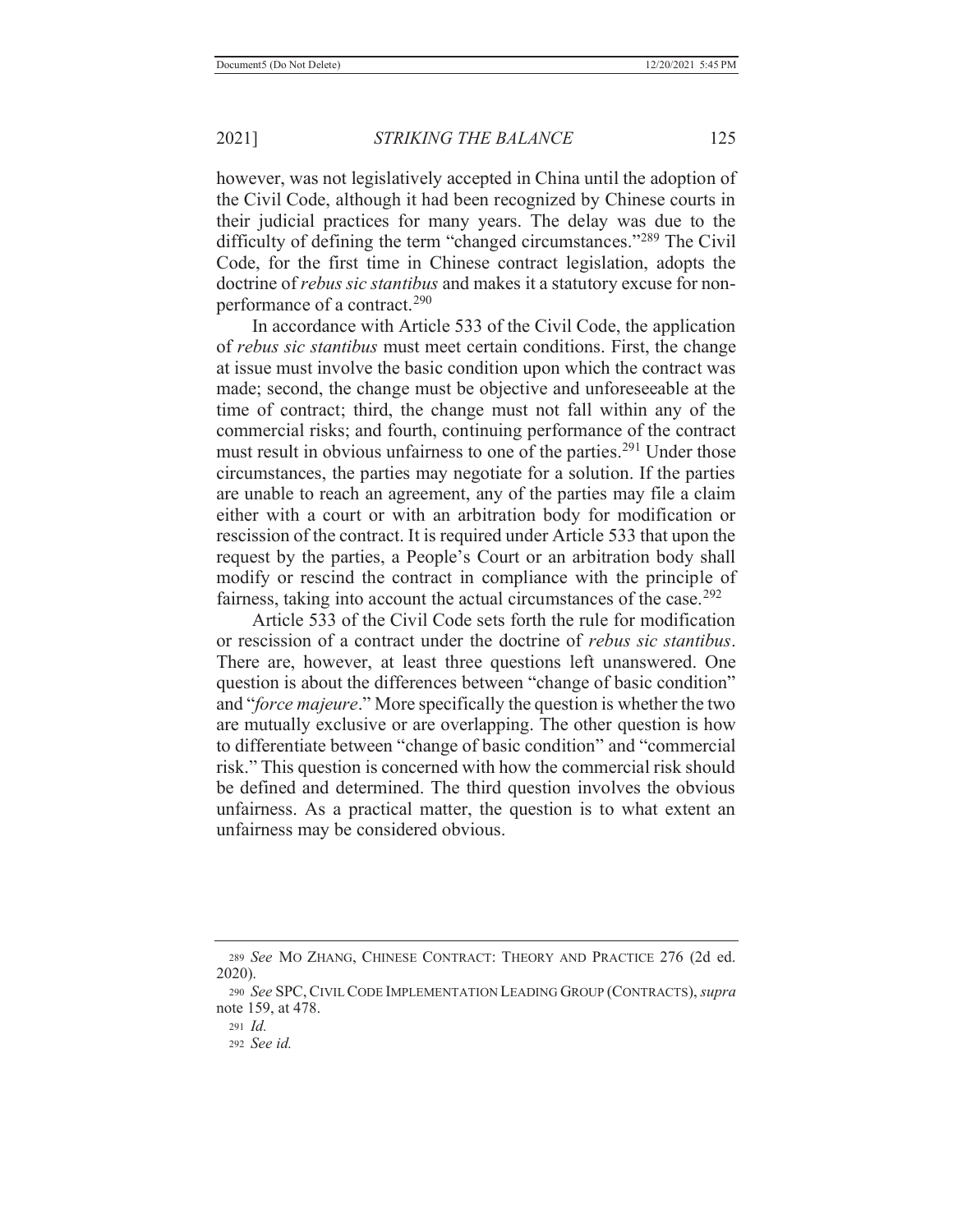## *D. Third Party*

 In Chinese contract law, there is no particular section that primarily deals with third party interests. Rather, the issues concerning the third-party interests are addressed in scattered provisions. Under the Contract Law, the third party generally is implicated in three situations: (a) where a third party receives the benefit of performance, (b) where a third party is assigned a duty to perform, and (c) where a third party has caused a breach of contract.<sup>293</sup> Thus, for the purpose of the Contract Law, the third party in China is understood to include any person, other than the parties, who may affect or has a relation to the performance of the contract.294

 The third-party provisions of the Contract Law are now merged into the Civil Code. While recognizing the third-party interests set forth in the Contract Law, the Civil Code rectifies the Contract Law to more effectively handle third-party interests. The most notable changes include the third party's right to make a claim, third-party performance, and the third-party accession to the debts. Under the theory of privity, a contract has the effect of binding parties only and may not externally affect others. The changes the Civil Code makes to the Contract Law break the privity to the extent that the third party's interests become an issue.

### *1. Third Party Claim on the Basis of Contract*

 Pursuant to Article 64 of the Contract Law, where the parties agree that the obligor shall perform contractual obligations to a third party, but failed to perform or the performance made does not meet the terms of the contract, the obligor shall be liable to the obligee for the breach of the contract.<sup>295</sup> This provision imposes an obligation on the obligee but does not address how the interests of the third party involved are to be protected, particularly in a case where the third party is a person who will benefit from the performance of the contract.

 Under the Contract Law, a third party receiving performance may either be the person upon whom the benefit of contract will be conveyed through performance or the person who only received the performance on behalf of an obligee for the benefit of the obligee. The third party in the latter case is actually an agent rather than a beneficiary. In the former case, however, since the third party is a

<sup>293</sup> *See* ZHANG, *supra* note 288, at 381–92.

<sup>294</sup> *See id.*

<sup>295</sup> *See* 1999 Contract Law, *supra* note 33, art. 64.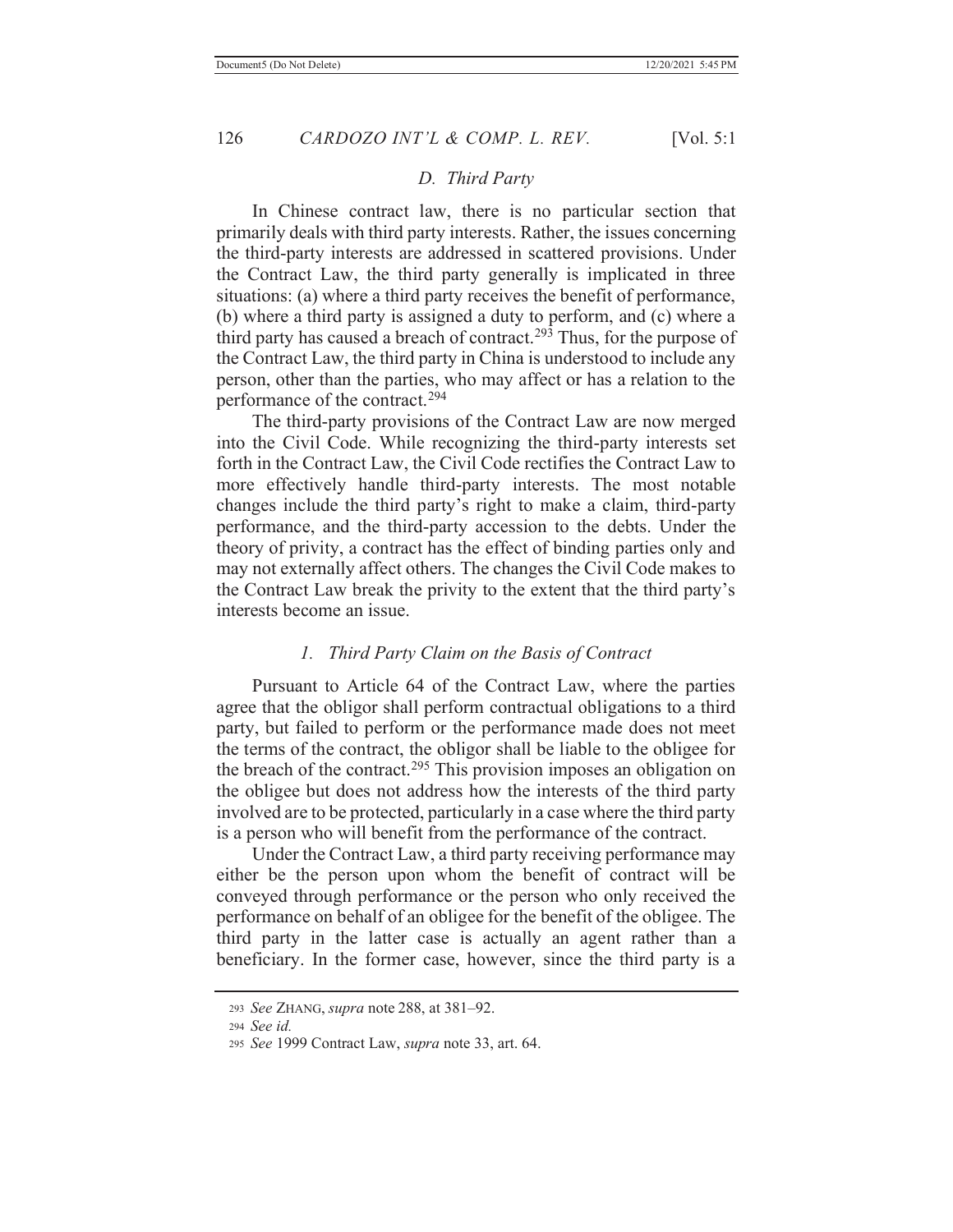beneficiary of the performance of the contract, a question then is whether the third party may make a claim if no performance is made or the performance contains defects. This question was left unresolved in the Contract Law.

 The Civil Code contains a new provision that intends to grant the third-party beneficiary a right to make a claim against the obligor. According to Article 522 of the Civil Code, where it is provided by law or agreed upon by the parties that a third person may directly request the debtor to perform the obligation to him, and the third person does not explicitly reject it within a reasonable period of time, the third person may request the debtor to bear default liability if the debtor fails to perform the obligation to the third person or the performance does not conform to the agreement.<sup>296</sup>

 Based on Article 522 of the Civil Code, the third-party beneficiary's right to directly make a claim has two sources: the law and the parties' agreement. But the prerequisite to the exercise of such right is that the third party must make no objection. In accordance with Article 522, a third party need not make an acceptance of the benefit to be conveyed by the parties in order to make his right vested, but will acquire the right if no objection is expressly made within a reasonable period of time. On the other hand, however, under Article 522, a defense that the debtor has against the creditor may be asserted against the third party.297

# *2. Third Party Performance for its Own Benefit*

 As noted, third party performance in the Contract Law occurs when the parties agree that the third party performs the obligation to the obligee.298 In other words, under the Contract Law, the parties' agreement constitutes the basis on which the performance is to be made by a third party. The Civil Code creates a new ground for the performance by a third party, and the performance as such can be made without the parties' agreement. According to the SPC, the new provision in the Civil Code is intended to serve the purposes of improving transaction efficiency, facilitating the realization of creditor's rights, and reducing civil disputes.<sup>299</sup>

<sup>296</sup> *See* 2020 Civil Code, *supra* note 1, art. 522.

<sup>297</sup> *See id.*

<sup>298 1999</sup> Contract Law, *supra* note 33, art. 65.

<sup>299</sup> *See* SPC CIVIL CODE IMPLEMENTATION LEADING GROUP, *supra* note 159, at 421.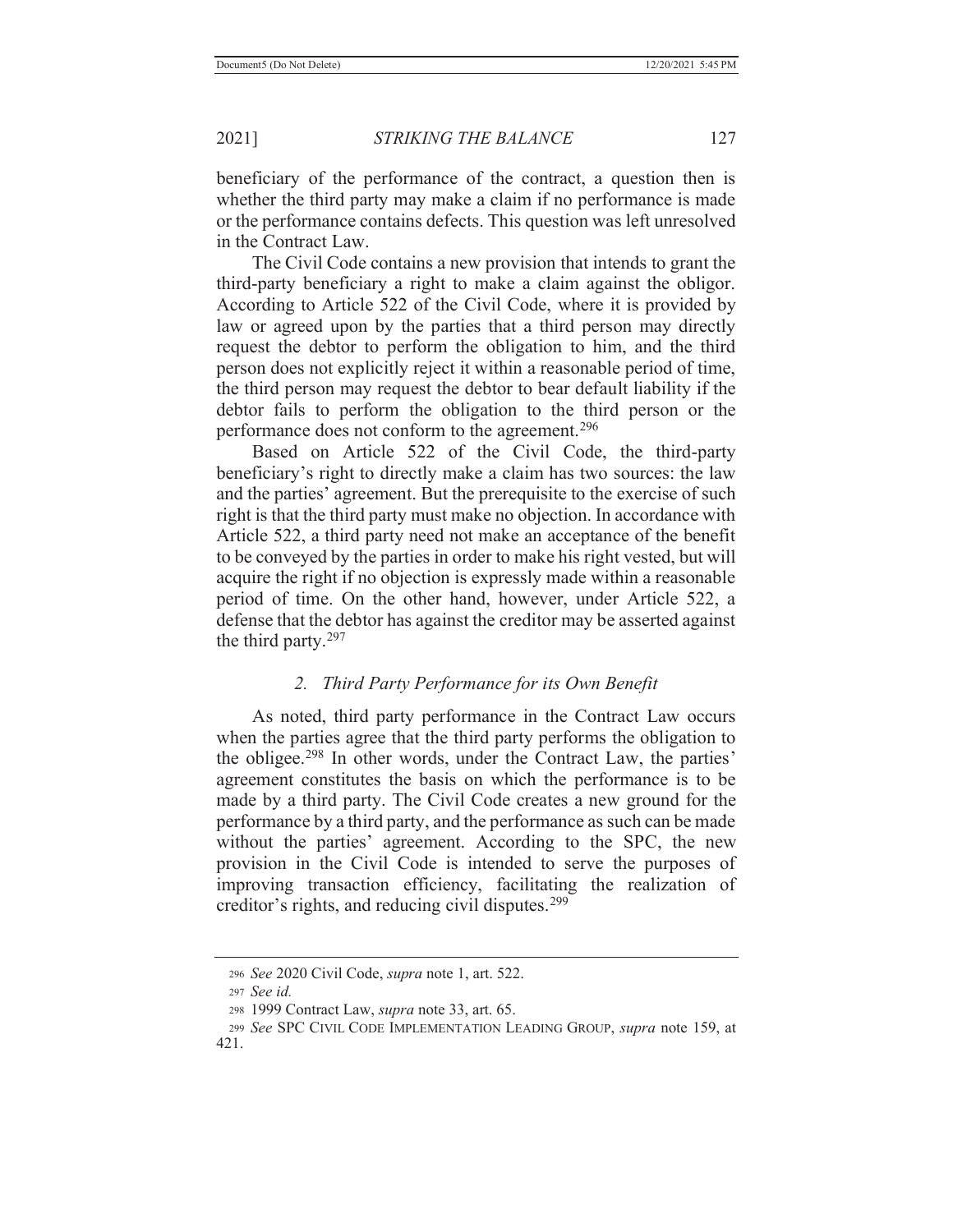It is provided in Article 524 of the Civil Code that where a debtor fails to perform an obligation, and a third person has a lawful interest in the performance of the obligation, the third person is entitled to perform it to the creditor on behalf of the debtor unless the obligation may only be performed by the debtor based on the nature of the obligation, as agreed by the parties, or as provided by  $law.^{300}$  Article 524 further provides that after the creditor accepts the performance of such obligation by the third person, his claim against the debtor shall be assigned to the third person unless otherwise agreed by the debtor and the third person.301

 As interpreted by the SPC, the application of Article 524 of the Civil Code shall meet certain requirements. First, there is no agreement between the parties for the third party to perform the contract; second, the obligor does not, or is unable to, perform the contract; third, the third party has a legitimate interest in the performance of the contract; and fourth, the third party is not excluded from performing based on the nature of the contract, by the agreement of the parties, or under a provision of the  $law.^{302}$ 

## *3. A Third Party's Joining of the Debts*

 In a contract, once a creditor-debtor relationship is created, the relationship exists only between the parties, and thus the debtor is normally a party to the contract. In certain cases, however, a third party may voluntarily make accession to the debts that incur between the parties under the contract.<sup>303</sup> The accession may also be called debt assumption, which can be made independently by the third party or jointly with the existing debtor.<sup>304</sup> The former is often seen in the case of novation while the latter normally implicates delegation.<sup>305</sup>

 The assumption of debts by a third party under the provisions of the Civil Code refers to the situation in which a third party voluntarily joins the debts and performs the contract along with the original debtor.306 With the third party joining the debts, the creditor is further secured to realize his rights and interests through the contract

<sup>300</sup> *See* 2020 Civil Code, *supra* note 1, art. 524.

<sup>301</sup> *See id.*

<sup>302</sup> *See id*.

<sup>303</sup> For a general discussion on the assumption of debts by a third party, see John Tsai, *Assumption of Obligations: Third Party No More*, 45 LA. L.R. 819 (1985).

<sup>304</sup> *See id.* at 820–21.

<sup>305</sup> *See* E. ALLEN FARNSWORTH, CONTRACTS 747 (3d ed. 1999).

<sup>306 2020</sup> Civil Code, *supra* note 1, art. 552.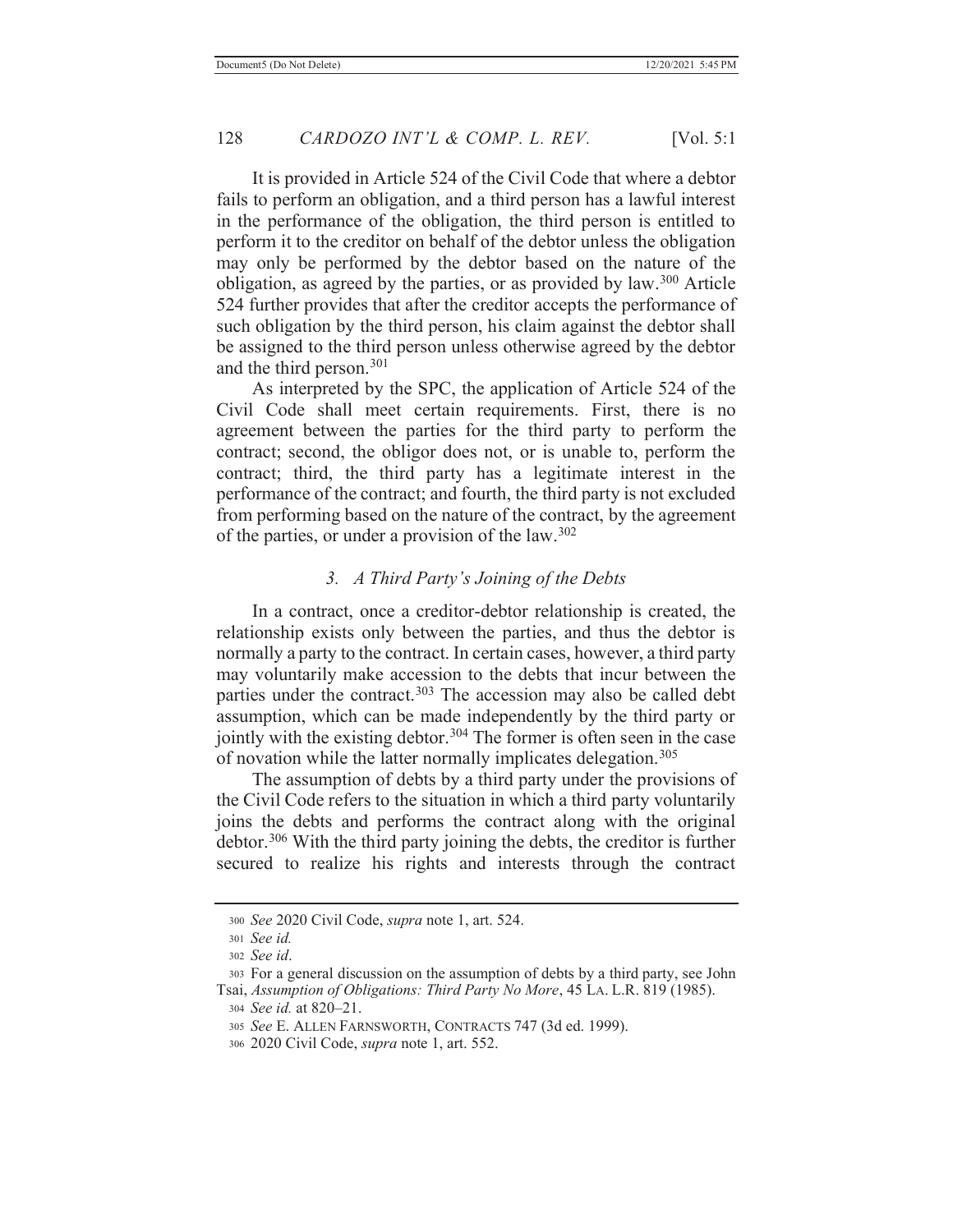performance. In this case, the original debtor remains liable for the contractual obligation.307 The difference between the debt joining and delegation is that, unlike the delegation, the debt joining does not require the consent of the creditor.<sup>308</sup>

 Under Article 552 of the Civil Code, where a third person agrees with the debtor (i.e., obligor) to join in the obligation and notifies the creditor (i.e., obligee) of it, or a third person indicates to the creditor his willingness to join in the obligation, if the creditor fails to explicitly make a rejection within a reasonable period of time, the creditor may request the third person to assume the joint and several obligation with the debtor to the extent of the obligation the third person is willing to assume.

 The SPC construes Article 552 as consisting of four elements: (a) there exists an original credit-debt relationship under the contract; (b) a third party agrees to join the debt as a new debtor; (c) the debt owed by the original obligor is not reduced or exempted; and (d) consent of the creditor is not needed as long as the creditor is notified or the creditor does not expressly object within a reasonable period of time.<sup>309</sup> A key feature of the debt joining is that upon the third party's joining the debt, the third party and the debtor are jointly and severally liable for the contractual obligations.<sup>310</sup> In other words, the creditor may sue the third party for the entire debt if non-performance or nonconforming performance occurs.

## V. CONTRACTUAL OBLIGATION AND CREDITORS' RIGHTS

 A contractual obligation refers to the duties the parties are bound to fulfill under the contract they have entered into. A failure of either party to perform under the terms of the contract will constitute a breach of contract for which legal remedy could be sought. Therefore, a proper performance of the contract is purported to achieve what the parties have bargained for and what they have expected. More importantly, the performance is to realize the creditor's rights so that the obligation of the debtor will be discharged. A proper performance under Chinese law is a performance that is complete and adequate.

<sup>307</sup> *See* SPC CIVIL CODE IMPLEMENTATION LEADING GROUP, *supra* note 159, at 581–82 <sup>308</sup> *See id.*

<sup>309</sup> *See id.* at 582.

<sup>310</sup> *See id.* at 583.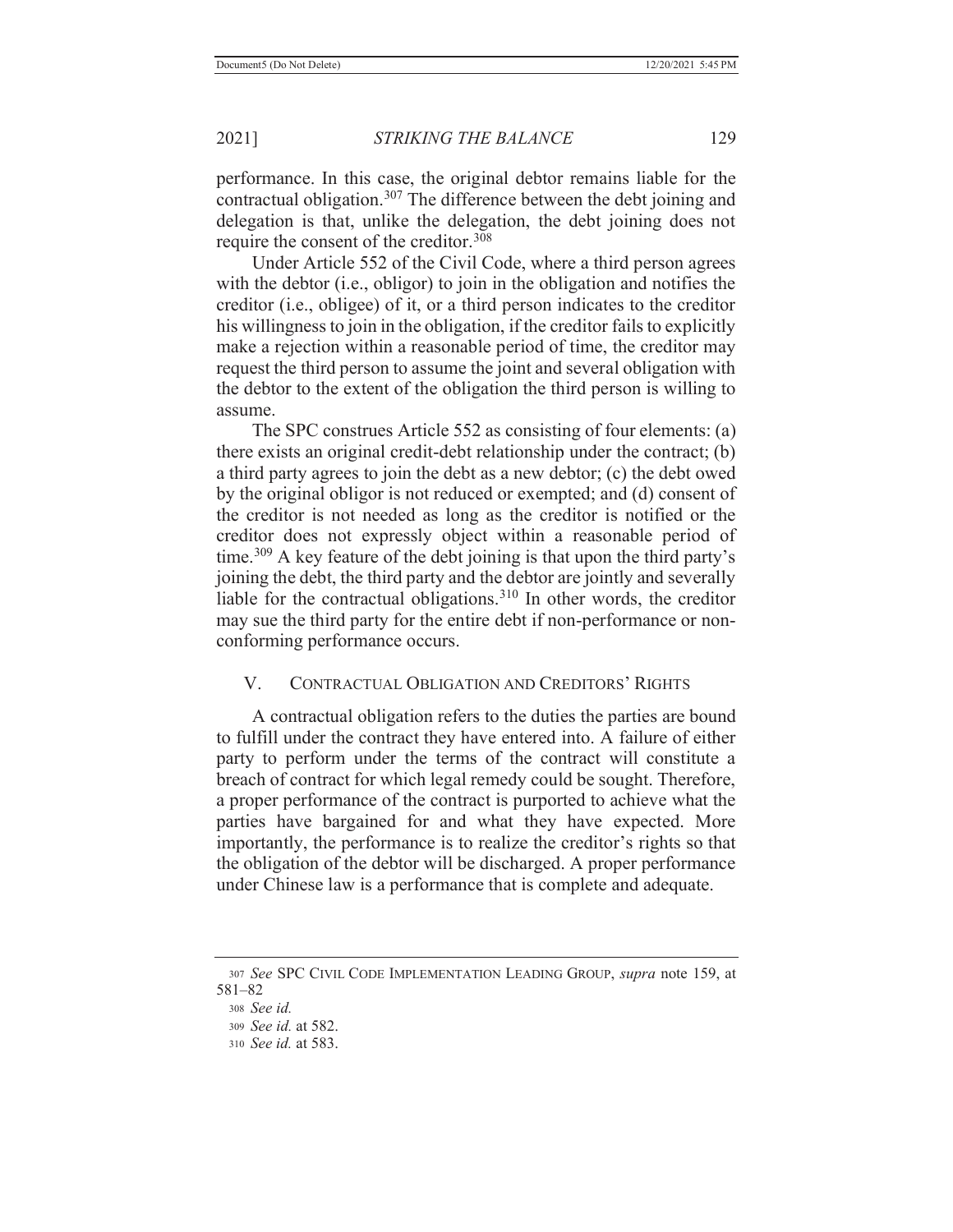Both the Contract Law and Civil Code require that the parties fulfill their respective obligations they have agreed upon.<sup>311</sup> The Civil Code, however, emphasizes realization of the creditor's right. Premised on the notion that contract is a commitment of the parties and thus the reasonable expectation of the parties must be honored and protected in order to maintain the good order of business transactions, the Civil Code prescribes several new rules that are aimed at optimizing the rights created under the contract.

#### *A. Principal and Secondary Rights*

 It is held in China that contractual rights consist of both a principal right and secondary right.312 A principal right is the right independent of all other rights, and a secondary right, also called a collateral right, is the right attached to the principal right.<sup>313</sup> A security, for example, is the right secondary to the right secured. Since the secondary right is derived from the principal right, the secondary right cannot exist separately from the principal right.<sup>314</sup> Thus, if a principal right is invalid, the secondary right attached to it is also invalid. On the same ground, a secondary right would be eliminated with the elimination of the principal right. $315$ 

 The Contract Law establishes a rule of secondary right subordinate to the principal right. Under Article 81, when an obligee (i.e., assignor) assigns its rights, the assignee shall acquire the secondary rights attached to the principal rights, except that the secondary rights exclusively belong to the obligee.<sup>316</sup> The implication of Article 81 of the Contract Law is that if the principal right is assigned, the rights collateral to the principal right will automatically be transferred to the assignee as well. Put differently, the holder of the principal right is also the holder of the rights subordinate to the principal right.317

 The Civil Code follows the provision of Article 81 of the Contract Law.318 But in addition to the rule of collateral right subordinate to the

<sup>311</sup> *See* 1999 Contract Law, *supra* note 33, art. 60; 2020 Civil Code, *supra* note 1, art. 509.

<sup>312</sup> *See* LIXIN & YIWEN, *supra* note 158, at 312.

<sup>313</sup> *See id.* at 313.

<sup>314</sup> *See* WANG LIMING, CONTRACT LAW RESEARCH (VOL. II) 245 (2003).

<sup>315</sup> *See id.*

<sup>316</sup> *See* 1999 Contract Law, *supra* note 33, art. 81.

<sup>317</sup> *See* LIXIN & YIWEN, *supra* note 158, at 313.

<sup>318</sup> *See* 2020 Civil Code. *supra* note 1, art. 547.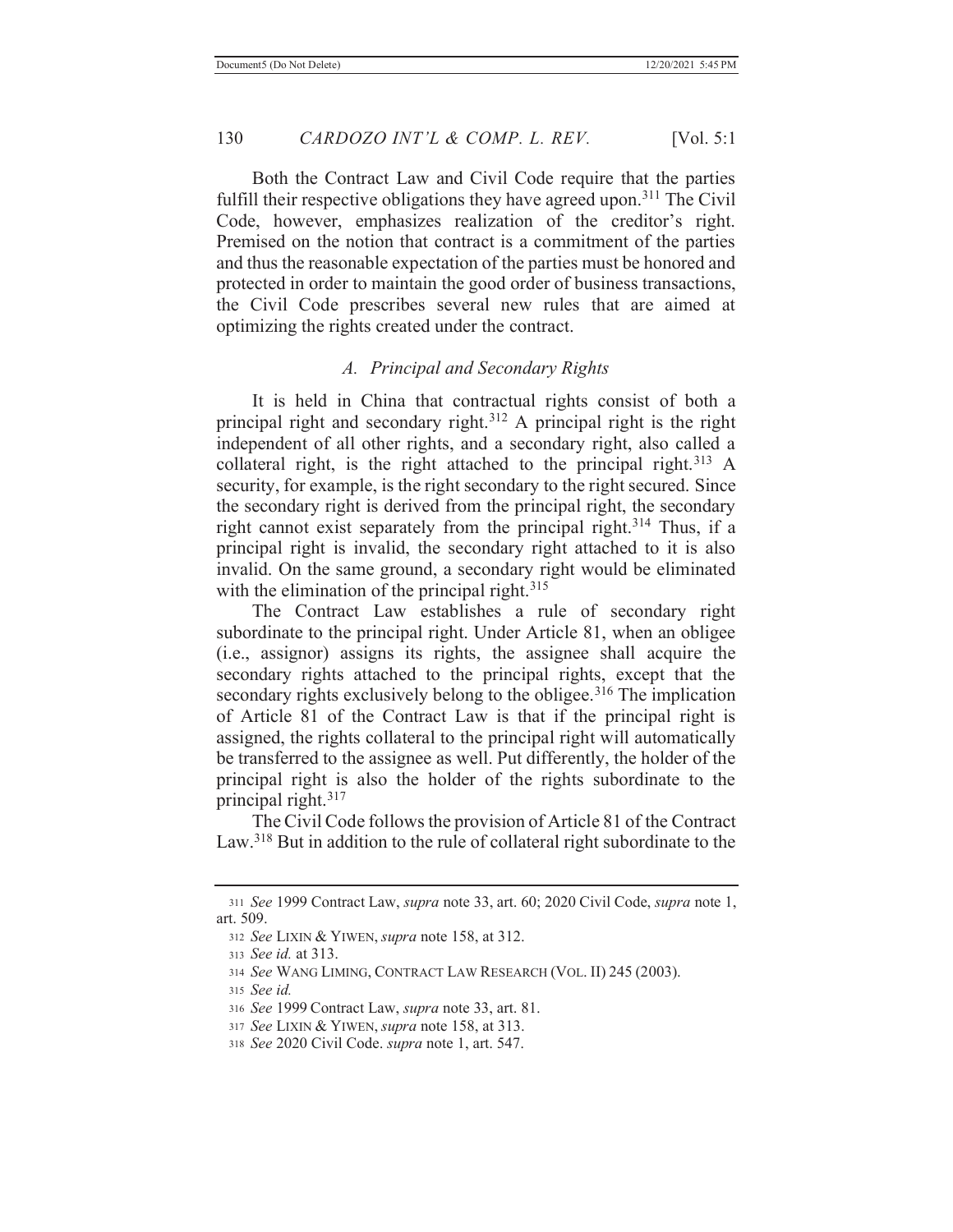principal right set forth in Article 81, the Civil Code adds a provision signifying the effect of the collateral rights when the principal right is legally assigned.319 Under Article 547 of the Civil Code, failure to register the assignment of the collateral right or failure to change the possession thereof shall not affect the acquisition of the collateral right by the assignee. $320$ 

 Article 547 signifies the notion that transfer of a secondary right is a natural transfer resulting from assignment of the creditor's right, and thus is not affected by registration or possession even though the registration or possession is required for the effective assignment of the creditor's right.321 More specifically, in accordance with Article 547, after a contractual right is assigned, the rights collateral to it will be transferred to the assignee regardless of whether the secondary rights are registered or the possession of such rights is transferred.<sup>322</sup>

## *B. Modification and Assignment*

 In Chinese contract law, assignment is related to, if not a part of, modification.323 It is typical in China that assignment and modification are not only provided together in the law, but also addressed jointly in contract law textbooks.324 A common view among Chinese contract scholars is that modification can be defined both narrowly and broadly: a narrow definition involves only changes in the contents of a contract, while the broad definition includes changes in the parties or assignment.<sup>325</sup>

 Both the Contract Law and the Civil Code provide that a contract may be modified upon agreement by the parties.<sup>326</sup> But, under the Contract Law, a government approval or registration must be obtained in order for the modification to be effective if such approval or registration is required by the law or administrative regulations.327 The Civil Code, however, does not require registration and provides only

<sup>322</sup> *See* LIXIN & YIWEN, *supra* note 158, at 313.

<sup>323</sup> *See* LIMING, *supra* note 153, at 161–62.

<sup>324</sup> *See id*. ch. 7; 1999 Contract Law*, supra* note 33, ch. 5; 2020 Civil Code, *supra* note 1, Book III, ch. 7.

<sup>325</sup> *See id.* at 161.

<sup>326</sup> *See* 1999 Contact Law, *supra* note 33, art. 77; 2020 Civil Code, *supra* note 1, art. 543.

<sup>319</sup> *See id.*

<sup>320</sup> *See id.*

<sup>321</sup> *See* SPC CIVIL CODE IMPLEMENTATION LEADING GROUP, *supra* note 159, at 569.

<sup>327</sup> *See* 1999 Contract Law, *supra* note 33, art. 77.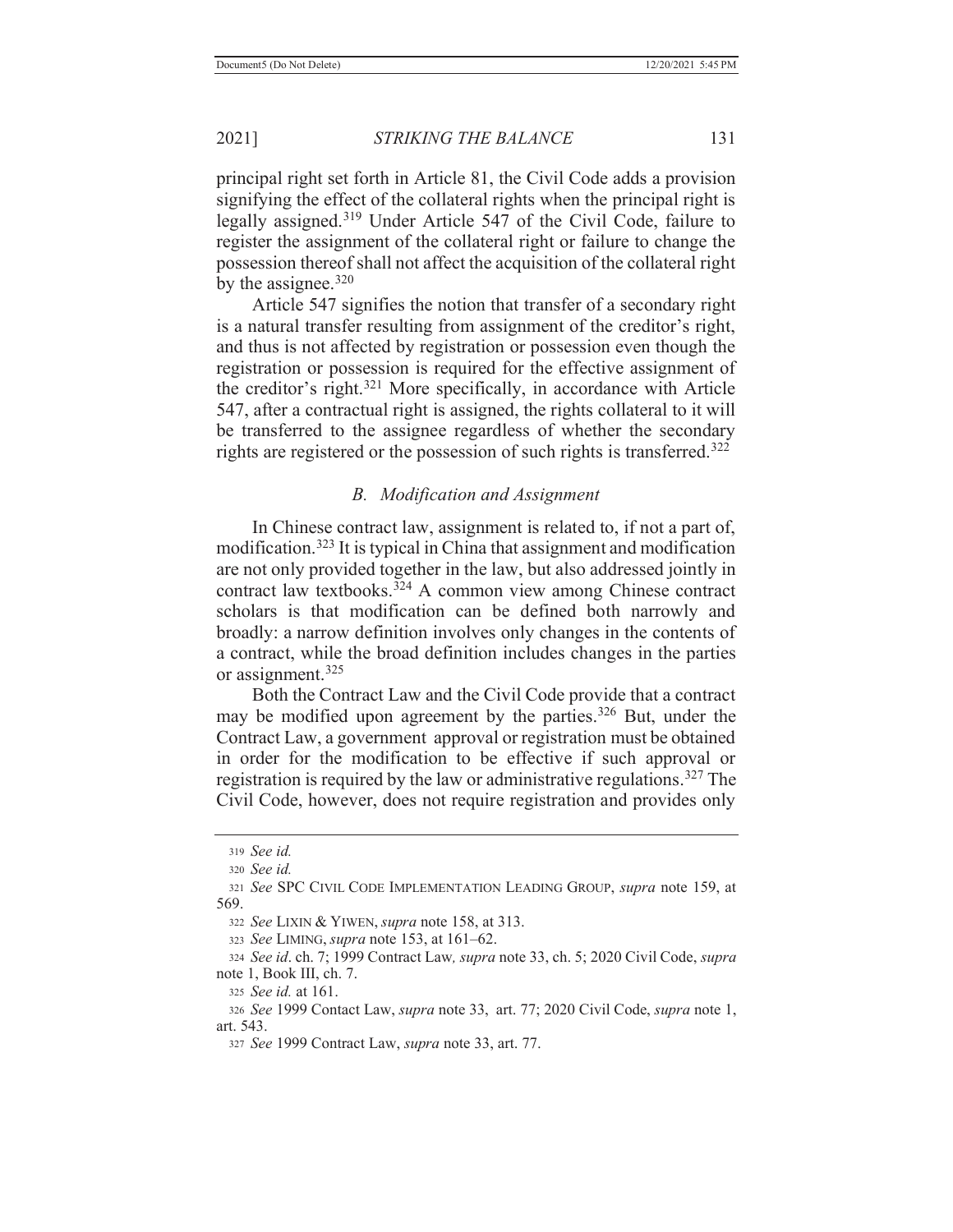that the modification shall be made on the basis of an agreement between the parties.<sup>328</sup> If an approval is needed, the rules of approval set forth, as noted, in Article 502 shall apply.

 In addition, the Civil Code amends the Contract Law with regard to the assignment of a contract by providing a rule that stipulates the effect of a non-assignment agreement on the third party.<sup>329</sup> Developed from Article 79 of the Contract Law, Article 545 of the Civil Code provides three situations where a contractual right may not be assigned: (a) the right is not assignable by virtue of its nature; (b) the right is not assignable by agreement of the parties; or (c) the right is not assignable by operation of law.<sup>330</sup>

 An issue arising from Article 79 of the Contract Law involves the interests of the third-party assignee, particularly in a case where the assignee is a *bona fide* third party. To deal with this issue, Article 545 of the Civil Code provides a third-party rule.331 Under this rule, the effect of a non-assignment clause on an assignee depends on the nature of the right involved. If a pecuniary right is assigned, the nonassignment clause shall not be asserted against a third person.<sup>332</sup> If, however, the right assigned is non-pecuniary, the third party against whom the non-assignment agreement is asserted must be a *bona fide*  third party.<sup>333</sup>

## *C. Preservation of Contract*

 Contract preservation is understood in China as a protective mechanism under which the creditor may take certain actions to ensure the realization of their right in a situation where the debtor purposefully reduces its property, increases its liability, or neglects to exercise its own creditor's right in order to evade its debt liability.<sup>334</sup> Under the Contract Law, the preservation of contract consists of two rights: the right of subrogation and the right of cancellation.<sup>335</sup> The

<sup>328</sup> *See* 2020 Civil Code, *supra* note 1, art. 543.

<sup>329</sup> *See* SPC CIVIL CODE IMPLEMENTATION LEADING GROUP, *supra* note 159, at 561–62.

<sup>330</sup> *See* 2020 Civil Code, *supra* note 1, art. 545.

<sup>331</sup> *See id.*

<sup>332</sup> *See id.*

<sup>333</sup> *See id.*

<sup>334</sup> *See* LIMING, *supra* note 153, at 141.

<sup>335 1999</sup> Contract Law, *supra* note 33, art. 73, 74.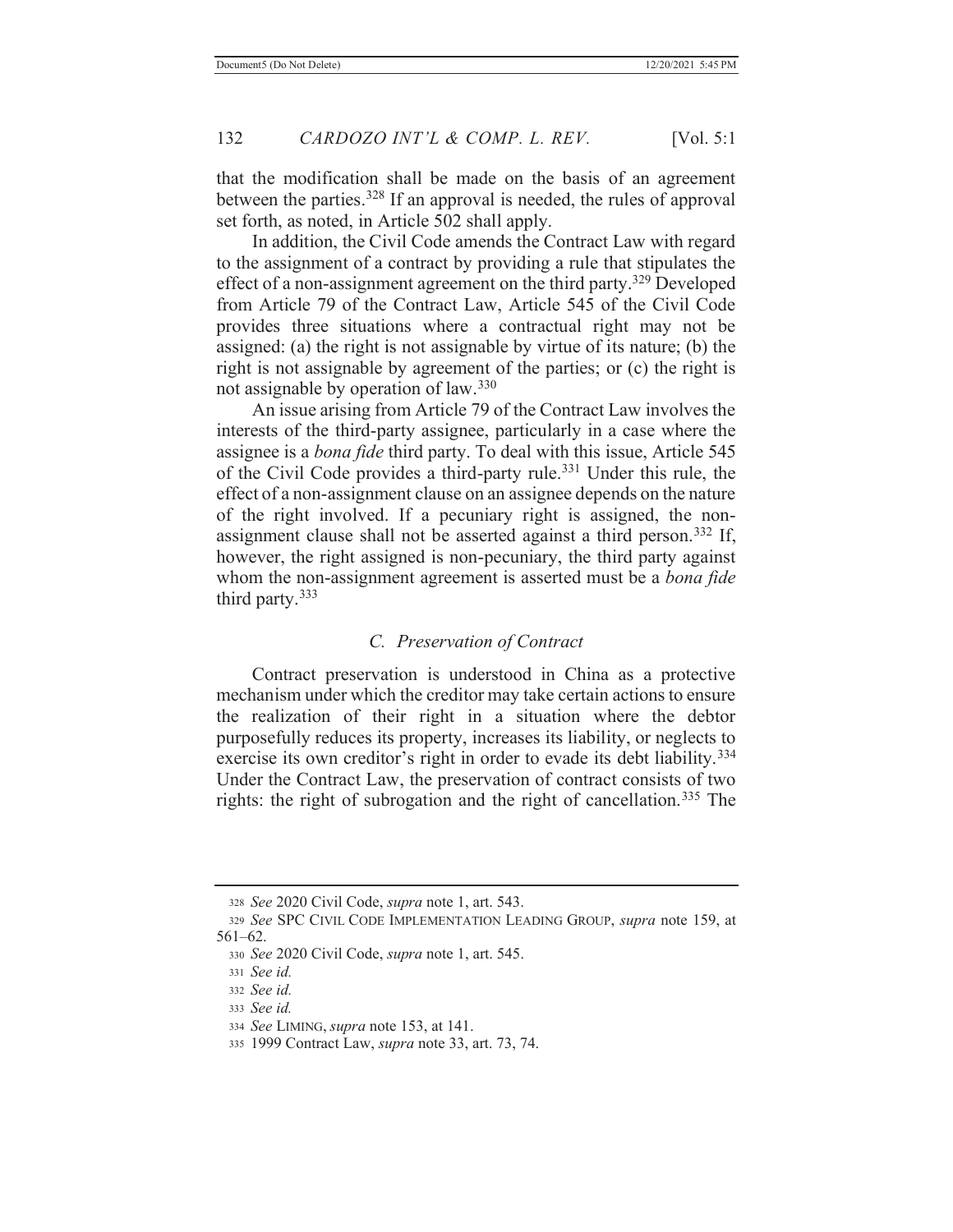Civil Code consolidates those two rights under the preservation of contract.336

## *1. Right of Subrogation*

 The right of subrogation is a civil right aimed at protecting the creditor right of the obligee. It allows the obligee, in his own name, to exercise the obligor's credit right against a third party who is a debtor of the obligor.337 As provided in Article 73 of the Contract Law, if the obligor is indolent in exercising its due creditor right so as to damage the interest of the obligee, the obligee may ask the court for subrogation to exercise in its own name the obligor's creditor right, except that the credit right exclusively belongs to the obligor.<sup>338</sup>

 The Civil Code formulates the right of subrogation in a new way. First, it expands the subrogation right to also apply to rights collateral to the obligor's creditor right.339 According to Article 535 of the Civil Code, the right of subrogation may be exercised upon the obligee's request when a debtor is indolent in exercising its creditor right or a collateral right related thereto so that the realization of the obligee's due creditor right would be adversely affected.<sup>340</sup> Article 535 limits the scope of the right of subrogation to the obligee's creditor right that has become due.

 Second, despite the limited scope prescribed in Article 535, the Civil Code further provides a protective rule that expands the application of subrogation to the obligor's creditor right not yet due.<sup>341</sup> Under Article 536 of the Civil Code, prior to the due date of the obligee's creditor right, where there exists a circumstance under which the statute of limitations for the debtor's principal right or a collateral right related thereto is to expire, or the debtor fails to timely declare his right in a bankruptcy proceeding, and the enforcement of the obligee's creditor right is thus adversely affected, the creditor may, by subrogation, request the debtor of the obligor to perform his obligation to the obligor, declare the debtor's right to the bankruptcy administrator, or take other necessary action.<sup>342</sup>

<sup>336 2020</sup> Civil Code, *supra* note 1, art. 535.

<sup>337</sup> *See* ZHANG, *supra* note 289, at 259.

<sup>338</sup> *See* 1999 Contract Law, *supra* note 33, art. 73.

<sup>339</sup> *See* 2020 Civil Code, *supra* note 1, art. 535.

<sup>340</sup> *See id.*

<sup>341</sup> *See id.* art. 536.

<sup>342</sup> *See id.*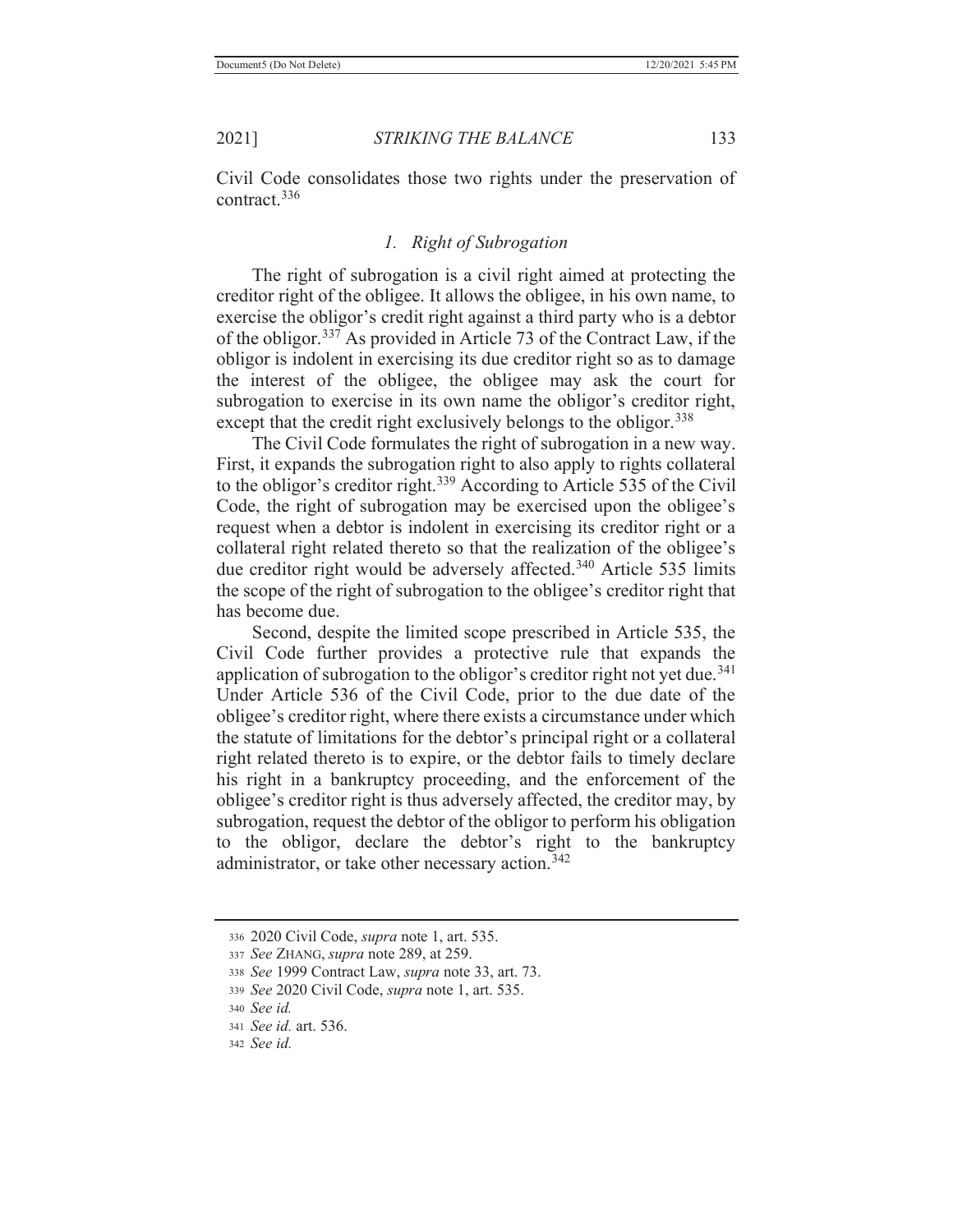Third, the Civil Code signifies the legal effect of the right of subrogation. Article 537 of the Civil Code provides that where the People's Court determines that the right of subrogation is granted, the debtor of the obligor shall perform the obligation to the obligee.<sup>343</sup> Article 537 further provides that, after performance is accepted by the obligee, the corresponding rights and obligations between the obligee and the obligor, and between the obligor and the obligor's debtor, are terminated.344 In addition, when the debtor's creditor right or a collateral right related thereto against its debtor is subject to preservation or enforcement measures, or when the debtor becomes bankrupt, it shall be dealt with in accordance with the provisions of the relevant laws.345

### *2. Right of Cancellation*

 Similar to the right of subrogation, the right of cancellation is also purposed to protect the obligee's creditor right and to ensure that the contract will be fully performed. Unlike the right of subrogation, the right of cancellation applies when the obligor's gratuitous disposition or unreasonably priced transaction leads to a reduction in his property rights or improperly aggravated liability burden so that the realization of the obligee's creditor rights would be impaired. In this situation, the obligee, as the creditor of the obligor, may request the People's Court to cancel the obligor's transaction at issue or revoke the obligor's actions.346

 The right of cancellation, as a statutory right, was first provided in Article 74 of the Contract Law.347 The Civil Code differs from the Contract Law in that it separately provides more detailed rules for the gratuitous transfer of property and transactions at unreasonable prices. Under Article 538 of the Civil Code, if an obligor gratuitously disposes of his proprietary rights and interests by renouncing his creditor's right, disclaims the security for such right, or transfers his properties gratis, and the like, or if the obligor maliciously extends the

<sup>343</sup> *See id.* art 537.

<sup>344</sup> *Id.*

<sup>345</sup> *See id.*

<sup>346</sup> *See* LIMING, *supra* note 153, at 151–52.

<sup>347</sup> If the obligor disclaims its due creditor's rights or transfers gratis its property and thus causes losses to the obligee, the obligee may apply to a People's Court to revoke the obligor's action. The obligee may also apply to a People's Court to cancel the debtor's action if the obligor causes losses to the obligee by transferring its property at a low price evidently unreasonable and with awareness of the transferee. *See* 1999 Contract Law, *supra* note 30, art. 74.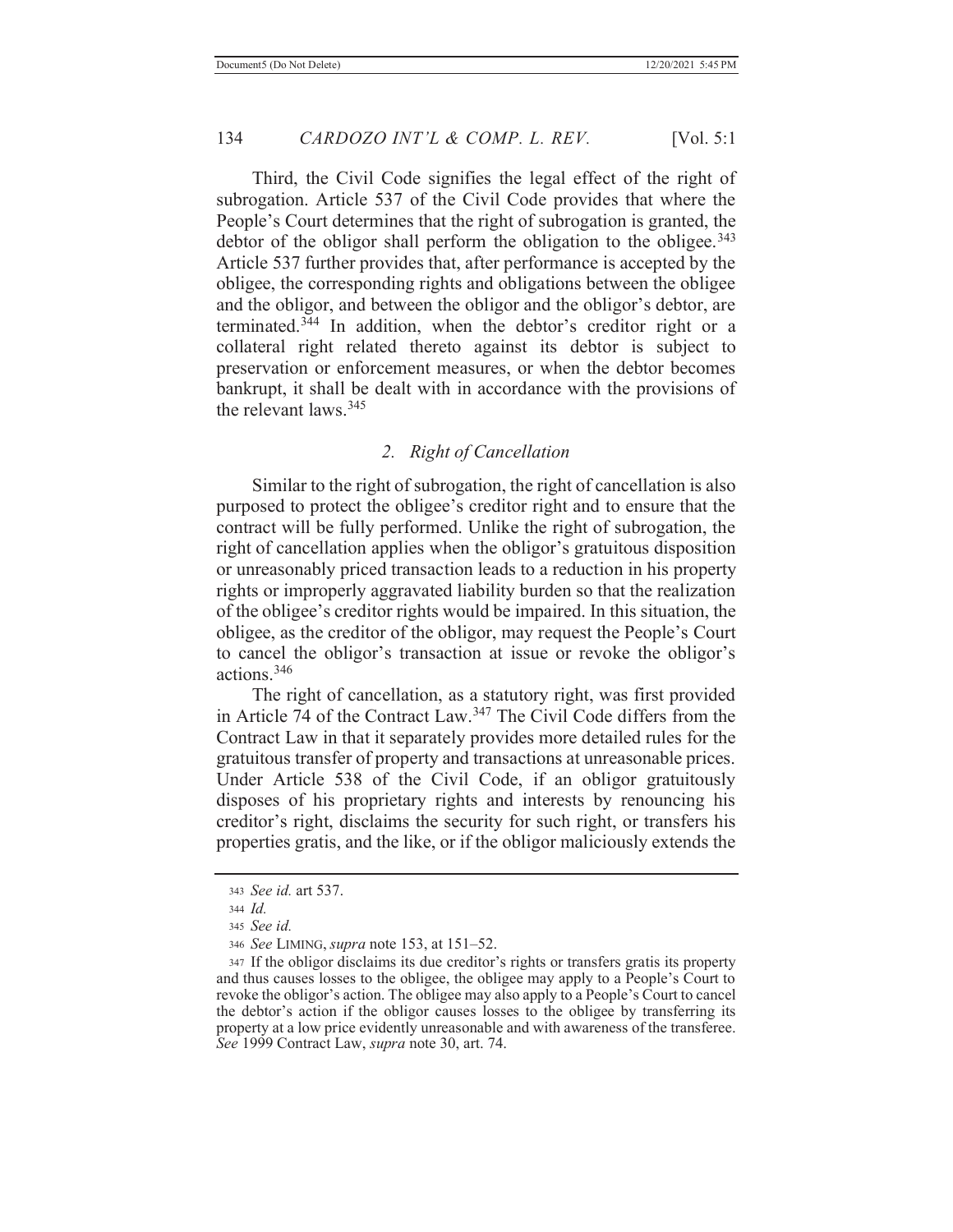period of performance of due obligations, so that the enforcement of the obligee's creditor right is adversely affected, the obligee may request the People's Court to revoke the obligor's transactions involved.348

 According to Article 538 of the Civil Code, to exercise the right of cancellation, three conditions must be met. First, the creditor's right of the obligee must be valid and effective against the obligor; second, the obligor must have done something resulting in a gratuitous transfer of property or related rights; third, the transactions involved must be harmful to the realization of the obligee's creditor rights.<sup>349</sup> In addition, in the situation where the obligor extends the period of performance of the debts owed to him, malice is a prerequisite.<sup>350</sup> Note that in the Contract Law, the renounced creditor right must be the right that is due already, while the Civil Code simply requires "creditor right" regardless of whether the right is due or not.

 Article 539 of the Civil Code deals with the obligor's transfer of property at an unreasonable price, and it also includes a situation in which the obligor provides a guarantee for others.<sup>351</sup> Pursuant to Article 539 of the Civil Code, when the obligor transfers his property at an obviously unreasonably low price, takes another's property, or provides security for another's obligation at an obviously unreasonably high price so as to adversely affect the realization of the obligee's creditor right, the obligee may request the People's Court to revoke the obligor's act if the other knows or should have known such circumstance.352

 To determine whether the price in the involved transaction is reasonable or not, the SPC develops a "transaction time and place" rule. According to the SPC, the reasonableness of the transaction price shall be determined on the basis of price prevalent at the time and location of the transaction.<sup>353</sup> In addition, the SPC sets forth a thirty percent standard to help judge reasonableness.<sup>354</sup> More specifically, if a transaction price is thirty percent lower than the local fair price at the time of the transaction, the transaction price will generally be

<sup>348</sup> *See* 2020 Civil Code, *supra* note 1, art. 538.

<sup>349</sup> *See id*. art. 538.

<sup>350</sup> *See id.*

<sup>351</sup> *See id.* art. 539.

<sup>352</sup> *See id.*

<sup>353</sup> *See* SUP. PEOPLE'S CT., *Interpretation of Application of the Contract Law (II),*  art. 19, http://www.court.gov.cn/fabu-xiangqing-64.html.

<sup>354</sup> *See id*.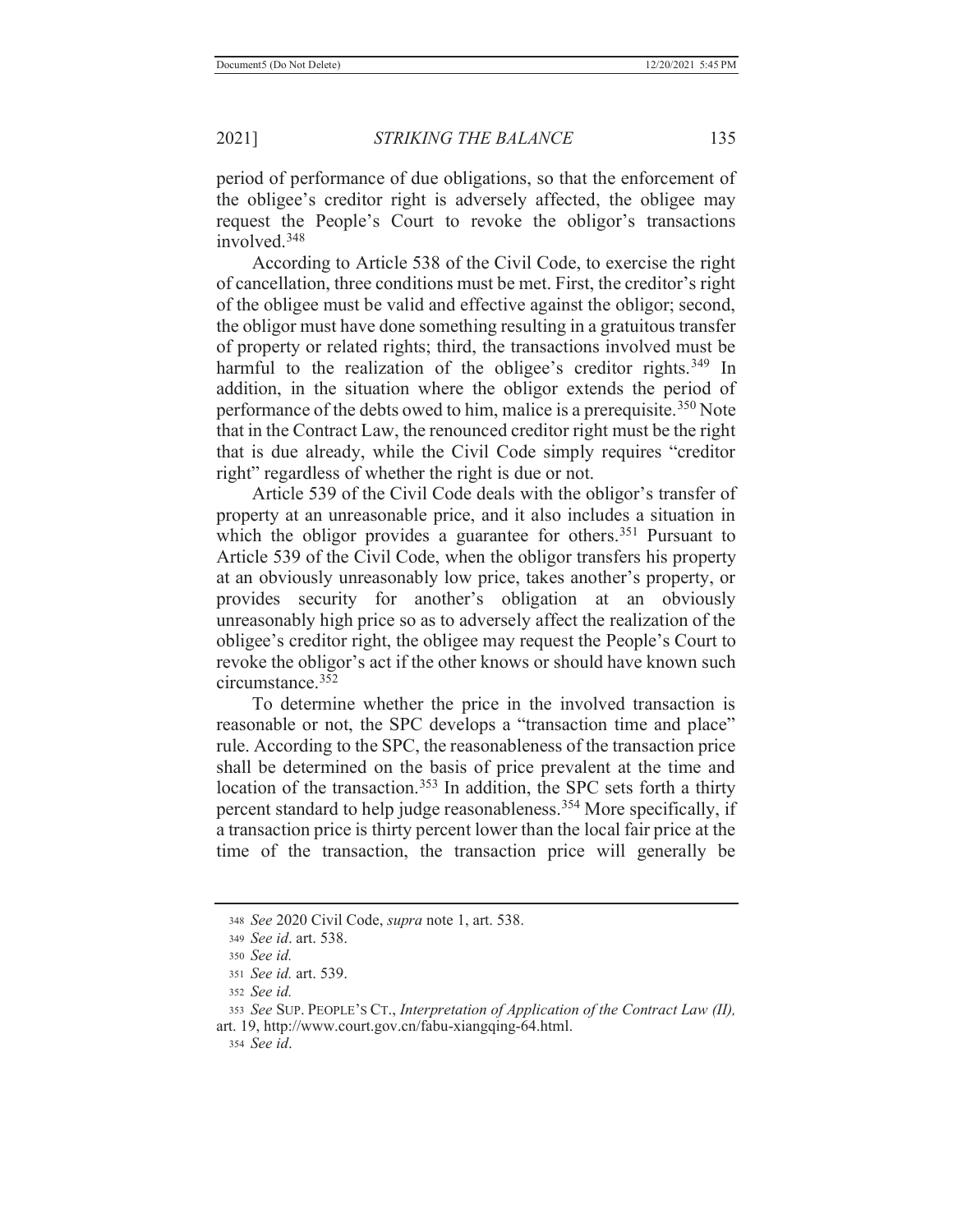considered "unreasonably low."355 On the other hand, if a transaction price is thirty percent higher than the fair price, the transaction price will be deemed "unreasonably high."<sup>356</sup> For the purpose of price determination, the fair price could be either the guided price or market price.357

 Article 542 of the Civil Code further provides that when an act of an obligor adversely affecting the creditor's right to the obligee is cancelled, the act shall have no effect *ab initio*. 358 This provision is premised on Article 155 of the Civil Code, which states a general rule that a void or revoked civil act does not have any legal effect from the very beginning.359 Also, under the Civil Code, the right of cancellation must be exercised within one year of the time when the oblige knows or should have known the cause for cancellation.<sup>360</sup> The maximum period for the exercise of the creditor's right of the obligee is limited to five years from the date on which the act of the obligor takes place.<sup>361</sup>

## VI. LIABILITY AND BALANCE OF INTERESTS

 Again, on the basis of the Contract Law, the Civil Code not only enhances the regulatory scheme of contracts through codifying the SPC-endorsed practices, but it also strives to balance the rights and obligations of the parties by either revising the existing provisions of the Contract Law or by creating new rules implementing the fruits resulting from the reforms.<sup>362</sup> As far as the contractual relationship is concerned, the Civil Code is intended to build a legal environment in which a contract, once formed, will be maintained and the performance of the contract will be undertaken in the way that helps

<sup>355</sup> *Id.* <sup>356</sup> *Id.*

<sup>357</sup> *See* SPC CIVIL CODE IMPLEMENTATION LEADING GROUP, *supra* note 159, at 539.

<sup>358</sup> *See* 2020 Civil Code, *supra* note 1, art. 542.

<sup>359</sup> *See id*. art. 155.

<sup>360</sup> *See id*. art. 541.

<sup>361</sup> *See id.*

<sup>362</sup> *See* Wang Chen, *Explanations on the "Civil Code of the People's Republic of China (Draft)"*, NAT'L PEOPLE'S CONG. OF PEOPLE'S REPUBLIC CHINA (May 22, 2020),

http://www.npc.gov.cn/npc/c30834/202005/50c0b507ad32464aba87c2ea65bea00d .shtml.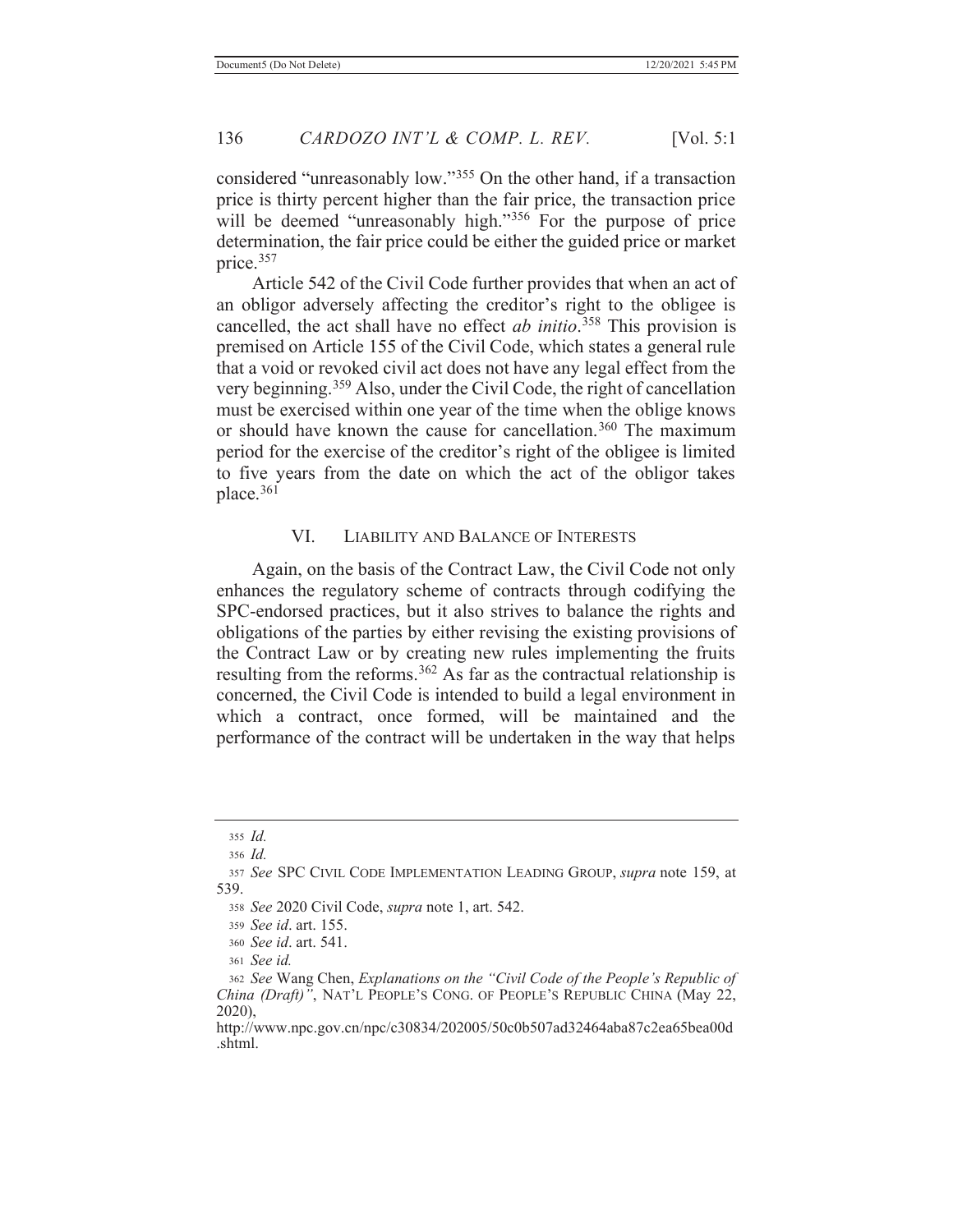promote equal exchange, fair competition, and the free flow of commodities and products.363

 A general notion underscoring the contract provisions of the Civil Code is that a legally formed contract is valid and must be performed unless otherwise excused by agreement of the parties or by operation of law.364 As noted, contractual performance is considered in China to be the core of the entire system of contracts.<sup>365</sup> While focusing on performance, the Civil Code appears to be more concerned about the balanced rights and obligations of the parties than the Contract Law. Those concerns are clearly discernible in the provisions of the Civil Code pertaining to rescission, breach, and remedies.

#### *A. Rescission*

 Rescission is a mechanism to dissolve the contractual or creditordebtor relationship between the parties. Under the Contract Law and the Civil Code, rescission can be made either by agreement of the parties or by provisions of the law, commonly called contractual rescission or statutory rescission. Contractual rescission takes place when the parties agree to bring a contract to an end before the contract is performed or the performance is complete, or in a situation where a certain event provided for in the contract to dissolve the contract occurs.366

 Statutory rescission is rescission by operation of law. Both the Contract Law and the Civil Code allow a contract to be rescinded in the case of (a) *force majeure* by which the purpose of the contract cannot be realized; (b) anticipatory repudiation by a party; (c) failure of a party to perform the principal obligations of the contract; (d) nonperformance or other act of a party in breach of the contract so as to frustrate the purpose of the contract; or (e) other situations as provided by the law.367 In addition, under the Civil Code, for a contract that requires continuous performance for an indefinite period of time, the parties thereto may rescind the contract at any time.<sup>368</sup>

<sup>363</sup> *See id.*

<sup>364</sup> *See* SPC CIVIL CODE IMPLEMENTATION LEADING GROUP, *supra* note 159, at 338–39.

<sup>365</sup> *See id*. at 338.

<sup>366</sup> *See* 2020 Civil Code, *supra* note 1, art. 562 ("The parties may rescind the contract upon agreement through negotiation. The parties may agree on the causes for rescission of the contract by a party. When a cause as such arises, the party with the right to rescission may rescind the contract.").

<sup>367</sup> *See id*. art. 563; 1999 Contract Law, *supra* note 33, art. 94.

<sup>368</sup> *See* 2020 Civil Code, *supra* note 1, art. 562.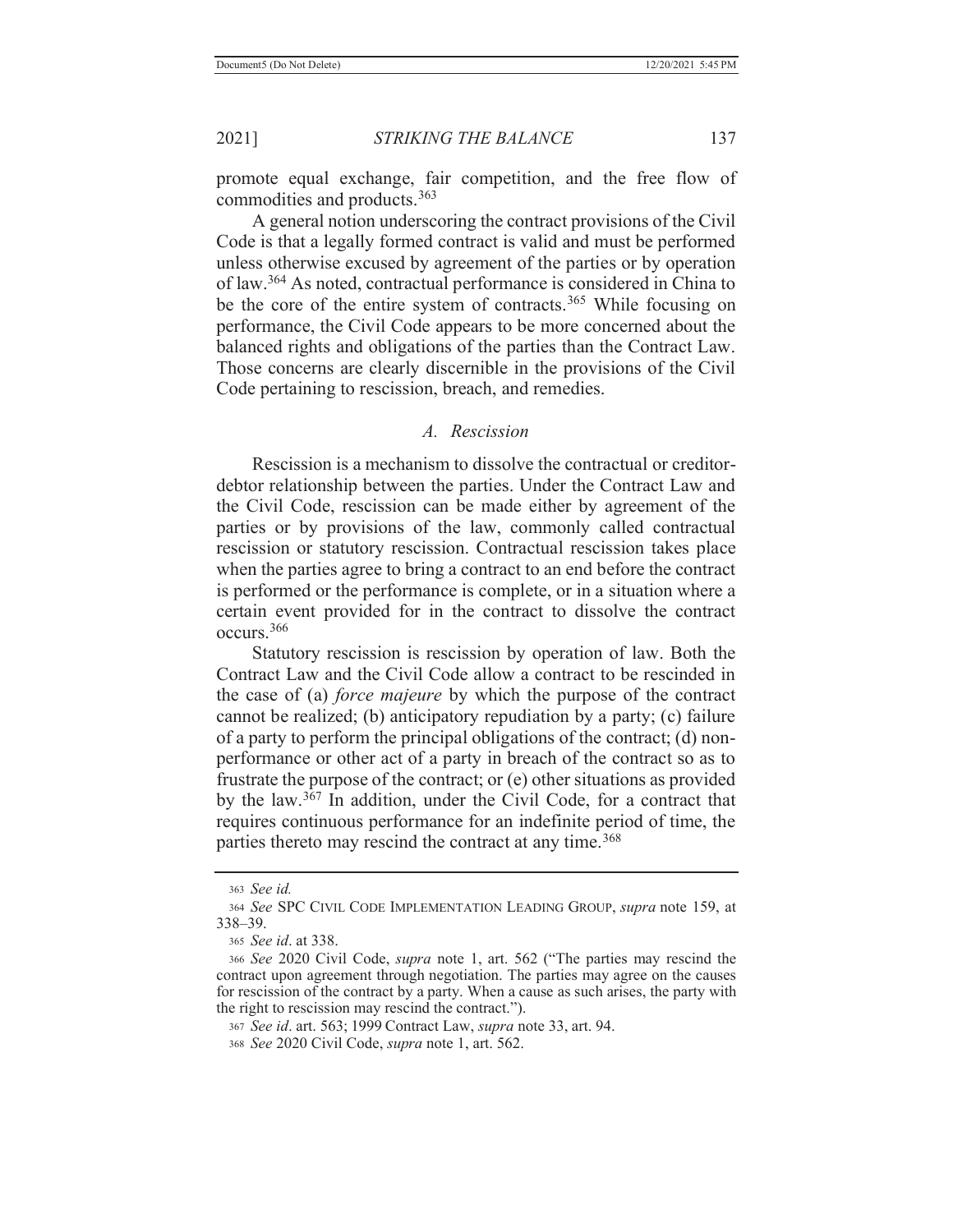#### *1. Unilateral Rescission*

 In many cases, rescission is a unilateral act of one party either due to the occurrence of the stipulated event or by a provision of law. For the purpose of rescission, the Contract Law provided a "Notice Rule" under which rescission will take effect upon receipt of the notice by the other party.<sup>369</sup> If rejected, the party rejecting the rescission may ask a court or arbitration body to determine the effectiveness of the rescission made.370 The Civil Code adopts the "Notice Rule" but provides the parties with more options than allowed by the Contract Law.

 First, the Civil Code adds a cushion to the Notice Rule. Under Article 565 of the Civil Code, the rescission of a contract shall take effect at the time the notice reaches the other party.<sup>371</sup> But, when the notice of rescission states that the contract shall be automatically rescinded if the other party fails to perform his obligation within a specified period of time, the rescission shall become effective when the other party fails to perform upon expiration of the specified period of time.372 An implication of Article 565 is that the obligor may get another chance to fulfill his operation if the obligee chooses to do so.

 Second, the Civil Code gives both of the parties an option to request the People's Court or arbitration body to decide the validity of rescission if disputed.373 As noted, the Contract Law only allows the party who objects to the rescission to make such a request. The Civil Code expands the coverage of the provision of the Contract Law from one party to either of the parties. Under Article 565 of the Civil Code, where the rescission of the contract is disputed, either party may request the People's Court or an arbitration body to make a determination on the validity of the rescission.<sup>374</sup>

 The expansion is rested on the rationale that if a party neglects to make a timely request to the court or arbitration body when disputing the rescission, the effect of the contract will remain unstable and uncertain, and the lawful rights and interests of the person seeking rescission will be damaged. By allowing either party to make the request, the Civil Code intends to balance the rights and interests of

<sup>369</sup> *See* 1999 Contract Law, *supra* note 33, art. 96.

<sup>370</sup> *See id.*

<sup>371</sup> *See* 2020 Civil Code, *supra* note 1, art. 565.

<sup>372</sup> *See id.*

<sup>373</sup> *See id.*

<sup>374</sup> *See id.*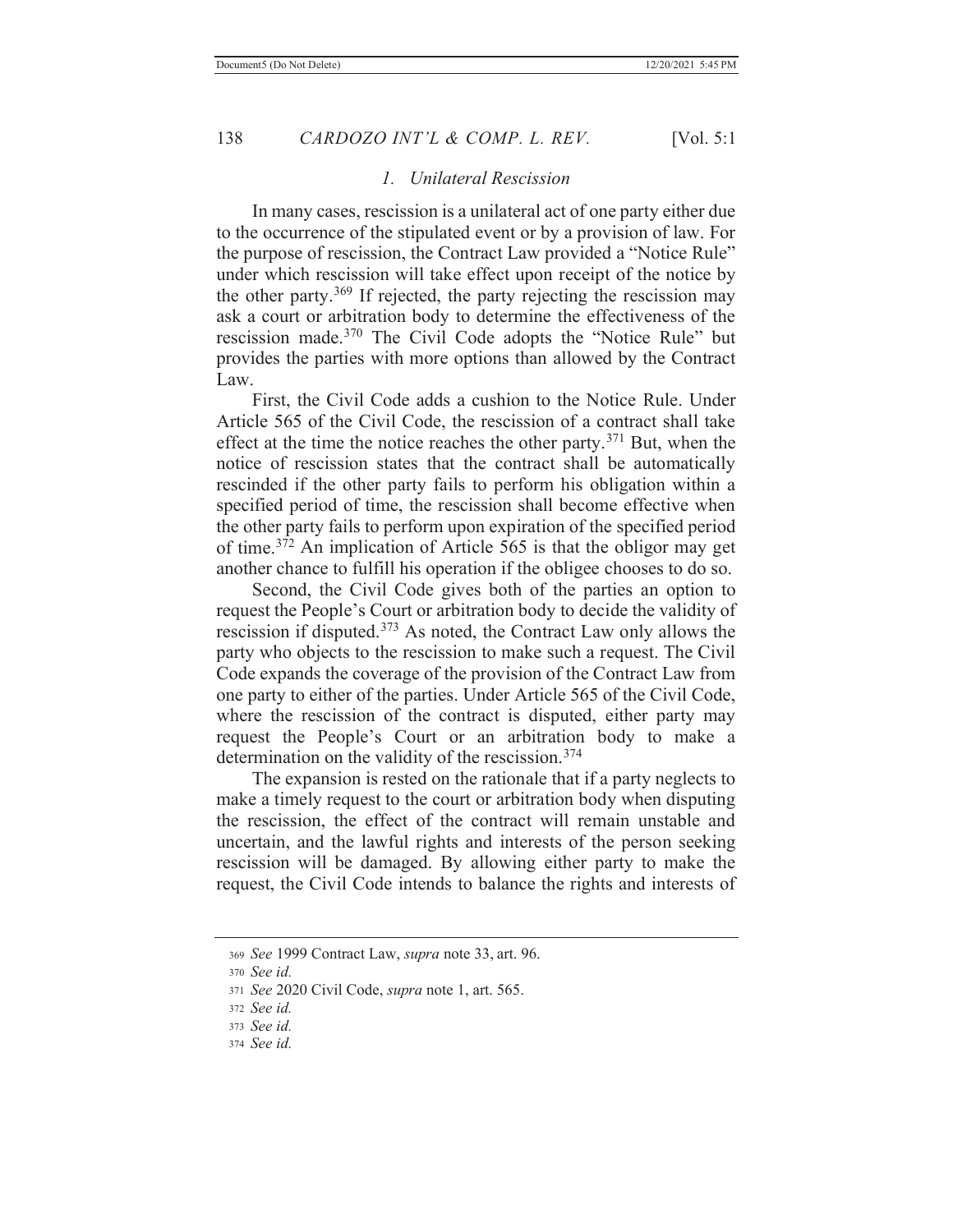the two parties and to maintain the safety and stability of contractual transactions.

 The expansion under Article 565 of the Civil Code is intended to serve a two-fold function: on the one hand, it helps prevent a party from abuse of the right to rescind the contract, and on the other hand, it prevents the other party who protests rescission from purposefully lagging behind to make a request for the determination of the effect of rescission so as to harm the interests of its counterpart.<sup>375</sup> The ultimate goal, once again, is to protect the rights of both parties so that their bargained for interests will be realized.

 Third, the Civil Code provides an alternative to the Notice Rule. Pursuant to Article 565 of the Civil Code, where one of the parties requests rescission of the contract without notifying the other party by directly filing a lawsuit or applying for arbitration, and the People's Court or arbitration body grants such request, the contract shall be rescinded when a duplicated copy of the complaint or the application letter for arbitration is served on the other party.<sup>376</sup> Unlike the Contract Law, under Article 565 of the Civil Code, when seeking a rescission, the party may either send a notice to the other party or make a request to the court or arbitration body in order for the rescission to become effective.377

## *2. Post-Rescission Remedies*

 When a contract is rescinded, the contractual relationship between the parties ends. But an issue arising is the legal effect of part of the contract that has already been performed. In other words, given the possible conveyance of benefits between parties as a result of partial performance, certain remedial measures would have to be taken in order to avoid unjust enrichment or other unfair results. Questions involved include (a) retroactive effect of rescission and (b) compensation after rescission.

 Under Article 97 of the Contract Law, after the rescission of a contract, if the contract has not been performed, the performance is terminated.378 On the other hand, if the contract has been performed, the party concerned may, in accordance with the situation of performance and the nature of the contract, demand a restoration to

<sup>375</sup> *See* SPC CIVIL CODE IMPLEMENTATION LEADING GROUP, *supra* note 159, at 656.

<sup>376</sup> *See* 2020 Civil Code, *supra* note 1, art. 565.

<sup>377</sup> *Id.*

<sup>378 1999</sup> Contract Law, *supra* note 33, art. 97.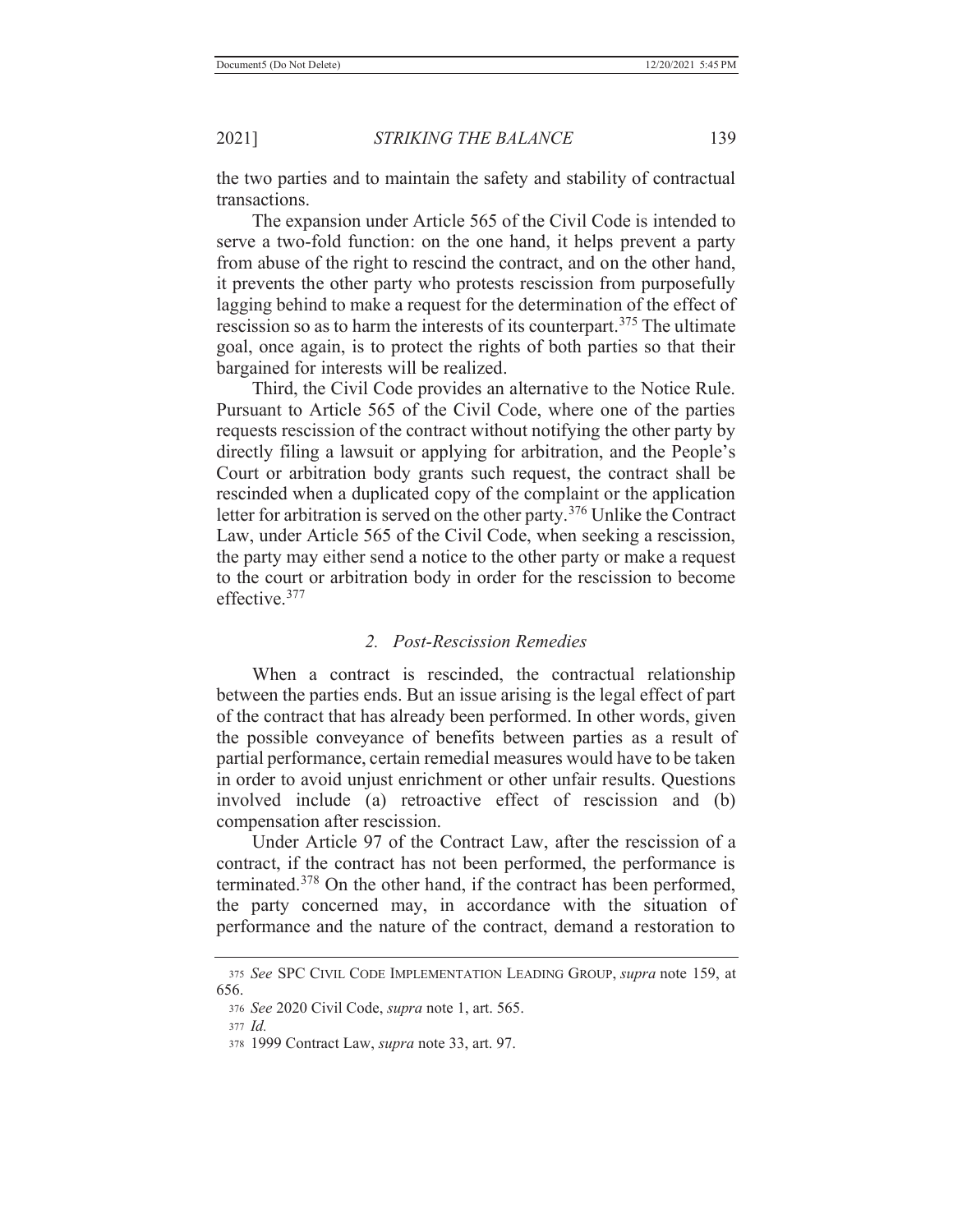the original status or take other remedial measures, and the party also has the right to claim compensation.<sup>379</sup> Restoration means restitution. Other remedial measures, according to the SPC, include repair, replacement, reworking, and reduction of price.<sup>380</sup>

 The Civil Code amends Article 97 of the Contract Law with two additional provisions. One provision concerns liability for breach and the other provision is about guarantee liability. According to Article 566 of the Civil Code, where a contract is rescinded due to a breach of contract, the party rescinding the contract may request that the breaching party bear the liability for breach unless otherwise agreed by the parties.<sup>381</sup> Article 566 further provides that after the principal contract is rescinded, a guarantor shall still be obligated to secure the debtor's liability unless otherwise provided by the guarantee agreement.382

 There have been debates among Chinese scholars on whether a liability for breach should be included in the breach-based rescission. One view is that when a contract is rescinded because of breach, liability for that breach should be excluded.<sup>383</sup> A second view holds that liability for breach shall be excluded from the rescission, but if there are any damages associated with the rescission, compensation should be sought.<sup>384</sup> The third view takes the position that the breachbased rescission and liability for breach are not mutually exclusive.<sup>385</sup> The third view has been endorsed by the SPC and has become general practice in the courts. It is the belief of the courts that excluding liability for breach from rescission would result in an imbalance of the rights and obligations of the parties.<sup>386</sup> In recognition of the SPC's view and court practice, the Civil Code provides the non-breaching party seeking rescission with the right to make a claim against the

<sup>379</sup> *See id.*

<sup>380</sup> *See* SPC CIVIL CODE IMPLEMENTATION LEADING GROUP, *supra* note 159, at 660.

<sup>381</sup> *See* 2020 Civil Code, *supra* note 1, art. 566. Also under Article 566, after a contract is rescinded, where the obligations have not yet been performed, the performance shall cease; where the obligations have already been performed, the parties may, taking into account the performance status and the nature of the contract, request restoration to the original status or other remedial measures taken, and have the right to request for compensation for losses. *Id.*

<sup>382</sup> *See id.*

<sup>383</sup> *See* SPC CIVIL CODE IMPLEMENTATION LEADING GROUP, *supra* note 159, at 662.

<sup>384</sup> *See id.*

<sup>385</sup> *See id.*

<sup>386</sup> *See id.*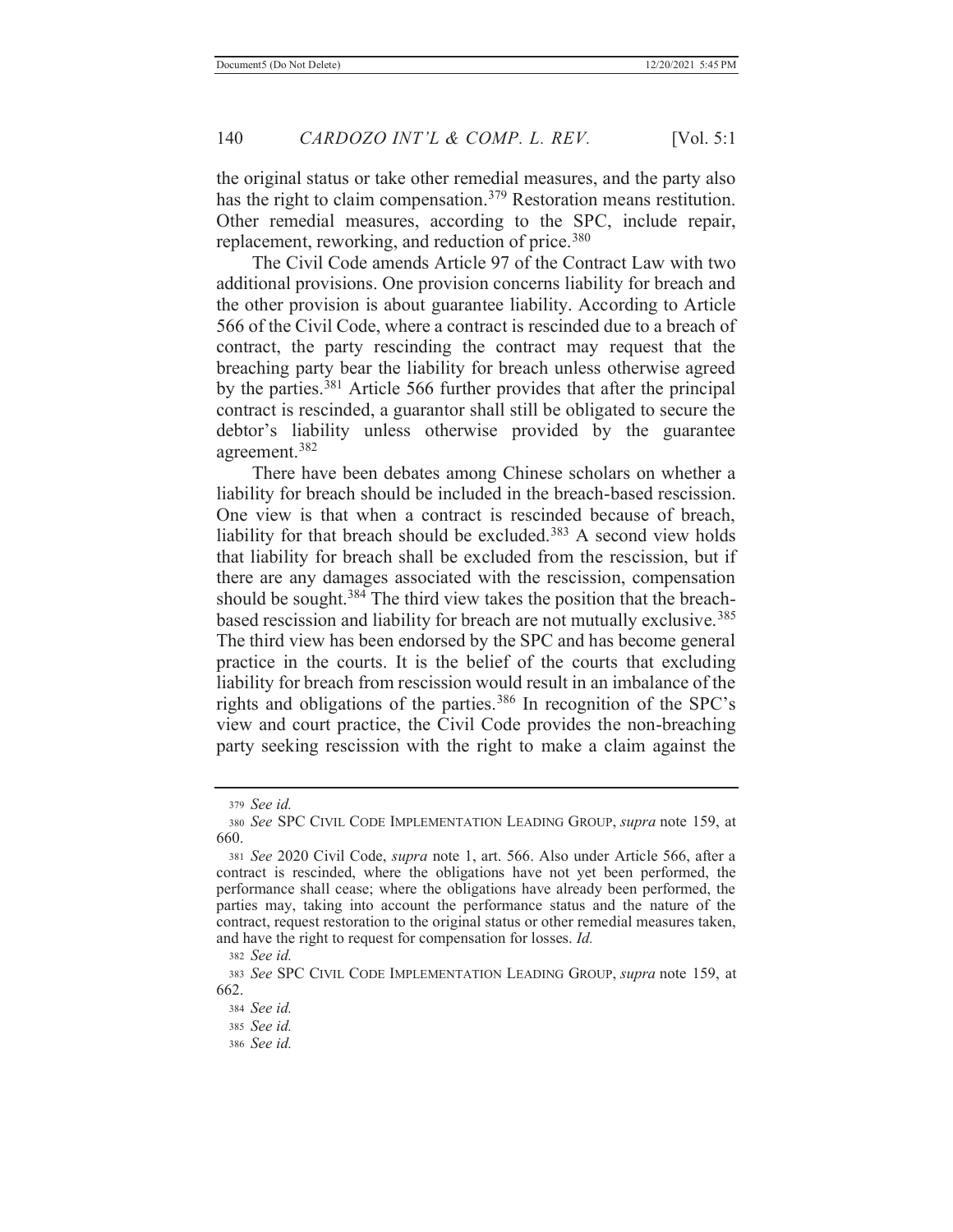breaching party for breach of contract. Thus, if a contract is rescinded on the basis of breach, no matter whether the rescission is made unilaterally or by agreement of the parties, the liability clause shall remain effective unless the parties have agreed otherwise.

 Guarantee is a liability auxiliary to the main contract because its purpose is to ensure that the contract will be performed as expected. A general principle provided in the Guarantee Law is that if the principal contract is invalid, the guarantee agreement shall also be invalid unless it stipulates otherwise.<sup>387</sup> This principle, however, is held inapplicable in the situation where the contact is rescinded. A simple reason is that rescinding a contract does not necessarily mean that the contract is invalid.<sup>388</sup> Therefore, either in the statutory rescission or in the agreed rescission, the validity or effectiveness of the guarantee agreement shall not be affected. Put differently, except for a provision to the contrary in the guarantee agreement, the guarantor shall remain liable when the contract is rescinded.

## *B. Liability for Breach of Contract*

 It is a settled rule in the Contract Law and the Civil Code that a civil liability arises upon the breach of a contract. A common understanding in China is that any failure to perform the contract without justification constitutes a breach, which includes (a) refusal to perform, (b) inability to perform, (c) delay in performance, and (d) incomplete performance.<sup>389</sup> Under the Contract Law and the Civil Code, a breach may take the form of actual breach or anticipatory repudiation. In either case, liability for breach will be assessed, followed by corresponding remedies.

### *1. Liability Basis*

 The ground on which liability for breach of a contract is imposed has long been a contested issue in China. The center of the issue is whether the liability for breach of contract is imputed on a basis of

<sup>387</sup> *See* Daibiao Fa (㉭ᾅ㱽) [Guarantee Law] (promulgated by Standing Comm. of the Nat'l People's Cong., June 30, 1995, effective Oct. 1, 1995), art. 8 (China), *translated in* http://www.china.org.cn/china/LegislationsForm2001-2010/2011- 02/12/content 21908185.htm. The law was repealed on the day the Civil Code took effect. But the principle governing the validity of the guarantee agreement remains effective.

<sup>388</sup> *See* SPC CIVIL CODE IMPLEMENTATION LEADING GROUP, *supra* note 159, at 665.

<sup>389</sup> *See id.* at 716–17.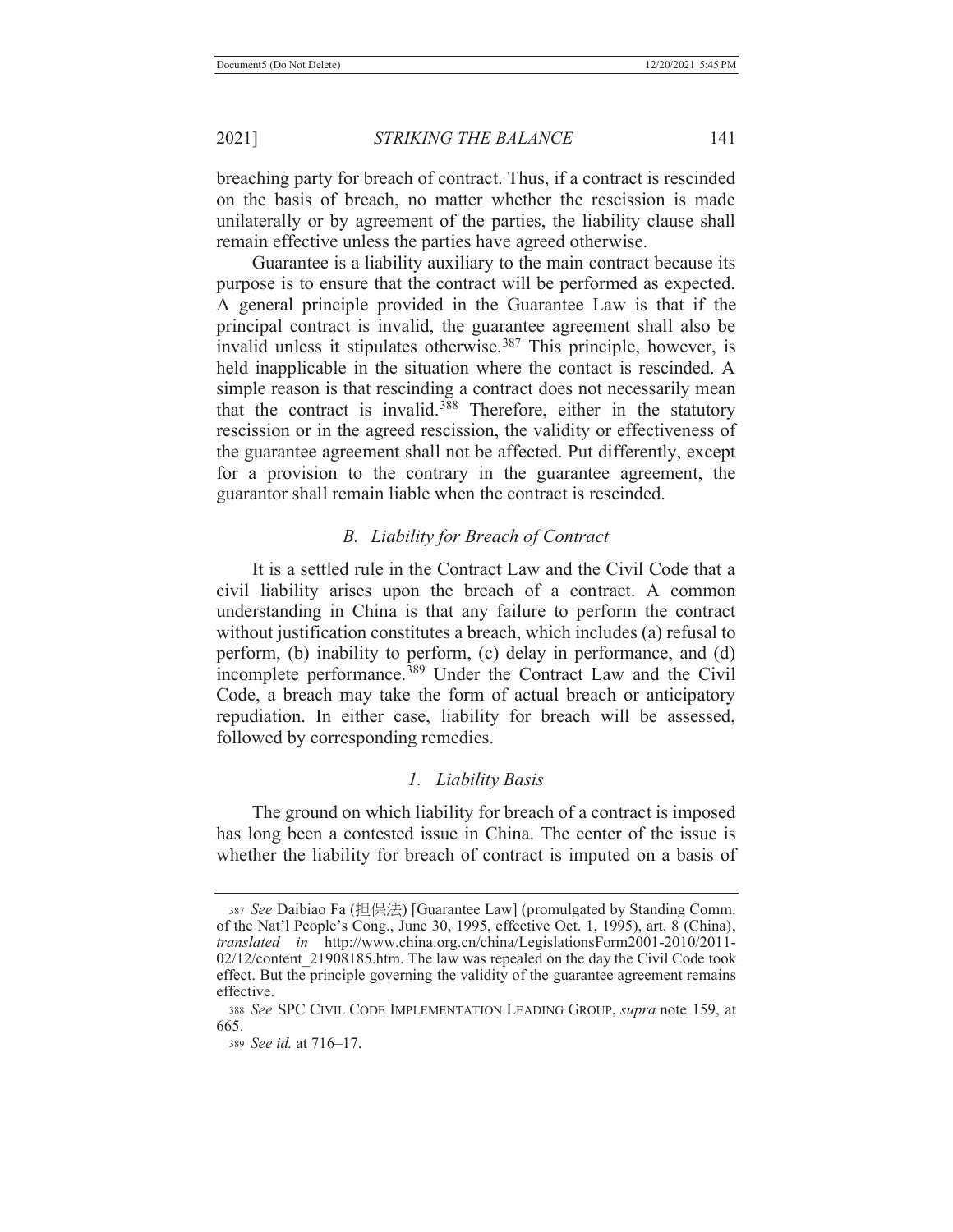fault or non-fault. Fault-based liability means that a breach may not necessarily result in liability unless the breaching party is found at fault. In other words, the liability imposition is contingent upon the presence of fault of the breaching party rather than the fact of breach. The non-fault-based liability focuses on whether there is a proved breach regardless of underlying fault of the party in breach.<sup>390</sup>

 According to Article 107 of the Contract Law, where a party fails to perform his contractual obligation or his performance does not conform to the agreement, the party shall bear such liability as continuing to perform, taking remedial measures, or compensating for losses.391 Article 107 is held by many in China as a non-fault-based liability provision that governs liability imputation in contracts. The Civil Code makes no change to Article 107 of the Contract Law. Under Article 577 of the Civil Code, a party shall bear liability for breach when a failure to perform or a non-conforming performance occurs.<sup>392</sup>

 Similar to Article 107 of the Contract Law, Article 577 of the Civil Code does not require a finding of fault on the breaching party in order to impose liability on him.<sup>393</sup> Based on Article 107 of the Contract Law and Article 577 of the Civil Code, non-fault liability forms a general foundation for the liability imputation in contracts. It is believed that in contrast to fault-based liability, the strictness of contractual liability will better help protect the legitimate rights and interests of the parties and more effectively regulate the behavior of the parties.394 This belief is premised on the notion that liability for breach of contract is essentially transformed from contractual obligations deriving from an agreement between the parties; thus, to impose liability for breach is in fact to fulfill the wishes and bargains of the parties.395

 While adopting non-fault as the basic rule of liability imputation, the Civil Code, like the Contact Law, also recognizes certain exceptions where the fault of a party is a required element for the liability imposition. For example, under Article 257 of the Contract Law and Article 776 of the Civil Code, in a work contract, a contractor shall promptly notify the ordering party if the contractor finds that the

<sup>390</sup> For more discussion on the contractual liability imputation in China, see ZHANG, *supra* note 288, at 347–51.

<sup>391</sup> *See* 1999 Contract Law, *supra* note 33, art. 107.

<sup>392</sup> *See* 2020 Civil Code, *supra* note 1, art. 577.

<sup>393</sup> *Id.*

<sup>394</sup> *See* LIMING, *supra* note 153, at 217.

<sup>395</sup> *See id.*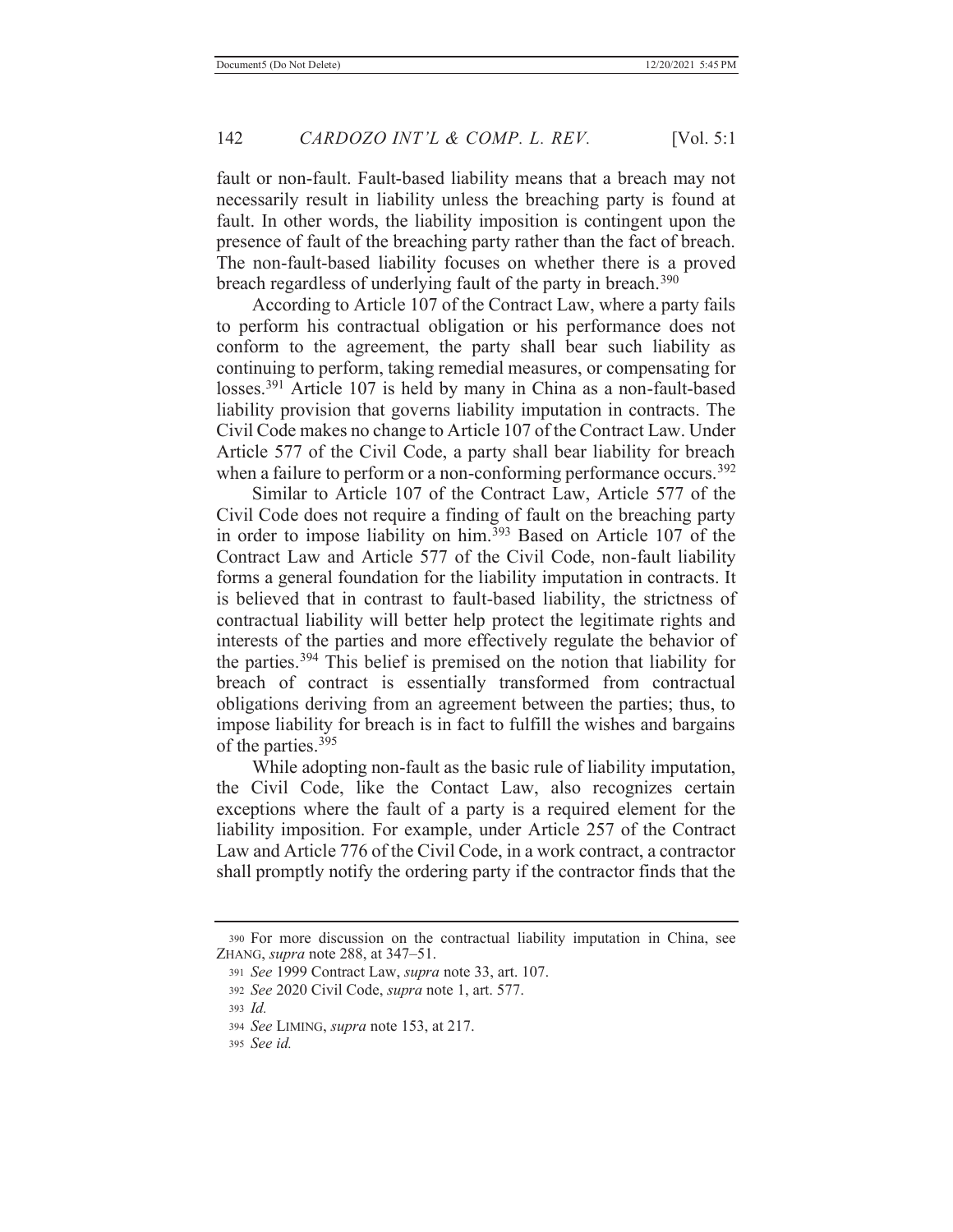drawings or technical requirements provided by the ordering party are unreasonable.<sup>396</sup> But if losses to the contractor are due to indolence in reply by the ordering party, the ordering party shall be liable for making compensation. In this case, the ordering party's fault (failure to timely reply) is required for the imposition of liability.<sup>397</sup>

The obligor's failure to perform is often the obligee's fault. The question then is whether the obligor shall still be held liable for breach in this situation. Based on fairness considerations, the Civil Code imputes liability onto the obligee, rather than the obligor, when the obligee is found at fault. A notable provision to this effect is Article 832 of the Civil Code. Under Article 832, a carrier shall not bear the liability for compensation for any destruction, damage, or loss of the goods occurring in the course of transport, if said destruction, damage, or loss is caused by the negligence of the consignor or the consignee.398

## *2. Anticipatory Repudiation*

 Borrowed from the common law system, anticipatory repudiation was first provided in the Contract Law.399 The Civil Code adopts it from the Contract Law with certain textual modification. Under the Civil Code, anticipatory repudiation occurs when a party explicitly expresses or indicates by his actions that he will not perform his contractual obligation before expiration of the time period for performance.400 In its external form, an anticipatory repudiation may either be expressed by language or implied from conduct.<sup>401</sup> Repudiation must be unequivocal.

 There are two options provided in the Contract Law and the Civil Code in case of anticipatory repudiation. One option is to rescind the contract and the other one is to claim breach of contract. Note, however, that in order for a contract to be rescinded, an anticipatory repudiation must involve a principal obligation; whereas in seeking liability for breach of contract, involvement of a principal obligation

<sup>396 1999</sup> Contract Law, *supra* note 33, art. 257; 2020 Civil Code, *supra* note 1, art. 776.

<sup>397</sup> *See* 1999 Contract Law, *supra* note 33, art. 257; 2020 Civil Code, *supra* note 1, art. 776.

<sup>398</sup> *See* 1999 Contract Law, *supra* note 33, art. 257; 2020 Civil Code, *supra* note 1, art. 832.

<sup>399 1999</sup> Contract Law, *supra* note 33, art. 94(2).

<sup>400</sup> *See* 1999 Contract Law, *supra* note 33, art. 94(2); 2020 Civil Code, *supra* note 1, art. 563(2), 578.

<sup>401 2020</sup> Civil Code, *supra* note 1, art. 563(2).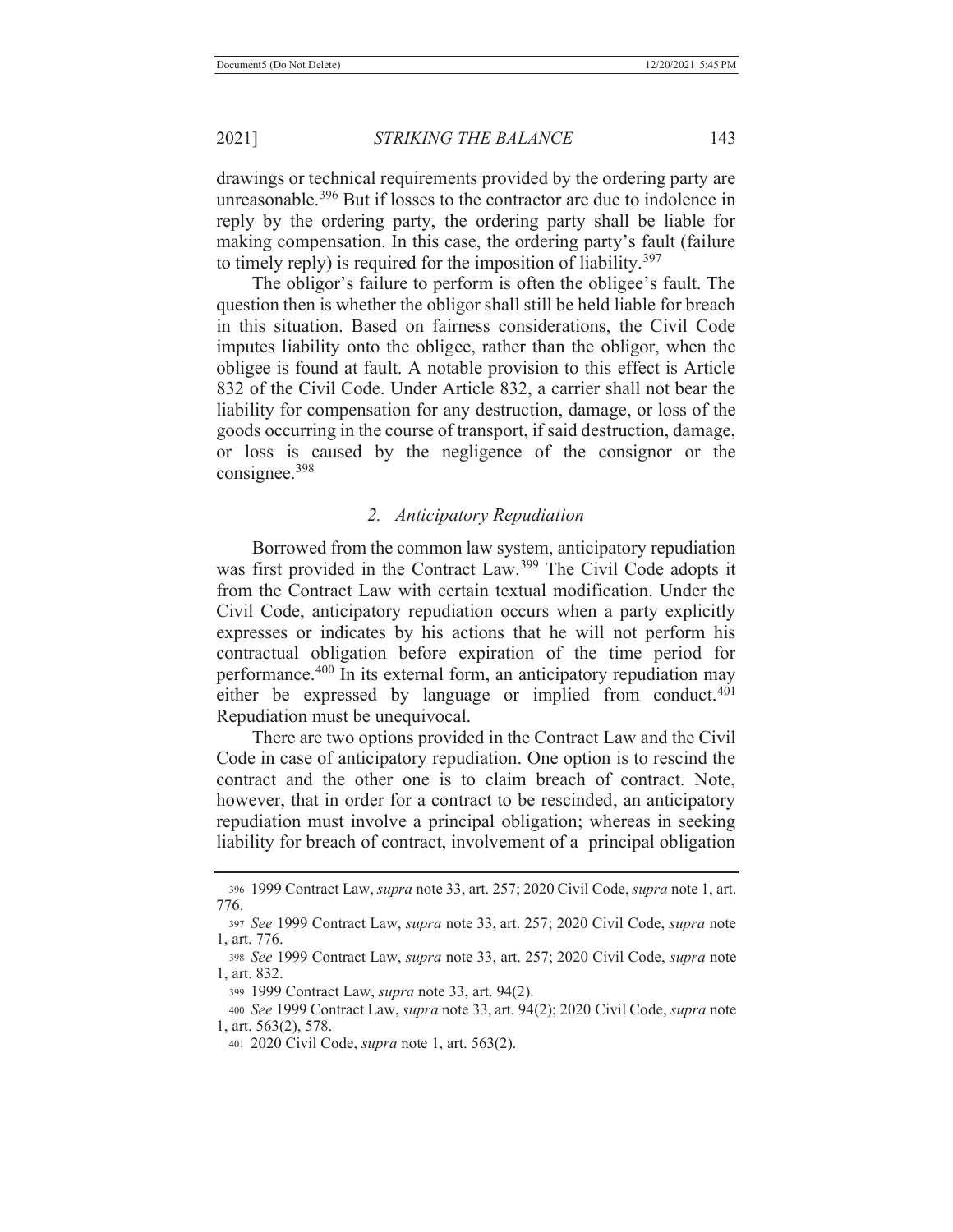is not a prerequisite.<sup>402</sup> Note also that under the Contract Law, where an anticipatory repudiation by a party occurs, the other party may demand the former to bear liability for breach before the expiry of the time period for performance. $403$  When adopting this provision, the Civil Code changes the word "demand" to "request," intending to better reflect the nature of the creditor-debtor relationship.<sup>404</sup>

## *3. Breaching Party's Right to Terminate the Contract*

 A well-established rule governing performance under Chinese law is that a legally formed contract is binding and shall be fully performed.405 Under the Contract Law and the Civil Code, a party who fails to perform or whose performance does not meet the terms of the contract shall bear liability for breach of contract.406 The breach may involve both monetary and non-monetary obligations. The liability for breach includes continuing performance, taking remedial measures, and making compensation for losses.407

 According to Article 110 of the Contract Law, if performance involves a non-monetary obligation, continuing performance will not be an option under any of the following circumstances: (a) performance cannot be made in law or in fact; (b) the subject matter of the obligation is unfit for a compulsory performance, or the performance expenses are excessively high; or (c) the creditor fails to request the performance within a reasonable period of time.<sup>408</sup> In these situations, a request for continuing performance on the ground of breach of contract will not be granted.<sup>409</sup>

 A loophole of Article 110 of the Contract Law, however, is that although the breaching party may rely on Article 110 to defend against the performance request, the contract still exists unless terminated by

<sup>402</sup> *See* 1999 Contract Law, *supra* note 33, art. 94(2); 2020 Civil Code, *supra* note 1, art. 563(2).

<sup>403</sup> S*ee* 1999 Contract Law, *supra* note 33, art. 108.

<sup>404</sup> *See* 2020 Civil Code, *supra* note 1, art. 578.

<sup>405</sup> *See* SPC CIVIL CODE IMPLEMENTATION LEADING GROUP, *supra* note 159, at 338–39.

<sup>406</sup> *See* 1999 Contract Law, *supra* note 33, art. 107; 2020 Civil Code, *supra* note 1, art. 577.

<sup>407</sup> *See* 2020 Civil Code, *supra* note 1, art. 577; 1999 Contract Law, *supra* note 33, art. 107.

<sup>408</sup> *See* 2020 Civil Code, *supra* note 1, art. 577; 1999 Contract Law, *supra* note 33, art. 110.

<sup>409</sup> *See* 1999 Contract Law, *supra* note 33, art. 110.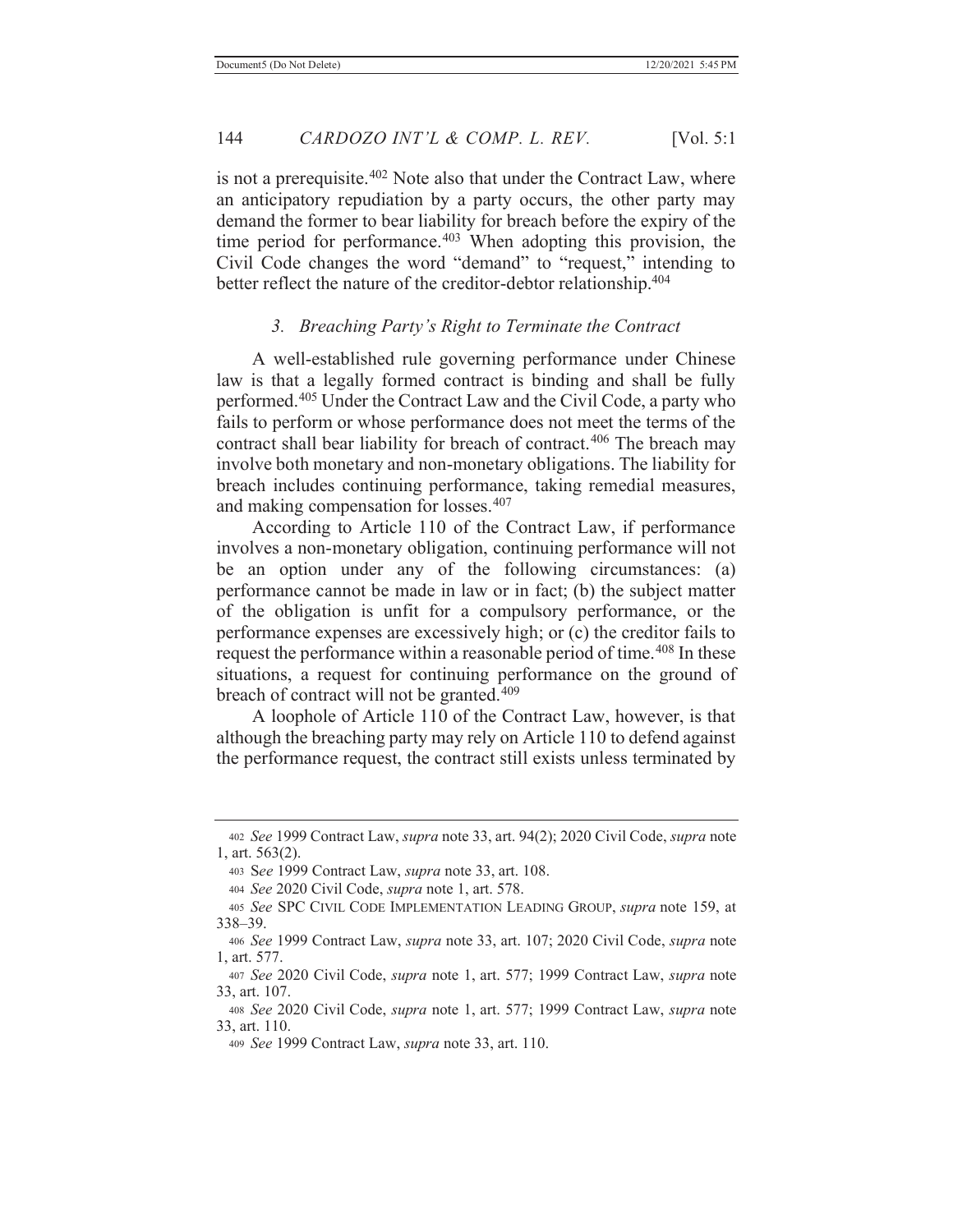the other party.410 The problem is that if the other party does not, or refuses to, terminate the contract, the breaching party would face an awkward situation in which his obligation to perform was discharged by the operation of law on the one hand, and his obligation to perform under the contract stays intact on the other hand (because the contract is, at least literally, still in effect). $411$ 

 To solve this problem and, more importantly, maintain fairness to both of the parties, the Civil Code provides the breaching party with a right to terminate the contract under certain conditions. In accordance with Article 580 of the Civil Code, if one of the exceptions to the continuing performance with regard to non-monetary obligations exists to the extent that the purpose of the contract cannot be achieved, the People's Court or an arbitration institution may, upon request by a party, terminate the contractual relationship of rights and obligations without affecting the liability for the breach of contract.<sup>412</sup>

For the purpose of Article 580 of the Contract Law, "a party" would include both the breaching party and non-breaching party. However, to exercise the Article 580 right to terminate a contract, certain conditions must be met: (a) the performance is non-monetary, (b) continuing performance is excused on any of the statutory grounds, (c) the contract's purpose cannot be realized, (d) the termination must be made by a court or an arbitration body upon request, and (e) the breaching party's liability for breach of contract shall remain.<sup>413</sup>

 Proponents of Article 580 argue that under narrowly defined circumstances, allowing the breaching party to terminate the contract would help break the deadlock in the contract performance and achieve substantive justice and fairness.<sup>414</sup> The reason is that if an obligation cannot be performed on the grounds prescribed by the law, to permit a party to sue for termination of the contract would encourage business transactions because by doing so, the contractual relationship will not be left uncertain and unstable.<sup>415</sup>

<sup>410</sup> *See id*.

<sup>411</sup> *See* SPC CIVIL CODE IMPLEMENTATION LEADING GROUP, *supra* note 159, at 740–41.

<sup>412</sup> *See* 2020 Civil Code, *supra* note 1, art. 580.

<sup>413</sup> *See id*.

<sup>414</sup> S*ee* LIXIN & YEWEN, *supra* note 158, at 329–30.

<sup>415</sup> *See* SPC CIVIL CODE IMPLEMENTATION LEADING GROUP, *supra* note 159, at 740–41.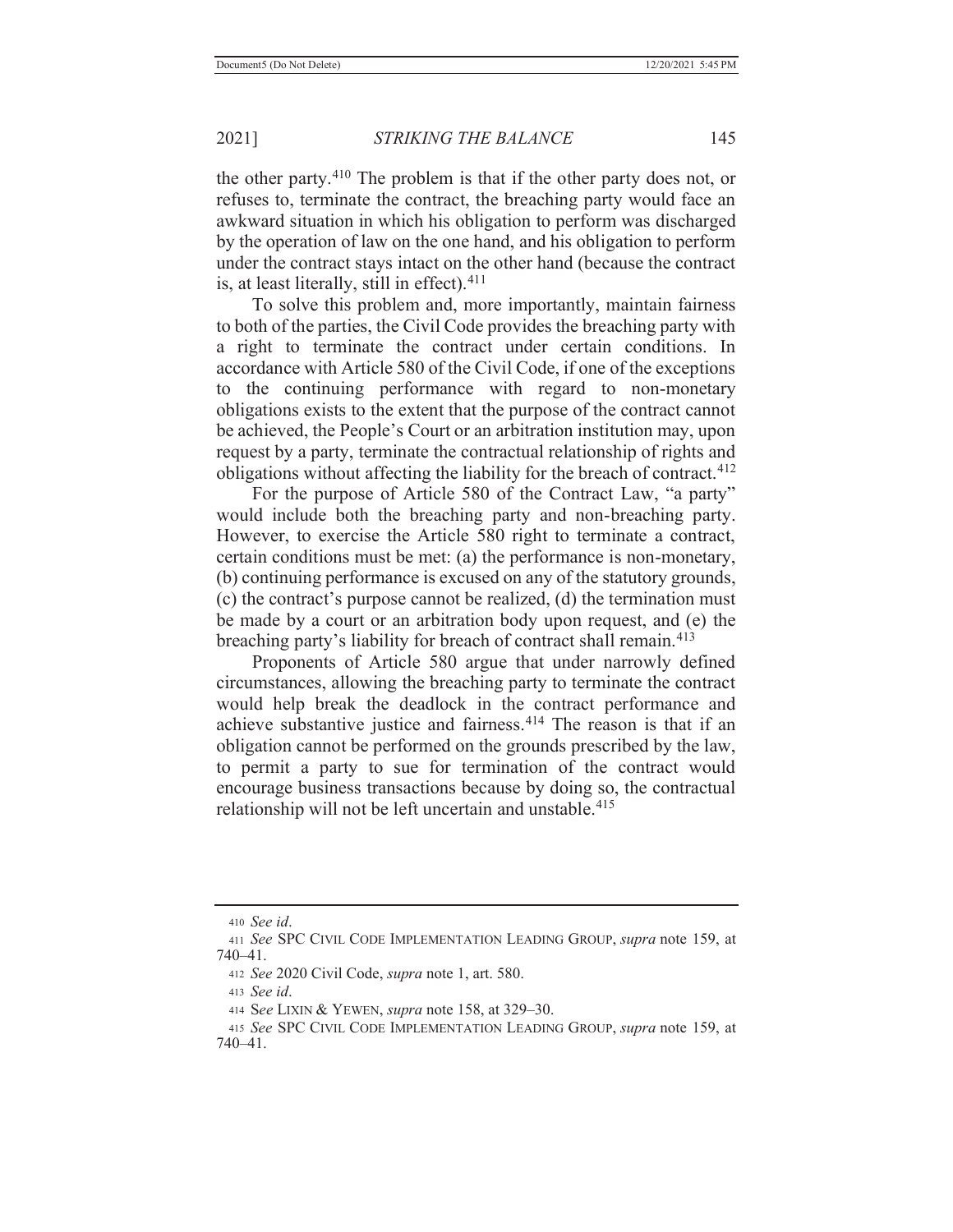### *C. Remedies*

 As noted, when breach of contract occurs, the non-breaching party may seek continuing performance, remedial measures, or compensation, depending on the nature and scale of the breach.<sup>416</sup> Like specific performance, continuing performance possesses the character of compulsory performance, but the difference is that continuing performance is available no matter whether the legal or monetary remedy is adequate. Remedial measures generally mean the measures taken to help cure the defects in the performance.<sup>417</sup> Compensation means a monetary remedy to offset the damages resulting from the breach.418

#### *1. Monetary and Non-Monetary Obligations*

 Monetary obligations are obligations that are based on the payment of a certain amount of money, while non-monetary obligations refer to any obligations other than the payment of money.<sup>419</sup> Unlike the Contract Law, the Civil Code expands monetary obligations to include rent, interests, or other pecuniary obligations in addition to price and remuneration.<sup>420</sup> In accordance with Article 579 of the Civil Code, where a party fails to pay the price, remuneration, rent, or interests, or fails to perform another pecuniary obligation, the other party may request such payment or performance.<sup>421</sup>

 In China, Article 579 is viewed as a provision that makes continuing performance applicable to monetary obligations.<sup>422</sup> It should be noted, however, that the continuing performance for monetary obligations does not have to be specific, as is the case of specific performance given the fungibility of money. In addition, the performance of monetary obligations in general may not be excused on the ground of *force majeure* because it is believed that there is hardly any obstacle to the payment of money that is "unforeseeable,

<sup>416</sup> *See* 1999 Contract Law, *supra* note 33, art. 107.

<sup>417</sup> *See id*. art. 112; 2020 Civil Code, *supra* note 1, art. 582 (explaining that the remedial measures include repairing, replacement, reworking, return of the goods, reduction of price or remuneration, etc.).

<sup>418</sup> *See* 2020 Civil Code, *supra* note 1, art. 584.

<sup>419</sup> *See* SPC CIVIL CODE IMPLEMENTATION LEADING GROUP, *supra* note 159, at 386.

<sup>420 2020</sup> Civil Code, *supra* note 1, art. 579.

<sup>421</sup> *See id.*

<sup>422</sup> *See* SPC CIVIL CODE IMPLEMENTATION LEADING GROUP, *supra* note 159, at 734.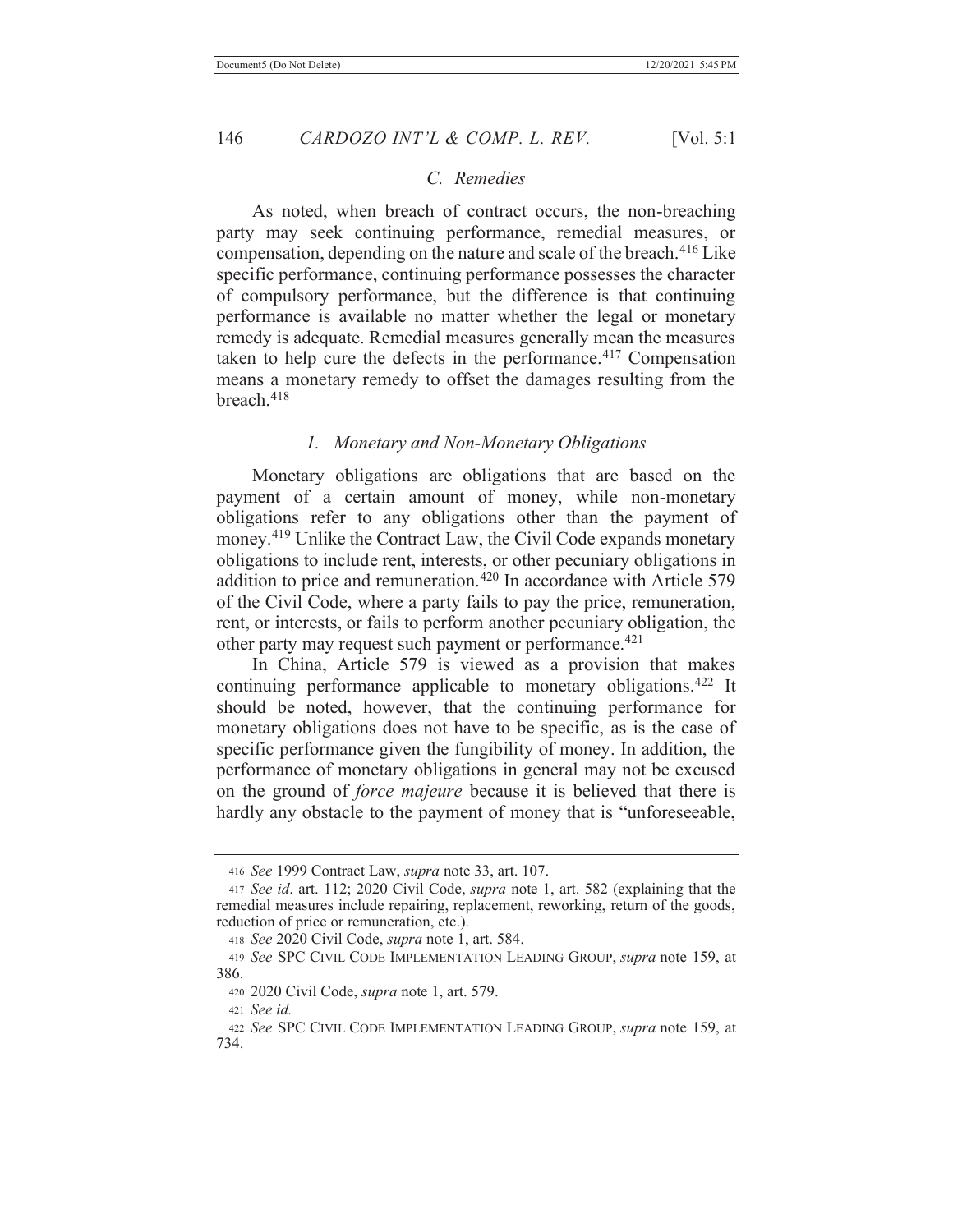unavoidable, and insurmountable"— the three key elements for the application of *force majeure*. 423

 A non-monetary obligation is a frequent subject for continuing performance.424 As discussed, a party may request for the other party to continue to perform if the other party fails to perform or the performance does not meet the terms of the contract, with certain exceptions. Different from the Contract Law, the Civil Code contains a provision for substitute performance. Under Article 581 of the Civil Code, if the continuing performance is not available due to the nature of the obligation, the non-breaching party may seek a substitute performance by the third party and ask the breaching party to bear the expenses that incur in this regard.<sup>425</sup>

### *2. Stipulated Damage and Earnest Money*

 In China, in order to provide assurance for the performance of a contract, the parties may, by agreement, provide in the contract both stipulated damage and earnest money. $426$  The former refers to a negotiated monetary amount paid to the non-breaching party in case of breach of contract, while the latter is an advanced payment representing a certain percentage of the contract price. A notable feature of earnest money is that it may not be used to substitute damages.

 The Civil Code revises the earnest money provision of the Contract Law by imposing a ceiling on the amount of earnest money. Article 586 of the Civil Code explicitly provides that the amount of earnest money agreed to by the parties shall not exceed twenty percent of the value of the subject matter of the principal contract, and any excess amount does not have effect as earnest money.<sup>427</sup> In addition, according to Article 586, if the amount of earnest money actually delivered is more or less than the agreed amount, the agreed amount of the earnest money shall be deemed to have been changed.<sup>428</sup>

 Under the Contract Law and the Civil Code, where a contract contains stipulated damages and earnest money, if a party breaches the

<sup>423 1999</sup> Contract Law, *supra* note 33, art. 117; 2020 Civil Code, *supra* note 1, art. 180 (defining *Force majeure* as "objective conditions which are unforeseeable, unavoidable, and insurmountable.").

<sup>424</sup> *See* LIMING, *supra* note 153, at 231–32.

<sup>425 2020</sup> Civil Code, *supra* note 1, art. 581.

<sup>426</sup> *Id.* art. 585, 586.

<sup>427</sup> *Id.* art. 586.

<sup>428</sup> *See id.*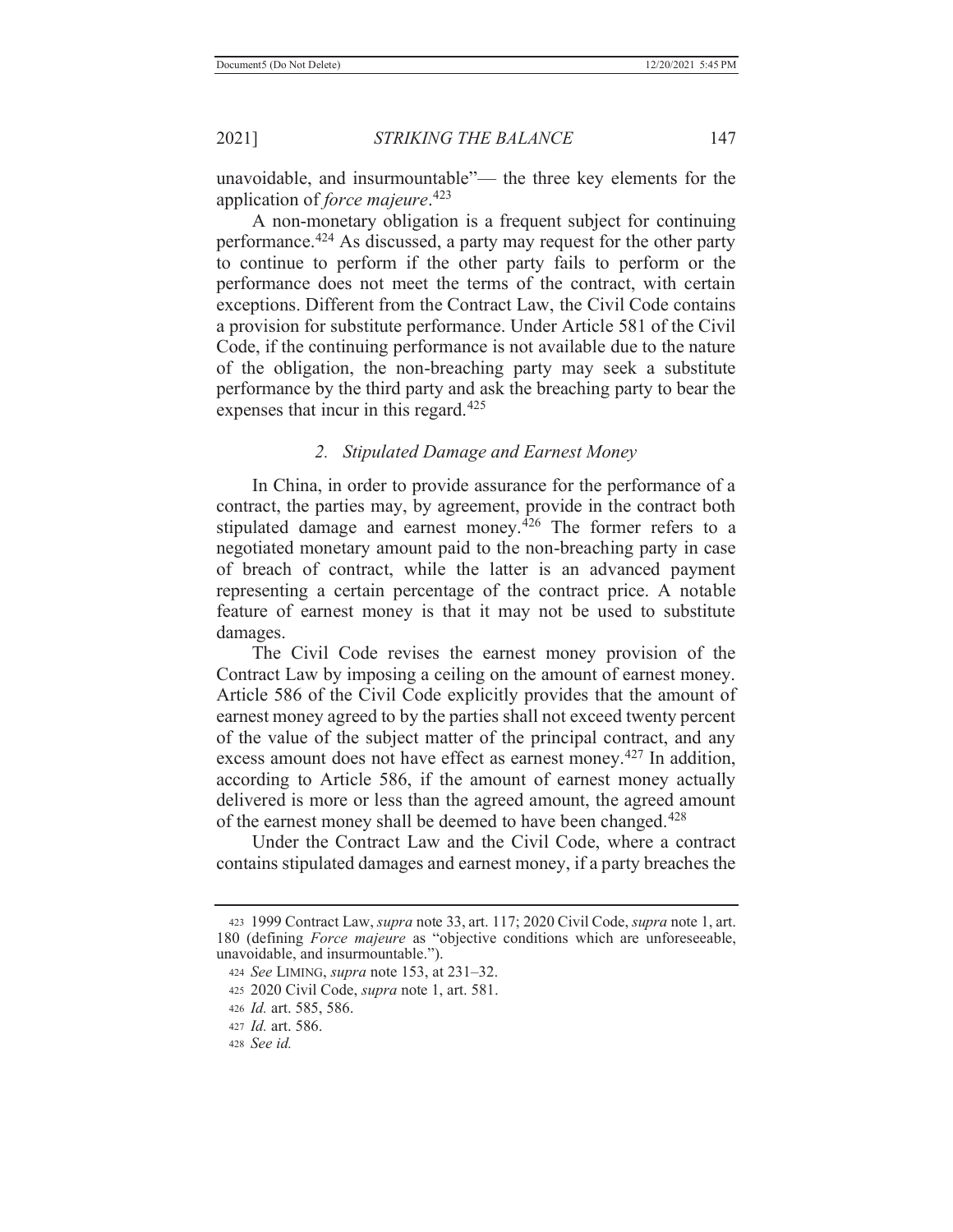contact, the other party may choose either of them, but not both, as a remedy.429 As a modification to the Contract Law, the Civil Code further provides that if the earnest money is not sufficient to compensate for the losses caused by one party's breach, the other party may request compensation for the losses in excess of the amount of the earnest money.430

 With regard to the stipulated damage, the Civil Code follows the Contract Law and provides three basic rules. First, the parties may, by agreement, stipulate a certain amount of damages to be paid according to the circumstance of the breach or agree on a method for calculating the compensation for losses arising from the breach. $431$  Second, if the agreed upon damages are lower or excessively higher than the loss caused, the People's Court or an arbitration institution may make an adjustment to the amount upon the request of a party.<sup>432</sup> Third, if a stipulated damage is provided for delayed performance, the breaching party shall continue to perform the contractual obligation after paying the stipulated damages. $433$ 

#### *3. Compensation*

 In contracts, once breach occurs, compensation will follow. The purpose of compensation is to restore the party affected to the position it should have been in if the contract was fully performed as agreed upon by the parties. According to Article 584 of the Civil Code, when a contract is breached, the damages to be compensated shall be equivalent to the loss caused by the breach of contract.<sup>434</sup> Damages include the benefits expected to be obtained if the contract had been performed. But it shall not exceed the loss that may be caused by the breach that the breaching party foresees or should have foreseen at the time of formation of the contract. $435$ 

 Article 584 inherits Article 113 of the Contract Law, which set forth a rule of full compensation.<sup>436</sup> Under the full compensation rule, all losses suffered by a party as a result of the other party's breach of

<sup>429</sup> *See id.* art. 588; 1999 Contract Law, *supra* note 33, art. 116.

<sup>430</sup> *See* 2020 Civil Code, *supra* note 1, art. 588.

<sup>431</sup> *See id.* art. 585.

<sup>432</sup> *See id.*

<sup>433</sup> *See id.*

<sup>434</sup> *Id.* art. 584.

<sup>435</sup> *See id.*

<sup>436 1999</sup> Contract Law, *supra* note 33, art. 113.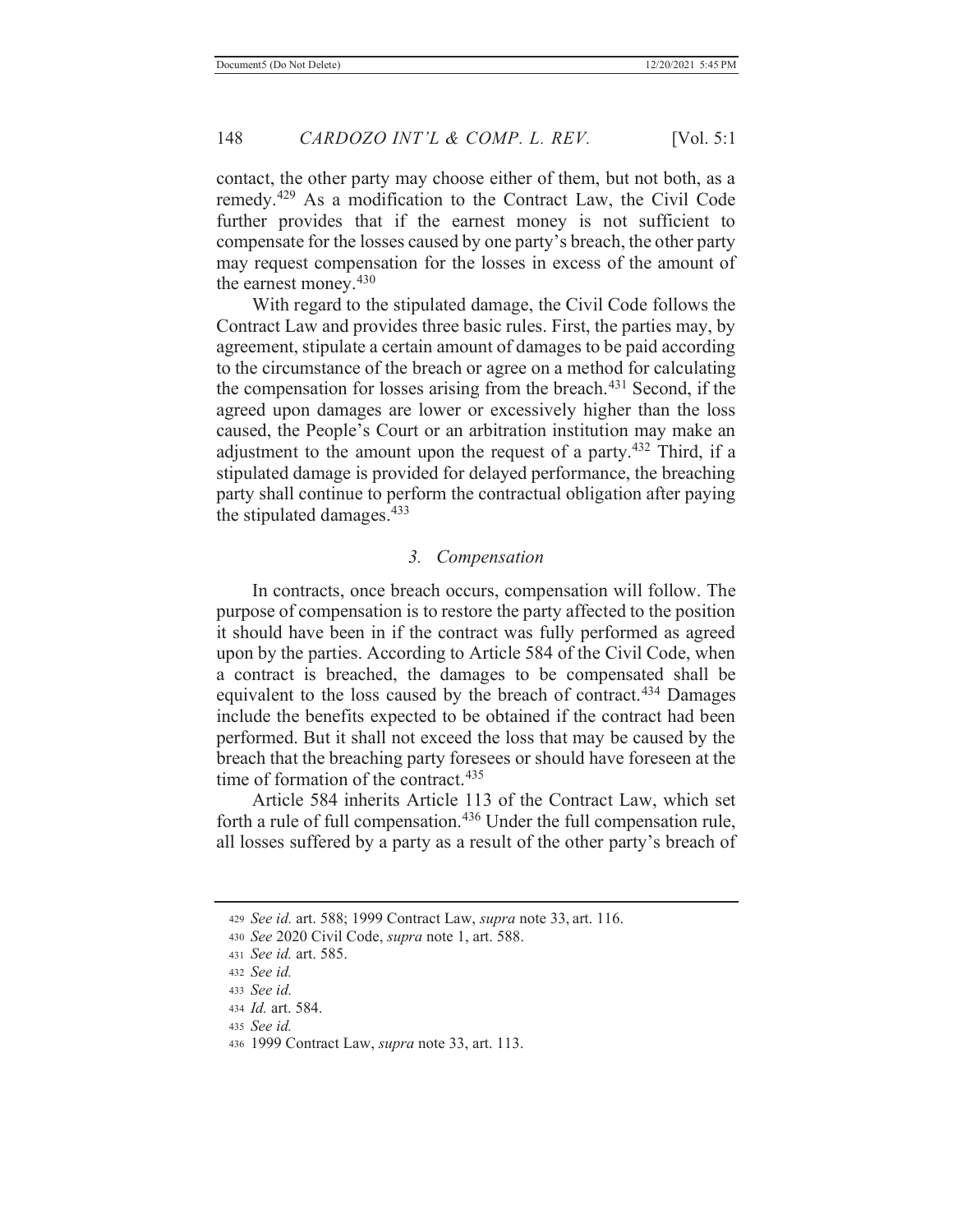contract shall be compensated by the other party.<sup>437</sup> Bound by the rule of full compensation, the breaching party should not only compensate the non-breaching party for actual losses but should also be liable for the expected interests. But the expected interests are subject to the foreseeability requirement.438

 The Civil Code provides two new rules that govern compensation. The first rule is the liability deduction rule. Under Article 592 of the Civil Code, where a party's breach of contract causes loss to the other party, if the other party's fault contributes to the occurrence of such loss, the amount of compensation may be reduced accordingly.<sup>439</sup> Related to the liability deduction rule is the liability split rule. Premised on Article 120 of the Contract Law, Article 592 of the Civil Code also provides that if both parties are at default, each shall bear corresponding liabilities.<sup>440</sup> Since the liability split rule deals only with the liability in a mutual breach case, it prompts the need for the liability deduction rule that would help allocate the loss fairly.

The second rule is the rule of the obligee's liability for refusal. This is the rule that applies to a situation where the obligee refuses to accept the obligor's performance. Under Article 589 of the Civil Code, when an obligor performs his obligation in accordance with the agreement and the obligee refuses to accept the performance without just cause, the obligor may request the obligee compensate for any additional expenses.441 Article 589 imposes liability on the obligee and gives the obligor the right to make a request for compensation.442 The only condition that triggers the application of Article 589 is the obligee's refusal without justification.<sup>443</sup>

 In certain cases, however, the obligee does not necessarily refuse to accept the performance but delays in making acceptance when the obligor performs. Under those circumstances, unless the delay makes it impossible to achieve the purpose of the contract, the obligor remains liable for performance. But in order to protect the obligor, Article 589 of the Civil Code provides a safety valve under which the debtor may not only be able to claim additional expenses but also does

<sup>437</sup> *Id.*

<sup>438</sup> *See* 2020 Civil Code, *supra* note 1, art. 584; 1999 Contract Law, *supra* note 33, art. 116.

<sup>439</sup> *See* 1999 Contract Law, supra note 33, art. 116.

<sup>440</sup> *See id*. art. 592.

<sup>441</sup> *See id.* art. 589.

<sup>442</sup> *Id.*

<sup>443</sup> *Id.*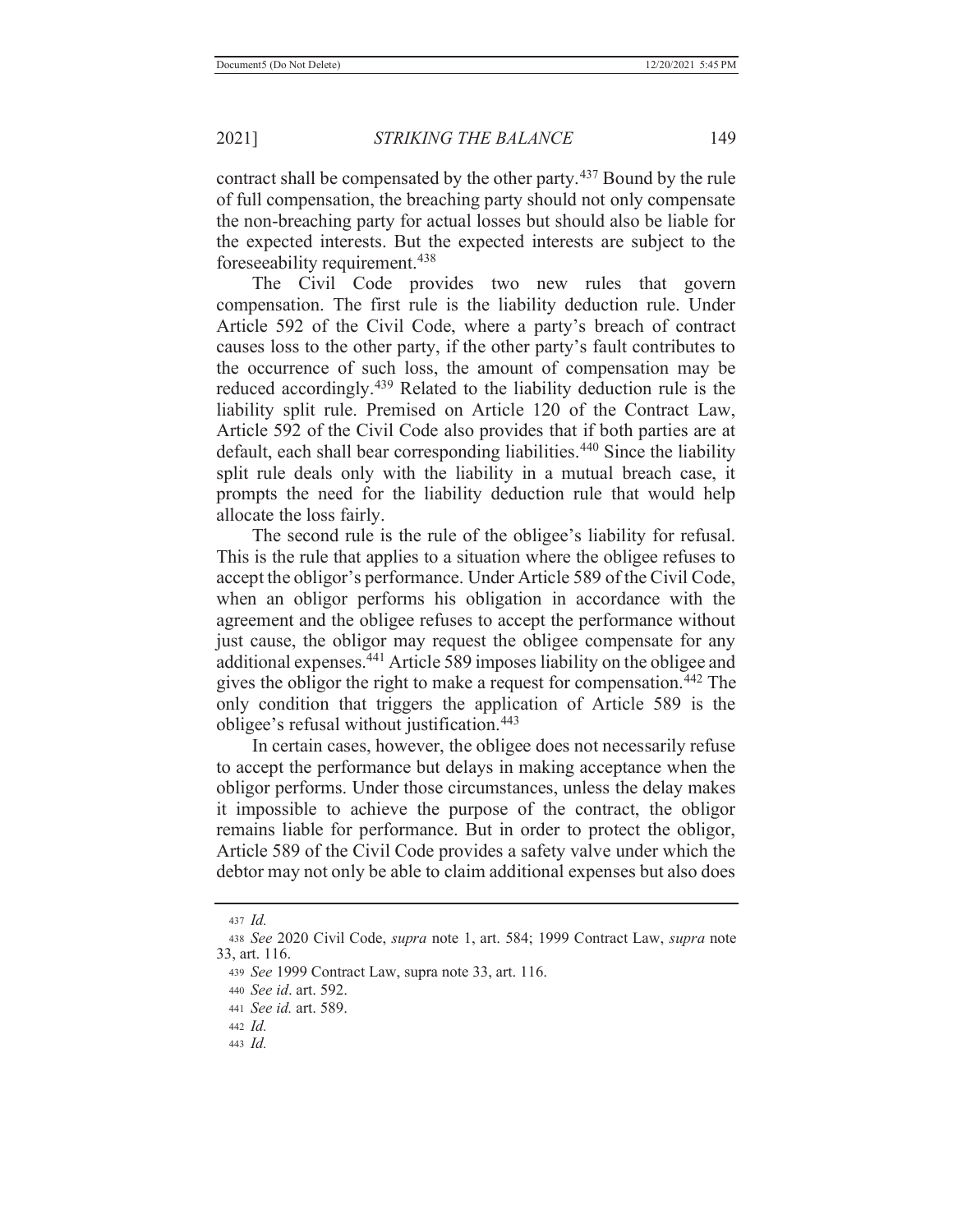not need to pay interests for the period of delay.<sup>444</sup> The very purpose is to ensure that in case of breach, the interests of either party will not be unfairly impaired.

### VII. REMAINING ISSUES

 It is commonly held in China that the legislative purpose of contract law under the Civil Code is to promote transaction convenience.445 Thus, all articles or provisions concerning contracts in the Civil Code are believed to center on encouraging transactions.446 To that end, the rules that govern contracts are designed to serve such functions as (a) to facilitate the formation of the contractual relationship as effectively as possible, (b) to render the legally formed contract as effective as possible, and (c) to help realize the creditor's right under the contract as fully as possible.<sup>447</sup>

 Despite the improvements the Civil Code makes to contract law, there are several issues that remain unsolved and deserve further discussion. Some of the issues touch the very ideologic foundation on which the Civil Code is purposed to stand, and other issues involve the substances of the contract provisions. Given the complexity of the civil and commercial activities, the broad coverage of contract law under the Civil Code requires significant efforts to be made in both legislative and judicial interpretations. Furthermore, implementation and enforcement in the way that would best serve the intended goal of the Civil Code pose great challenges to the judiciary, both as a matter of law and as a matter of practice.

 A key issue concerning the ideologic foundation is the legislative theme of the Civil Code. From a legislative standpoint, adoption of the Civil Code is an important measure to promote development of the

 <sup>444</sup> *Id.*

<sup>445</sup> *See* SPC CIVIL CODE IMPLEMENTATION LEADING GROUP, *supra* note 159, at 4. <sup>446</sup> *See* SUP. PEOPLE'S CT., *Minutes of National Courts' Working Conference on Implementation of the Civil Code* (Mar. 15, 2021), https://m.thepaper.cn/baijiahao\_12384274 (stating that if the parties have disputes over whether the contract is established, the People's Court should deal with it in accordance with the law in the spirit of respecting contract freedom and encouraging and promoting transactions. Where the name of the parties, subject matter and quantity of the contract can be determined, the People's Court shall generally consider that the contract is formed, unless otherwise provided by law or agreed upon by the parties).

<sup>447</sup> *See* Wang Yi, *Key Issues in the Understanding and Application of the Contract Law in "Civil Code*,*"* CIV. & COM. L. (Sept. 17, 2020), https://www.civillaw.com.cn/zt/t/?id=37208#.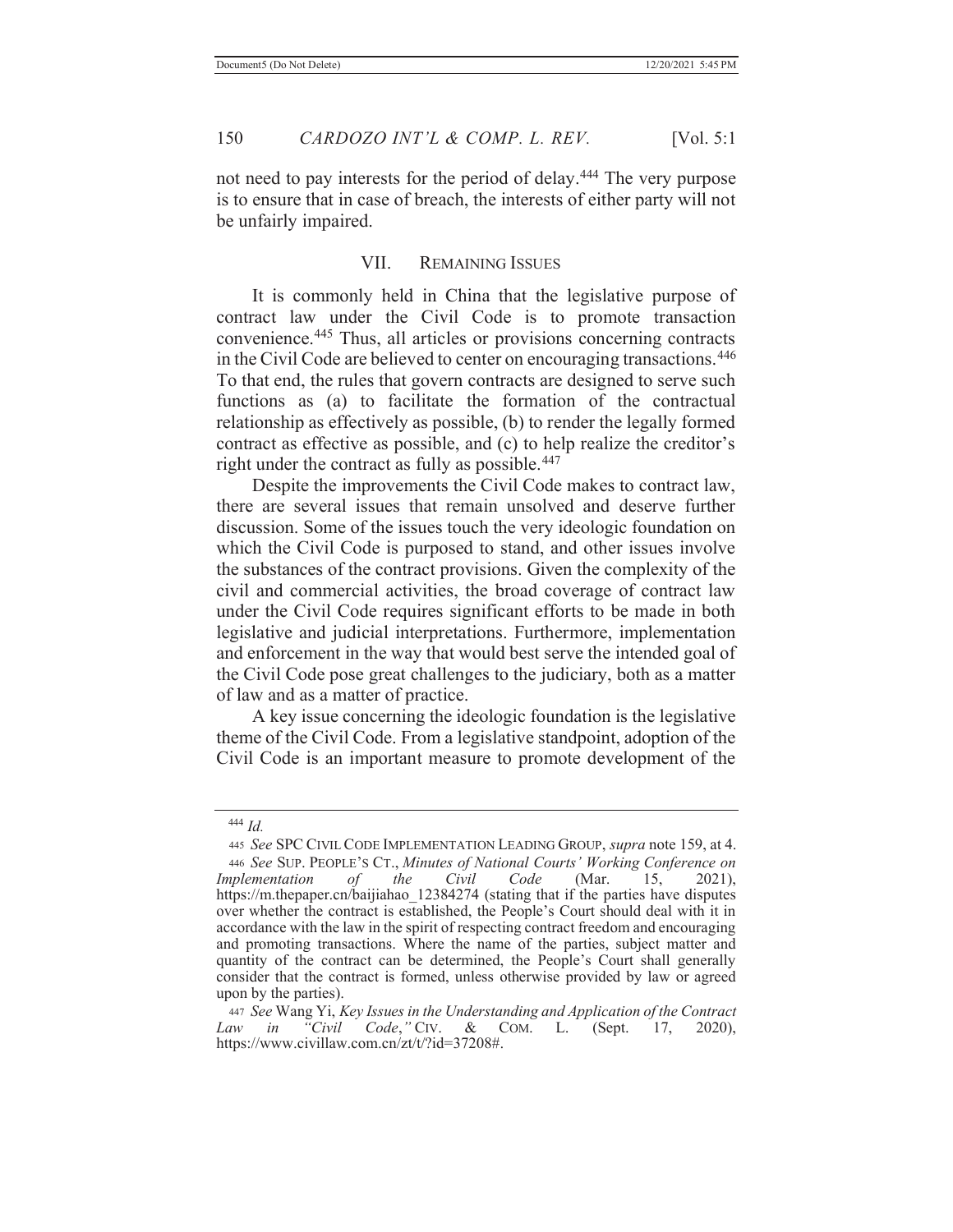rule of law and the advancement of state governance.<sup>448</sup> Scholars in China view the Civil Code as a statutory safeguard for the private rights of individuals and a legal mechanism for enhancing the role and status of civil law in state governance.<sup>449</sup> Under Article 1 of the Civil Code, the purpose of the Civil Code is to protect the lawful rights and interests of persons, regulating civil-law relations, maintaining social and economic order, meeting the needs for developing socialism with Chinese characteristics, and carrying forward the core socialist values.450

 Behind the legislative theme of the Civil Code is a question about state power *vis a vis* private rights. Put differently, the question concerns the very function of the Civil Code in upholding private rights and restricting state power, particularly when state power is abused to the extent that private rights are infringed upon. Historically, China is known as a country where obligations are weighted significantly over rights. In past decades, the development of a market economy and the rebuilding of the legal system under the notion of the rule of law have generated a drive to reverse the order of the rights and obligations and to turn the country from an obligation-based society to a rights-based one.451 Associated with this drive is an effort to promote a notion that law should function differently pertaining to private rights and government power.

In his speech at the State Council's meeting on anti-corruption in 2014, Chinese premier Li Keqiang addressed a basic rule that is aimed at protecting private rights and preventing the government from being corrupted. According to Li, to govern the County under the rule of law, it is important to "ensure that market entities can do anything not prohibited by the law, while government must not do anything unless authorized by the law."452 The former refers to the private rights that are within the realm of the civil or private law, while the latter deals with the government power which is part of the public law.

<sup>448</sup> *See* Chen, *supra* note 2.

<sup>449</sup> *See* Wang Liming, *Significance of the Civil Code*, 15 PEOPLE'S PROCURATORATES (2020), https://news.sina.com.cn/gov/2020-08-17/dociivhuipn9150477.shtml.

<sup>450 2020</sup> Civil Code, *supra* note 1, art. 1.

<sup>451</sup> For a general discussion of rights versus obligations in China, see Mo Zhang, *The Socialist Legal System with Chinese Characteristics: China's Discourse for the Rule of Law and Bitter Experience*, 24 TEMP. INT'L & COMP. L. J., 1, 55–58 (2010).

<sup>452</sup> *See* Li Keqiang, *Speech at the Press Conference with Media in the End of Second Annual Assembly Session of the 12th National People's Congress* (Mar. 13, 2014), http://lianghui.people.com.cn/2014npc/n/2014/0313/c382531- 24626203.html.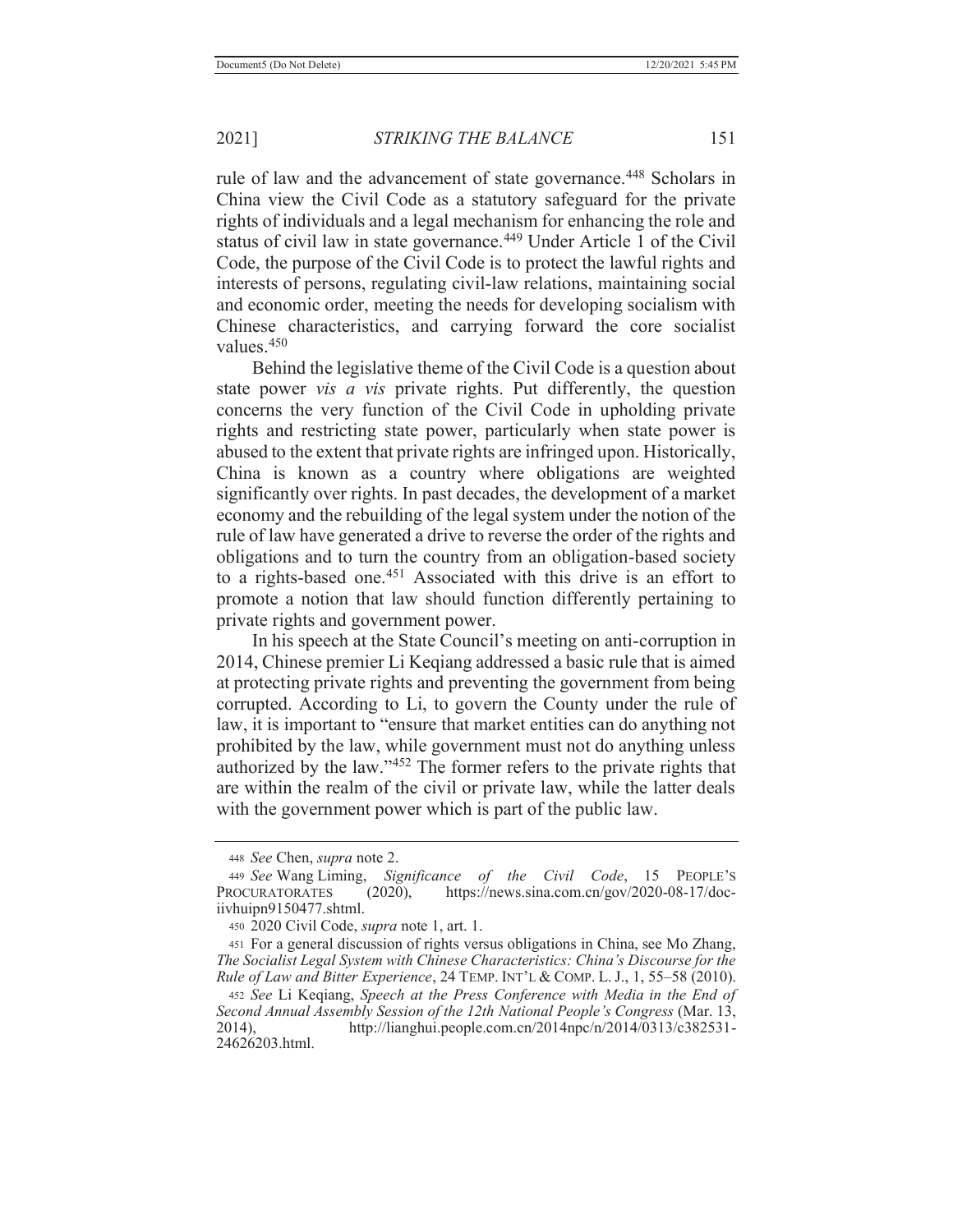A well-received notion in the western world is that for individuals, everything not forbidden by the law is permitted, and for government, anything not authorized by law is prohibited.453 This notion does not imply that the government has no role to play in the matters of private law. On the contrary, the government's power affects individual rights. But the role of government in private law should primarily be "facilitative of horizontal dealings among private parties."454As far as contract law is concerned, its function would ideally be centered on providing the means of enforcing whatever bargained-for agreement the competent individual contractors had freely entered into without government interference.<sup>455</sup>

 Despite the progress made in the Civil Code toward the development of a rights-based society, the reality in China is that the supremacy of the Communist Party's leadership makes it difficult, if not impossible, to secure private rights, particularly in a case where the Party's interest is considered to be at stake. As is often the case, the protection of private rights and interests is always quite vulnerable to the unleashed party-led government power. Since the Civil Code is labeled as a legislative expression of "the will of the party,"456 the dominance of the Party in every aspect of the country may significantly undercut the intended goal of the Civil Code to help build a civil society in which the private rights and interests are the center of concern.

 The issues involving the substance of the contract provisions in the Civil Code mainly include those that appear ambiguous and those

<sup>455</sup> *See id.*

<sup>453</sup> For example, when addressing the natural liberty, Adam Smith, attempting to maximize individual freedom, explicitly stated: "Every man, as long as he does not violate the laws of justice, is left perfectly free to pursue his own interest his own way, and to bring both his industry and capital into competition with those of any other man." *See* ADAM SMITH, THE WEALTH OF NATIONS, BOOK IV 209 (Univ. of Chicago Press, 1976). Also under John Locke's rule of limited government, "For all the power the Government has, being only for the good of the society, as it ought not to be *Arbitrary* and under Pleasure, so it ought to be exercised by *established and promulgated laws*…" and "The power of the legislative, being derived from the people by a positive voluntary grant and institution, can be no other than what that positive grant conveyed, which being only to make laws, and not to make legislators, the legislative can have no power to transfer their authority of making laws, and place it in other hands." *See* JOHN LOCKE, TWO TREATISES OF GOVERNMENT 360, 363 (Cambridge Univ. Press, 2002).

 $454 \overline{Id}$ 

<sup>456</sup> *See* Zhou Qiang, *Under the Guidance of Xi Jinping Thought on Socialism with Chinese Characteristics for a New Era, Ensure the Correct Implementation of the Civil Code through Fully Exercising the Function of Trials*, "Qiu Shi" (Seeking Truth) (2020), http://www.court.gov.cn/zixun-xiangqing-236451.html.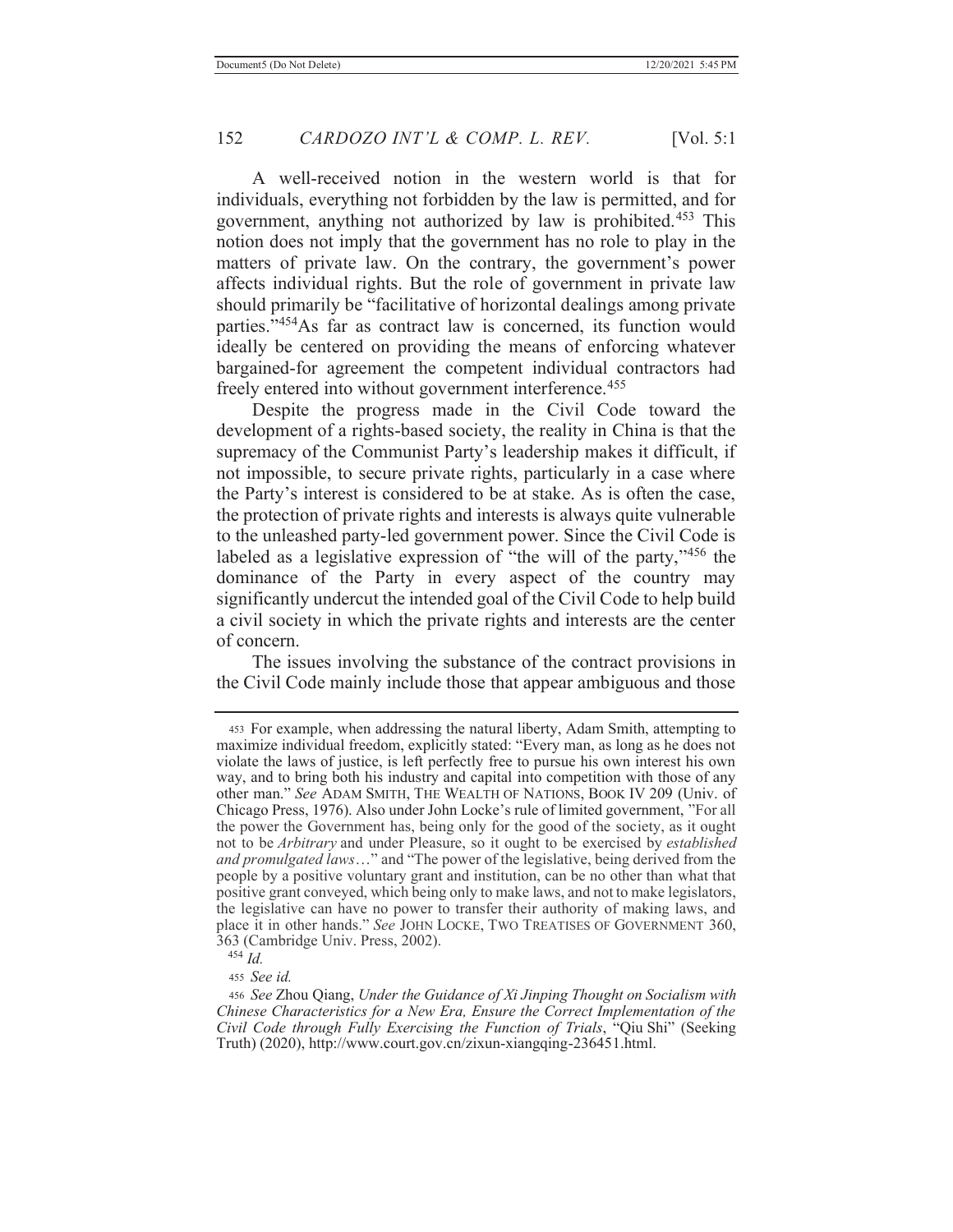for which additional provisions are needed. The former is a matter of interpretation, but the latter requires further legislative or judicial action. The interpretation deals with the meanings and scope of particular provisions while the further action concerns the measures taken by way of amendment or implementation to fix the flaws or missing pieces in the existing provisions.

 It is important to bear in mind that the interpretation of law in China is divided into legislative interpretation and judicial interpretation. The legislative interpretation of law is the interpretation made by the country's top legislature, namely the National People's Congress and its Standing Committee. Its function is to tell what the law is. By contrast, the judicial interpretation is the one made by the judiciary, mainly the SPC, and the interpretation as such is to explain how the law is to be applied. Since the line between interpretation of law and interpretation of application of law blurs in many cases, the SPC's interpretation often seems to cross the line and to have the effect of legislative interpretation.457

 As noted, the Civil Code revises quite a number of provisions of the Contract Law and adopts many new provisions in order to improve the regulatory scheme that governs contracts. However, there are a great deal of concepts in the contract provisions that are either illdefined or uncertain in their contents. A highly notable example is Article 471—it allows a contract to be formed by offer and acceptance or other means.458 As discussed, since the "other means" is not defined nor specified in the Civil Code, confusion inevitably arises when parties dispute whether an effective offer or acceptance ever exists. A quite debatable issue is whether a contract could be made without an offer and acceptance. Essentially, the issue is how mutual assent could be found absent offer and acceptance.

 Another example involves the terms of a contract. Under Article 470 of the Civil Code, a contract shall generally include such terms as: (a) name or designation and domicile of each party; (b) subject matter; (c) quantity; (d) quality; (e) price or remuneration; (f) time period, place, and manner of performance; (g) default liability; and (h) dispute resolution.459 Article 470 is a replica of Article 12 of the Contract

<sup>457</sup> For general discussion of legislative and judiciary interpretations in China, see Mo Zhang, *Pushing the Envelope: Application of Guiding Cases in Chinese Courts and Development of Case Law in China,* 26 WASH. INT'L L.J. 269, 274–82 (2017).

<sup>458</sup> *See* 2020 Civil Code, *supra* note 1, art. 471.

<sup>459</sup> *Id.* art. 470.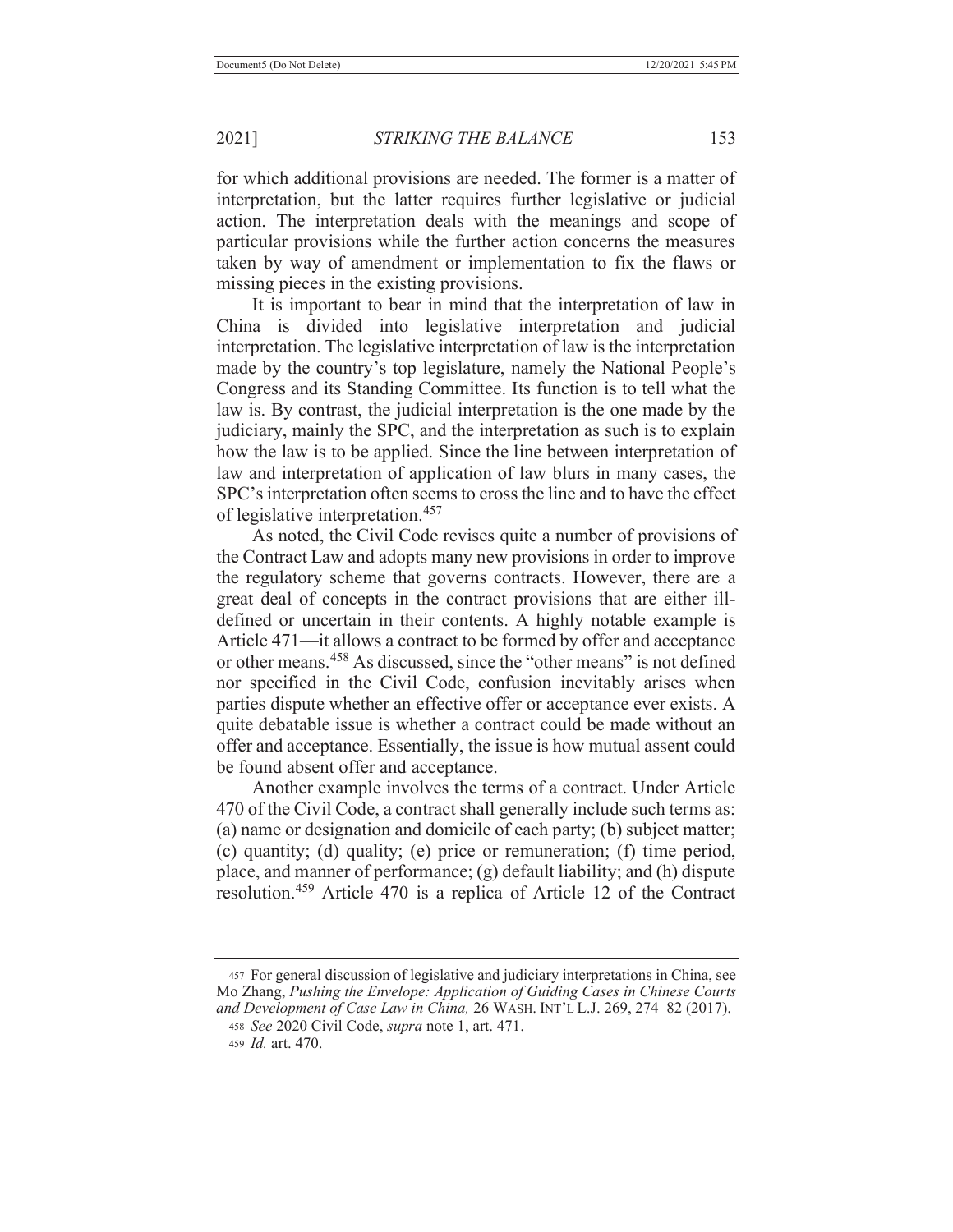Law.<sup>460</sup> What remains unclear, however, is what would be the required terms without which a contract could be held to have not been formed. Although like the Contract Law, the Civil Code contains certain provisions that help determine or clarify the terms of a contract, it is still questionable under the Civil Code whether a contract can be found to be formed if it only contains some of the terms listed in Article 470.461

 A third example is the provision of a preliminary agreement. According to Article 495 of the Civil Code, a failure to fulfill the obligation to form a contract under the preliminary agreement will result in a liability for breach of the preliminary agreement.<sup>462</sup> The question then is what liability the breaching party should bear under Article 495. The liability type provided in the Civil Code, as noted, includes continuing performance, remedial measures, and compensation.463 But in the case of breach of preliminary agreement, it is uncertain whether the continuing performance refers to continuity of contract negotiation or actual conclusion of the contract. If the continuing performance is to mean continuing negotiation, it may not necessarily lead to the formation of contract. Otherwise, the contract would have to be formed no matter how the negotiation goes.

 The provisions that require further legislative or judicial action are the provisions in which certain matters are left unprovided. For instance, pursuant to Article 483 of the Civil Code, a contract is formed at the time when an acceptance becomes effective, unless otherwise provided by law or agreed by the parties.464 The inference of Article 483 is that a contract may not necessarily be formed upon effectiveness of the acceptance. An issue, however, is whether a remedy may be sought when a contract cannot be formed despite a valid acceptance. The Civil Code provides a remedy in a situation where a contract is invalidated or rescinded, including restitution or compensation for damages, but is silent about any remedy that might be available when the formation of a contract fails.

 A related question is whether a contract that has been formed but has not yet taken effect may be rescinded. Under Article 502 of the

<sup>460</sup> *See id.*

<sup>461</sup> According to the SPC, a general practice is that for the sale of goods, a contract would not be formed without the following three terms: (a) name or designation and domicile of each party, (b) subject matter of the contract, and (c) quantity. *See* SPC CIVIL CODE IMPLEMENTATION LEADING GROUP, *supra* note 158, at 56–58.

<sup>462</sup> *See* 2020 Civil Code, *supra* note 1, art. 495.

<sup>463</sup> *See id*. art. 577.

<sup>464</sup> *See id*. art. 483.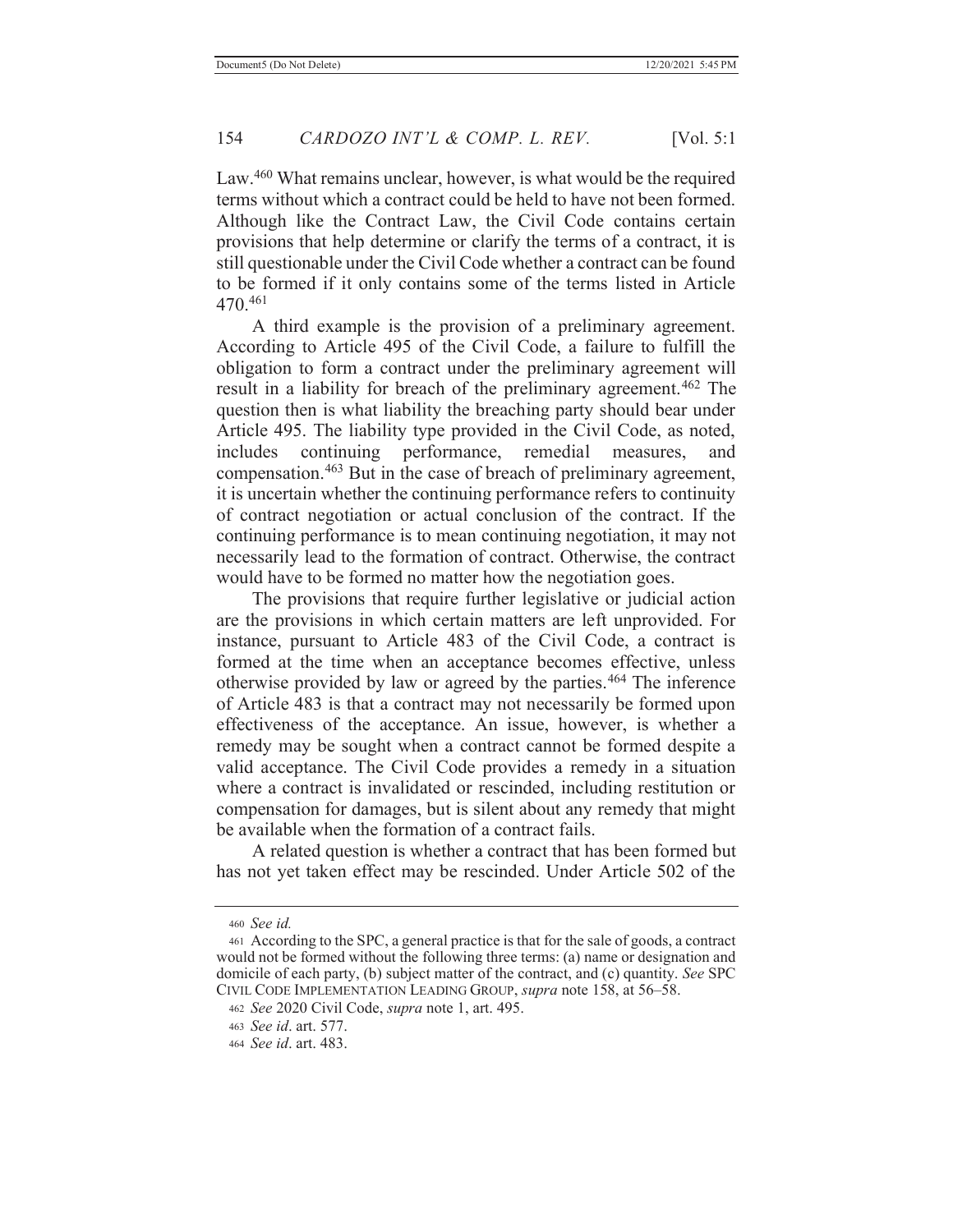Civil Code, if a contract is subject to government approval, the contract, though formed, will not become effective unless and until the approval is obtained.465 Also, according to Article 502, if a party responsible for submitting an application for approval fails to do so, the party may, upon request by the other party, be held liable for breach of such obligation.466 Since one of the remedies in a breach of a contractual obligation is to rescind the contract, it becomes questionable whether Article 502 remedies would also include rescission.467

 In addition, under Article 500 of the Civil Code, during the course of a contract formation, a party shall be held liable for compensation if the party causes loss to the other party in any of the following situations: (a) under the guise of concluding a contract, engaging in consultation with malicious intention; (b) intentionally concealing material facts or providing false information concerning the conclusion of the contract; or (c) committing any other acts contrary to the principle of good faith.<sup>468</sup> Article 500 provides fault liability in the formation of a contract, but what is left unanswered is whether a party may still be held liable for the fault committed in the process of making a contract after the contract is actually formed or takes effect.469

 Another provision that invites debate is Article 575 of the Civil Code. On the basis of Article 105 of the Contract Law, Article 575 of the Civil Code provides a rule of debt forgiveness.470 Under Article 105 of the Contract Law, the whole or part of the rights and obligations of a contract would be terminated if the obligee exempts the obligor from the debt obligation wholly or partially. $471$  A criticism is that Article 105 failed to address the mutuality in terms of contractual rights and obligations between the parties since it made debt forgiveness a unilateral act of the obligee without considering the obligor's interests.<sup>472</sup>

<sup>465</sup> *See id*. art. 502.

<sup>466</sup> *Id.*

<sup>467</sup> The remedies for breach of contract under the Civil Code include rescission, restitution, continuing performance, remedial measures, and compensation.

<sup>468</sup> *See* 2020 Civil Code, *supra* note 1, art. 500.

<sup>469</sup> *Id.*

<sup>470</sup> *See id.* art. 575.

<sup>471 1999</sup> Contract Law, *supra* note 33, art. 105.

<sup>472</sup> *See* SPC CIVIL CODE IMPLEMENTATION LEADING GROUP, *supra* note 159, at 700.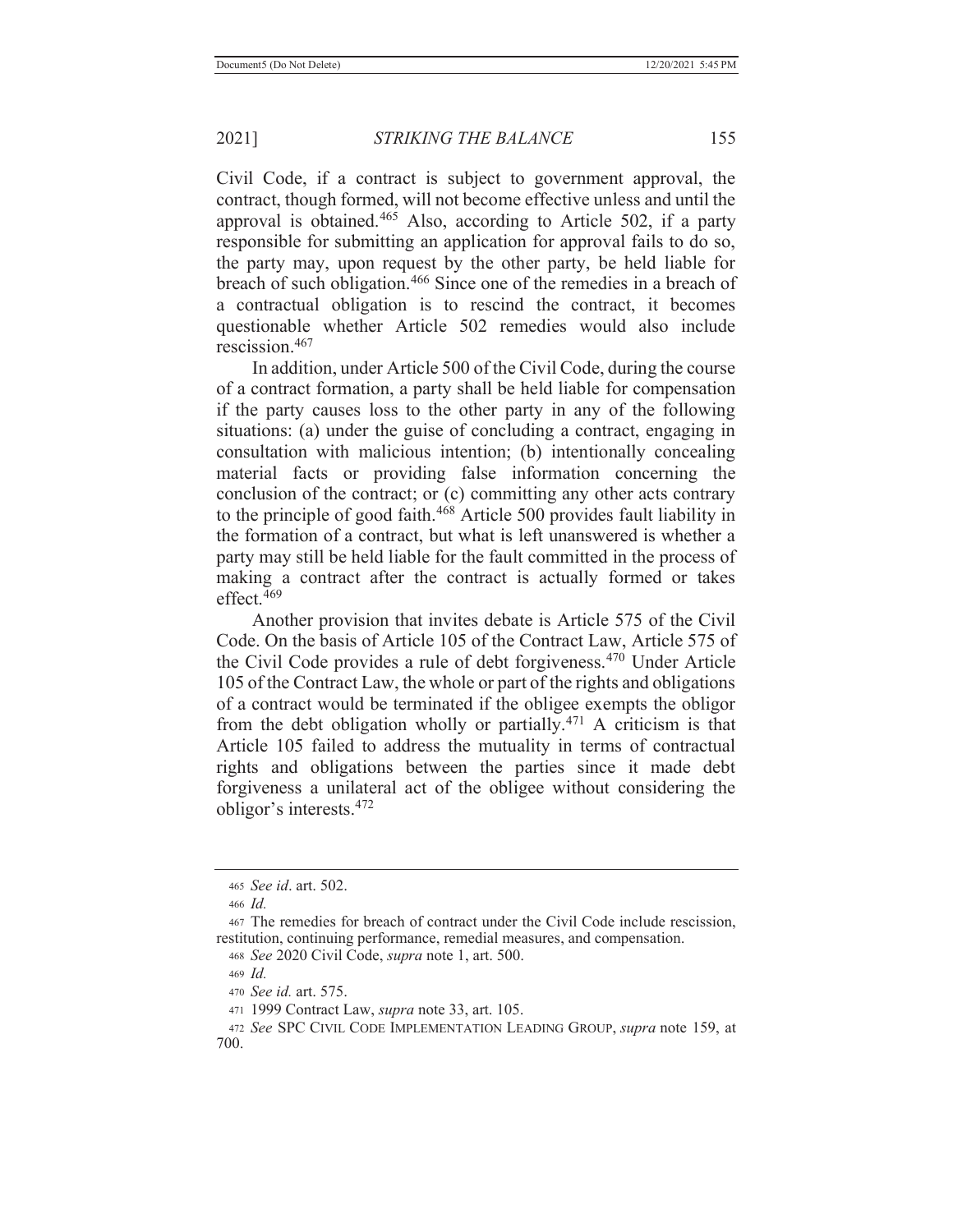As a response, Article 575 of the Civil Code provides the obligor with a right to refuse to accept exemption while recognizing the rule of debt forgiveness.473 Under Article 575 of the Civil Code, where an obligee exempts part or all of the obligor's obligations, the obligations shall be terminated in part or in whole, unless the obligor objects within a reasonable period of time.<sup>474</sup> The intended purpose of Article 575 is to ensure that the obligor's right will be duly respected. An underlying concern is that when debt forgiveness is offered by the obligee, the obligor may not be willing to accept it.<sup>475</sup>

 However, there is serious doubt about the practical meaningfulness of the change Article 575 of the Civil Code makes to Article 105 of the Contract Law.<sup>476</sup> First, there can hardly be a case where the obligor does not want to accept the debt forgiveness.<sup>477</sup> Second, although Article 575 of the Civil Code turns the debt forgiveness from a unilateral act to a bilateral one, a question remains as to what would be the consequence when the obligee offers to cancel the debt but the obligor rejects.<sup>478</sup> Third, the reasonable period of time during which the obligor's rejection must be made would also need further clarification.479

Also, the "green" rule is quite debatable. As noted, the Civil Code intends to make the "green" rule a general principle that governs civil activities, including contracts. A criticism is that the imposition of the "green" rule on civil matters is actually a mess-up of the restriction under the public law (environmental protection law) and the obligations created by the civil law.480 On the other hand, it is argued that unlike the fairness and good faith rules, the "green" rule applies only to specified areas and thus can hardly become a general principle.481 In addition, there is a concern that since the provisions in the Civil Code that relate to the "green" rule are basically advisory in nature, it is highly questionable as to how it can be effectively applied, especially from a practical viewpoint.<sup>482</sup>

482 *See id.* at 116–18.

<sup>473 2020</sup> Civil Code, *supra* note 1, art. 575.

<sup>474</sup> *Id.*

<sup>475</sup> *See* SPC CIVIL CODE IMPLEMENTATION LEADING GROUP, *supra* note 159, at 703.

<sup>476</sup> *See* YANG LIXIN & LI YIWEN, *supra* note 158, at 327.

<sup>477</sup> *See id.*

<sup>478</sup> *See id.*

<sup>479</sup> *See id.*

<sup>480</sup> *See* HE JIAN, *supra* note 193, at 113.

<sup>481</sup> *See id.*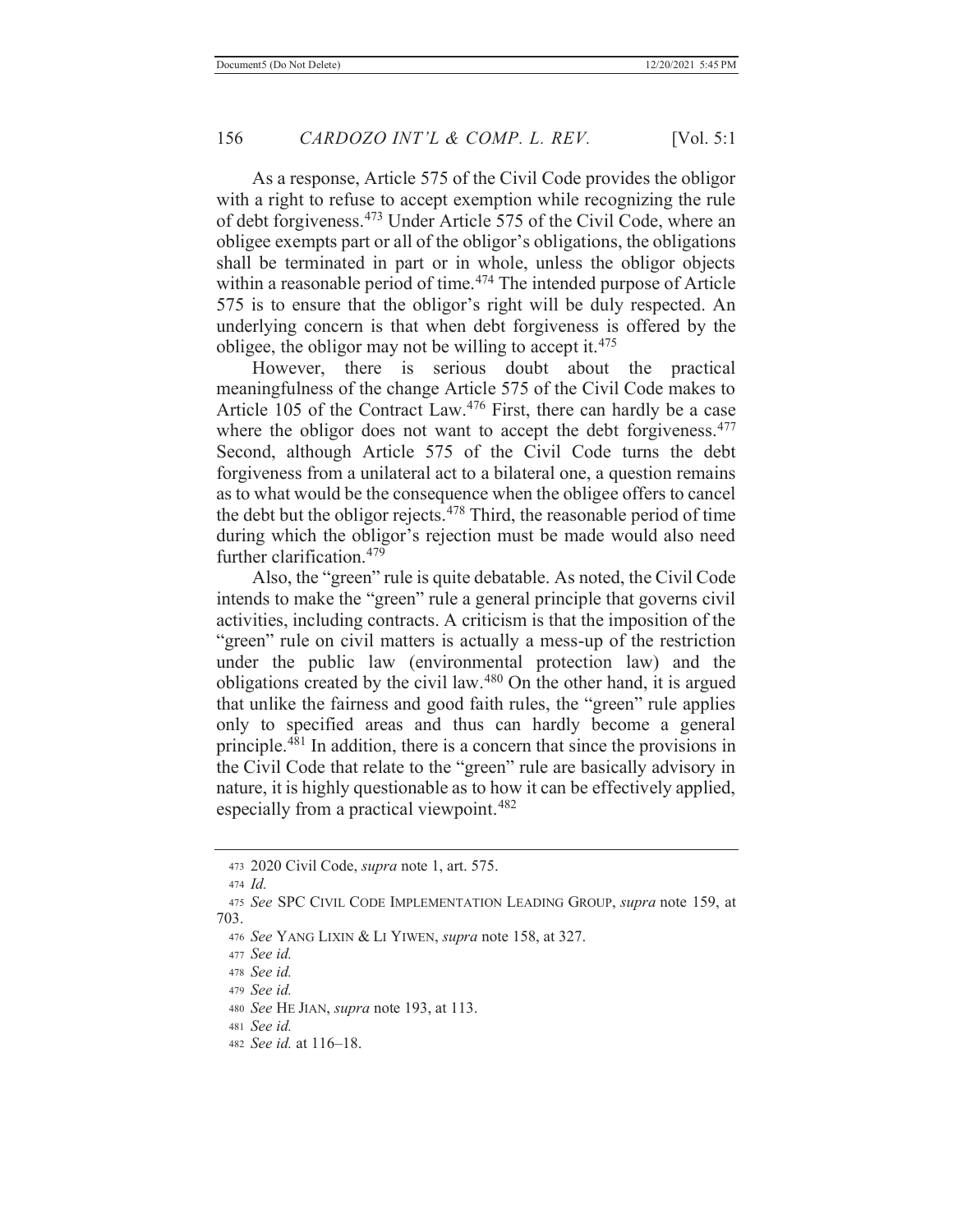The Civil Code's implementation and enforcement involves several issues. The thorniest issue is perhaps the potential ideological conflict between the party-led government power and individual private rights. As discussed, China is traditionally an obligation-based society in which individual rights are always overshadowed by government power. The Civil Code is intended to change this course with a focus on civil rights. On that ground, the Civil Code is acclaimed among Chinese scholars as a law of rights.483 But whether civil rights can be respected and protected without government interference remains an open question. The lack of a mechanism to effectively prevent government power from being abused, especially at the local levels, has been, and continues to be, a challenge facing the Chinese legal system.

 Another issue concerns the balance that the contract provisions are intended to achieve among rights and obligations of parties. As previously mentioned, there are many new provisions in the Civil Code that are designed to maintain the rights of the obligee and protect the interests of the obligor. The equilibrium between the rights and obligations of the parties to a contract, however, is not always readily attainable because, on one hand, certain provisions are not clearly defined, and, on the other hand, some new rules in favor of the obligor provide only lip service and thus may have little practical significance.<sup>484</sup>

 There is also an issue related to the institutional structure of the Chinese judiciary. China does not have, nor does it intend to practice, separation of powers in its government. The judiciary is subject to the People's Congress and ultimately to the leadership of the Communist Party.<sup>485</sup> Within the court system, all trials are under the supervision

<sup>483</sup> *See* Liu Guixiang, *Several Major Issues in the Application of the Civil Code*, 1 PEOPLE'S JUST. (2021), http://www.ebra.org.cn/news/detail/6220\_1.html.

<sup>484</sup> For example, the provision allowing the obligor to refuse debt exemption offered by the obligee. Another example is compensation in the case of rescission by agreement. The question is whether the expected interest should also be included in the compensation as provided in Article 584, especially when the breach of contract does not constitute a fundamental breach of the contract so as to frustrate the purpose of the contract, but the parties voluntarily cease to perform the contract whereby the contract is rescinded.

<sup>485</sup> Under Article 9 of the Organic Law of People's Courts (as amended 2018), the Supreme People's Court is responsible to, and reports on its work to, the National People's Congress and its Standing Committee. Local people's courts are responsible to, and report on their work to, the local people's congresses at corresponding levels and their standing committees. *Organic Law of the People's Courts of the P.R.C.* (2018 Revision), CHINA L. TRANS.,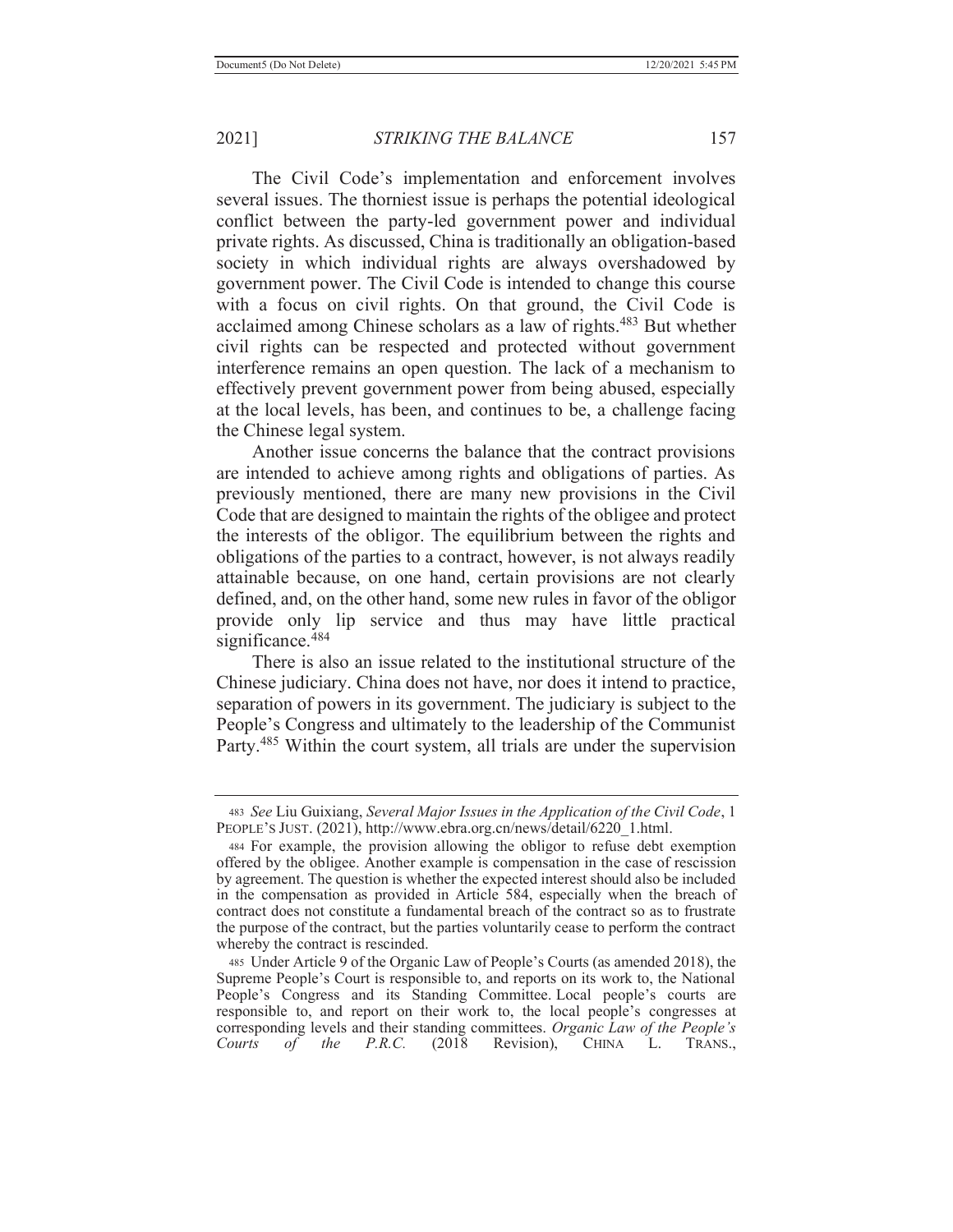of the adjudication committee,<sup>486</sup> and individual judges can hardly decide the cases independently, especially the cases considered to have local or national impacts. Therefore, the implementation of the Civil Code very likely is affected by both the state policies and local interests. In addition, since the power of judicial interpretation rests only with the SPC,<sup>487</sup> all other courts may only do as they are told. Thus, given the complex nature of civil and commercial matters, the implementation of the Civil Code may often be hindered by the hysteresis of judicial interpretation.

## VIII. CONCLUSION

 Enactment of the Civil Code is hailed in China as a milestone in the Country's civil legislation.<sup>488</sup> Although its impact on the development of civil society, which China endeavored to build since the Country adopted the open-door policy in the late 1970s, is yet to be seen,<sup>489</sup> the Civil Code is considered significant not only in regulating civil and commercial matters but also in protecting individuals' rights and interests.490 With regard to contract law in

487 It is provided in Article 18 of the Organic Law of People's Courts that the Supreme People's Court may conduct interpretation of specific issues on the application of law in the course of trials. *See id*. art. 18.

https://www.chinalawtranslate.com/en/organic-law-of-the-peoples-courts-of-the-pr-c-2018-revision/#\_Toc528417340 (last visited Sept. 16, 2021).

<sup>486</sup> It is required under the Organic Law of People's Courts that all levels of People's Court establish adjudication committees (art. 36). Consisting of the court president, vice-presidents, and several senior judges, the adjudication committee performs such functions as (1) Summarizing trial work experience; (2) Discussing and deciding upon the application of law in major, difficult or complicated cases; (3) Discussing and deciding whether there should be a retrial on already effective judgments, rulings, and mediation certificates; and (4) Discussing and deciding upon other major issues related to trial work (art. 37). *See id*.

<sup>488</sup> *See* Qiao Xinsheng, *Civil Code a Milestone in Legal System,* Op Ed, CHINA DAILY (May 27, 2020), https://global.chinadaily.com.cn/a/202005/27/WS5ecda3eda310a8b241158a88.htm l.

<sup>489</sup> *See* Wang Liming, *The Role of Civil Code in Promoting the Modernization of State Governance,* GUANGMIN DAILY (Jan. 16, 2020), http://www.npc.gov.cn/npc/c30834/202001/106b6a0c0d1d4a0588e092ca4f2be674. shtml (explaining that the Civil Code is the basic law of civil society, and the basic law for the protection of private rights in China). For a general discussion about the development of civil society in China, see Jenna Nicholas, *the Development of Civil Society in China*, https://ssir.org/pdf/Jenna\_Nicholas\_Civil\_Society\_in\_China.pdf.

<sup>490</sup> *See* Wang Liming, *Civil Code: Assurance of the Modernization of State Governance,* SINO-FOREIGN JURIS. (2020), http://fzyjs.chinalaw.org.cn/portal/article/index/id/844.html.